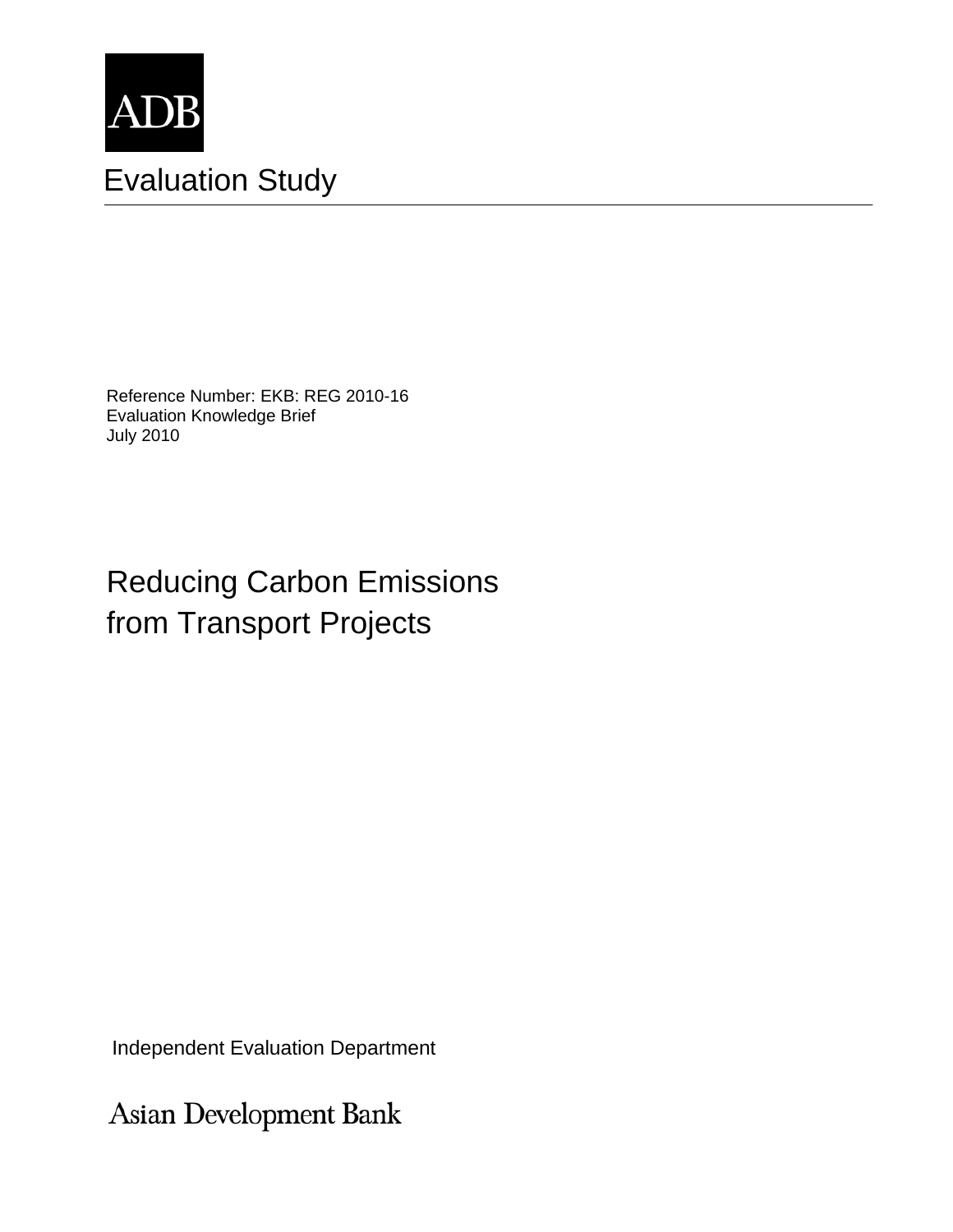# **ABBREVIATIONS**

| <b>APTA</b><br>American Public Transportation Association<br>$\qquad \qquad -$                                      |  |
|---------------------------------------------------------------------------------------------------------------------|--|
|                                                                                                                     |  |
| <b>ASIF</b><br>activity-structure-intensity-fuel<br>$\overline{\phantom{m}}$                                        |  |
| <b>Bangalore Metro Rail Corporation</b><br><b>BMRC</b><br>$\qquad \qquad \qquad$                                    |  |
| <b>BRT</b><br>bus rapid transit<br>$\qquad \qquad \qquad$                                                           |  |
| CO <sub>2</sub><br>carbon dioxide<br>$\qquad \qquad \qquad$                                                         |  |
| <b>COPERT</b><br>Computer Programme to Calculate Emissions from Road Transport<br>$\overline{\phantom{m}}$          |  |
| <b>DIESEL</b><br>Developing Integrated Emissions Strategies for Existing Land Transport<br>$\overline{\phantom{m}}$ |  |
| <b>DMC</b><br>developing member country<br>$\overline{\phantom{m}}$                                                 |  |
| economic internal rate of return<br><b>EIRR</b><br>$\qquad \qquad -$                                                |  |
| <b>EKB</b><br>evaluation knowledge brief                                                                            |  |
| grams<br>g                                                                                                          |  |
| <b>GEF</b><br><b>Global Environment Facility</b><br>$\overline{\phantom{m}}$                                        |  |
| <b>GHG</b><br>greenhouse gas<br>$\qquad \qquad$                                                                     |  |
| <b>HCV</b><br>heavy commercial vehicle<br>$\qquad \qquad \qquad$                                                    |  |
| IEA<br><b>International Energy Agency</b><br>$\qquad \qquad \qquad$                                                 |  |
| <b>Independent Evaluation Department</b><br><b>IED</b><br>$\qquad \qquad -$                                         |  |
| <b>IPCC</b><br>Intergovernmental Panel on Climate Change<br>$\qquad \qquad -$                                       |  |
| kilogram per liter<br>kg/l<br>$\qquad \qquad -$                                                                     |  |
| kilometer<br>km<br>$\qquad \qquad$                                                                                  |  |
| kilometer per hour<br>kph<br>$\qquad \qquad \qquad$                                                                 |  |
| <b>LCV</b><br>light commercial vehicle<br>$\qquad \qquad \qquad$                                                    |  |
| <b>LRT</b><br>light rail transit<br>$\qquad \qquad -$                                                               |  |
| meter<br>m<br>$\overline{\phantom{m}}$                                                                              |  |
| MJ<br>megajoule<br>$\qquad \qquad \qquad$                                                                           |  |
| <b>MMUTIS</b><br>Metro Manila Urban Transportation Integration Study<br>$\overline{\phantom{m}}$                    |  |
| <b>MRT</b><br>metro rail transit<br>$\qquad \qquad -$                                                               |  |
| <b>NAMA</b><br>nationally appropriate mitigation actions<br>$\qquad \qquad -$                                       |  |
| national highway<br><b>NH</b><br>$\qquad \qquad \qquad$                                                             |  |
| National Highway Development Project<br><b>NHDP</b><br>$\overline{\phantom{m}}$                                     |  |
| <b>NMT</b><br>nonmotorized transport<br>$\qquad \qquad -$                                                           |  |
| $NO_{x}$<br>nitrogen oxide<br>$\qquad \qquad -$                                                                     |  |
| <b>NPV</b><br>net present value<br>$\qquad \qquad -$                                                                |  |
| <b>PCR</b><br>project completion report<br>$\qquad \qquad \qquad$                                                   |  |
| <b>PCU</b><br>passenger car unit<br>$\qquad \qquad \qquad$                                                          |  |
| <b>PRC</b><br>People's Republic of China                                                                            |  |
| <b>SES</b><br>special evaluation study                                                                              |  |
| ТA<br>technical assistance                                                                                          |  |
| <b>TEEMP</b><br>transport emissions evaluation model for projects                                                   |  |
| <b>UNFCCC</b><br>United Nations Framework Convention on Climate Change                                              |  |
| <b>USA</b><br><b>United States of America</b>                                                                       |  |
| $V - C$<br>volume to capacity                                                                                       |  |
| <b>VKT</b><br>vehicle kilometer of travel                                                                           |  |
| <b>VOC</b><br>vehicle operating cost<br>—                                                                           |  |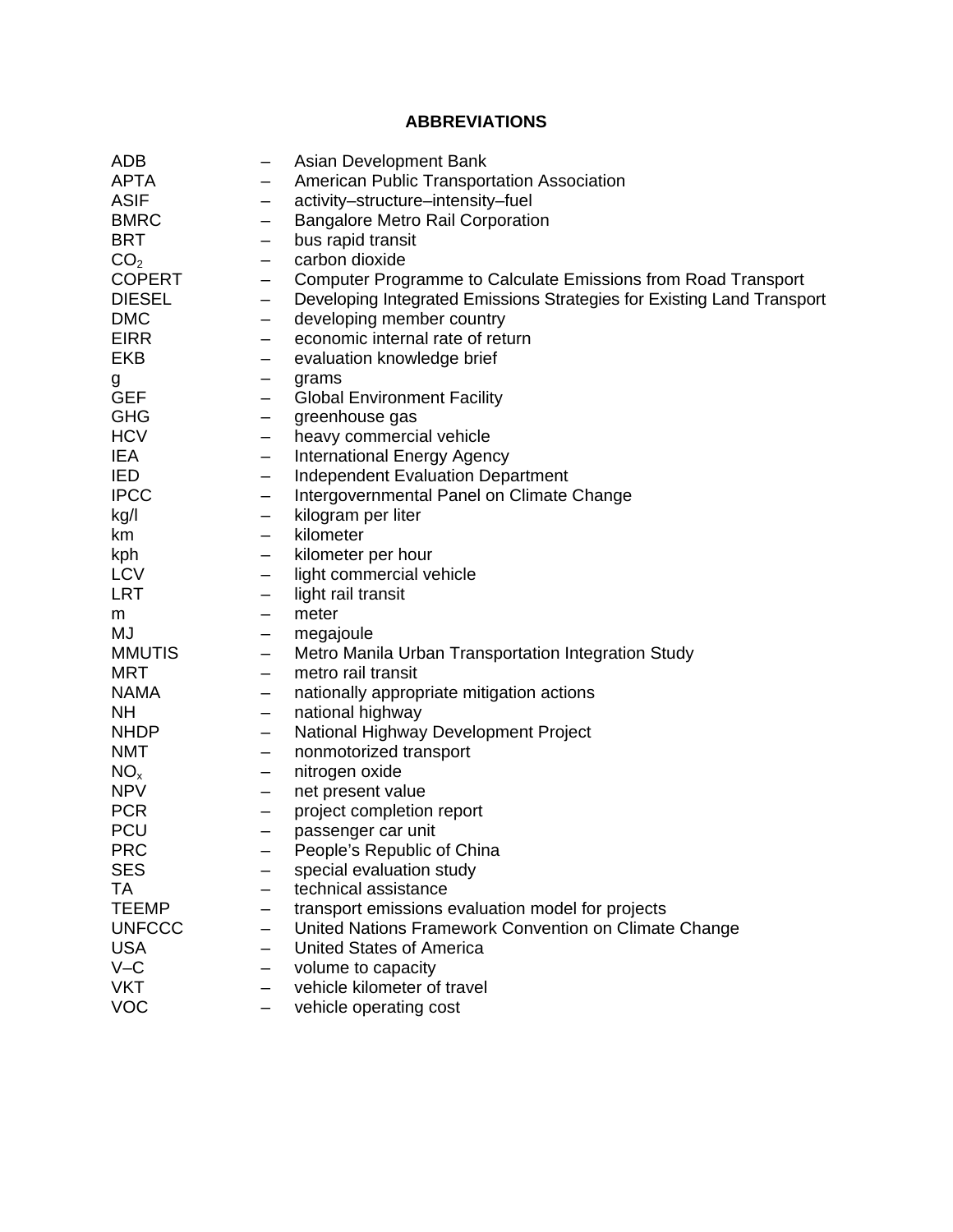## **NOTE**

In this report, "\$" refers to US dollars.

### **Key Words**

adb, asian development bank, greenhouse gas, carbon emissions, transport, emission saving, carbon footprint, adb transport sector operation, induced traffic, carbon dioxide emissions, vehicles, roads, mrt, metro transport

| <b>Director General</b><br><b>Director</b> | H. Satish Rao, Independent Evaluation Department (IED)<br>H. Hettige, Independent Evaluation Division 2 (IED2), IED                                                    |
|--------------------------------------------|------------------------------------------------------------------------------------------------------------------------------------------------------------------------|
| <b>Team Leader</b><br><b>Team Members</b>  | N. Singru, Senior Evaluation Specialist, IED2, IED<br>R. Lumain, Senior Evaluation Officer, IED2, IED<br>C. Roldan, Assistant Operations Evaluation Analyst, IED2, IED |
|                                            | <b>Independent Evaluation Department, EK-2</b>                                                                                                                         |

In preparing any evaluation report, or by making any designation of or reference to a particular territory or geographic area in this document, the Independent Evaluation Department does not intend to make any judgments as to the legal or other status of any territory or area.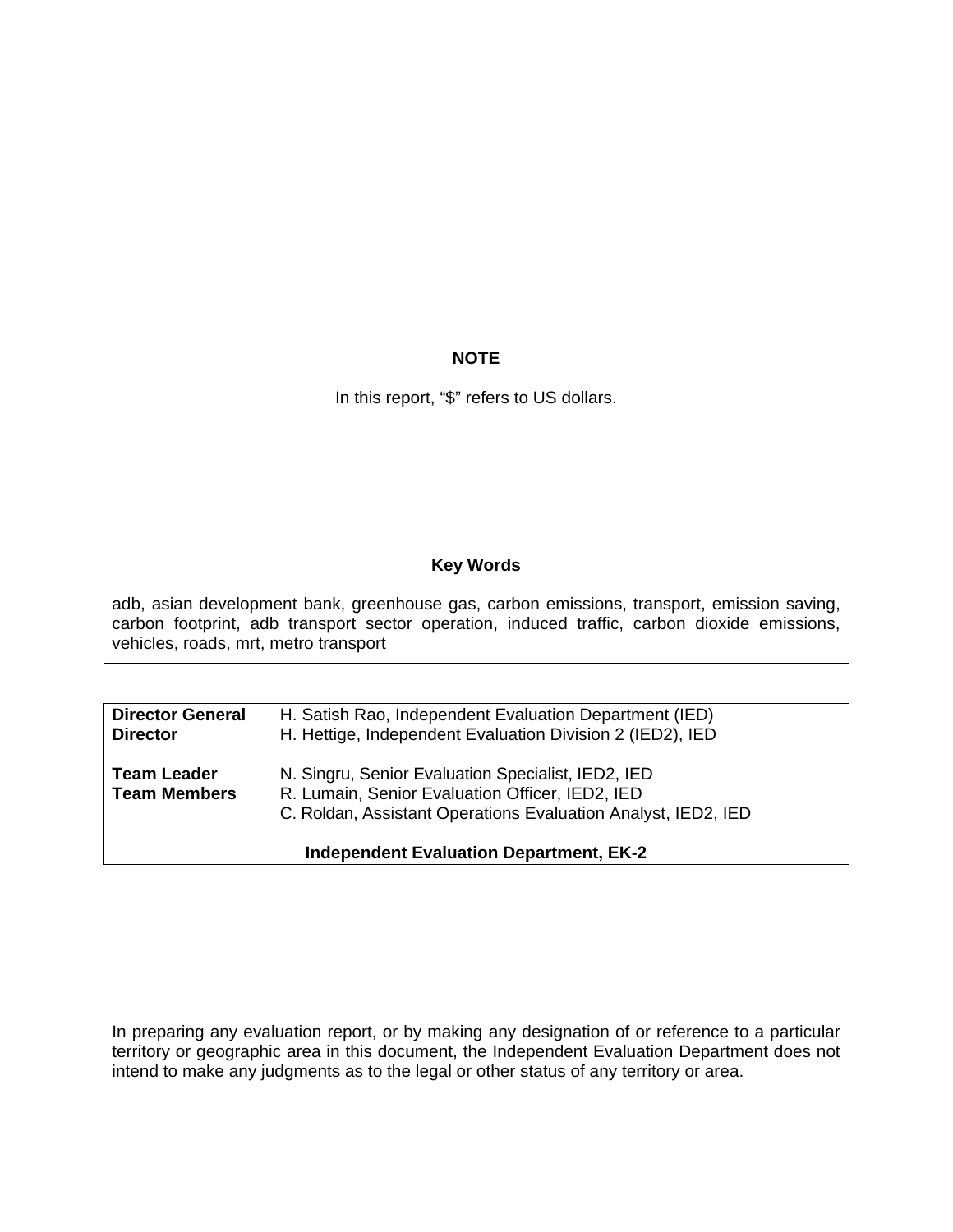### **CONTENTS**

Page

|      |                                  | <b>EXECUTIVE SUMMARY</b>                                                                                                                                                                                                                                                                                                                                                              | i                                                                    |
|------|----------------------------------|---------------------------------------------------------------------------------------------------------------------------------------------------------------------------------------------------------------------------------------------------------------------------------------------------------------------------------------------------------------------------------------|----------------------------------------------------------------------|
| I.   | А.<br>Β.<br>C.<br>D.             | <b>INTRODUCTION</b><br>Objective<br>Context<br><b>Recent Related ADB Initiatives</b><br>Why ADB Needs to Address Carbon Dioxide in Transportation                                                                                                                                                                                                                                     | 1<br>1<br>$\mathbf 1$<br>$\ensuremath{\mathsf{3}}$<br>$\overline{4}$ |
| Ш.   | А.<br>В.<br>$C_{-}$<br>D.        | <b>EVALUATION METHODOLOGY</b><br>Scope of the Study<br>Methodology<br>Framework for Assessing Carbon Emissions from Transport Projects<br>Limitations of the Study                                                                                                                                                                                                                    | $6\phantom{1}6$<br>$\begin{array}{c} 6 \\ 7 \end{array}$<br>9<br>11  |
| III. | А.<br>В.<br>C.<br>D.             | KEY FINDINGS OF THE CARBON FOOTPRINT ANALYSIS<br>Indicative Carbon Footprint and Savings Achieved by Transport Sector<br>Assistance<br>Local Pollution Reduction, Traffic Safety, and Carbon Dioxide Reduction are<br>Correlated<br><b>Construction Period Emissions</b><br><b>Operations Period</b>                                                                                  | 11<br>11<br>17<br>18<br>20                                           |
| IV.  | А.<br>Β.<br>C.<br>D.<br>Е.<br>F. | <b>IMPLICATIONS FOR ADB</b><br>Raising Awareness of Carbon Emissions<br>Dynamic Baselines are an Important Framework for Considering Emission<br><b>Reductions</b><br>Improving ADB's Economic Analyses<br><b>Carbon Intensity Monitoring</b><br><b>Strategy for Carbon Emissions Mitigation</b><br>Urban Planning and Management rather than Transport Plans and Capital<br>Projects | 35<br>35<br>36<br>36<br>38<br>38<br>38                               |
| V.   |                                  | <b>RECOMMENDATIONS</b>                                                                                                                                                                                                                                                                                                                                                                | 39                                                                   |

The guidelines formally adopted by the Independent Evaluation Department (IED) on avoiding conflict of interest in its independent evaluations were observed in preparing this report. M. Replogle of Institute of Transportation & Development Policy; S. Gota of Clean Air Initiative for Asian Cities; R. Hickman, Halcrow Group Limited; and A.L. Abatayo were the consultants. The report has been reviewed by H. Dalkmann of TRL Transport Research Laboratory, United Kingdom. To the knowledge of the management of IED, the persons preparing, reviewing, or approving this report had no conflict of interest.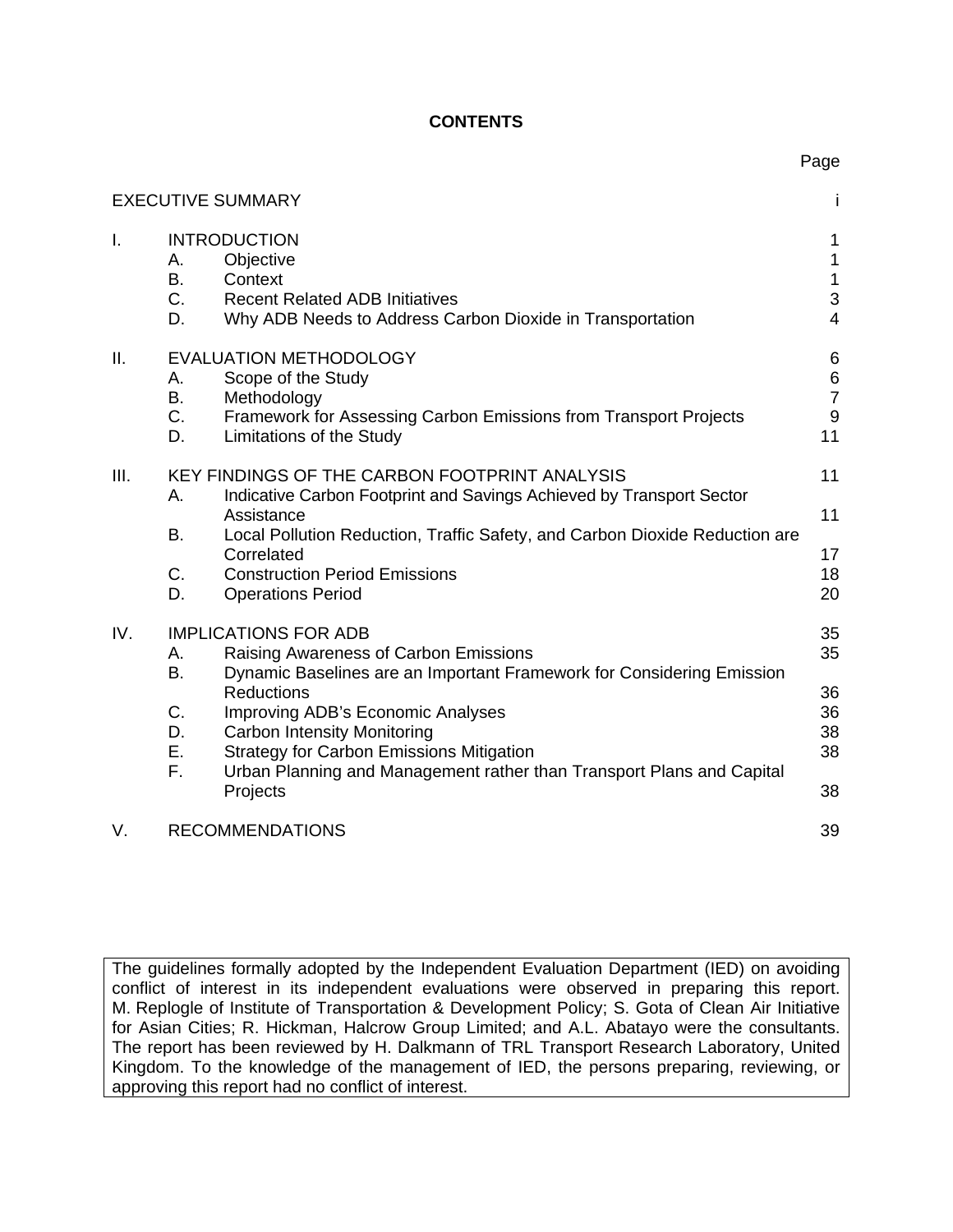# APPENDIXES

| 1.                              | Overview of Projects Evaluated In-Depth for Carbon Dioxide Impact          | 44  |
|---------------------------------|----------------------------------------------------------------------------|-----|
| 2.                              | Methodology for the Evaluation Knowledge Brief                             | 45  |
| 3.                              | Methodology for Transport Emissions Evaluation Model for Projects          | 46. |
| 4.                              | Data Constraints in Carbon Emissions Measurement                           | 75  |
| 5.                              | <b>Carbon Emissions Analysis of Select Project Cases</b>                   | 77. |
| 6.                              | Impact of Technological Improvements on Transport Project Carbon Footprint | 91  |
| $7_{\scriptscriptstyle{\circ}}$ | An Induced Demand Primer                                                   | 93  |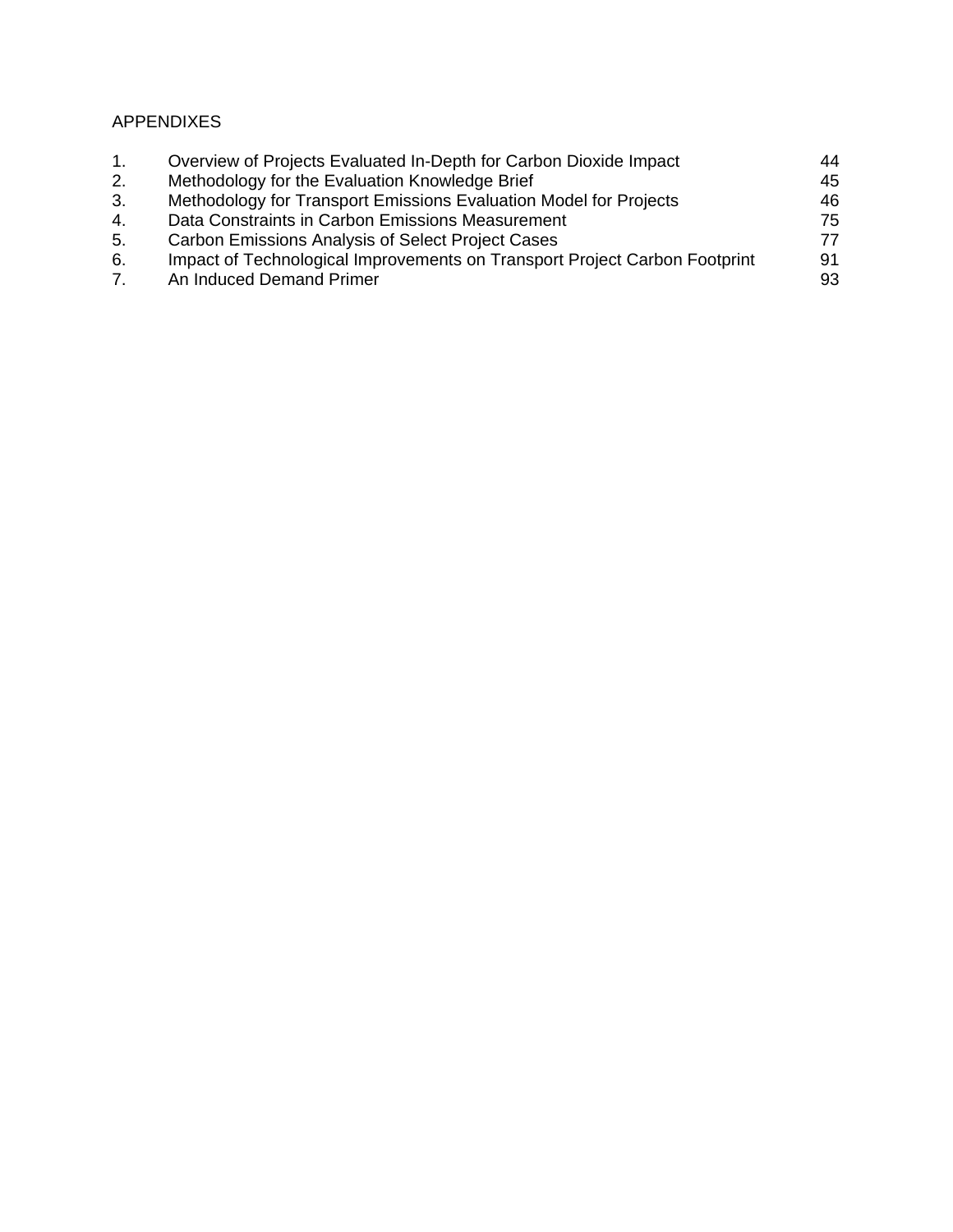#### **EXECUTIVE SUMMARY**

Economic development is required for poverty reduction. At the same time, development could also lead to increased greenhouse gas (GHG) pollution caused by the resulting growth in vehicular traffic, energy use, and other activities. GHG pollution and local air pollution threaten to undermine development with the increasing evidence of their adverse environment and health impacts. The Asian Development Bank (ADB)—with new policies supporting sustainable, low carbon growth across Asia and the Pacific—is therefore challenged to support its members in addressing these intertwined issues.

Transportation is the fastest growing major contributor to global climate change, accounting for 23% of energy-related carbon dioxide  $(CO<sub>2</sub>)$  emissions. Many experts foresee a three- to five-fold increase in  $CO<sub>2</sub>$  emissions from transportation in Asian countries by 2030 compared with emissions in 2000 if no changes are made to investment strategies and policies. This is driven by the anticipated six- to eight-fold increase in the number of light-duty vehicles and a large increase in the number of trucks, which could overwhelm even the most optimistic forecasts of improvements in vehicle fuel efficiency.

ADB's Strategy 2020 envisages assistance to developing member countries (DMCs) in moving their economies onto low-carbon growth paths and to reduce the carbon footprint of Asia's cities. ADB has the opportunity to enhance its stewardship of the environment, public health, and resources by better aligning its investments with goals for climate mitigation and adaptation. This evaluation knowledge brief (EKB) provides tools and knowledge that can inform such efforts. ADB is expanding its investments in a wide array of transportation projects that are required for economic and social development, mobility, commerce, and communications. To gauge their contribution to ADB's environmental sustainability goals, a key place to start is to better understand what aspects of ADB projects and activities contribute to or reduce transport-related CO<sub>2</sub> pollution. That is the central focus of this EKB, which also offers ADB tools that could be used in the future to better monitor and evaluate its carbon footprint in the transport sector. These tools may be used in conjunction with other economic analysis tools that take into account costs and benefits of specific types of transport services and their development impacts.

As the key development partner in Asia, ADB needs to explore opportunities to reduce  $CO<sub>2</sub>$  emissions and attract eligible funds for low carbon initiatives. Funding for land transport projects forms a substantial 96.5% of ADB's transport sector assistance. Therefore, the EKB focuses on ADB's assistance for land transport. Based on a study of ADB's transport assistance approved between 2000 and 2009, this EKB develops specific models for assessing carbon emissions from various transport modes, including inter-city highways. These transport modes play a crucial role in economic development in Asia and will continue to do so. By providing a means to assess the carbon footprint of these transport projects, the EKB does not suggest diluting the development agenda in Asia. On the other hand, it suggests ways to mitigate the intensity of carbon emissions for future transport projects. In addition, ADB's safeguards policy statement of 2009 requires the borrower/client to quantify direct GHG emissions during development or operations of the projects. By developing mechanisms to measure carbon emissions, the EKB will help ADB to support the borrower/client to meet this safeguards requirement.

Low carbon transportation strategies can be among the least costly ways to reduce GHG emissions when they are designed to reduce the need for travel, to shift trips to often less expensive low carbon modes, and to improve system management by reducing congestion and inefficiency in the use of transport capacity. These approaches can also produce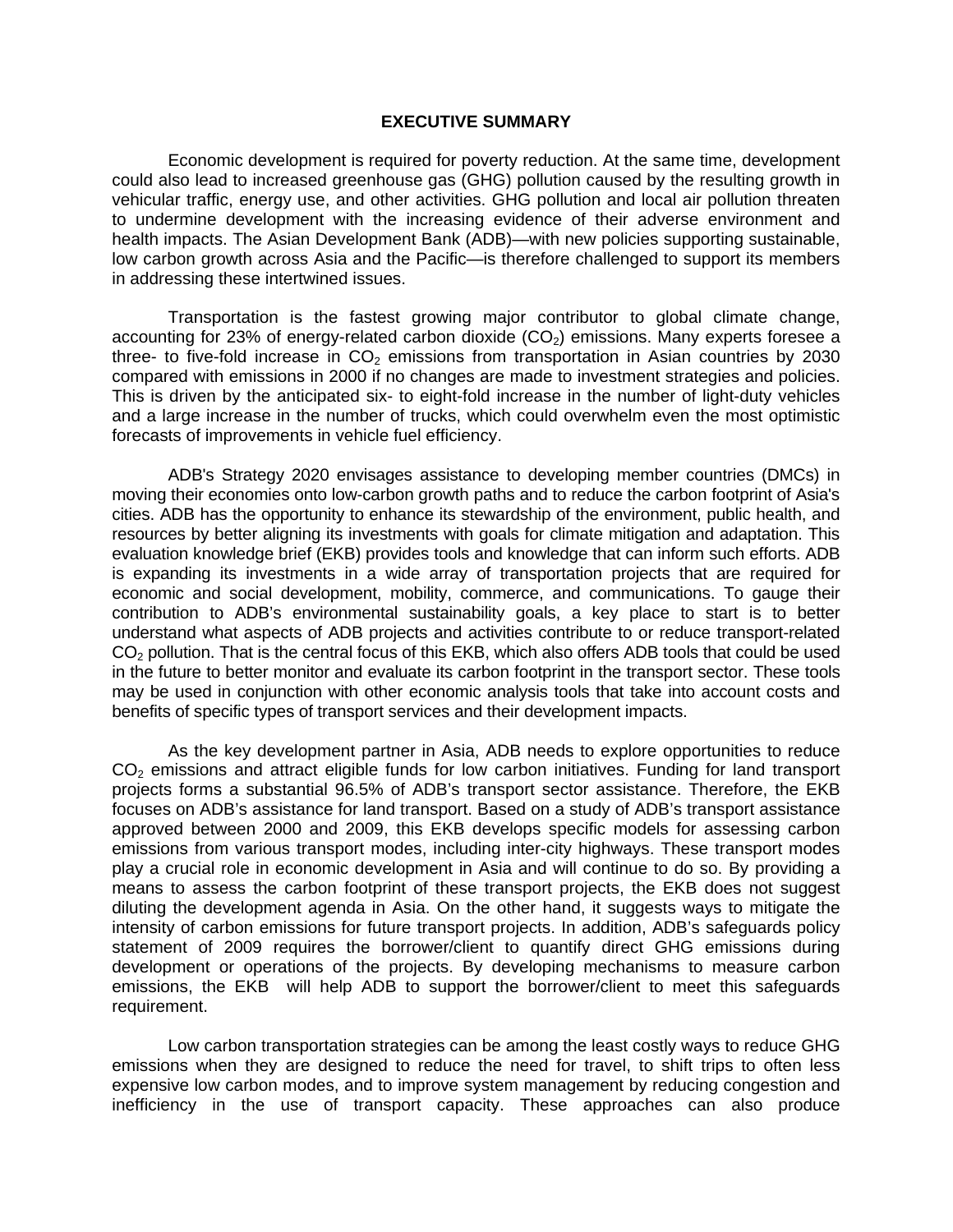disproportionate social and economic benefits for low-income people who are more dependent on walking, cycling, and public transport.

Most strategies and investments that reduce  $CO<sub>2</sub>$  emissions also reduce local air pollution, which imposes huge public health costs that fall disproportionately on the poor. Yet, current ADB transport project economic and environmental appraisals do not consider these elements. This EKB identifies methods and tools by which ADB could assess the  $CO<sub>2</sub>$  and air pollution impact of projects. It provides a first estimate of the carbon footprint of ADB transport sector assistance and the likely overall impact of ADB projects on future  $CO<sub>2</sub>$  emissions. It identifies the relative carbon emissions intensity of different types of ADB transport projects to  $CO<sub>2</sub>$  emissions and how individual projects and the overall project mix might be modified to contribute to emerging organizational, global, and national low carbon intensity growth plans, considering both costs and benefits.

#### **Methodology**

Currently, data and tools to support  $CO<sub>2</sub>$  impact analysis in the transport sector are inadequate to address emerging public policy analysis needs. This gap is distinctly evident in ADB's project appraisal processes. As a result, this study develops a new set of  $CO<sub>2</sub>$  impact analysis tools. It reviews existing global research literature on  $CO<sub>2</sub>$  estimation methods and factors for various transportation project types and develops a new set of  $CO<sub>2</sub>$  impact analysis tools. These methods and factors are synthesized and applied to data drawn from project appraisal reports, feasibility studies, and other sources for 14 projects to derive indicative  $CO<sub>2</sub>$ footprint and savings indicators by project type. These intensity indicators are applied to a database of ADB-supported transport projects from 2000 to 2009 to estimate the approximate overall ADB portfolio  $CO<sub>2</sub>$  impact. In addition,  $CO<sub>2</sub>$  intensity indicators are analyzed with respect to capital costs as well as passenger and freight kilometers (km) traveled. Various sensitivity tests are applied to the projects, which are examined in depth to consider how changes in assumptions, investments, or system management effectiveness might alter the estimate of  $CO<sub>2</sub>$ impacts.

This study is not a typical performance evaluation of past ADB projects. Instead, it evaluates the likely impact of ADB's transport portfolio on  $CO<sub>2</sub>$  emissions. It contributes to the development of more standardized methodologies for transport project  $CO<sub>2</sub>$  impact assessment and portfolio benchmarking. ADB is cooperating with other multilateral institutions and transportation stakeholders in developing and enhancing these transport project analysis tools for quick assessment of  $CO<sub>2</sub>$ , local air pollution, and other benefits and costs.

The current tools used for this study establish the framework for developing a carbon footprint measurement mechanism for ADB transport projects. The initial set of sketch models relies on numerous assumptions about the elasticity of travel demand with respect to supply and price and the characteristics of travel markets if projects are built versus what would happen had the project not been built or if a different type of investment had been made. This study has explored the sensitivity of major findings to different assumptions. The study has its limitations. Some data (such as the inputs for assessing  $CO<sub>2</sub>$  emissions of railway projects) have not been sufficiently documented in either ADB project appraisals or the research literature. Where such data is found lacking for important factors, the EKB adopts reasonable assumptions for the sensitivity analysis. The lack of data has limited the sample size of the projects analyzed in detail by the EKB. Although the EKB has developed tools for estimating particulate air pollution, this has not been incorporated into the study owing to constraints on the data currently available.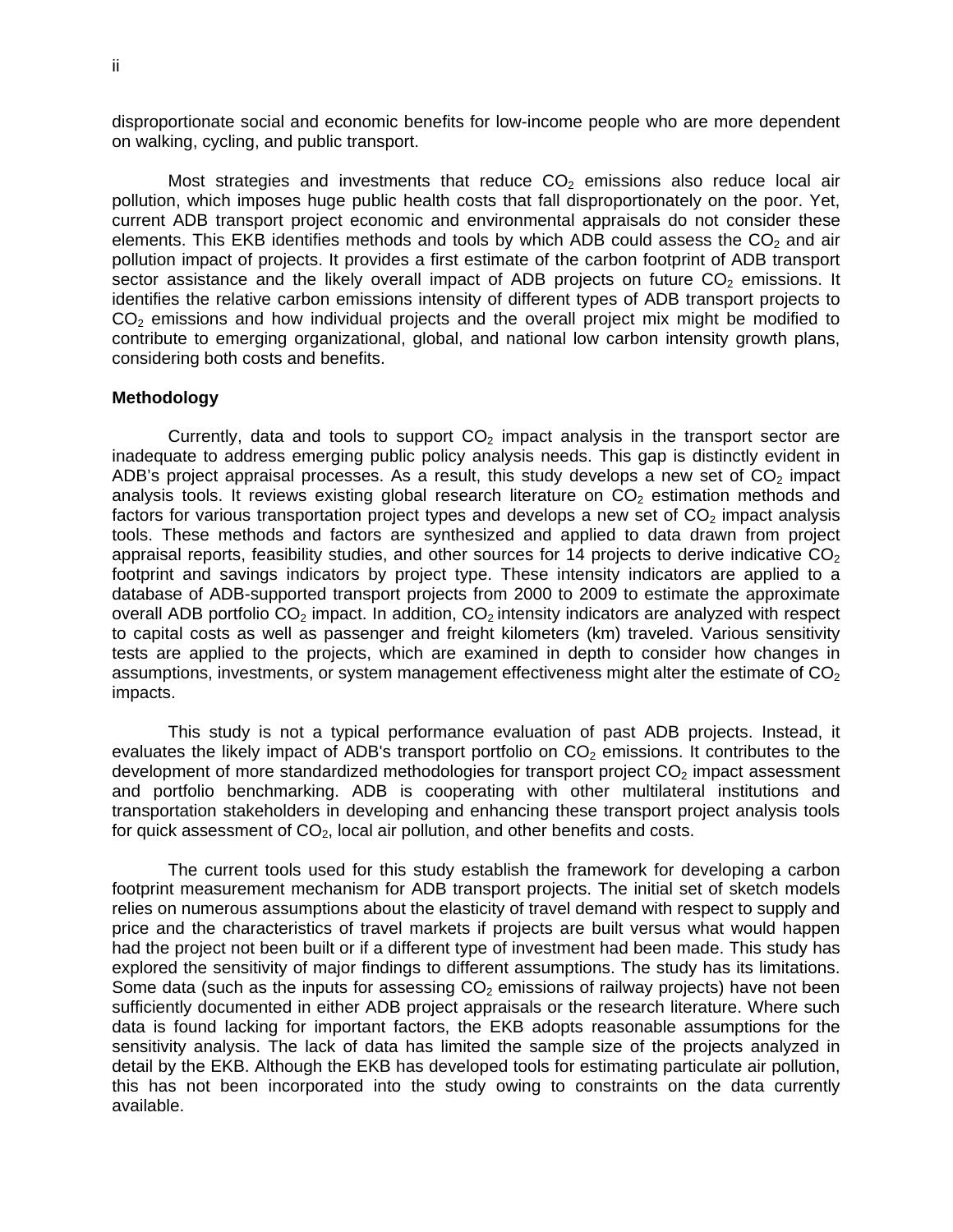#### **Key Findings**

ADB's transport portfolio CO<sub>2</sub> impacts can be estimated in several ways. Gross  $CO<sub>2</sub>$  emissions from the construction and operations of ADB-funded transport projects were estimated at 792 million tons, or an average of 39.6 million tons annually, which is comparable to the current annual land transport emissions of Thailand. The intensity of emissions from ADB's transport portfolio (loans or grants approved during 2000–2009) can be estimated using various indicators applied over project lifetimes. This analysis assumed the project lifetime of 20 years in line with general economic analysis of ADB's transport projects and calculated the  $CO<sub>2</sub>$  intensity indicators given below using both construction and operations emissions. The key findings are:

- (i) Output indicator CO<sub>2</sub> intensity per km of transport infrastructure **improved or constructed** was estimated to be 10,000 tons per km for ADB's transport portfolio. The output indicator for new expressways is higher at 88,000 tons per km constructed using ADB funding.
- (ii) Mobility indicator CO<sub>2</sub> intensity per unit of passenger-km and freight-km **by project type** was estimated for ADB transport projects. Expressways were much more efficient for passenger mobility than rural roads at 47 grams (g) vs. 74 g per passenger-km traveled. These two road types were equally  $CO<sub>2</sub>$  intense for freight at 61 g per ton-km. Railways were more efficient than roads by these criteria, at 20 g per passenger-km traveled and 23 g per ton-km traveled. An aggregate measure across all ADB projects for  $CO<sub>2</sub>$  intensity per unit of passenger and freight mobility will require additional data, which is currently not available.
- (iii) **Investment indicator CO<sub>2</sub> intensity per dollar of investment** provides values for each transport mode that are consistent with the other indicators. Across the portfolio, the aggregate  $CO<sub>2</sub>$  intensity per dollar of investment was found to be 31,035 tons per \$1 million invested over the current projects' lifetime. However, within a specific context, this indicator should not be used on a stand alone basis but needs to be used in conjunction with the output and mobility indicators to ensure consistency.

**Local pollution reduction and CO<sub>2</sub> reduction are correlated.** Most transportation investments and strategies that reduce  $CO<sub>2</sub>$  pollution also reduce local pollution. The converse is also true. For example, expanded road capacity usually leads to long-term increases in  $CO<sub>2</sub>$ emissions as well as local air pollution because it increases the amount of traffic. Investments in railways and public transport may produce a reduction in emissions of both  $CO<sub>2</sub>$  and air pollution over the long term since such investments result in a reduction in the use of more polluting trucks, cars, and small vehicles in the same corridor. Investments in walking, cycling, bus rapid transit, and integrated traffic management are likely to reduce both  $CO<sub>2</sub>$  and local pollution. Road maintenance and traffic operations improvements similarly help curb both forms of pollution. Specific correlations between these vary widely by context and type of intervention as well as by pollutant.

**Opportunities exist to support low carbon initiatives.** Integrated urban transport initiatives offer major opportunities for low-cost  $CO<sub>2</sub>$  reduction that support efficient mobility and economic development. Improved traffic operations, intermodal freight initiatives to improve supply chain efficiencies and logistics, and road maintenance all cut  $CO<sub>2</sub>$  emissions. For example, if 20% of ADB's 2000–2009 expressway spending had instead been used to rehabilitate 2,515 km of railways, this alternative project mix would have resulted in reduced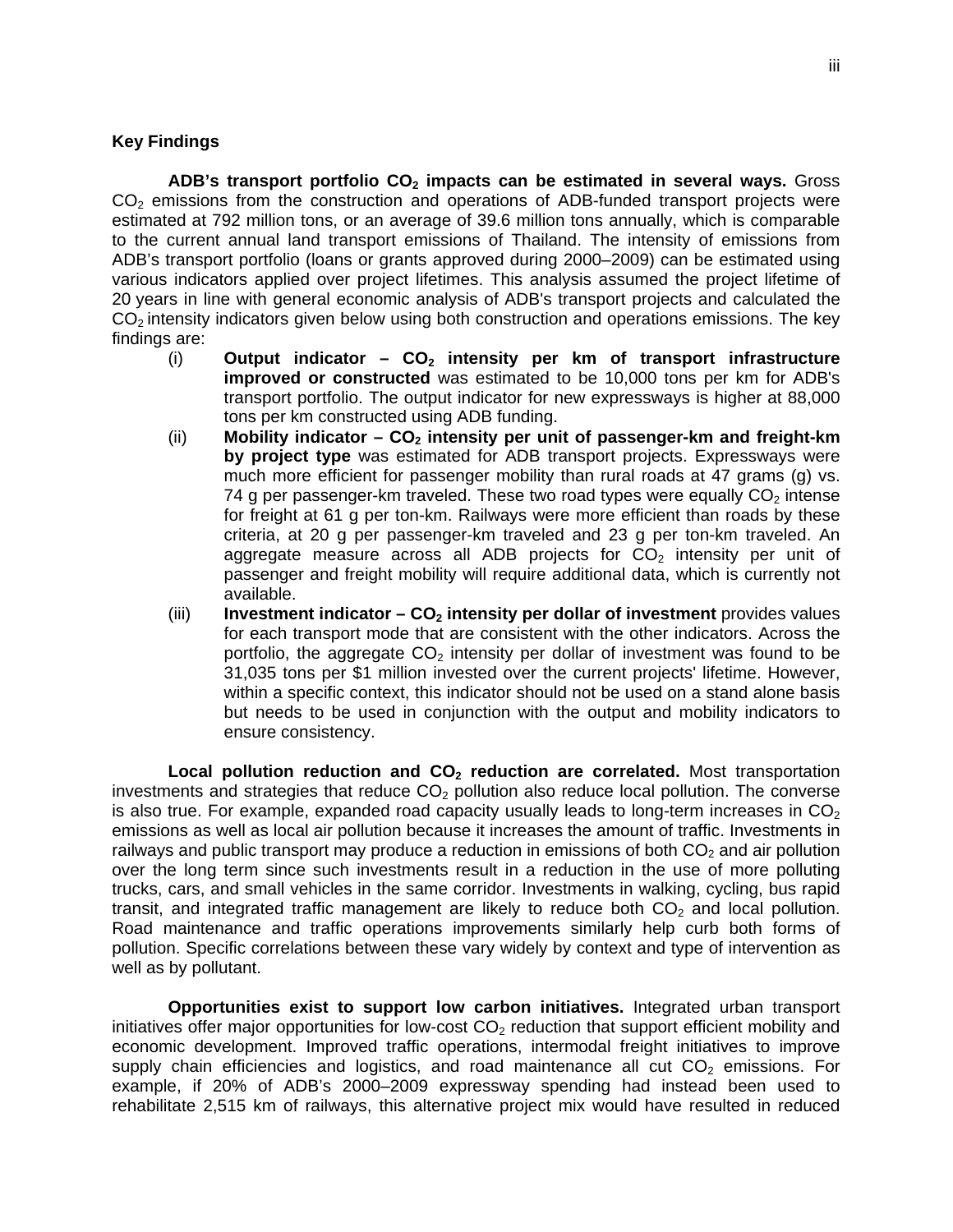gross  $CO<sub>2</sub>$  emissions of 747 million tons, i.e., 5.7% lower than the estimated 792 million tons for the transport portfolio.

**Construction emissions are usually small but can be significant in some cases.** For most transport projects, construction emissions are small in proportion to operations emissions, which are typically measured over a period of 20 years or more. However, this is not true with respect to projects that involve extensive tunneling or elevated structures, as both require a lot more concrete and structural steel, which are carbon-intensive.  $CO<sub>2</sub>$  emissions associated with construction of metro rail transit (MRT) projects with underground tracks and stations can be equivalent to those associated with several years of operations of these projects. The latter are likely to be offset by long-term  $CO<sub>2</sub>$  reductions caused by the modal shift from high-carbon modes and the  $CO<sub>2</sub>$  benefits of transit-oriented development.

**Emissions from expressways and trucks are higher than emissions from railways.** A major share of ADB's activity has been in expressways and railways for long-distance travel. Expressways account for two-thirds of ADB's carbon footprint in transportation. Railways and highways each have a vital role to play and tend to serve different but partly overlapping market segments. Sustaining or growing the freight rail mode share for long-distance goods transport is an important part of a low carbon transport strategy. Boosting the efficiency of freight logistics and supply chains, reducing empty backhauls, and expanding the market for intermodal freight that enables a portion of shipments to be transported on lower carbon modes, such as railways or waterways, are also important to reducing  $CO<sub>2</sub>$ .

**Induced travel impacts both environmental and economic viability.** Current ADB project appraisals do not properly account for induced travel and land use impacts that result from interventions, which significantly increase transportation capacity or cut transportation costs. These have profound effect on the amount and character of traffic and related  $CO<sub>2</sub>$  and local pollution emissions, typically increasing  $CO<sub>2</sub>$  by 17%–58% in several non-urban national highway cases examined for this study. The monetary value of  $CO<sub>2</sub>$  impacts, together with the higher vehicle operating costs, related to induced demand can affect the economic viability of projects, especially if they have marginal economic internal rates of return.

**Integrated transport investment strategies allow more options for CO<sub>2</sub> reduction.** A major area of opportunity for ADB to cut  $CO<sub>2</sub>$  emissions in the transport sector is through integrated transport initiatives that link transportation, regional and urban development, transport pricing and system management, and improvement of low carbon freight and public transport modes, walking, and cycling. Multiple examples from various countries show that a mix of investments in improved traffic operations, supply chain and logistics management, and intermodal connections and services for passengers and freight can improve mobility and system efficiency while reducing traffic growth, congestion, and pollution. Such a mix of demand- and supply-side strategies is typically much more cost-effective in producing desired economic and environmental outcomes than a supply-side strategy that focuses on merely creating new transport system capacity.

**Traffic management and speed optimization can cut CO<sub>2</sub> emissions.** Reductions in  $CO<sub>2</sub>$  of about 20% can be obtained by techniques to mitigate congestion, manage excess speeds, and smooth traffic flow for both urban and non-urban highways.

Mode shift to public transport, walking, and cycling can yield cost-effective CO<sub>2</sub> **emission reduction.** The most cost-effective urban mobility improvements are typically improvements in bus operations, replacing inefficiently run small buses in mixed traffic with high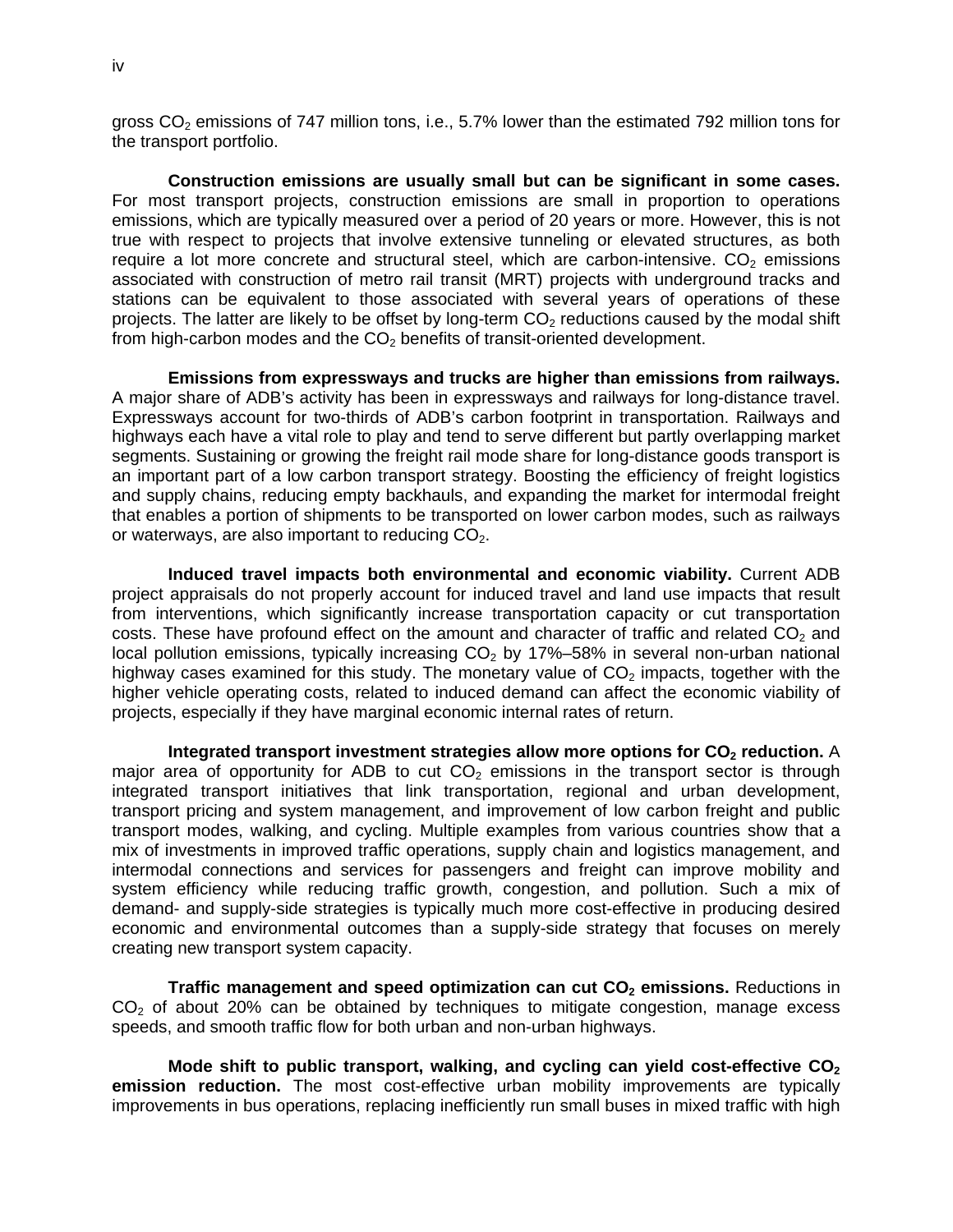capacity buses operated on rights-of-way that give priority to these vehicles, bus stations, and improving conditions for walking and cycling in public transport corridors. These lead to more efficient utilization of scarce street space in terms of person-movements per meter of roadway. Such approaches especially benefit low and moderate income households and reduce  $CO<sub>2</sub>$ , while delivering more person-movement capacity for a given amount of investment capital when compared with higher carbon transport investments.

#### **Implications for ADB**

In view of these findings, ADB could consider raising awareness of carbon emissions in project design, appraisal, and review. This could entail establishing baselines and forecasts against which to measure progress in reducing the intensity of future  $CO<sub>2</sub>$  emissions, recognizing the rapid growth in motorization and the trend in many DMCs toward a declining share travel by nonmotorized transport, public transport, and railway.

The carbon footprint tools developed and applied in this study can be further enhanced and applied to future ADB transport projects. This could support periodic evaluation of progress in reducing  $CO<sub>2</sub>$  impacts and local pollution from transportation across ADB's transport portfolio. Also, the tools in this EKB could help in better monitoring of the  $CO<sub>2</sub>$  and air quality impacts of ADB-funded transport projects, collecting critical data to support better GHG estimation and evaluation of other closely associated impacts, such as black carbon emissions from fossil or biofuels, which are potent contributors to climate change and cause serious harm to public health.

Further work is suggested to modify project economic analysis methods to better account for both induced travel, which affects cumulative vehicle operating cost expenditures, and the economic value of  $CO<sub>2</sub>$  and air pollutants affecting public health. Further development and application of the transport emissions evaluation model for projects appraisal tools to future ADB transport projects will help support these initiatives.

Estimation and monitoring of carbon emissions will have resource implications. Resource implications for the DMCs may need to be discussed with the borrower/client during country programming. The level of adoption of the new methodologies will depend on the DMCs' capacity.

Given below are recommendations for ADB Management's consideration and pilot testing over the next 2 years:

#### **1. Adopt carbon emissions as a consideration for project design, review, and appraisal (paras. 123–129).**

(i) In coordination with other multilateral and bilateral development agencies, ADB may consider developing the tools for estimation of carbon emissions of transport projects and applying them to selected projects on a pilot basis. This exercise will need to take into account developing member country capacities, e.g., Pacific island countries will have relatively low capacities.

In all countries, carbon emissions' friendly physical designs could be explored where found to be cost-effective and appropriate.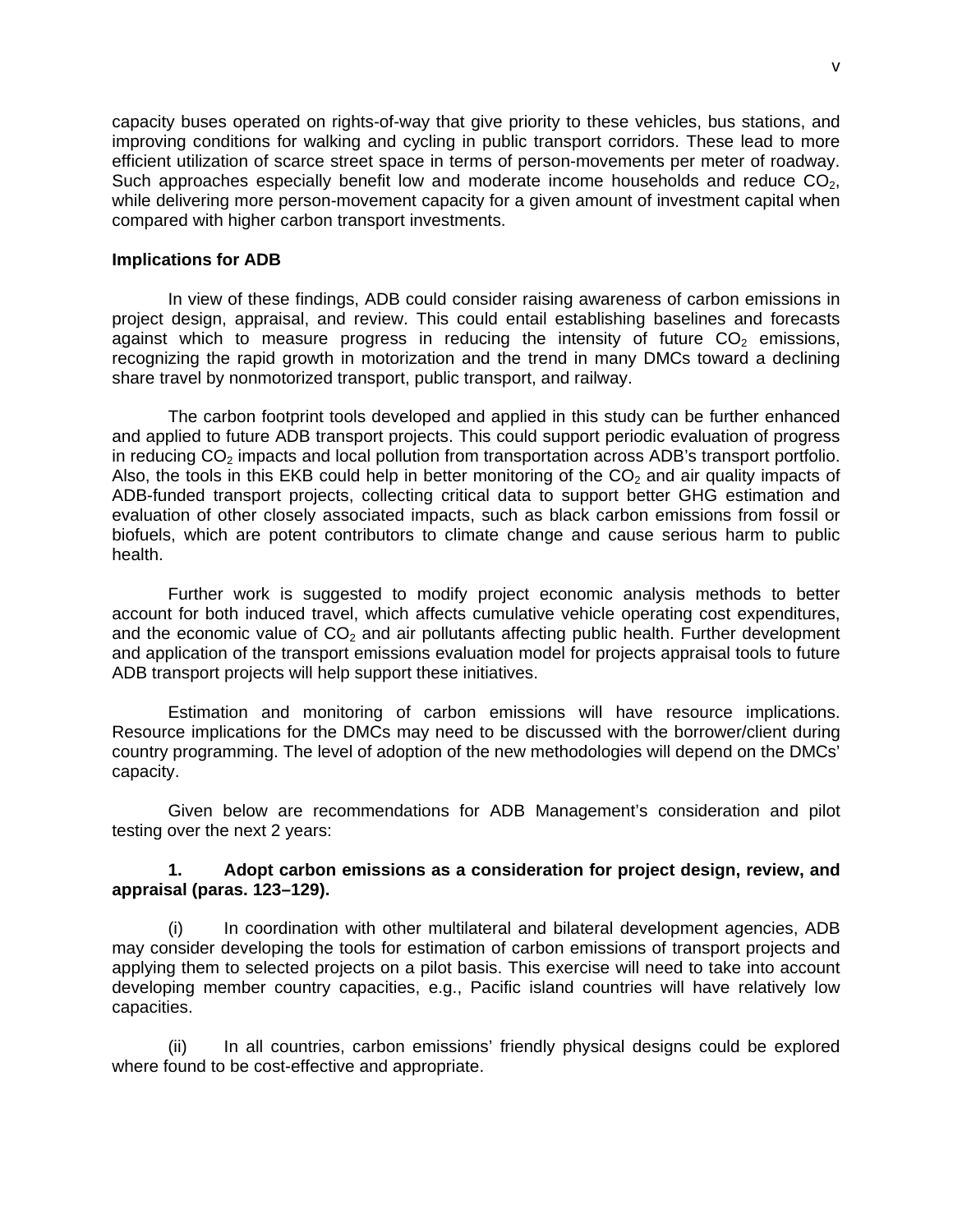(iii) ADB may consider incorporating carbon emissions into the economic analysis and environmental assessments and including an alternative analysis in its project proposals to explore carbon emissions as a consideration in project selection.

## **2. Encourage modal shift in ADB investments (paras. 130–133).**

(i) Currently, the prime factors for prioritizing and designing transport projects are provision of access and mobility. In line with its Sustainable Transport Initiative Operational Plan, ADB may additionally consider lowering the intensity of its carbon footprint by expanding its investments to cover new modes such as nonmotorized transport, bus rapid transit systems, and other such public transport systems.

(ii) ADB could strengthen its policy dialogue with developing member country governments to encourage low carbon projects.

#### **3. Consider systematic indicators to monitor the intensity of carbon emissions from transport investments in alignment with the emphasis given in Strategy 2020 to climate change issues (paras. 134–136).**

Intensity indicators for outputs, mobility, and investment have been introduced in this EKB for further consideration.

**4. In partnership with DMC governments, align ADB's sustainable transport initiatives with nationally appropriate mitigation actions (para. 137).** 

> H. Satish Rao Director General Independent Evaluation Department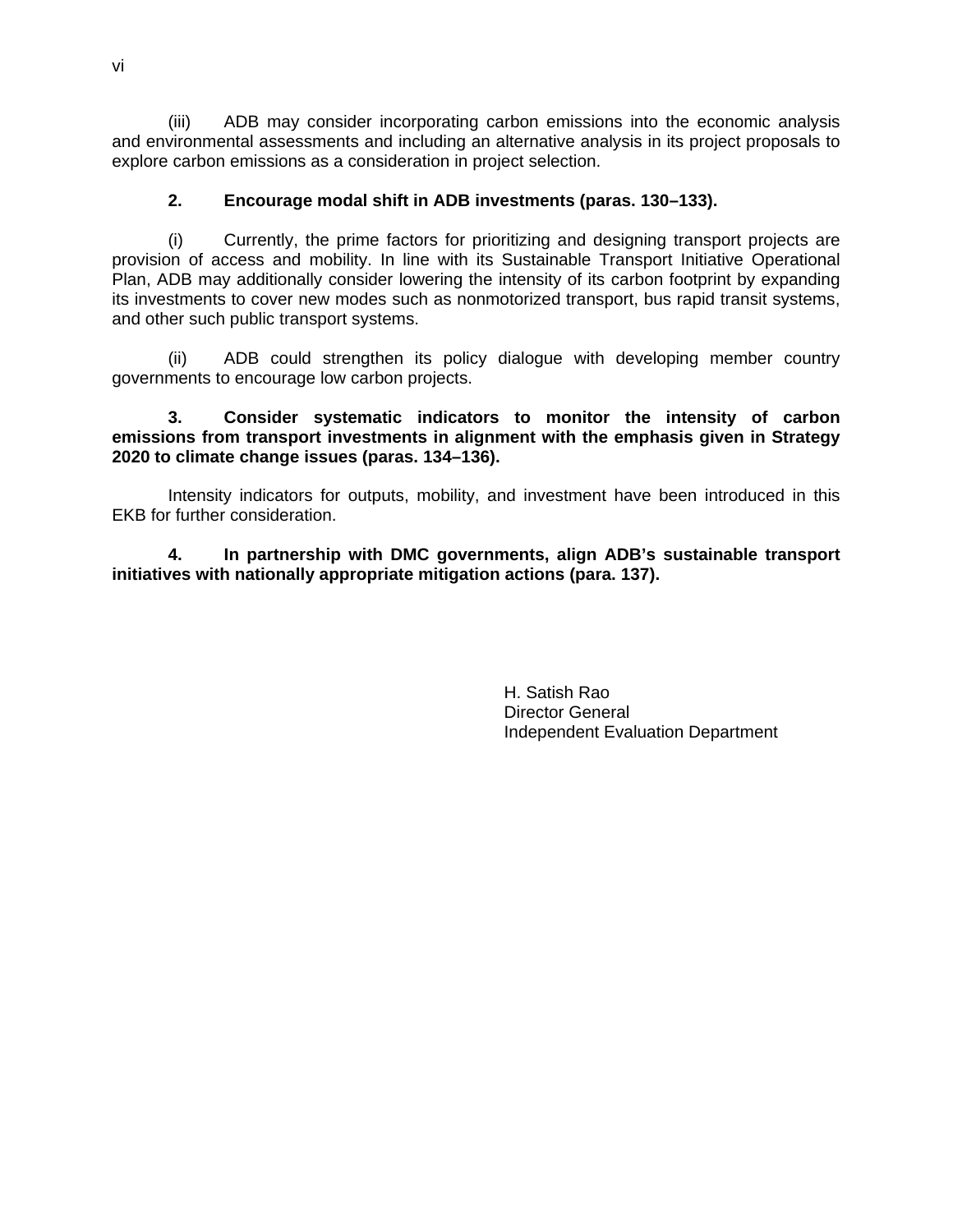# **I. INTRODUCTION**

# **A. Objective**

1. The Asian Development Bank (ADB) has signaled a change in its transport investments to shift to low carbon growth across Asia and the Pacific.<sup>1</sup> The aim of this evaluation knowledge brief (EKB) is to contribute to this change—aimed at making ADB's transport sector assistance more protective of the environment. It is acknowledged that greenhouse gas (GHG) emission reduction is a global issue but the cost of emission reduction has to be borne locally, with support from various global incentive mechanisms. ADB is in a position to affect this change by providing options and related cost-benefit analysis at project conceptualization and appraisal, as well as to assist in attracting funding mechanisms geared for low carbon initiatives. This EKB provides a retrospective analysis of land transport projects approved by ADB in the last decade. It aims to inform future decision making through the emerging analytical tools and recommendations.

2. In addition to operations evaluation, the Independent Evaluation Department (IED) contributes to knowledge solutions through EKBs. The first EKB in 2009 addressed improving GHG efficiency of ADB's energy assistance. This EKB combines an evaluation of the indicative carbon footprint of ADB's land transport sector assistance with an identification of global good practices in reducing carbon emissions from transport projects. The latter is intended to contribute to a change in ADB's quality-at-entry as well as to the setting up of an emissions monitoring mechanism, which will lead to a lower carbon footprint in the long run. Since land transport comprising roads and railways forms 96.5% of ADB's overall transport portfolio, this EKB focuses on these subsectors with variations such as urban transit systems.

3. At the project level, the outputs of this EKB are (i) new analytical tools for carbon emissions intensity measurement, which feed into the Sustainable Transport Initiative Operational Plan;<sup>2</sup> and (ii) suggestions for improving the quality-at-entry, which feed into future project designs. At the portfolio level, this EKB provides an indicative carbon footprint of recently completed and ongoing ADB transport projects as well as intermodal comparisons. At a strategic level, this EKB provides suggestions for aligning study findings with Strategy  $2020<sup>3</sup>$ and for inclusion of carbon emissions monitoring into the standard reporting process by ADB Management.

4. Although this EKB aims to reduce transport-related carbon emissions, enhancing mobility and affordable access will remain key drivers for support by ADB. The inclusion of carbon emissions monitoring and mitigation measures is envisaged to make transport more environmentally sustainable. This EKB does not cover climate change adaptation techniques.

# **B. Context**

5. As Mahatma Gandhi said, "Be the change you want to see in the world." ADB has the potential to lead a change toward low carbon operations. Such action is important because the transport sector now contributes 13% of global GHG and 23% of energy-related carbon dioxide  $(CO<sub>2</sub>)$  emissions.<sup>4</sup> Three-fourths of transportation-related emissions are from road traffic. Emissions from transportation are rising faster than from other energy-using sectors and are

<sup>-</sup>1 Opening Remarks of ADB President H. Kuroda at the Transport and Climate Change Seminar, Copenhagen, on 13 December 2009.<br> $\frac{2}{3}$  ADP 2010. Suptains

ADB. 2010. *Sustainable Transport Initiative – Operational Plan*. Manila. 3

ADB. 2008. *Strategy 2020: The Long-Term Strategic Framework of the Asian Development Bank*, *2008–2020*. Manila.

International Energy Agency (IEA). 2007. *World Energy Outlook 2007*. Paris.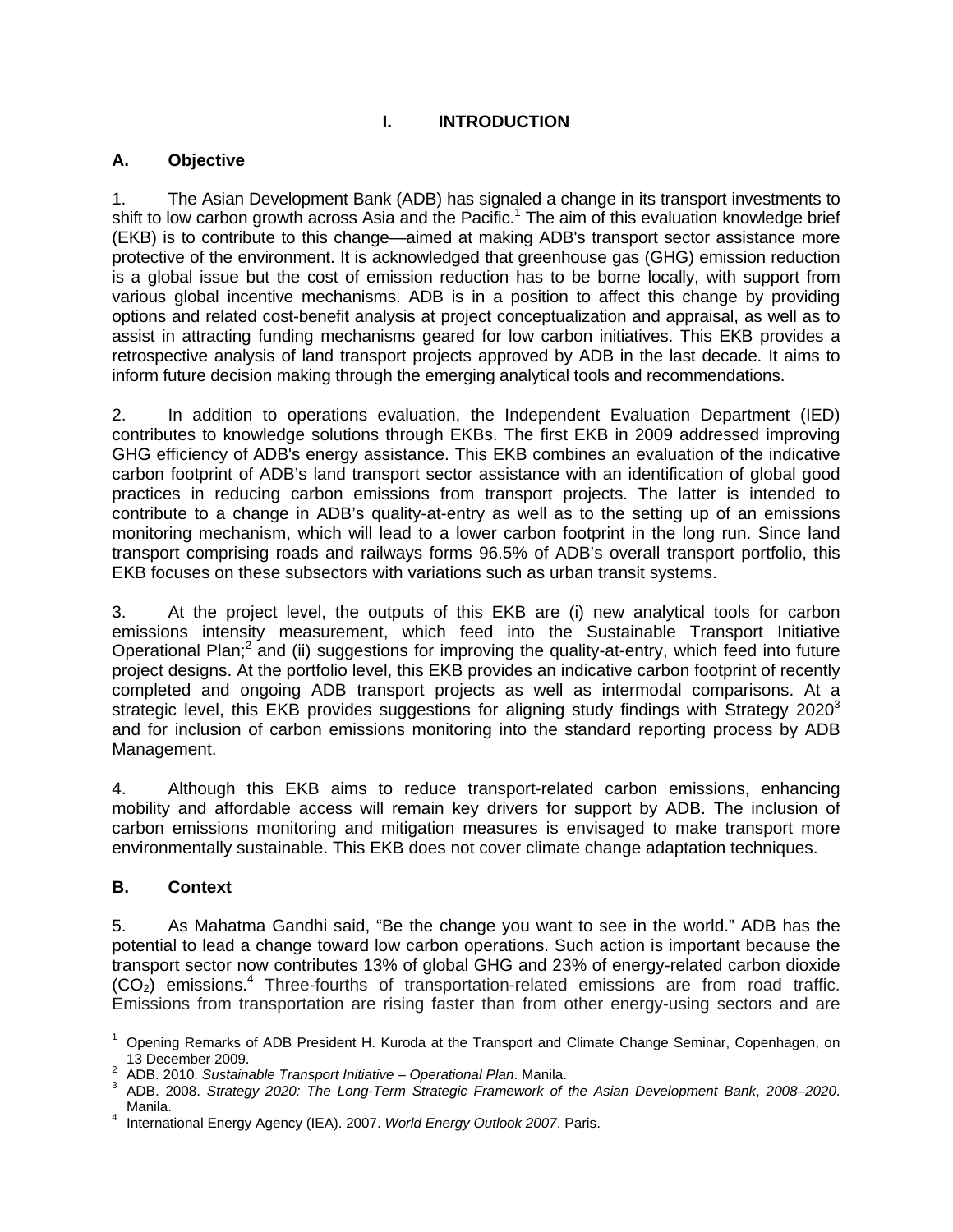predicted to grow globally by 80% from 2007 and 2030.<sup>5</sup> While scientific consensus exists about the need to sharply reduce GHG emissions to avoid catastrophic climate change in the coming decades,<sup>6</sup> many experts foresee a three- to five-fold increase in  $CO<sub>2</sub>$  emissions from transportation in Asian countries by 2030 compared with emissions in 2000, if no changes are made to investment strategies and policies.<sup>7</sup> This is driven by the anticipated six- to eight-fold increase in the number of light-duty vehicles and a large increase in the number of trucks, which could overwhelm even the most optimistic forecasts of improvements in vehicle fuel efficiency.

6. The correlation between GHG emissions and public health has been well documented with an almost unanimous scientific consensus on the links.<sup>8</sup> CO<sub>2</sub> forms the bulk of the GHGs and has the maximum contribution to the growth in global GHG emissions.<sup>9</sup> Other GHGs are methane, nitrogen oxide (NO<sub>x</sub>), sulfur hexafluoride, hydrofluorocarbons, and perfluorocarbons. This report focuses on  $CO<sub>2</sub>$  or carbon emissions. Both the terms  $CO<sub>2</sub>$  emissions and carbon emissions are intended to mean the same thing, i.e., carbon dioxide emissions, in this EKB.

7. ADB plays an important role in shaping transport sector investment in Asia, not so much by the share of finance it provides but more in terms of related policy, regulatory, and technological considerations. Thus, it is vital that ADB plan, measure, monitor, and manage the  $CO<sub>2</sub>$  impacts of its sizeable transport project portfolio. ADB's transport sector lending grew from 16% of total ADB assistance in the 1970s to 33% in 2000–2005.10

8. Figure 1 shows that more than three-quarters of ADB's land transport assistance from 2000 to 2009 has been in road construction and improvement, with about 150 approved road projects. ADB's portfolio included construction or improvement of nearly 5,500 kilometers (km) of expressways and controlled access highways. Small-scale rural roads and road rehabilitation projects made up a much larger share of the length of roads improved through ADB lending, but represented a small share of the value of loans because of their much lower cost per km of improvement. ADB also invested in projects that produced nearly 6,000 km of railways from 2000 to 2009. Only 1.5% of ADB's transport loans during this period went into urban transport, but this is an area where ADB is likely to dedicate increasing resources in the future. Moreover, urban transport forms a major part of global carbon emissions; therein lie several solutions for mitigating the global impact of transport-related GHG emissions.<sup>11</sup>

 5 R. Kahn et al. 2007. *Transport and its infrastructure*. In B. Metz, O.R. Davidson, P.R. Bosch, R. Dave , L.A. Meyer, eds. *Climate Change 2007: Mitigation Contribution of Working Group III to the 4th Assessment Report of the Intergovernmental Panel on Climate Change (IPCC)*. Cambridge and New York: Cambridge University Press. 6

<sup>&</sup>lt;sup>6</sup> IPCC. 2007. *Climate Change 2007: Synthesis Report. Contribution of Working Groups I, II, and III to the Fourth Assessment Report of the IPCC* (Core Writing Team, R.K. Pachauri and A. Reisinger [eds.]). Geneva. 7

World Business Council for Sustainable Development. 2004. *The Sustainable Mobility Project*. Geneva. 8

A. Haines et al. 2006. *Climate change and human health: impacts, vulnerability, and mitigation*. The Lancet. 367: 2101–2109; A. McMichael, R. Woodruff, and S. Hales. *Climate change and human health: present and future risks*.

The Lancet. 367: 859–869.<br><sup>9</sup> The Kyoto Protocol covered six GHGs—CO<sub>2</sub>, methane, nitrogen oxide, sulfur hexafluoride, hydrofluorocarbons, and perfluorocarbons. IPCC has indicated that  $CO<sub>2</sub>$  is the most common GHG produced by anthropogenic activities, accounting for about 60% of the increase in radiative forcing. It suggests that gases like methane and nitrogen oxide, which are more potent than CO2, have relatively minor contributions. Considering these factors and noting the intensity of growth of  $CO<sub>2</sub>$ , and with fossil fuel being the primary driver of transport modes, the EKB

focuses on CO<sub>2</sub> emissions only.<br><sup>10</sup> ADB. 2009. *ADB Infocus - Sustainable Transport*. Manila. http://www.adb.org/Media/InFocus/2009/sustainable-<br>transport.asp (accessed 27 May 2010).

<sup>&</sup>lt;sup>11</sup> This is based on the argument that by 2050, more than 70% of the global population will be residing in cities. Cities will not only become bigger but would also multiply. In 1975, the number of cities in Asia having a population greater than 1 million was 80. By 2025, it is estimated that this number will rise to 332 cities (Population Division of the Department of Economic and Social Affairs. 2008. *World Urbanization Prospects*. United Nations. http://esa.un.org/unpd/wup/index.htm). With the increase in urbanization, the low carbon solutions for urban transport will enable a higher effectiveness in terms of reducing global GHG emissions.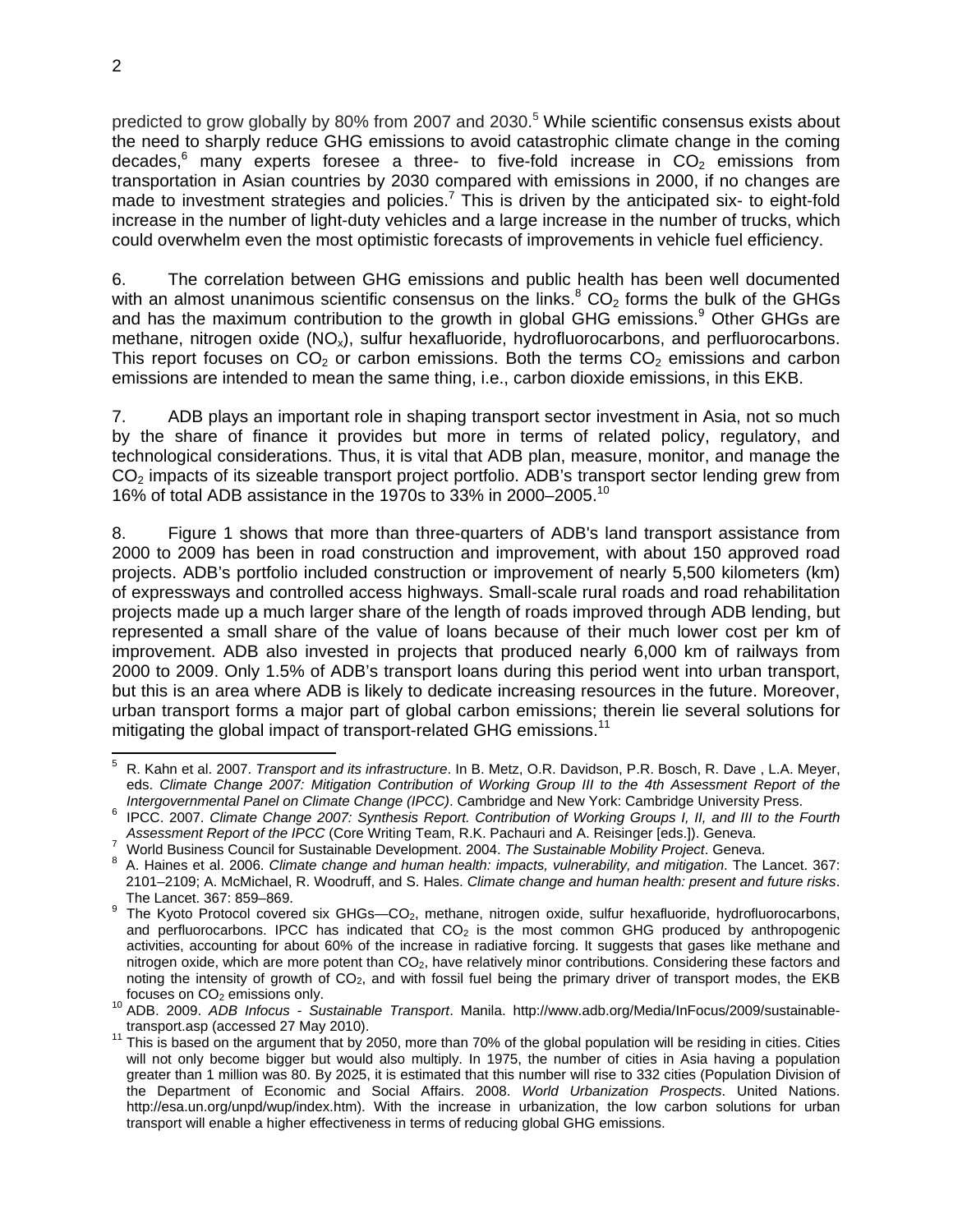

9. Within the 2010–2012 lending pipeline, projected transport lending is \$3.4 billion per year.<sup>12</sup> It is valuable to understand the implications of past investments in this sector on  $CO<sub>2</sub>$ emissions. ADB's existing project appraisal and evaluation approaches follow the "business-asusual" philosophy and do not consider carbon emissions at any stage.<sup>13</sup> However, as GHG mitigation becomes more widely and highly valued as a goal for investment and development, it becomes more important to assess how different activities, designs, and strategies might affect the GHG performance of projects and overall loan portfolios. Considering the future implications on the environment and climate, the impact of past operations will provide lessons that could enable better project designs in the future.

#### **C. Recent Related ADB Initiatives**

10. ADB's Regional and Sustainable Development Department has been analyzing a multicriteria approach<sup>14</sup> as part of ADB's sustainable transport initiative to introduce climate change parameters and other parameters (such as local pollution and accidents) into economic analyses at appraisal. In parallel, ADB's regional departments such as the South Asia Department have been looking at climate proofing of projects by quantifying their impacts, i.e., quantifying the contribution of construction, maintenance, and road use activities on GHG emissions. The draft South Asia Department carbon footprint model has not yet been released at the time of this writing, but preliminary values from it were used in checking the reasonableness of values used in this EKB analysis.

11. ADB's East Asia Department completed a study on Green Transport, Resource Optimization in the Road Sector in the People's Republic of China (PRC), $15$  which provides guidelines for advanced analysis in road project feasibility study and environmental impact assessment for energy saving and  $CO<sub>2</sub>$  reduction. These Green Transport guidelines provide operational guidance for road projects decision making by suggesting a theoretical and analytical approach to estimate and forecast energy consumption and  $CO<sub>2</sub>$  emissions from road traffic. These guidelines are applicable for the PRC and will need to be modified before applying to other

<sup>&</sup>lt;sup>12</sup> ADB. 2010. Sustainable Transport Initiative. Operational Plan. Staff Working Paper. Manila (May).

<sup>&</sup>lt;sup>13</sup> Business-as-usual scenario refers to scenarios that encompass without project, no improvement, and no build

situations. See para. 35 for the rationale of the business-as-usual scenario.<br><sup>14</sup> This usually involves a combination of cost-benefit analysis, cost-effectiveness analysis, and qualitative analysis.<br>The projects are asses

The projects are assessed based on a set of criteria that includes various benefits and externalities. 15 ADB. 2009. *Green Transport: Resource Optimization in the Road Sector in the People's Republic of China*. Manila.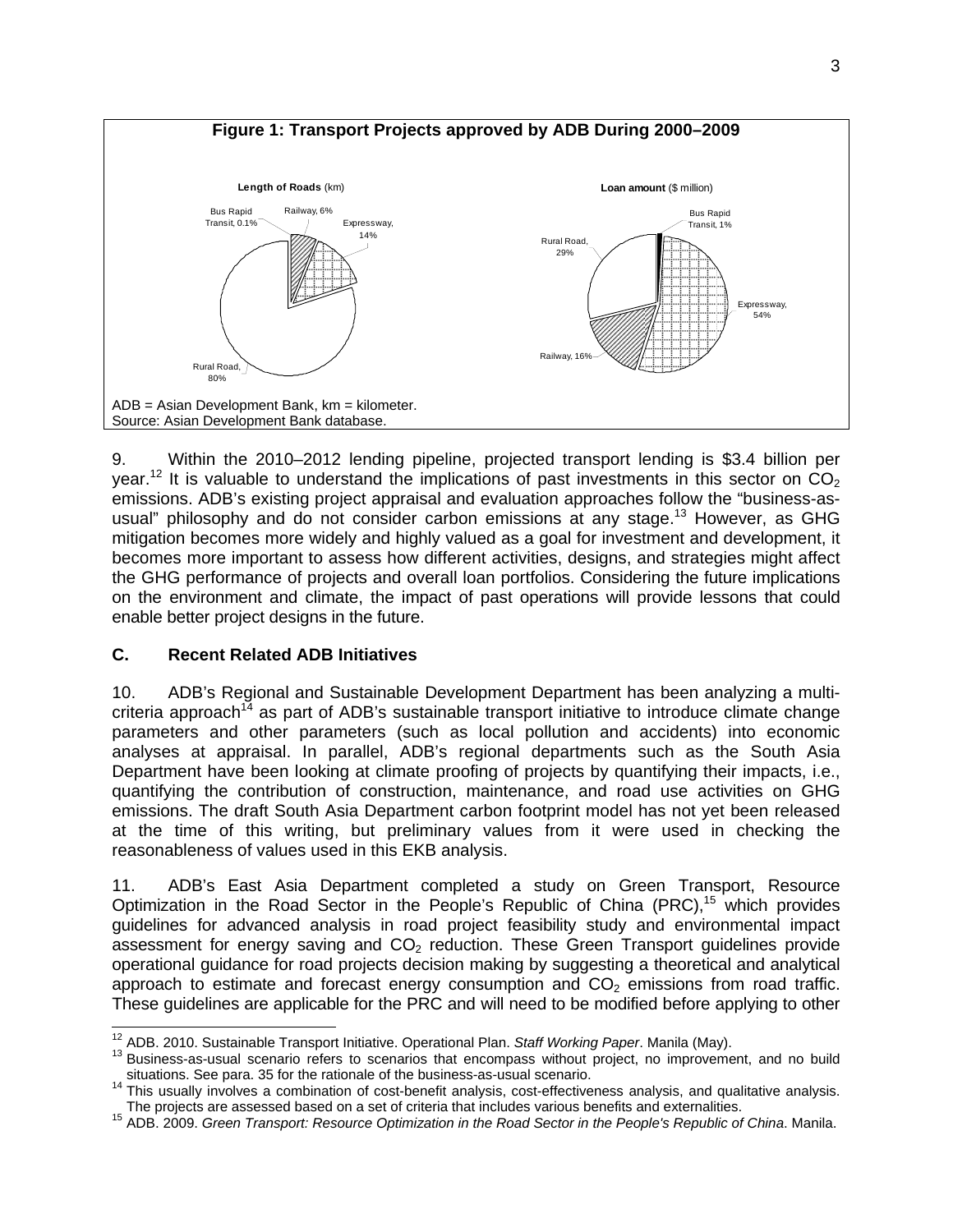Asian countries. The Green Transport study captures the network impact, so it has a different outlook from the EKB, which focuses on distinct transport corridors.<sup>16</sup>

12. In October 2009, ADB also published a report highlighting the relevance of assessing GHG emissions and air pollutants from the transport sector, proposing a methodology to be adopted that would support the development of sustainable low carbon transport systems in developing countries.<sup>17</sup>

13. This EKB has considered the outputs of these studies to the degree that they have been available to inform the framework for assessing projects approved between 2000 and 2009. It has also taken on board the current discussion in global forums and drawn key technical and economic data for the project and portfolio analyses.

#### **D. Why ADB Needs to Address Carbon Dioxide in Transportation**

14. Climate change has emerged as an important threat to economic development, environment, and public health. As a key development partner in Asia, ADB needs to find ways to mitigate the impact of climate change especially that linked to GHG emissions. ADB's longterm strategic framework Strategy 2020 includes a plan for scaling up "support for environmentally sustainable development, including projects to reduce carbon dioxide emissions and to address climate change" (footnote 3). It emphasizes ADB's commitment to help developing member countries (DMCs) to move their economies onto low carbon growth paths by modernizing public transport systems. It also highlights ADB's intention to reduce carbon footprint of Asia's cities. ADB's current safeguard policy statement requires active monitoring of GHG emissions. It states:

The borrower/client will promote the reduction of project-related anthropogenic greenhouse gas emissions in a manner appropriate to the nature and scale of project operations and impacts. During the development or operation of projects that are expected to or currently produce significant quantities of greenhouse gases,<sup>18</sup> the borrower/client will quantify direct emissions from the facilities within the physical project boundary and indirect emissions associated with the off-site production of power used by the project. The borrower/client will conduct quantification and monitoring of greenhouse gas emissions annually in accordance with internationally recognized methodologies.<sup>19</sup> In addition, the borrower/client will evaluate technically and financially feasible and costeffective options to reduce or offset project-related greenhouse gas emissions during project design and operation, and pursue appropriate options.<sup>20</sup>

15. This indicates the need for all highway and expressway projects to quantify GHG emissions since most of these will have annual emissions exceeding 100,000 tons. Apart from ADB's Safeguards Policy Statement, there are several other reasons that would spur ADB to address  $CO<sub>2</sub>$ 

 <sup>16</sup> The Green Transport study enables measurement of operations emissions only, whereas the assessment models developed as part of this EKB enable measurement of both construction and operations emissions. Secondly, the Green Transport study requires a forecast of future vehicle speeds, whereas the EKB calculates using speed-flow equations and volume capacity ratios. Finally, the EKB facilitates the capping of future traffic growths.<br><sup>17</sup> L. Schipper, H. Fabian, and J. Leather. 2009. Transport and Carbon Dioxide Emissions: Forecasts, Options

Analysis, and Evaluation. *ADB Sustainable Development Working Paper Series*. No. 9. Manila: ADB. 18 The Safeguards Policy Statement cited that even though the significance of a project's contribution to GHG emissions varies between industry sectors, the significance threshold to be considered for these requirements is generally 100,000 tons of  $CO<sub>2</sub>$  equivalent per year for the aggregate emissions of direct sources and indirect

sources associated with electricity purchased for own consumption.<br><sup>19</sup> The Safeguards Policy Statement cited that estimation methodologies are provided by the IPCC, various international organizations, and relevant host c

international organizations, and relevant host country agencies. 20 ADB. 2009. *Safeguard Policy Statement*. Manila.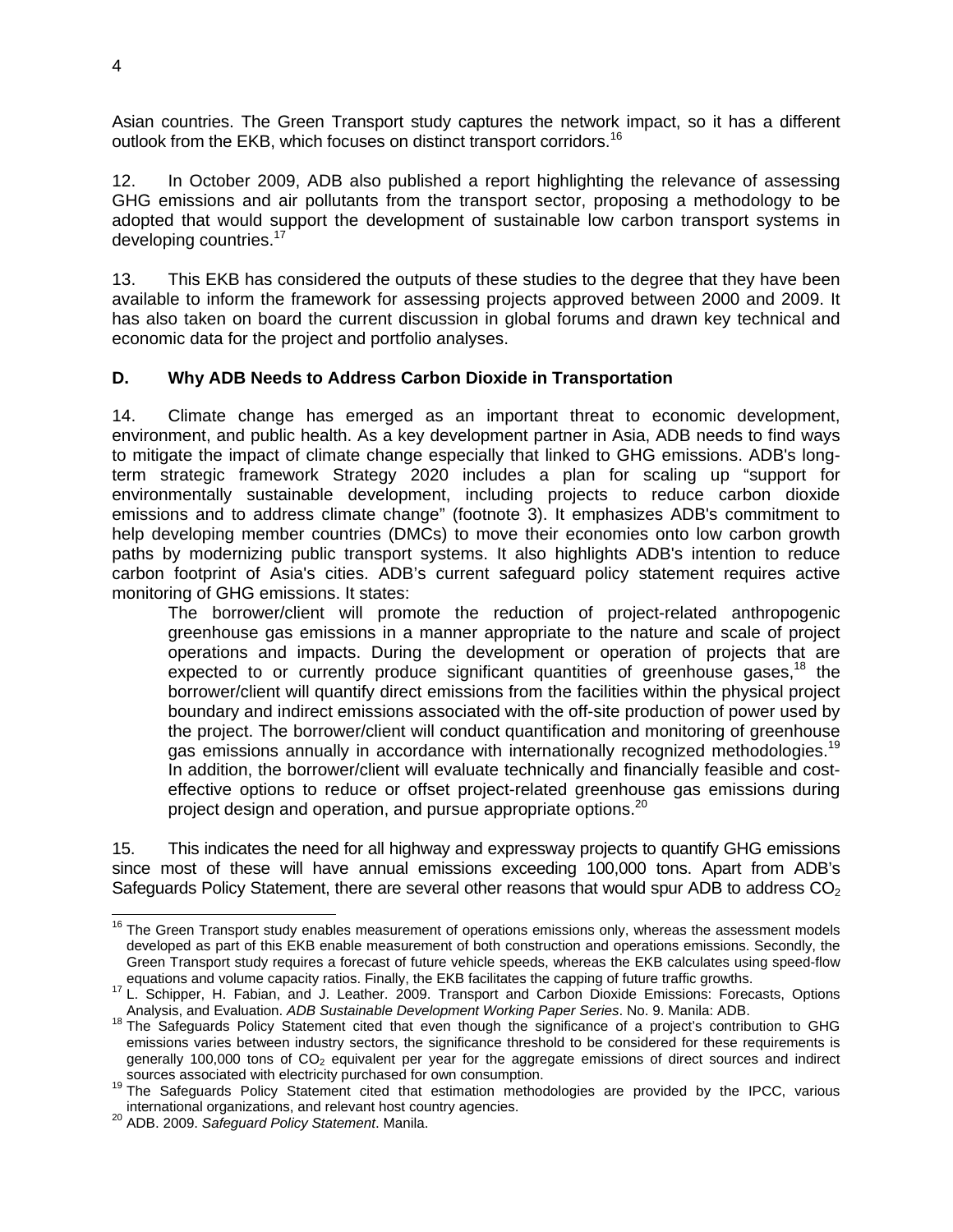emissions in its transport infrastructure portfolio. In terms of carbon emissions growth, transportrelated emissions appear to be among the largest. Global transport sector  $CO<sub>2</sub>$  emissions in 2006 were 5,465 million tons and the International Energy Agency (IEA) forecasts that these will grow to 7,555 million tons by 2030 (Figure 2). Transport sector  $CO<sub>2</sub>$  emissions are forecast by the IEA to grow by 54% in Asia between 2006 and 2030, compared with 38% growth in the rest of the world. $21$ The anticipated growth in motorization across Asia implies a huge rise in  $CO<sub>2</sub>$  emissions unless there are changes in not only transport and energy technology, but also in transport policies and management strategies to manage this growth.



16. At a city level, even larger increases in  $CO<sub>2</sub>$  emissions are forecasted. A business-asusual forecast of  $CO<sub>2</sub>$  emissions growth in Delhi, India would bring an increase in  $CO<sub>2</sub>$ emissions from 6.1 million tons in 2004 to 19.6 million tons in 2030, a 526% increase from 1990 levels. With wide adoption of much cleaner and more efficient motor vehicles, this might be limited to a 447% rise from 1990 levels. With substantial improvement of public transport, walking, and cycling, and such policies as road user charging to manage traffic, the rise in  $CO<sub>2</sub>$ emissions by 2030 might be held to a 235% rise above 1990 levels, or if combined with wide use of cleaner and more efficient motor vehicles to a 199% increase from 1990 levels.<sup>22</sup>

17. A 2009 ADB study found that Southeast Asia is one of the most vulnerable regions in the world to climate change unless steps for mitigation measures are adopted.<sup>23</sup> It also established that countries like Indonesia, the Philippines, Thailand, and Viet Nam could experience combined damages equivalent to more than 6% of their gross domestic product every year by the end of this century as a result of climate change. This impact on gross domestic product is expected to increase unless drastic  $CO<sub>2</sub>$  emission cuts are met and future emissions from developing countries are reduced. The transport share in the GHG emissions of developing countries is already significant and would continue to grow under the business-as-usual scenario.

18. There is a growing consensus among transportation, environmental, and development experts and stakeholders that actions must be taken on all possible fronts to move toward

 $\overline{a}$ 

<sup>21</sup> IEA. 2008. *World Energy Outlook 2008*. Paris. Total emissions exclude international marine bunkers and

international aviation.<br><sup>22</sup> J. Woodcock et al. 2009. Public Health Benefits of Strategies to Reduce Greenhouse Gas Emissions: Urban Land<br>Transport. The Lancet. 374: 1930–43.

Transport. *The Lancet*. 374: 1930–43. 23 ADB. 2009. *The Economics of Climate Change in Southeast Asia: A Regional Review*. Manila.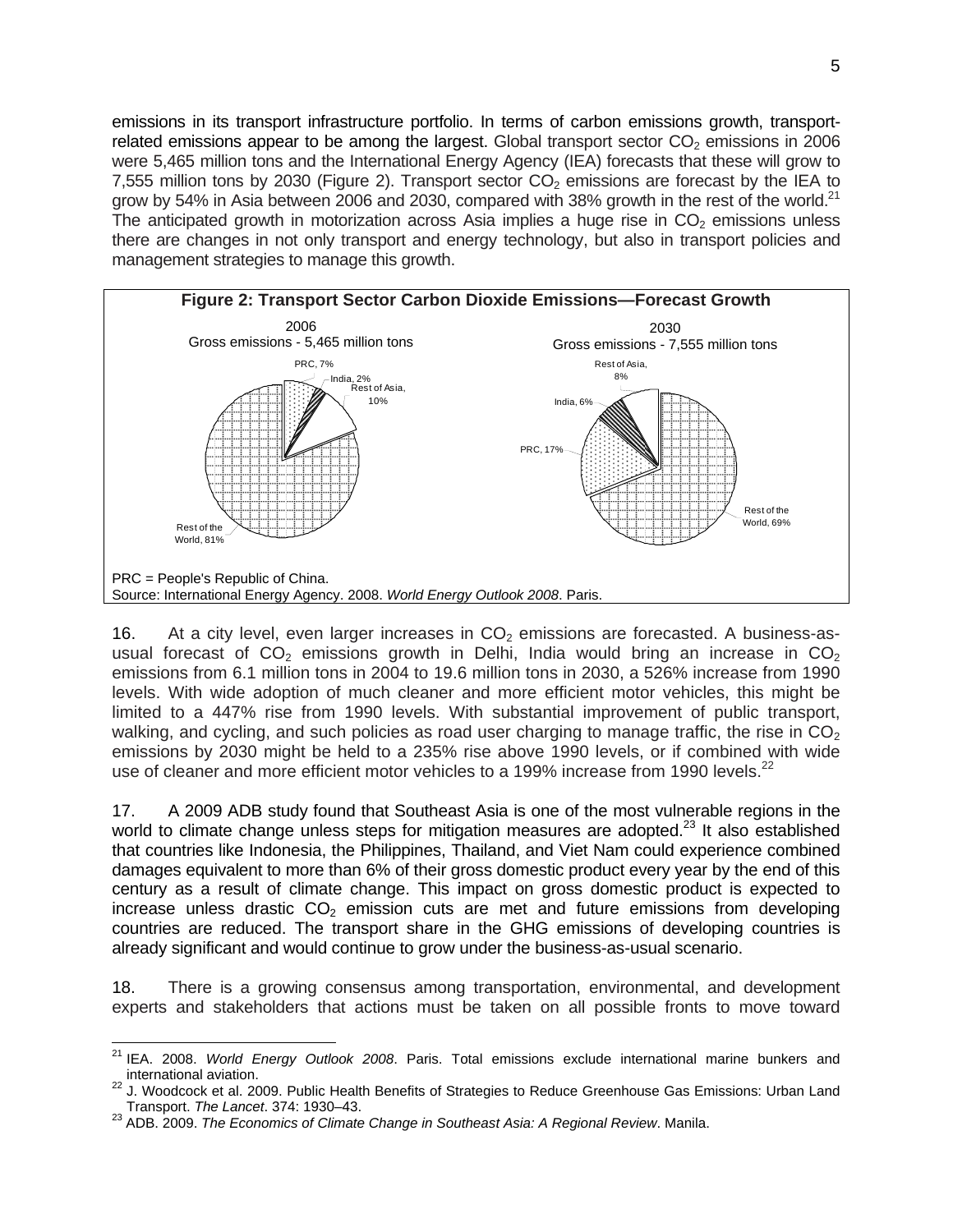sustainable low carbon transportation, pursuing an "avoid-shift-improve" strategy.<sup>24</sup> This approach seeks to avoid unnecessary transport demand through smarter spatial planning, development of efficient logistic systems, and improved communications technology; to shift transport to lower carbon modes such as cycling, walking, and public transport; and to improve the GHG efficiency of the remaining transport systems, networks, vehicles, and fuels (footnote 17).

19. Strategies that reduce transportation sector  $CO<sub>2</sub>$  will also produce large public health benefits by cutting air pollution, which is of great importance to local stakeholders and developing countries. A 2009 study in the British medical journal, *The Lancet,* found that

Although uncertainties remain, climate change mitigation in transport should benefit public health substantially. Policies to increase the acceptability, appeal, and safety of active urban travel, and discourage travel in private motor vehicles would provide larger health benefits than would policies that focus solely on lower-emission motor vehicles (footnote 22).

20. Strategies that reduce transportation sector  $CO<sub>2</sub>$  will curb black carbon soot pollution from transport, not only cutting health costs, but also yielding early reduction in high-potency climate change emissions. Black carbon is another potent climate forcing agent, considered to have global warming effects second only to  $CO<sub>2</sub>$ ; it is emitted in the transport sector from the burning of fossil and biofuels. Globally, fossil fuels including diesel are estimated to produce 40% of the world's black carbon.<sup>25</sup> Mitigating black carbon may be one of the most effective means of controlling climate change. Its combined climate forcing is 1.0–1.2 watt per square meter, which is as much as 55% of total  $CO<sub>2</sub>$  forcing—larger than the forcing caused by the other GHGs such as methane, chlorofluorocarbons,  $NO<sub>x</sub>$ , or tropospheric ozone (footnote 25). Shifting fuel sources from fossil fuels to other sources such as liquefied petroleum gas, compressed natural gas, or plug-in electric hybrids can all reduce black carbon. Diesel oxidation catalysts for diesel vehicles, which have been in use for over 30 years, can be used on almost any diesel vehicle and can eliminate  $25\% - 50\%$  of black carbon emissions.<sup>26</sup> This study does not analyze black carbon pollution but focuses mainly on  $CO<sub>2</sub>$  emissions.

21. There is an opportunity for ADB to profile itself as a sustainable development bank and position itself for competitive advantage. ADB will continue to support transport projects, which are crucial for economic development in Asia. Where possible, ADB needs to consider alternatives that are cost-effective and also reduce GHGs. This EKB provides the tools for monitoring carbon emissions from transport projects and identifies options for reducing future emissions. It is intended to be a combination of evaluation and identification of good practices to raise awareness on how to analyze the intensity of carbon emissions during project appraisal.

#### **II. EVALUATION METHODOLOGY**

#### **A. Scope of the Study**

22. To gain a general idea of the portfolio impact, this EKB analysis has been conducted to establish placeholder values for future deliberations, i.e., figures for carbon emissions intensities that have been derived using first generation models. It is recommended that these values be

 $\overline{a}$ 24 ADB. 2009. *Promoting Sustainable, Low Carbon Transport in Asia*. Manila. http://www.adb.org/Documents/

Brochures/Low-Carbon-Transport/Low-Carbon-Transport.pdf 25 V. Ramanathan and G. Carmichael. 2008. *Global and Regional Climate Changes due to Black Carbon.* Nature Geoscience 1, no. 4: 221–227. http://www-ramanathan.ucsd.edu/publications/Ram\_Carmichael-NatGeo1-221.pdf

<sup>(</sup>accessed 27 May 2010). 26 Manufacturers of Emission Controls Association. 2007. *Emission Control Technologies for Diesel-Powered Vehicles*. Washington, DC.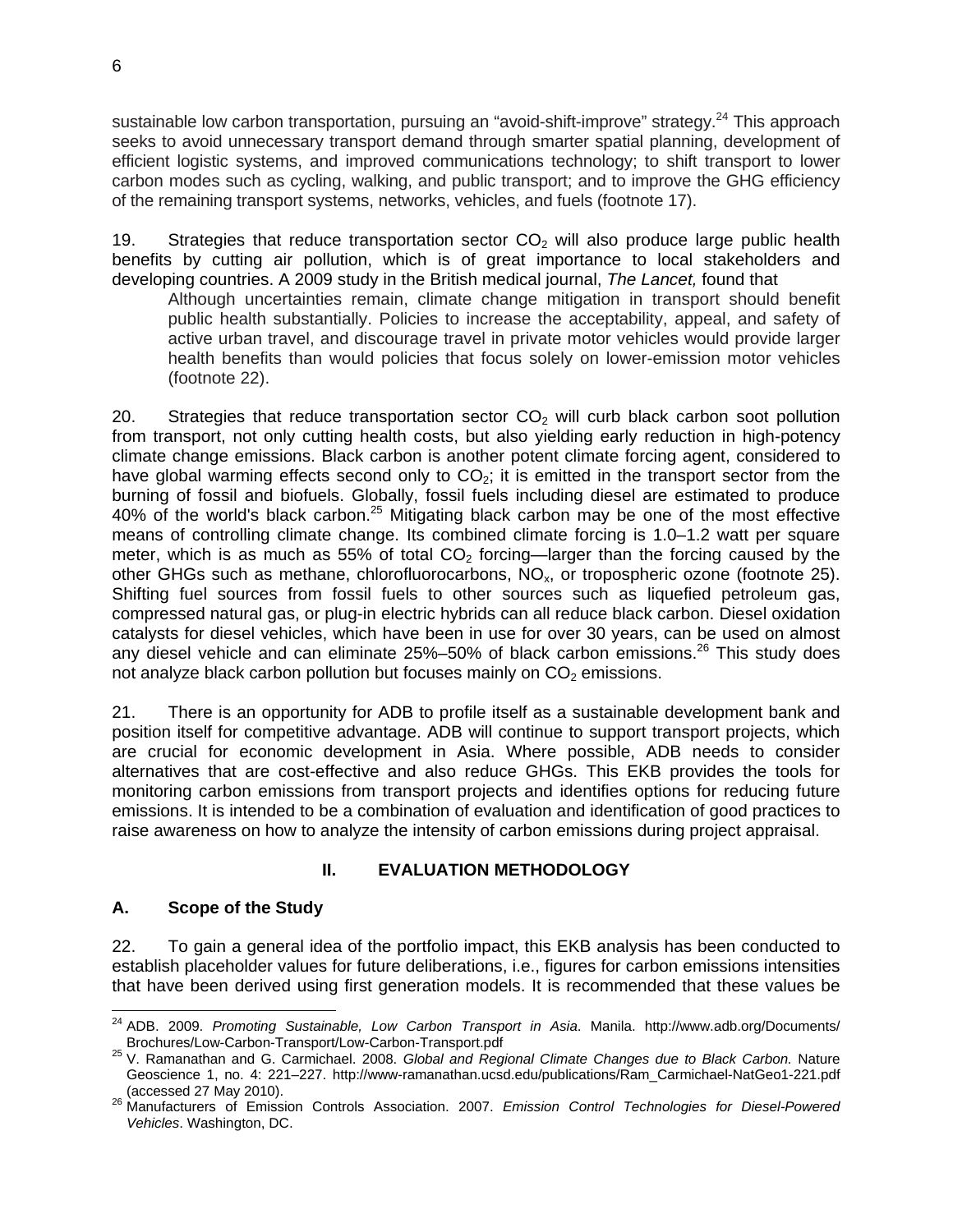considered preliminary and be refined<sup>27</sup> further with more project applications and incremental improvements to the analysis tools. Currently, the absence of robust data limits the development of analytical tools.

23. Examining ADB's transport operations in isolation is difficult, considering that ADB's assistance is accompanied by investments of other development partners and government sources. In addition, considering the difficulty of estimating the total footprint of projects that have large components of funds allotted for capacity building, road safety, institutional development, and other activities, the EKB considers life cycle costs of only the civil works component of the projects, i.e., the sources of emissions linked to construction activity, as well as operations.

24. This EKB developed indicators from a representative sample of ADB and non-ADB projects to determine the carbon footprint of ADB transport projects approved between 1 January 2000 and 31 December 2009. The current list of projects includes non-ADB funded transport projects in Asia, e.g., Manila, Philippines and Bangalore, India. Several ADB-funded projects do not have sufficiently documented information, which restricts the analysis with reasonable accuracy. The non-ADB funded projects included in the EKB analysis are similar in nature to those funded by ADB in the past and to those that might be funded by ADB in the future, e.g., nonmotorized transport (NMT). Appendix 1 contains the list of projects evaluated in depth. The transport sector assistance during this period was fairly uniform, i.e., projects funded by ADB involved road improvements or construction of railways. Unlike the energy sector, there were no concerted efforts at introducing GHG emission reductions until recently.

#### **B. Methodology**

25. The EKB has adopted a case study method to develop carbon intensity indicators, based on a review of existing methods and knowledge, and then extrapolated results across ADB's transport sector portfolio. The portfolio analysis, including the carbon footprint measurement, is based on the development of coefficients using a sample of projects (Appendix 1). It confirms knowledge about many common aspects of issues in the transport sector and provides support for new information and recommendations. Appendix 2 shows the various stages of the activities leading up to preparation of the EKB.

26. Based on the study methodology outlined in the approach paper approved on 14 August 2009,<sup>28</sup> a model was developed for assessing and analyzing carbon emissions and air pollutant emissions of transport projects funded by ADB. The model has been developed in conjunction with a parallel initiative for developing standardized evaluation tools for GHG analysis for the Global Environmental Facility (GEF) program. Consultations and presentations have been made to ADB's transport and environment communities of practice during the course of this study. The tools used for this EKB have undergone a peer review by internal and external audiences. These tools are in the process of being adapted by GEF for their project analysis, and are being further peer-reviewed by members of the GEF Scientific and Technical Advisory Panel and other global experts. It is anticipated that these tools will continue to be refined through an open, peerreviewed empirical process grounded in a growing body of data from worldwide project and program analyses, in cooperation with GEF and its stakeholders, including ADB.

  $27$  It is recommended that more refinements are carried out by applying these models on other projects not covered

by this EKB. 28 ADB. 2009. *Special Evaluation Study on Reducing Carbon Emissions from Transport Projects—Evaluation Approach Paper*. Manila.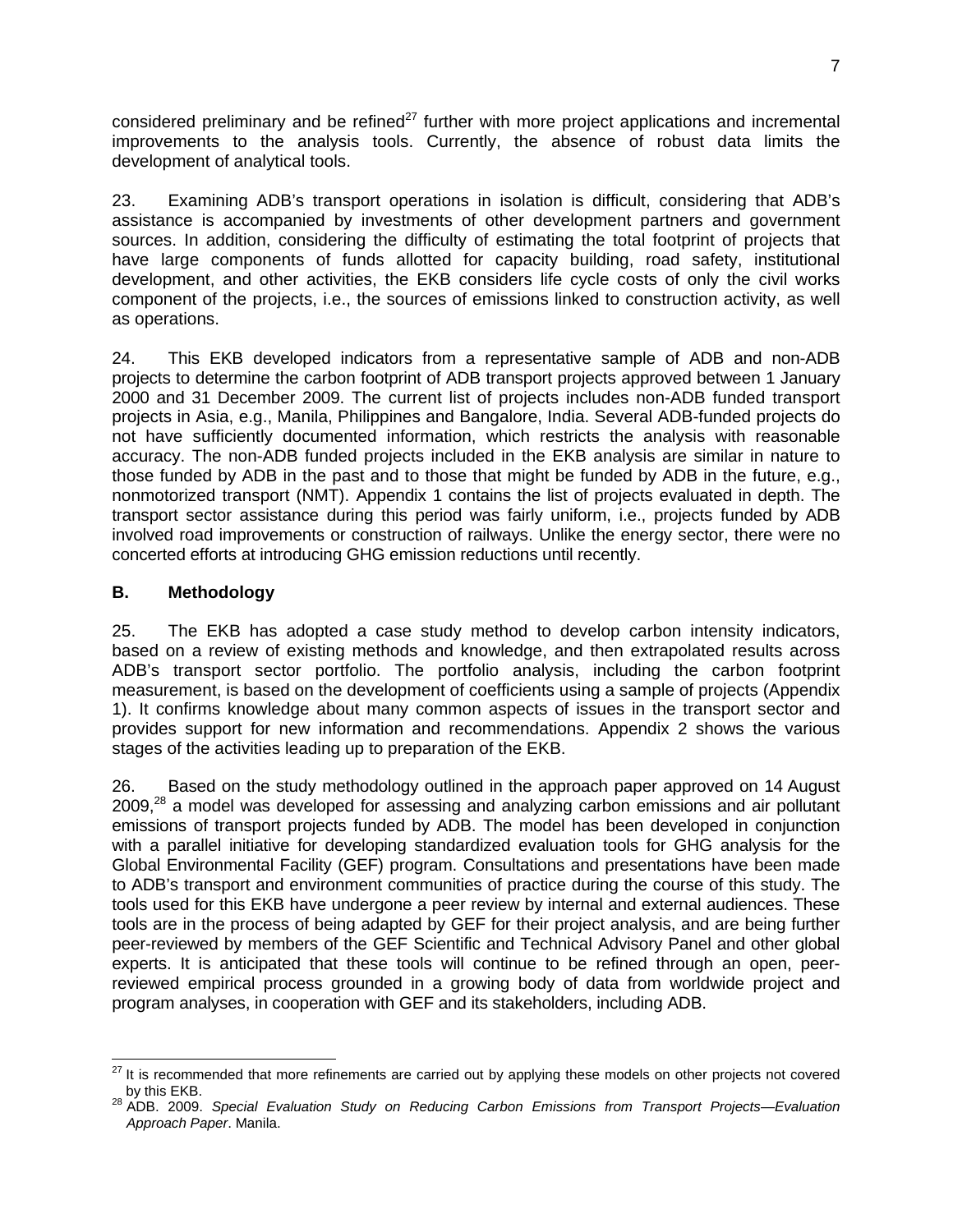27. The quantitative analysis has followed the general method of activity–structure–intensity– fuel (ASIF) models, which are the most common framework for transportation  $CO<sub>2</sub>$  analysis. Adapting from ADB's prior work on transport sector carbon footprint analysis (footnote 24), this EKB has developed a set of spreadsheet-based models to evaluate the  $CO<sub>2</sub>$  impacts of rural roads, urban roads, bikeway projects, expressways, light rail and metro rail transit (MRT) projects, bus rapid transit (BRT) projects, and railways. These transport emissions evaluation models for projects (TEEMPs) consider passenger and freight travel activity, the shares of trips by different modes and vehicle types (structure), fuel  $CO<sub>2</sub>$  efficiency (intensity), and fuel type, validated by more detailed emission factor models. The models directly estimate  $CO<sub>2</sub>$  emissions for a business-as-usual case (a no-action alternative) vs. one or more alternative modal investment interventions and calculate scenario differences. The models consider induced traffic demand generated by changes in the generalized time and money cost of travel by different modes, building on best practice analysis techniques. Some TEEMPs, such as that for BRT, are more thoroughly developed than others to take into account the impact of best design and operational practices on travel demand, system performance, and emissions. Appendix 3 provides a more thorough discussion of the models and provides a guidance for future users of these models.

28. These construction and operations  $CO<sub>2</sub>$  emission models were applied to a representative sample of ADB and non-ADB projects completed or approved over the past decade to estimate the typical quantity of  $CO<sub>2</sub>$  emissions associated with different project types. In each model, business as usual refers to no project or no modifications to the existing situation, and intervention refers to the project being implemented (such as a BRT system). This is in line with the current practice used in the economic analyses of transport projects. Emission savings were quantified under the assumption that no major improvement would have happened in the scenario without the project. This could be viewed as a limitation since in reality, there could be some intervention funded either by the public authorities or by another financier; and the intervention could vary substantially from case to case. However, this EKB relies on adapting the analytical approach agreed to by the United Nations Framework Convention on Climate Change to evaluate the GHG impacts of investments under the Clean Development Mechanism and other carbon finance frameworks, such as the GEF. The common feature of these is that emissions impacts are viewed by considering what would have happened without the project intervention, i.e., a scenario-based build vs. business-as-usual comparison.

29. A sensitivity analysis was carried out for various scenarios, e.g., what would have happened to emission levels if a road widening had led to lesser or greater induced traffic, or if a BRT system was poorly implemented as opposed to well implemented (para. 106).

30. A portfolio analysis was undertaken for ADB transport sector projects (both loans and technical assistance projects) approved between 2000 and 2009. The sample includes a combination of completed and ongoing projects. For urban transport, ADB's portfolio is currently growing and does not include any completed MRT project. In this case, the sample included ongoing projects. The emission factors by project type were multiplied by the unit of length or lane-km for the project type to forecast the approximate portfolio  $CO<sub>2</sub>$  emissions.

31. The resultant  $CO<sub>2</sub>$  portfolio level estimates should be considered preliminary and refined further with more project applications, incremental near-term improvements to the analysis tools, and additional project classification parameters. It would be useful in the near future to monitor the following coefficients that have been developed by this EKB: (i) output coefficient for tons of  $CO<sub>2</sub>$  per km of transport infrastructure constructed or planned, (ii) mobility coefficient for tons of  $CO_2$  per vehicle km travel (traffic), and (iii) investment coefficient for tons of  $CO_2$  per \$ million investment (project cost).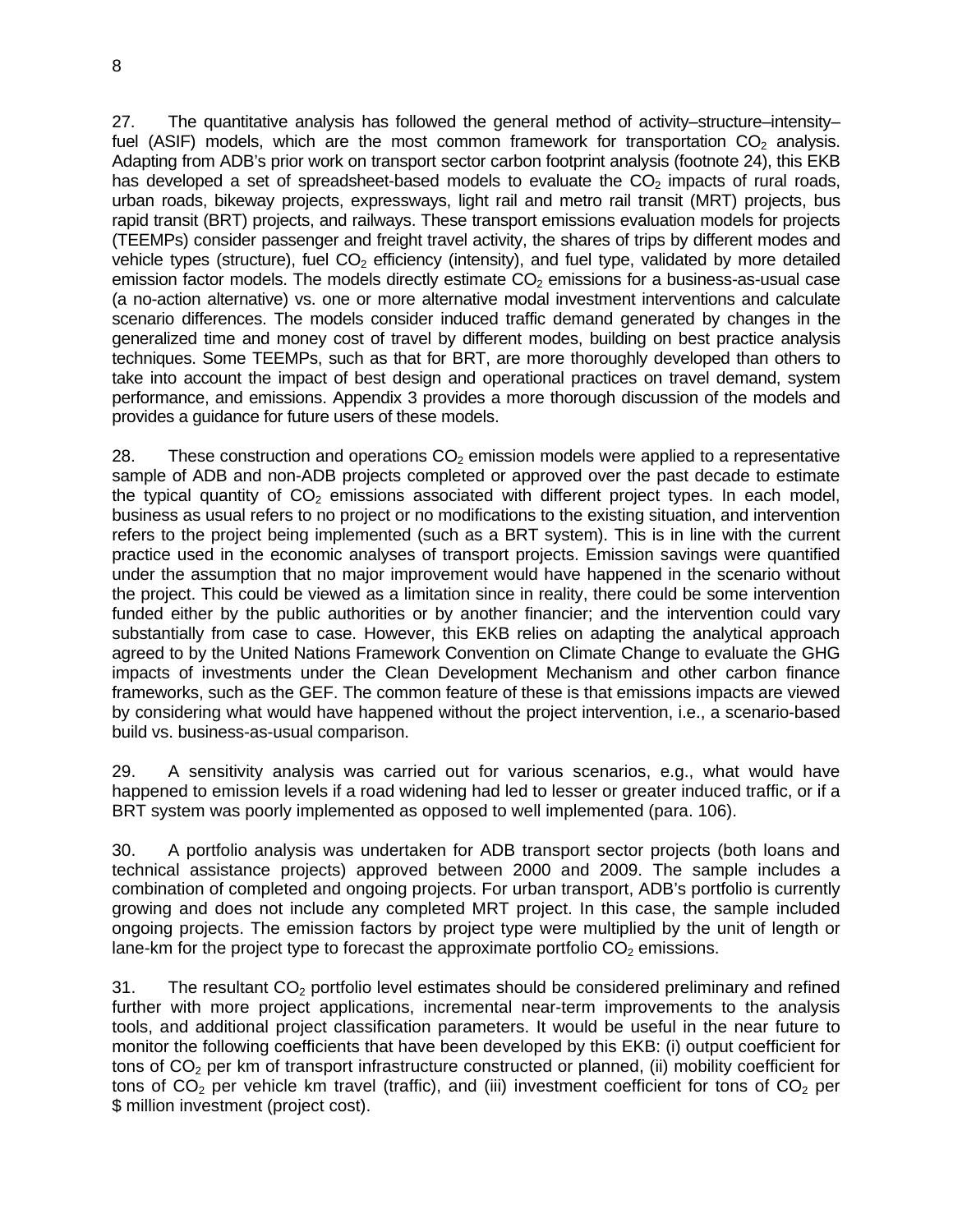## **C. Framework for Assessing Carbon Emissions from Transport Projects**

32. TEEMPs are Microsoft Excel-based models for the following land-based transport modes: (i) rural roads, (ii) urban roads, (iii) bikeway projects (NMT), (iv) rural expressways, (v) light rail transit (LRT)/MRT projects, (vi) BRT system projects, and (vii) railway projects.<sup>29</sup>

33. Appendix 3 provides a framework for using the TEEMPs. The TEEMPs measure the carbon emissions for both the project construction as well as operations, i.e., for the project life cycle. The construction emissions are estimated using the most appropriate empirical data available from ADB documents—appraisal reports, civil works contracts, and completion reports. These are a compilation of standard carbon intensity factors based on the embedded carbon energy in material inputs such as concrete, asphalt and steel, and the activities of construction. For road projects, the construction emissions are relatively lower than the operations emissions. In view of this, the EKB has focused more on options to mitigate the latter.

34. An impact assessment report was prepared by IED detailing the main findings of the TEEMPs. This report is provided in the supplementary appendix. It includes details on the evaluation methodology and technical and economic assumptions. Figure 3 shows the basic analytical framework behind the TEEMPs.



35. In each TEEMP, the business-as-usual scenario refers to no project or no change to the existing situation; this is compared with the "with-project scenario." Emission savings are quantified under the assumption that no major improvement would have happened in the scenario without the project. Box 1 summarizes the dynamic baseline that has been used to describe the business-as-usual scenario. Impacts on travel-related emissions are first evaluated by looking at the travel characteristics and emissions for trips envisioned to make use of the proposed project in the with-project scenario. A proposed project is compared against one or more alternative scenarios. The model is used to look at the circumstances, modes, and characteristics of travel-related emissions in the project corridor in the absence of the proposed project under a business-as-usual scenario. In some cases, the TEEMP is used to evaluate what would be the characteristics of travel-related emissions in the corridor assuming an

 <sup>29</sup> These models can be downloaded using the following link – http://www.adb.org/evaluation/reports/ekb-carbonemissions-transport.asp.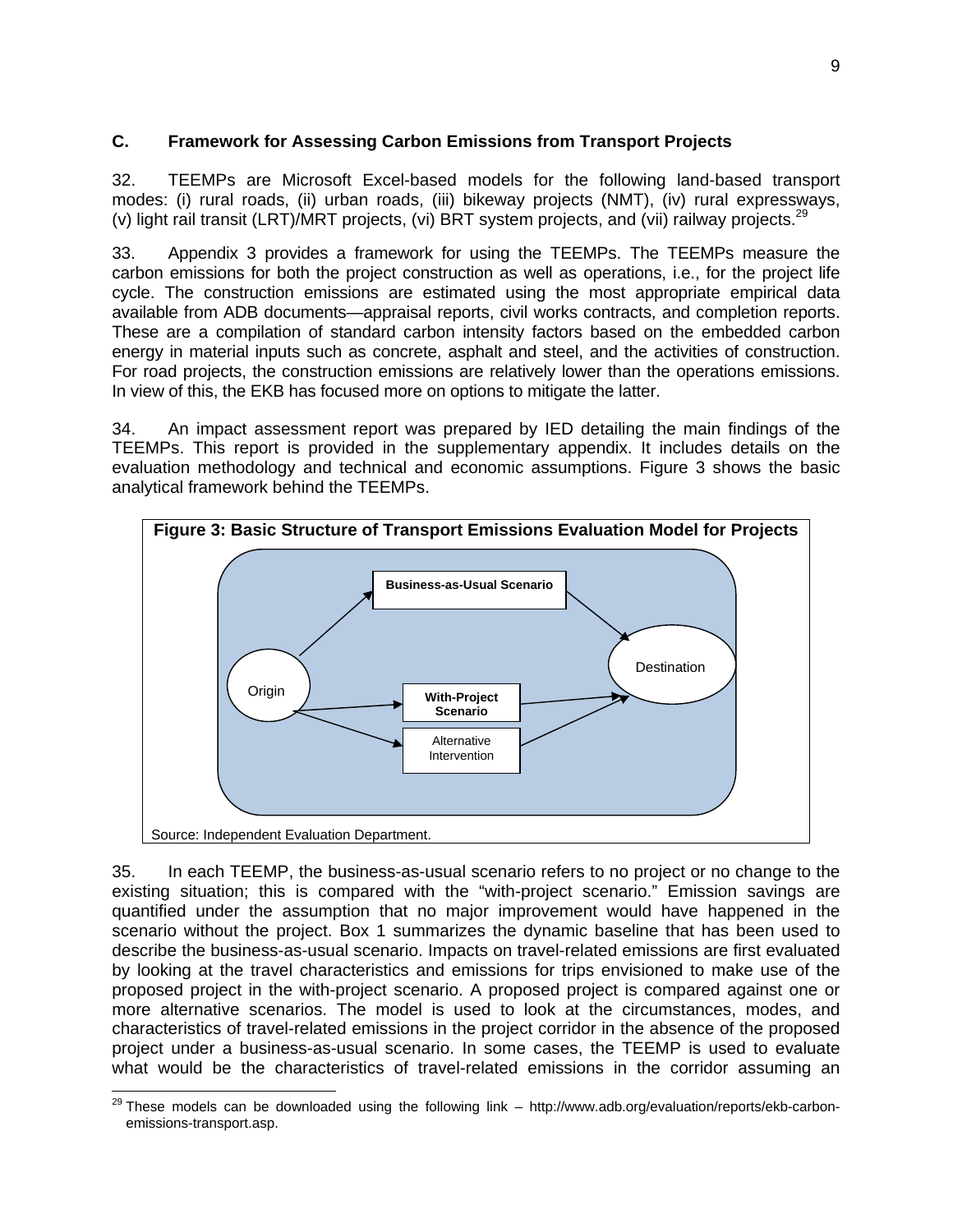alternative investment, or given different assumptions about the effectiveness of the proposed project in diverting trips from or to various modes, or affecting other aspects of travel demand and behavior, such as induced travel. In each case, the same set of origin–destination trip pairs is evaluated against the baseline and alternative circumstances or assumptions unique to the scenario. The traffic-related emissions characteristics provide a quantified estimate of the impact. By subtracting or dividing the differences in impact estimates between scenarios, the models calculate the net impacts in absolute or relative terms.

#### **Box 1: Dynamic Baselines for Business-as-Usual Scenario**

The TEEMPs developed as part of this EKB adopt a dynamic baseline that reflects changes in various macroeconomic factors and policies in the context of the project. Under the United Nations Framework Convention on Climate Change, it appears likely that dynamic baselines may be used to evaluate unilateral and supported nationally appropriate mitigation actions in the transport sector. Such baselines include trends in motor vehicle ownership and use, changes in public transport patterns, transport mode shares, composition of the motor vehicle fleet, and sometimes changes in the attributes of motor fuels. These changes are largely characterized by variations in traffic and vehicle speeds, which have been captured by the TEEMPs. In contrast, static baselines compare conditions at some fixed time either current or past, assuming constant parameters of traffic, vehicle speed, vehicle ownership levels, and transport and trip mode share. Appendix 3 provides further details of the dynamic baselines.

EKB = evaluation knowledge brief, TEEMP = transport emissions evaluation model for projects. Source: Independent Evaluation Department.

36. The TEEMP framework and carbon footprint analysis were based on the following parameters:

- (i) The models are based on the ASIF methodology, which connects activity (passenger and freight travel) with structure (shares by mode and vehicle type) with intensity (fuel efficiency) with fuel type.<sup>30</sup>
- (ii) The models draw on detailed methodologies such as the Computer Programme to Calculate Emissions from Road Transport  $(COPERT)^{31}$  and allow users to put in default emission factors to capture the impact of speed primarily.
- (iii) The impact of age (age deterioration factors), grade, and temperature have not been considered in the TEEMP assumptions.
- (iv) The TEEMPs have been designed for use at appraisal to compare project alternatives using data collected at the feasibility stage. The assessment includes data collated to capture fuel savings, which is a primary benefit and cost of the project, i.e., vehicle operating cost (VOC).
- (v) The fuel split currently captures gasoline and diesel fuel only.
- (vi) Detailed and consistent data was not available for several ADB-funded projects. In view of this, other non-ADB funded projects were included. Appendix 1 gives details of these projects.

37. Appendix 3 provides a detailed methodology report to support the use of the models and understand underlying assumptions. This is envisaged to serve as a tool for mainstreaming of the emissions intensity estimation and inclusion in the economic analysis model.

<sup>-</sup>30 See L. Schipper, G. Celine Marie-Lilliu, and R. Gorham. 2000. *Flexing the Link between Transport and* 

*Greenhouse Gases: A Path for the World Bank*. IEA: Paris (June).<br><sup>31</sup> COPERT is a Microsoft Windows software tool for the estimation of GHG emissions from road transport. The emissions cover the major pollutants viz. carbon monoxide,  $NO<sub>x</sub>$ , particulate matter, and sulphur dioxide; as well as GHGs including CO<sub>2</sub>. COPERT has been developed by the European Topic Centre on Air and Climate Change and is supported by the European Environment Agency. The COPERT 4 methodology has been included in a guidebook developed by the United Nations Economic Commission for Europe Task Force on Emissions Inventories and Projections.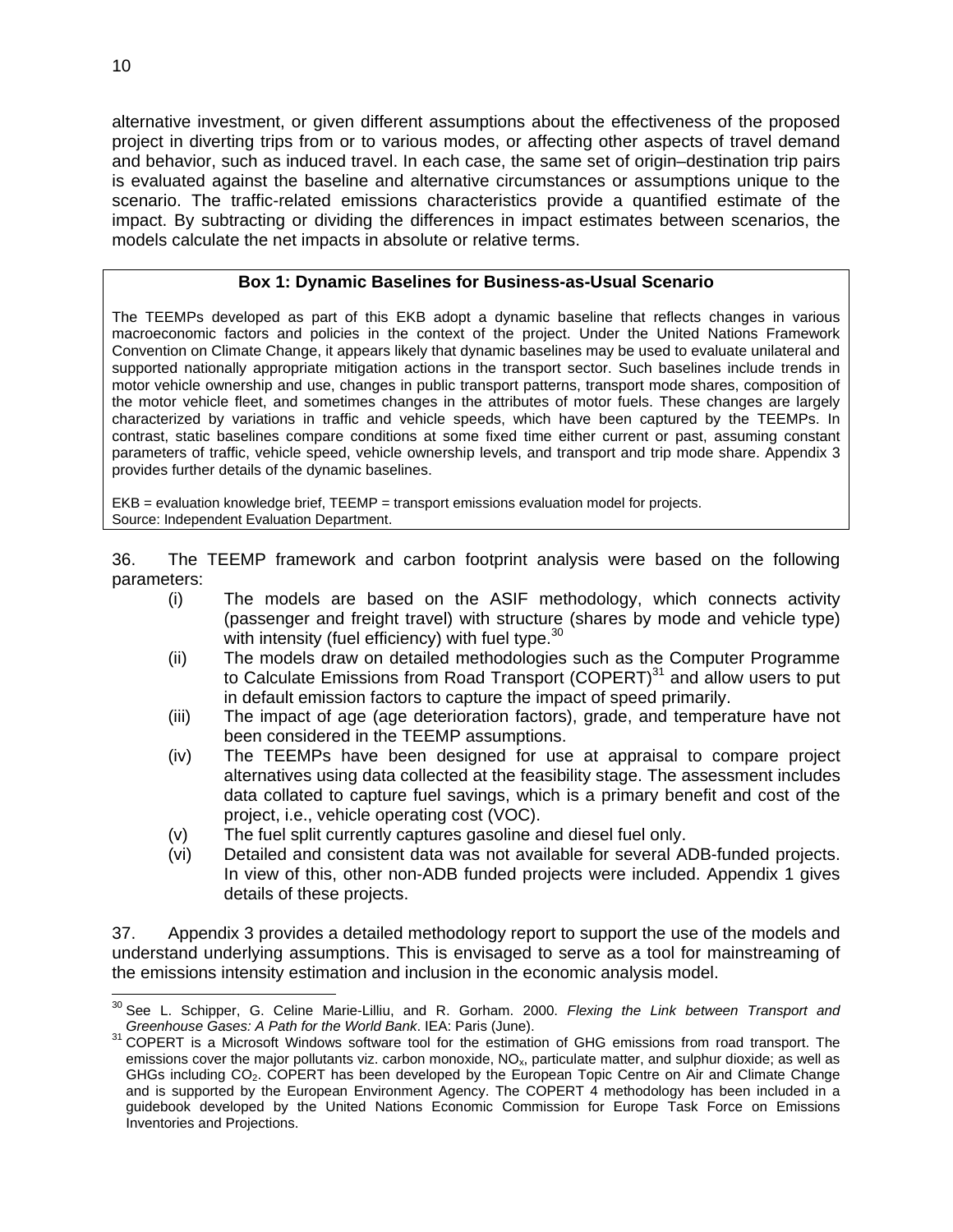# **D. Limitations of the Study**

38. The key limitation of this EKB is that data available from recent ADB projects often does not include information needed to estimate  $CO<sub>2</sub>$  emissions with reliability. As a result, the EKB has supplemented this data with non-ADB project data to estimate a number of parameters. In some cases, significant simplifying assumptions have been made based on expert judgment to provide for internally consistent and complete analysis of  $CO<sub>2</sub>$  emissions. Appendix 4 provides details of the limited data available from ADB's project management system. Data availability has also constrained the number of projects that could be included in the detailed analysis of modal coefficients. As a result of the limited sample size, the initial estimate of the overall carbon intensity of ADB projects approved between 2000 and 2009 should be viewed as preliminary, with a potential margin of error. For example, the operations emissions have been analyzed over a period of 20 years whereas the typical life of a railway project could be twice as much. Data constraints tend to restrict further extrapolation. The EKB analysis has excluded  $CO<sub>2</sub>$  and energy use associated with vehicle manufacture, production, or demolition, which typically constitutes one-fourth to one-fifth of the life cycle  $CO<sub>2</sub>$  emissions of light-duty motor vehicles.<sup>32</sup> Finally, although the TEEMPs are designed to estimate particulate air pollution, this has not been incorporated into this study because of constraints on data, despite the importance of such pollution impacts on public health and related costs and benefits.

# **III. KEY FINDINGS OF THE CARBON FOOTPRINT ANALYSIS**

39. The carbon footprint analysis for this study and a review of recent related global literature support a number of findings that are relevant to future ADB transport project analysis, design, and lending. These are discussed below. More detailed supporting analysis can be found in Appendix 5. This section has segregated the findings under the following headings:

- (i) Indicative carbon footprint and savings achieved by transport sector assistance,
- (ii) Local pollution reduction and  $CO<sub>2</sub>$  reduction are correlated,
- (iii) Construction period emissions, and
- (iv) Operations period emissions for non-urban and urban transport subsectors.

40. These findings are based on a combination of data analysis of ADB and non-ADB funded projects, and literature review. In most cases, the findings of the data analysis have confirmed the prevailing view as evidenced in the various reports published by international agencies.

# **A. Indicative Carbon Footprint and Savings Achieved by Transport Sector Assistance**

41. This section analyzes the carbon footprint of ADB's transport sector assistance approved between 2000 and 2009. Subsequently, it identifies intensity indicators for outputs, mobility, and investment, which could be benchmarked in the future. It gives the baseline figures for these coefficients. Finally, it provides a sensitivity analysis to assess the potential impact of changes in the modal mix of ADB's investments.

# **1. Transport Sector Carbon Footprint**

42. Table 1 shows the carbon emissions contributions by each transport mode. The initial estimate of the overall carbon footprint of ADB's transport sector assistance approved between 2000 and 2009 is 792 million tons, covering both construction and operations emissions. This is

<sup>-</sup><sup>32</sup> H. Kato. 2010. *Lifecycle Impact Assessment Method Based on End-Point Modeling. Address to Symposium on United States–Japan Cooperation on Integrated Approach to Transportation: Improving Efficiency and Reducing Emissions from Passenger Vehicles.* Washington, DC (27 April).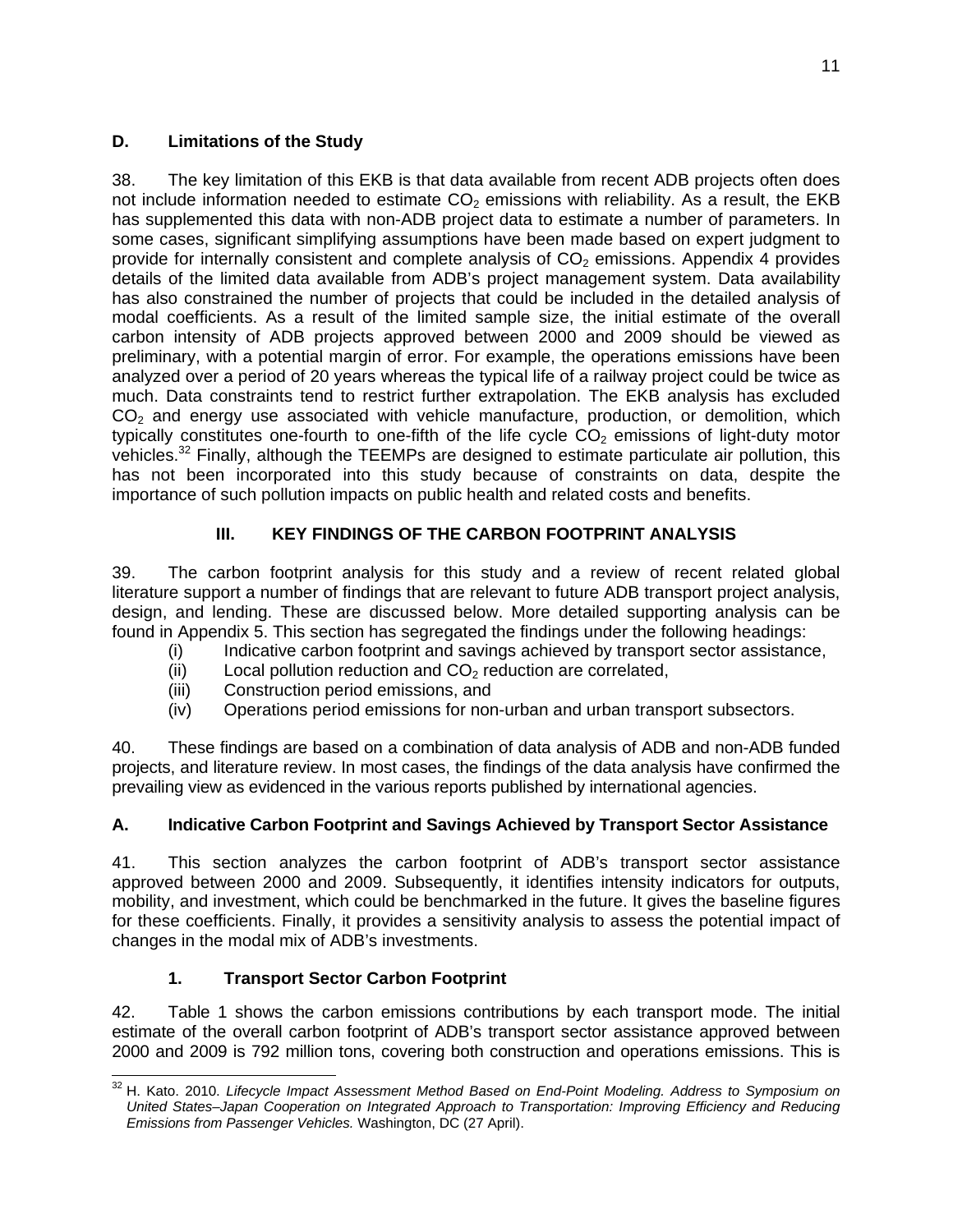the aggregate carbon footprint of 78,983 km of infrastructure development using ADB's assistance. To put this cumulative total of emissions into perspective, the set of ADB transport projects approved between 2000 and 2009 is estimated to account for 39.6 million tons of  $CO<sub>2</sub>$  per year, which could be comparable to the annual land transport emissions of Thailand (44 million tons  $CO<sub>2</sub>$  in 2005) (footnote 17). The quantum of emissions from ADB's transport projects is about 2% of the United States of America's (USA's) annual transport emissions for 2008.<sup>33</sup>

| <b>Transport Mode</b> <sup>a</sup> | <b>Total Kilometers</b><br>Constructed/<br><b>Improved</b> | <b>Number</b><br>оf<br>Lanes | <b>TEEMP Footprint</b><br><b>Indicator</b><br>(CO <sub>2</sub> tons/km/lane/year) | Cumulative CO <sub>2</sub><br><b>Emissions for 20 Years</b><br>(million ton) |
|------------------------------------|------------------------------------------------------------|------------------------------|-----------------------------------------------------------------------------------|------------------------------------------------------------------------------|
|                                    | (2)                                                        | (3)                          | (4)                                                                               | (5)                                                                          |
| Expressways                        | 5,490                                                      |                              | 1,100                                                                             | 483                                                                          |
| <b>Rural Roads</b>                 | 2,893                                                      | 2                            | 250                                                                               | 29                                                                           |
| <b>Rehabilitated Roads</b>         | 64.621                                                     | $1 - 2$                      | 15                                                                                | 29                                                                           |
| <b>Bus Rapid Transit</b>           | 13                                                         | 2                            | 1,100                                                                             |                                                                              |
| Railways                           | 5,966                                                      |                              | 2,100                                                                             | 251                                                                          |
| Metro Rail Transit <sup>b</sup>    |                                                            |                              | 1,200                                                                             |                                                                              |
| <b>Bikeways</b> <sup>b</sup>       |                                                            |                              | 1.2                                                                               |                                                                              |
| Total                              | 78,983                                                     |                              |                                                                                   | 792                                                                          |

| Table 1: Estimated Carbon Footprint (Construction + Operations Emissions) of |  |
|------------------------------------------------------------------------------|--|
| ADB's Road Transport Projects Approved During 2000–2009                      |  |

ADB = Asian Development Bank,  $CO<sub>2</sub>$  = carbon dioxide, km = kilometer, TEEMP = transport emissions evaluation model for projects.

a The modes of transport are categorized as follows: (i) expressways are four-lane intercity dual carriageways costing more than \$1 million per km; (ii) rural roads are two-lane single carriageways to expand existing capacity in the non-urban context, costing \$0.5 million–\$1 million per km; (iii) rehabilitated roads are either 1 lane or 2 lane (taken as an average of 1.5 lane) single carriageways to improve pavement surface, costing less than \$0.5 million per km; (iv) bus rapid transit systems involve a combination of public transport system and traffic management; (v) railways are intercity freight and passenger transport systems; (vi) metro rail transit are urban rail-based systems with two tracks; and (vii) bikeways are urban nonmotorized transport systems that provide mobility through improved infrastructure.

 $b$  ADB has yet to approve any metro rail transit or bikeways project. Hence, the cumulative CO<sub>2</sub> emissions have not been estimated here.

Source: Independent Evaluation Department estimates.

43. Table 1 shows the relative intensity of the carbon footprint as well as the gross carbon emissions. Typically, ADB-funded projects tend to increase or rehabilitate the size of the transport infrastructure, e.g., an expressway project will increase the number of lanes of an existing two-lane highway to a four-lane expressway. The number of lanes has a significant impact on the total carbon footprint as it influences the demand, volume to capacity  $(V-C)$ ratios, speed, and construction emissions.

44. The size of the construction emissions varies between 1.2% and 24.0% of total (construction + operations) emissions. This estimate is based on the quantity of three key construction materials used—cement, steel, and bitumen. Although in absolute terms the construction emissions of ADB-funded rural roads are low, they form about 24% of total emissions in this category since the operations emissions are also low. Construction emissions of ADB-funded railway projects are about 2.4% of total emissions in this category.

45. Expressways account for over 60% of ADB's transportation project-related emissions, 483 million tons, as nearly 22,000 lane-km of expressways were financed by ADB during the period, and these facilities generally produce a high level of  $CO<sub>2</sub>$  per km. Railways account for most of the rest, about 32%, which is a function of the high tonnage of bulk and other freight

 $33$  United States Department of Energy. 2009. Emissions of Greenhouse Gases in the United States. Energy Information Administration. http://www.eia.doe.gov/oiaf/1605/ggrpt/index.html (accessed 14 May 2010).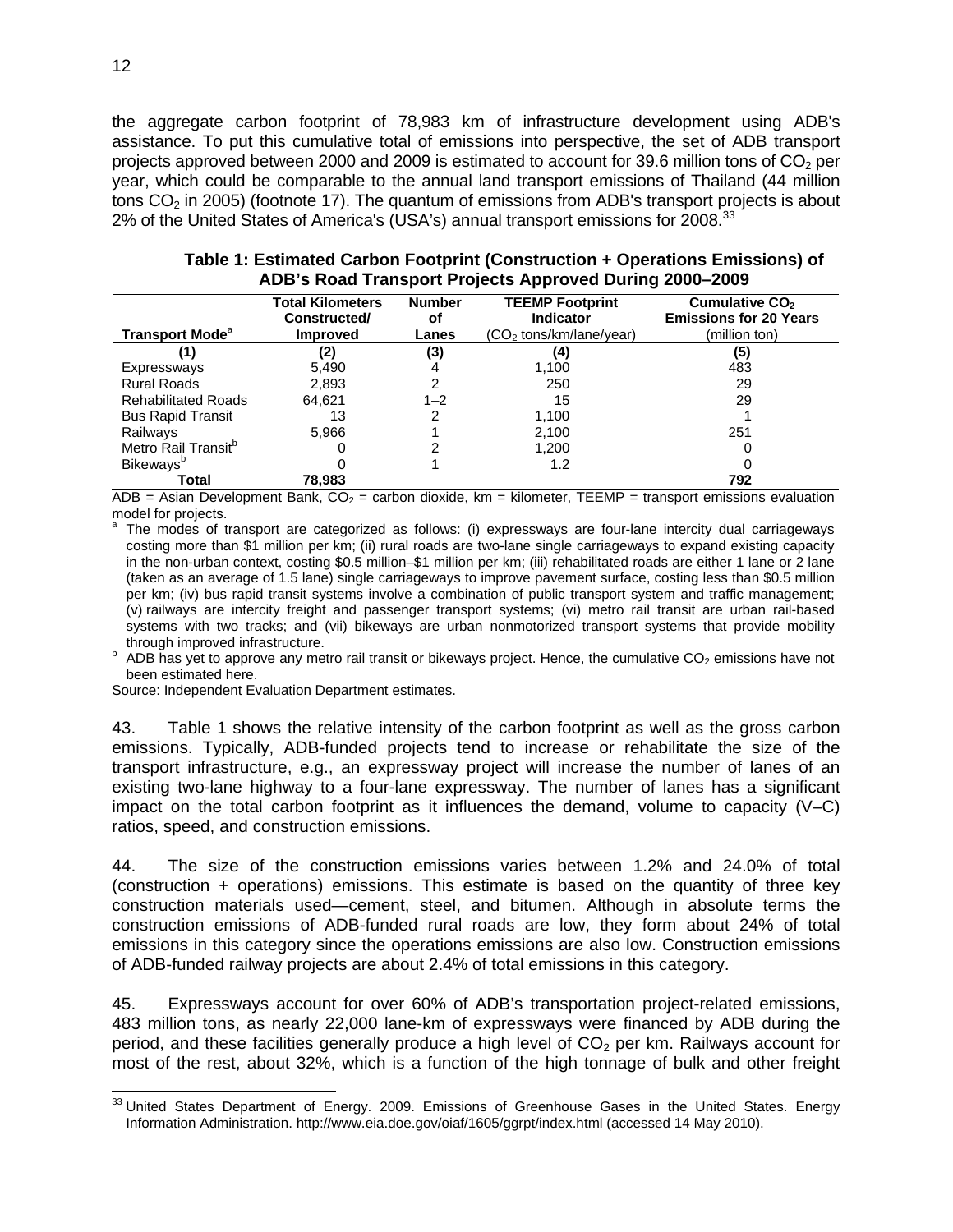carried per track-km of rail—this adds up to considerable energy use even if railways are considerably more energy-efficient per ton-km than trucks for freight haulage. Road rehabilitation projects on average have a small carbon footprint since they do little to induce new traffic, and they improve vehicle operating efficiency. Although these road rehabilitation projects formed 82% of the total km of transport facilities financed for construction or reconstruction by ADB during the past 10 years, they contributed to 4% of the  $CO<sub>2</sub>$  footprint of ADB's transport portfolio. Rural road capacity expansion projects typically have only a modest carbon footprint, and these projects made up 4% of the km of transport facilities improved by ADB during the period, so overall emissions from these were also small. ADB had only marginal investments in other types of transport facilities—BRT, MRT, and nonmotorized facilities—during 2000–2009.

46. **Carbon footprint indicator.** The figures from the fourth column of Table 1 have been calculated using data available from ADB's project management system. The footprint indicator estimates the annualized  $CO<sub>2</sub>$  emissions from construction and operation per lane-km of capacity over 20 years. Table 1 (column 4) shows the  $CO<sub>2</sub>$  emissions (tons/km/lane/year) for railway projects appear higher than those for expressways since these have been estimated for each lane of the transport mode. An appropriate comparison between expressways and railways will require multiplying the number of lanes (column 3) with the TEEMP footprint indicator for each transport mode.

47. **Overall savings in the intensity of carbon emissions.** This EKB used the TEEMP to estimate for each project the likely effect on transport sector  $CO<sub>2</sub>$  emissions. This estimate is based on considering the relative change in  $CO<sub>2</sub>$  emissions, comparing the project scenario with a business-as-usual scenario. This analysis adapts the build versus no-build methodological framework commonly employed in economic and environmental appraisals, including climate finance.<sup>34</sup> The estimated savings in the intensity are demonstrated in Figure 4. The main findings are as follows:

- (i) Expressway projects were found to increase  $CO<sub>2</sub>$  emissions over their 20-year lifetime compared with business as usual because of effects on induced travel that overwhelm the short-term benefits of curbing low-efficiency congested traffic.
- (ii) Rural roads and road rehabilitation projects were found to have a neutral or slightly reduced effect on  $CO<sub>2</sub>$  emissions compared with business as usual. These improve the efficiency of traffic flow and reduce low-speed high carbon intensity travel. They enable moderate speed and lower carbon intensity travel, and are characterized by only a modest induced traffic impact. Moreover, where induced traffic is significant for rural roads in developing countries, often it is from a low initial traffic volume.
- (iii) Bikeways were found to produce modest reductions in  $CO<sub>2</sub>$  emissions by diverting some trips from more carbon-intense modes.
- (iv) Public transport investments and railway improvements, while generating new  $CO<sub>2</sub>$  of their own, more than offset those emissions when they divert passenger and freight movements from higher carbon modes and improve the efficiency of traffic flows.

<sup>-</sup> $34$  For example, the Kyoto Protocol, Article 12, para. 5 states that "Emission reductions resulting from each project activity shall be certified by operational entities … on the basis of: … (c) Reductions in emissions that are additional to any that would occur in the absence of the certified project activity."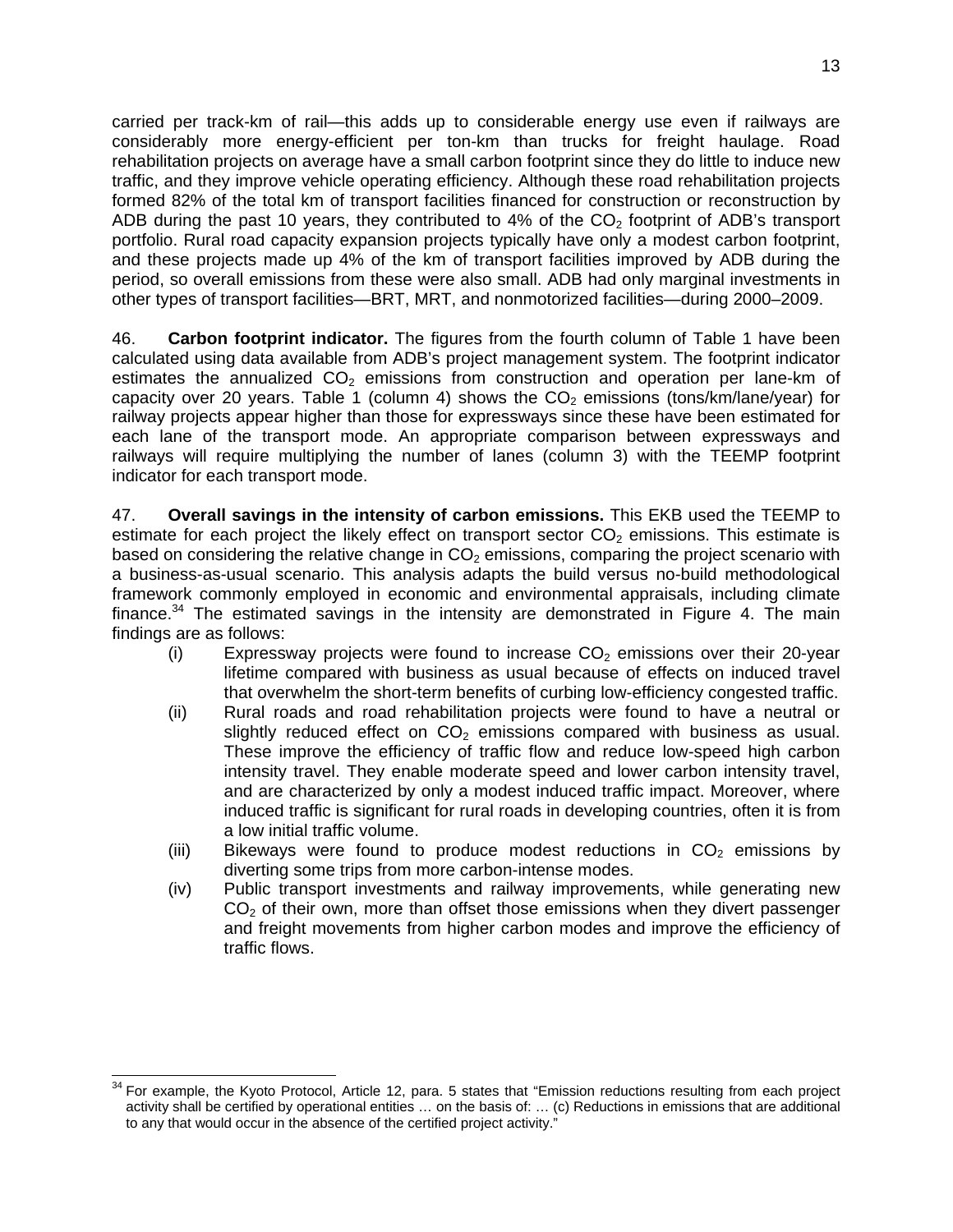

#### **2. Key Intensity Indicators of Carbon Emissions**

48. This EKB developed three sets of carbon intensity indicators to assess the total of about 78,983 km of transport infrastructure assistance projects approved for finance by ADB between 2000 and 2009. Table 2 provides the comparison of  $CO<sub>2</sub>$  emissions intensity from both construction and operations emissions for outputs (per km of transportation infrastructure improved or constructed) and mobility (passenger-km and freight-km). Appendix 3 provides more details on this analysis. Depending on the data available and project priorities, these indicators will need to be given appropriate weights. In other words, it is important to use them as a basket of indicators to ensure a comprehensive coverage of all aspects. These indicators provide the combined intensity of carbon emissions emanating from both construction and operations of transport projects, i.e., over the project life cycle.

|                              | <b>Business-as-Usual Scenario</b> |                 |                           | <b>With-Project Scenario</b> |                  |                           |
|------------------------------|-----------------------------------|-----------------|---------------------------|------------------------------|------------------|---------------------------|
|                              |                                   | Passenger       | Freight                   |                              | <b>Passenger</b> | Freight                   |
|                              | Output                            | <b>Mobility</b> | <b>Mobility</b>           | Output                       | <b>Mobility</b>  | <b>Mobility</b>           |
|                              | <b>Indicator</b>                  | $CO2$ Intensity | CO <sub>2</sub> Intensity | <b>Indicator</b>             | $CO2$ Intensity  | CO <sub>2</sub> Intensity |
|                              |                                   | $CO2$ grams     |                           | $CO2$ tons/km                | $CO2$ grams      |                           |
|                              | $CO2$ tons/km                     | per             |                           | <b>Transport</b>             | per              |                           |
|                              | Transport                         | passenger-      | $CO2$ grams               | <b>Infrastructure</b>        | passenger-       | $CO2$ grams               |
| <b>Project Type</b>          | <b>Infrastructure</b>             | km              | per ton-km                | <b>Improved</b>              | km               | per ton-km                |
|                              | 21                                | (3)             | (4)                       | (5)                          | (6)              | (7)                       |
| Expressways                  | 63,650                            | 59              | 81                        | 88,000                       | 47               | 61                        |
| <b>Rural Roads</b>           | 10.000                            | 84              | 73                        | 10.000                       | 74               | 61                        |
| <b>Rehabilitated Roads</b>   | 800                               | 149             | 199                       | 600                          | 55               | 68                        |
| <b>Bus Rapid Transit</b>     | 134,000                           | 137             | NA                        | 44.000                       | 28               | NA                        |
| Railways <sup>a</sup>        | 63.650                            | 59              | 81                        | 42,000                       | 20               | 23                        |
| <b>Metro Rail Transit</b>    | 134.000                           | 137             | <b>NA</b>                 | 48.000                       | 38               | <b>NA</b>                 |
| <b>Bikeways</b> <sup>b</sup> | NA                                | ΝA              | ΝA                        | 24                           | <b>NA</b>        | NA                        |

| Table 2: Carbon Dioxide Intensity per Unit of Output and Mobility of |
|----------------------------------------------------------------------|
| ADB's Transport Projects Approved During 2000-2009                   |

 $ADB = Asian Development Bank, BRT = bus rapid transit, CO<sub>2</sub> = carbon dioxide, km = kilometer.$ 

a The business-as-usual scenario for railway is considered as an expressway.

<sup>b</sup> ADB has had limited involvement in bikeways subsector.

Source: Independent Evaluation Department estimates using the transport emissions evaluation model for ADB projects.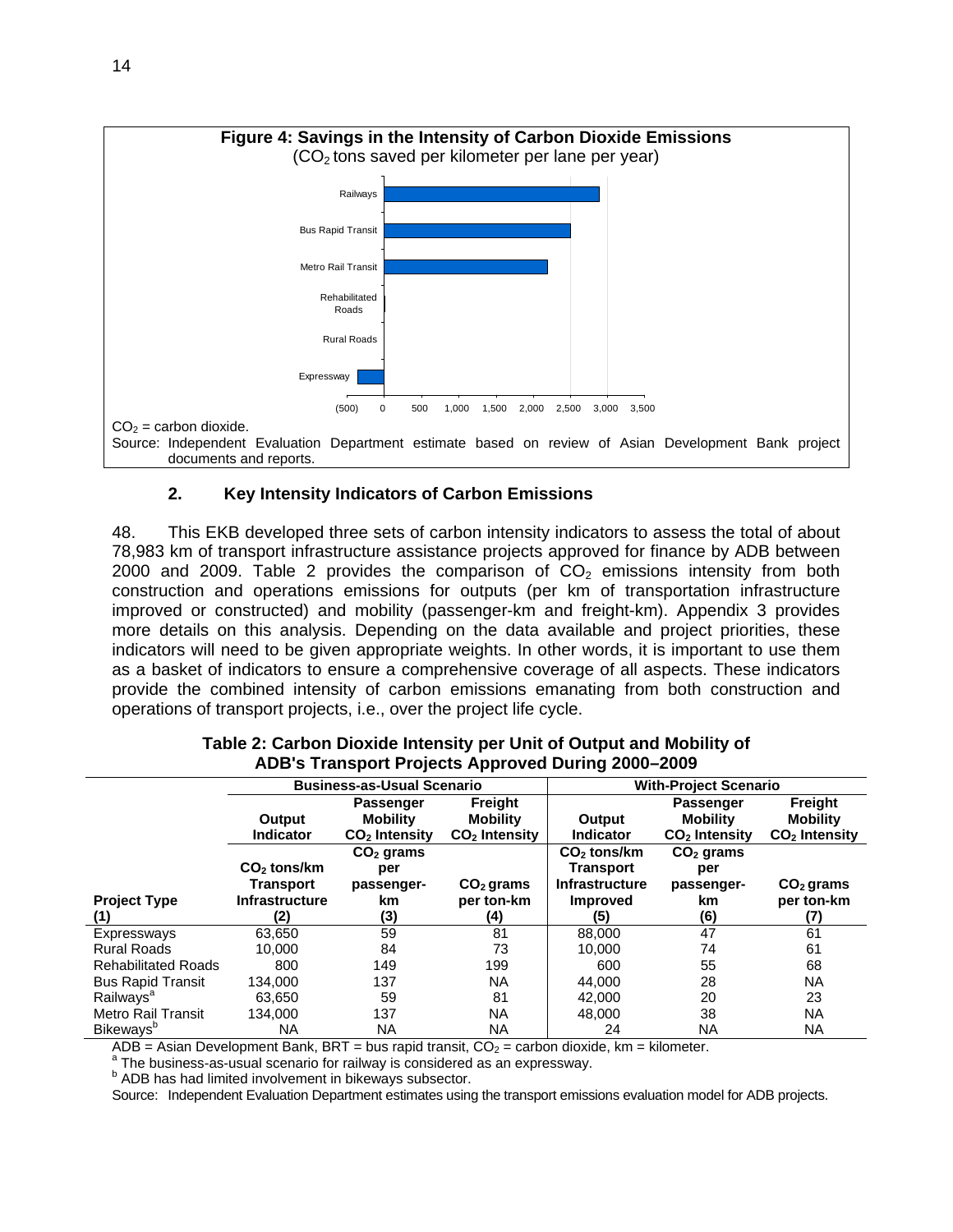49. **Output indicator— CO2 intensity per kilometer of transport infrastructure improved or constructed.** An output metric that can be readily applied to evaluate the carbon footprint of ADB transport projects approved between 2000 and 2009 is the  $CO<sub>2</sub>$  intensity per km of transport infrastructure constructed. The output indicator in Table 2 (columns 2 and 5) highlight the relative volumes of traffic and brings out the impact of expressways. It indicates that because rural road projects typically involve a low volume of traffic, they have correspondingly low emissions. Expressways show higher emissions in the project scenario owing to the induced traffic. On the other hand, the other modes—BRT, MRT, and railway investments result in net savings in carbon emissions in the project scenario.

50. A major finding of this EKB is that expressways funded by ADB during this period are likely to boost  $CO<sub>2</sub>$  emissions over their 20-year project life cycle by 154 million tons compared with the business-as-usual case (Figure 4). Investments by ADB in railways, road rehabilitation, and BRT during the period, while generating  $CO<sub>2</sub>$  emissions of their own, more than offset these emissions. This is because ADB investments in the latter subsectors have reduced congestion. Table 2 shows the intensity of the impact of ADB projects during 2000–2009, which can be used as baseline for future comparison.

51. **Mobility indicators.** Those planning transportation systems often seek to maximize mobility or access provided in the interaction of transport and regional economic systems while minimizing cost or externalities. This EKB estimated ton-km and passenger-km per ton of  $CO<sub>2</sub>$ emitted for construction and operations over the lifetime of various ADB and non-ADB transport investments. Figure 5 shows the EKB's findings for how these vary by project type for passengers and freight. This indicator is the inverse of the carbon emissions per passenger-km and per tonkm, which indicate the carbon intensity per unit of mobility. It is a valuable metric for evaluating the effectiveness of transport investments considering both economic development and environmental objectives simultaneously. The implication of this mobility measure is that railways, MRT, and BRT are more efficient than highways in terms of providing mobility per ton of  $CO<sub>2</sub>$ emitted. Railways provide more freight mobility per ton of  $CO<sub>2</sub>$  emitted than roads.



52. **Passenger mobility.** The carbon intensity per unit of passenger mobility is shown in columns 3 and 6 of Table 2. Rural road investments were found to reduce  $CO<sub>2</sub>$  emissions per passenger-km slightly from 84 grams (g) to 74 g, a 12% drop compared with a business-as-usual scenario. Expressway investment yields a slightly greater percentage reduction from 59 g per passenger-km to 47 g per passenger-km, a 20% drop. Investment in expressways induces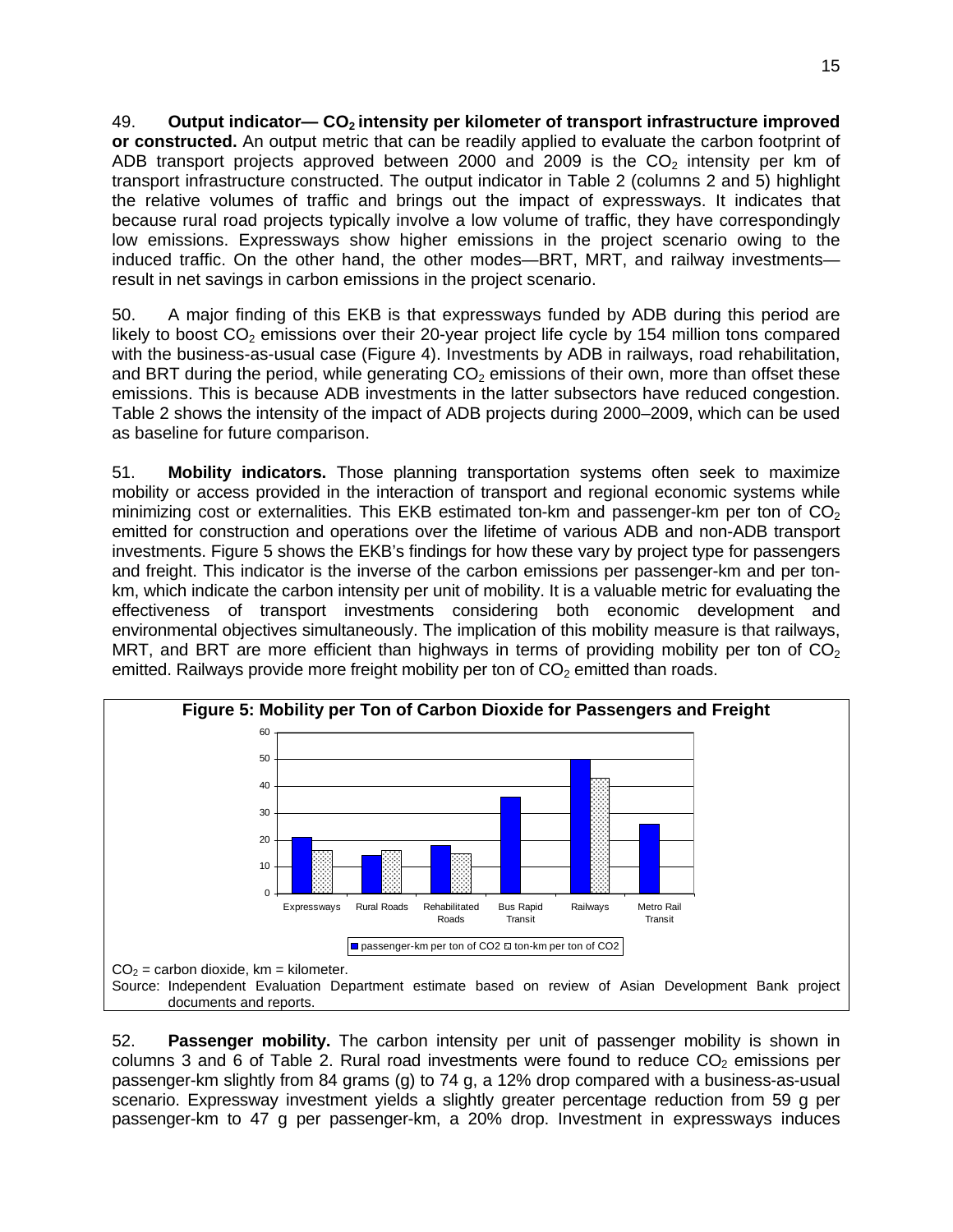significantly greater traffic but it also increases the efficiency of individual travel, which results in lower  $CO<sub>2</sub>$  emissions per passenger-km. Road rehabilitation yields a much larger reduction, from 149 g per passenger-km to 55 g per passenger-km, a 63% drop. Railway investment causes  $CO<sub>2</sub>$ emissions to drop from 59 g per passenger-km to 20 g per passenger-km, a 66% drop, assuming passengers are diverted from expressways in the business-as-usual scenario. MRT investments cut emissions from 137 g per passenger-km in the business-as-usual case to 38 g per passengerkm in the project scenario, a 72% drop. BRT investments show the greatest efficiency, with emissions dropping from 137 g per passenger-km to 28 g per passenger-km, an 80% reduction.

53. **Freight mobility.** The figures in columns 4 and 7 of Table 2 bring out the differential carbon intensities for freight mobility among the various transport modes and enable portfolio wide comparison. Rural road investments reduce  $CO<sub>2</sub>$  emissions per ton-km slightly, from 73 g to 61 g, a 16% drop, when compared with a business-as-usual scenario. Expressway investment yields a slightly greater percentage reduction, from 81 g per ton-km to 61 g per ton-km, a 25% drop, compared with a business-as-usual scenario. Road rehabilitation yields a much larger reduction, from 199 g per ton-km to 68 g per ton-km, a 66% drop, compared with no rehabilitation. Railway investment causes  $CO<sub>2</sub>$  emissions to drop from 81 g per ton-km to 23 g per ton-km, a 72% drop, assuming freight is diverted from expressways in the business-as-usual scenario.

54. **Investment intensity.** The intensity of CO<sub>2</sub> emissions per unit of capital spending was also estimated by this EKB and is shown in Figure 6, but this needs to be used in conjunction with the other intensity coefficients, especially the output indicator. This indicator on its own does not bring out the underlying issue, i.e., it costs much more to build an MRT system than a BRT system to provide equivalent public transport capacity; and MRTs are less energy-intense during operations. A combination of this results in low  $CO<sub>2</sub>$  intensity per unit of spending for MRTs. However, this intermodal comparison needs to be done in conjunction with other coefficients (including output and demand) to obtain an overall picture. Figure 6 shows that expressways emit the most  $CO<sub>2</sub>$  per unit of spending and bikeways the least. Railways emit roughly half as much  $CO<sub>2</sub>$  emissions per unit of transport capital spending as expressways, as they are much more efficient at moving freight on a ton-km basis than roads.



55. **Sensitivity analysis.** Given below are various scenarios of the likely impact if ADB had adopted alternative investment strategies in the past. Chapter IV of this EKB provides details on various strategies that ADB can adopt in the future. Expressways provide a major contribution to economic development by enabling trade and access to distant locations. On the other hand, a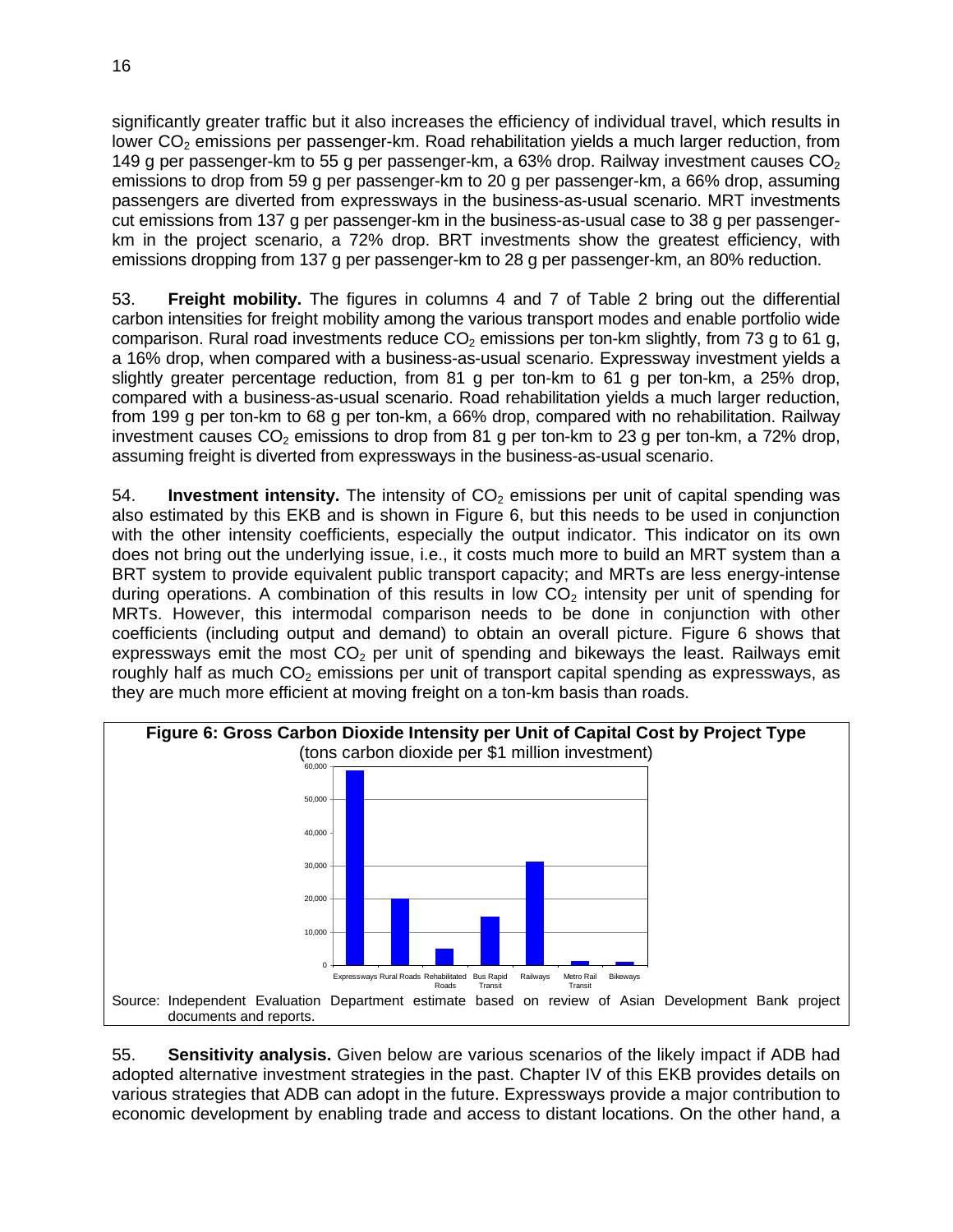cost associated with this development needs to be recognized. Table 3 provides a sensitivity analysis for various scenarios providing an indication of the likely impact of this cost. This analysis does not purport that expressway development should be stopped, but it signifies the relative intensity of carbon emissions—visible in both developed and developing countries.

| <b>Percent Reduction in Expressway</b>                                                                                                       |                                                                                                                                                                                                |                                                                                                                                                      |
|----------------------------------------------------------------------------------------------------------------------------------------------|------------------------------------------------------------------------------------------------------------------------------------------------------------------------------------------------|------------------------------------------------------------------------------------------------------------------------------------------------------|
| Investment                                                                                                                                   | <b>Alternative Mode of Investment</b>                                                                                                                                                          | <b>Change in ADB's Carbon Footprint</b>                                                                                                              |
| Base Case - 0% reduction                                                                                                                     |                                                                                                                                                                                                | 792 million tons                                                                                                                                     |
| Alternative $1 - 10\%$ reduction<br>Alternative $2 - 20\%$ reduction<br>Alternative $3 - 30\%$ reduction<br>Alternative $4 - 50\%$ reduction | 32,942 km of bikeways<br>2,515 km of railways<br>823 km of bus rapid transit systems<br>6,863 km of roads rehabilitation.<br>824 km of bus rapid transit systems,<br>and 32,942 km of bikeways | 745 million tons (decrease of 6%)<br>747 million tons (decrease of 5.7%)<br>684 million tons (decrease of 14%)<br>591 million tons (decrease of 25%) |

**Table 3: Sensitivity to Shifting Investments from Expressways to Alternative Modes** 

ADB = Asian Development Bank.

 $\overline{a}$ 

Source: Independent Evaluation Department.

56. In other words, Table 3 shows that a cumulative redirection of half of ADB's expressway funding to low carbon transport projects would have cut the annual carbon  $CO<sub>2</sub>$  emissions from projects approved by ADB between 2000 and 2009 to 16 million tons, which is about equal to the magnitude of the annual Metro Manila passenger transport emissions in 2015. $35$ 

57. Technological improvement offers solution in reducing the carbon emissions. Appendix 6 provides an analysis of the likely impact of improvement in technology, especially related to vehicles.

#### **B. Local Pollution Reduction, Traffic Safety, and Carbon Dioxide Reduction are Correlated**

58. **Air quality impacts are correlated to carbon dioxide emissions.** Political support for sustainable low carbon transportation initiatives is more easily won when compelling local goals such as protecting the health of local residents and workers, improving community livability, and improving safety—are aligned and emphasized, rather than more abstract goals of energy security and climate protection. Corroborating the research literature,<sup>36</sup> this EKB analysis found that air quality impacts are highly correlated to  $CO<sub>2</sub>$  emissions and other public health benefits, such as improved traffic safety. Where projects provide  $CO<sub>2</sub>$  reductions, it is likely that the project will also improve air quality and reduce traffic fatalities. This is due to several fundamental factors. First, pollution of all types and accidents are a direct function of vehicle-km traveled, so measures that reduce traffic growth will tend to cut pollution of all types and to reduce accidents. Second, as Figure 7 shows,  $CO<sub>2</sub>$ , particulate matter, and  $NO<sub>x</sub>$  pollution all tend to decrease as traffic speed approaches the 40–60 km per hour (kph) range, and then increase again at higher speeds. Thus, measures that improve traffic conditions by reducing low-speed stop-and-go congestion, while not inducing excessive vehicle speeds, will also tend to cut all types of vehicle air pollution. During periods of construction, these relationships may be complex. Localized construction emissions of dust and fine particulates from heavy equipment or constructioninduced congestion may cause significant local pollution. This may coincide with high temporal  $CO<sub>2</sub>$  emissions associated with construction.

 $35$  The EKB analysis quantified the passenger transport emissions from Metro Manila and found that these annual emissions will amount to 17 million tons CO<sub>2</sub> in the 2015 business-as-usual scenario.<br><sup>36</sup> Footnote 8; M. Peden et al. 2004. *World Report on Road Traffic Injury Prevention*. World Health Organization

Geneva; and M. Replogle and J. Balbus. 2005. Considering Cancer Risk in Transportation Decision-Making. *Environmental Manager, Journal of the American Waste Management Association*.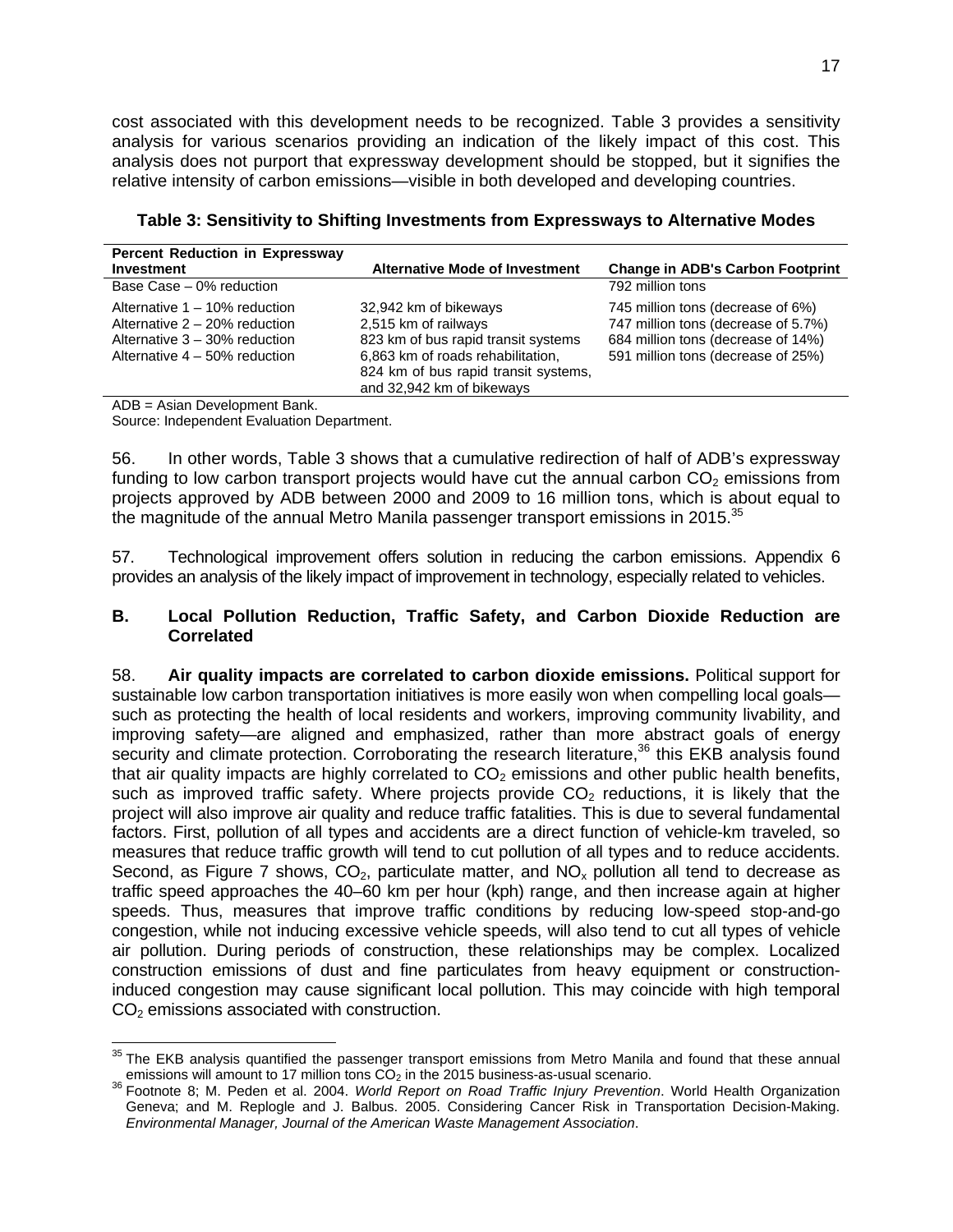

59. This EKB analysis found that  $CO<sub>2</sub>$  and local air pollutant emission impacts moved in the same direction, with multiple interventions across many scenarios and project types. An evaluation of two expressway projects in India showed both producing growth in  $CO<sub>2</sub>$ , particulate matter, and  $NO<sub>x</sub>$  of 65%–80%, compared with a business-as-usual case (Figure 8). Across a range of assumptions for the likely effectiveness of modal diversion (from highly effective to ineffective), a BRT project in Manila was found to have  $CO<sub>2</sub>$  and local pollutant impacts moving in corresponding directions. A Philippine bikeway project was estimated to cut  $CO<sub>2</sub>$  by 30%, particulate matter by 4%, and NO<sub>x</sub> by 6%.<sup>37</sup>



# **C. Construction Period Emissions**

60. **Varied levels of construction emissions.** For transportation projects to minimize their carbon emissions, it is important to consider both construction and operations emissions. Road construction and maintenance in the total life cycle of roads usually constitute only about 5% of

<sup>-</sup> $37$  These figures are based on IED estimates drawn from the Marikina Bikeways Project funded by GEF.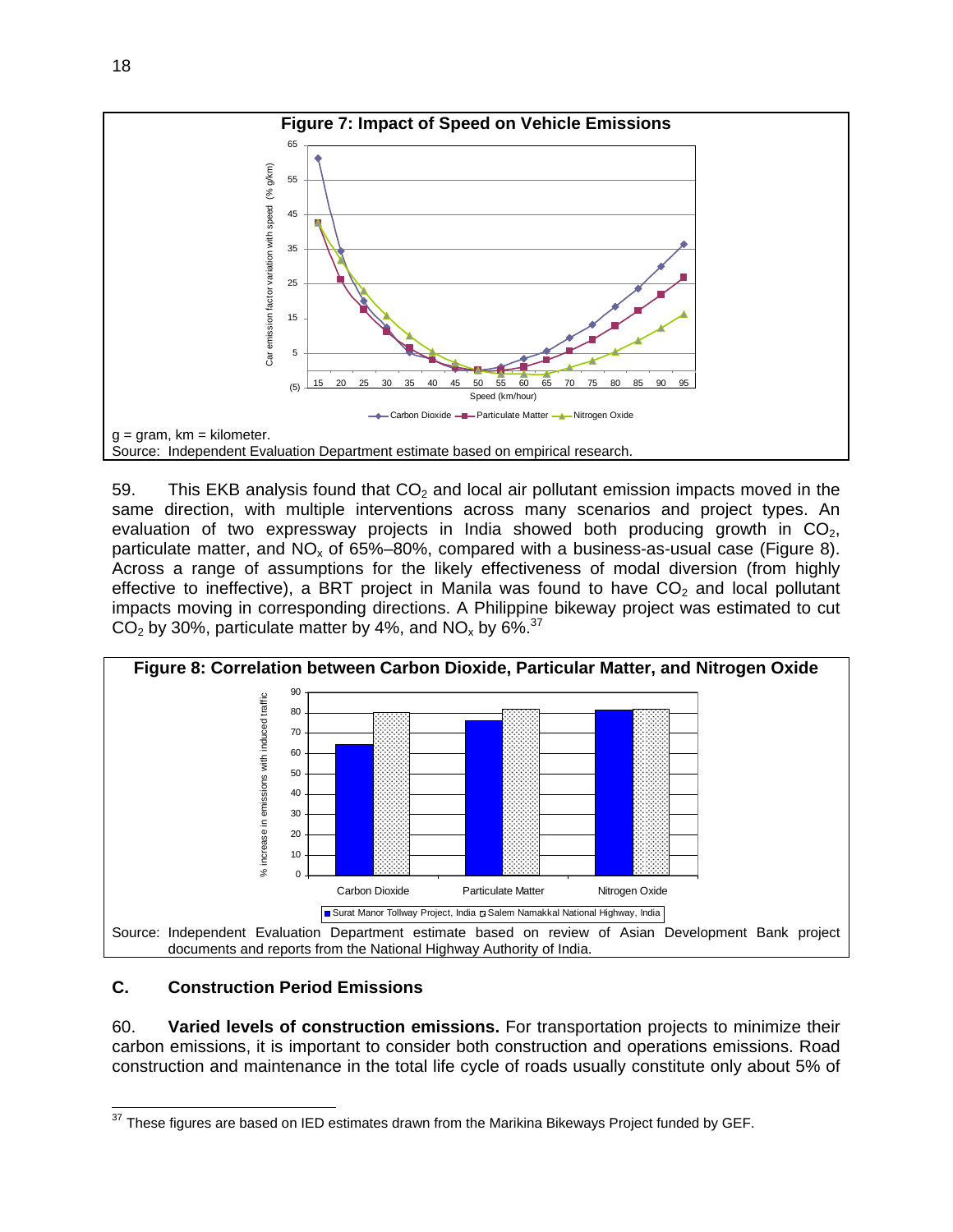total life cycle emissions.<sup>38</sup> Construction emissions typically represent anywhere from a few months to several years of operational emissions for rural roads and high-speed expressways, which typically have a life of about 20 years. Thus, while there are opportunities to reduce  $CO<sub>2</sub>$ in transportation through greener construction techniques and materials, the biggest savings potential is on the operations side. The same is true for BRT projects, where construction typically consists of building roadways suitable for heavy bus traffic plus station and access structures. However, projects that operate mostly in tunnels or on elevated structure, such as MRTs and urban elevated or underground expressways, typically require more concrete, steel, and excavation, which translate into greater embedded energy. For such projects, it may take years before the cumulative operational  $CO<sub>2</sub>$  emissions equal the initial construction emissions. The combined operational and construction emission associated with a high quality MRT will over time be more than fully offset by emission reductions as a result of mode shifting, induced transit-oriented development, and carbon-reducing impacts on urban form that increase walking, cycling, public transport use, and average trip lengths. However, a poorly designed and operated MRT may never achieve carbon neutrality.

61. A study of the Cairo subway project found that construction emissions may equal 28 years of operations emissions, considering fuel usage for construction machinery and embedded carbon content of primary construction materials.<sup>39</sup> Another study of the Bangalore Metro Rail Corporation, which considered only embedded carbon content of construction materials such as steel, cement, and asphalt estimated 15,655 tons of construction  $CO<sub>2</sub>$  emissions per km.<sup>40</sup> It shows that the construction emissions account for 28% of the overall emissions for the Bangalore Metro project with the remaining coming from operations emissions.<sup>41</sup> Similarly, an analysis of the proposed Ho Chi Minh City Metro (Line 2) over a 20-year project cycle shows that the construction emissions are a substantial portion of the life cycle emissions when considered on the entire length of the MRT. In this case, the construction emissions were found to be 20% of the total (construction + operations) emissions over a 20-year project cycle.<sup>42</sup>

62. **Construction emissions from roads and highway vary by facility type.** Low speed and low traffic state highways typically have relatively low construction  $CO<sub>2</sub>$  emissions. Higher level national highways that are designed for extensive truck and long-distance traffic will have deeper pavements, more extensive earthworks, greater use of bridging and cut-and-fill structures, super-elevation, and interchanges. All of these will tend to increase the carbon footprint of the infrastructure construction. The TEEMP analyzes projects based on the quantity of three key construction materials used—cement, steel, and bitumen.

63. **Railway construction emissions are comparable to those for two-lane roads.** Life cycle analysis research for a four-lane highway in the Republic of Korea has found that  $CO<sub>2</sub>$ emissions related to road materials are 57% of the total 20-year life cycle nonoperating emissions and construction activity accounts for only 2% of these emissions. For the same highway, maintenance and repair account for 40% of 20-year lifecycle nonoperating emissions

 38 European Asphalt Pavement Association and European Bitumen Association. 2004. *Environmental Impacts and* 

*Fuel Efficiency of Road Pavements, Industry Report*. Brussels. 39 Cairo subway has been analyzed for 30-year life carbon emissions. Source: Presentation by O. Grandvoinet and C. Bernadac from Agence Française de Développement on Carbon Footprint Methodologies for Development Projects and Case Studies. 2009. Practitioners' Network for European Development Cooperation. Brussels (March).

and Case Studies. 2009. Practitioners' Network for European Development Cooperation. Brussels (March). 40<br>IED forecast estimates using data from the Bangalore Metro Project, which is under construction by Bangalore<br>Metro R

<sup>41</sup> This project was not funded by ADB but it provides a case study to identify the amount of construction emissions.<br><sup>42</sup> MVA Asia. 2008. Feasibility Report of Ho Chi Minh City Metro (Line 2) Project. Ha Noi and Hong Kong.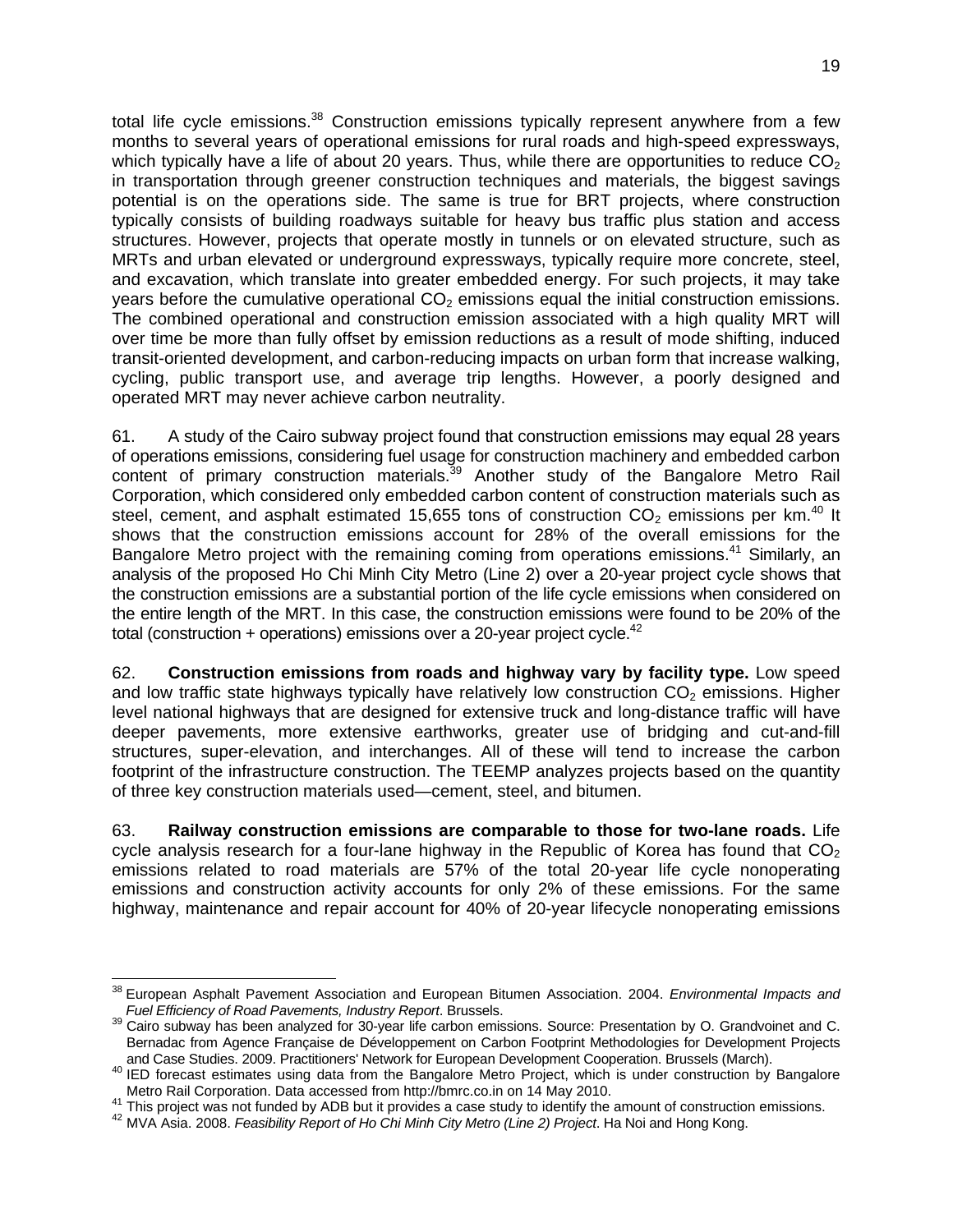and demolition for only 1% of these emissions.<sup>43</sup> This suggests the use of a 1.75 multiplier on the construction material inputs values to calculate 20-year full life cycle construction and maintenance emissions. This multiplier has been adopted in this EKB for estimating railway construction CO<sub>2</sub> impacts to include embodied carbon. Inputs for measuring railway construction emissions are the number of rails per km, the number of sleepers per km, the number of fish plates per km of track, the number of fish bolts per km of track, the number of bearing plates per km of track, and number of dog-spikes per km of track. Quantity of ballast required for broad gauge initial analysis in the EKB has indicated that the construction emissions constitute nearly 5% of total emissions. Taking into account the above sources, construction emissions for railways have been estimated about 875 tons of  $CO<sub>2</sub>$  emissions per track-km of railway.

# **D. Operations Period**

## **1. Non-Urban Transport Subsector**

64. **Expressways moderate emission rates per vehicle-kilometer traveled from business-as-usual scenario.** As they can deliver higher speed and smoother traffic flow when operated efficiently, emission rates per vehicle-km traveled for expressways are lower than for smaller, slower roads for both light duty and heavy-duty vehicles (Figure 9). However, as data in Table 2 indicate, the overall emission rates per km of expressways tend to be higher owing to the relatively higher volume of traffic compared with rural roads and other smaller highways. Yet, from an energy and  $CO<sub>2</sub>$  perspective, the situation is worsened since investment in expressways tends to induce considerable new traffic and to orient new economic development in lower-density dispersed patterns that are more carbon-intensive for both transport and buildings. The induced traffic spurred by new expressway investments typically overwhelms the short-term  $CO<sub>2</sub>$  reduction that may be produced when new road capacity temporarily relieves traffic congestion in a corridor. Rural roads tend to carry lower levels of traffic and have relatively smaller induced traffic impacts. Railway improvements and new public transport services produce  $CO<sub>2</sub>$  emissions, but to the degree that they divert trips from more carbon-intensive modes of transport such as private motor vehicles, they typically reduce emissions in the long run. However, this is highly variable and depends on the efficiency of the railway public transport operation and the carbon intensity of the infrastructure needed to support the public transport service. If buses or trains have a high level of capacity underutilization, they can be more  $CO<sub>2</sub>$  intensive than private vehicles.



 43 P. Kwangho et al. 2003. Quantitative Assessment of Environmental Impacts on Life Cycle of Highways. *Journal of Construction Engineering and Management*. 129. pp. 25–31. In addition, the estimation of railway construction emissions is based on discussions between the IED consultants and Mr Prashant Mutalik, independent consultant, India.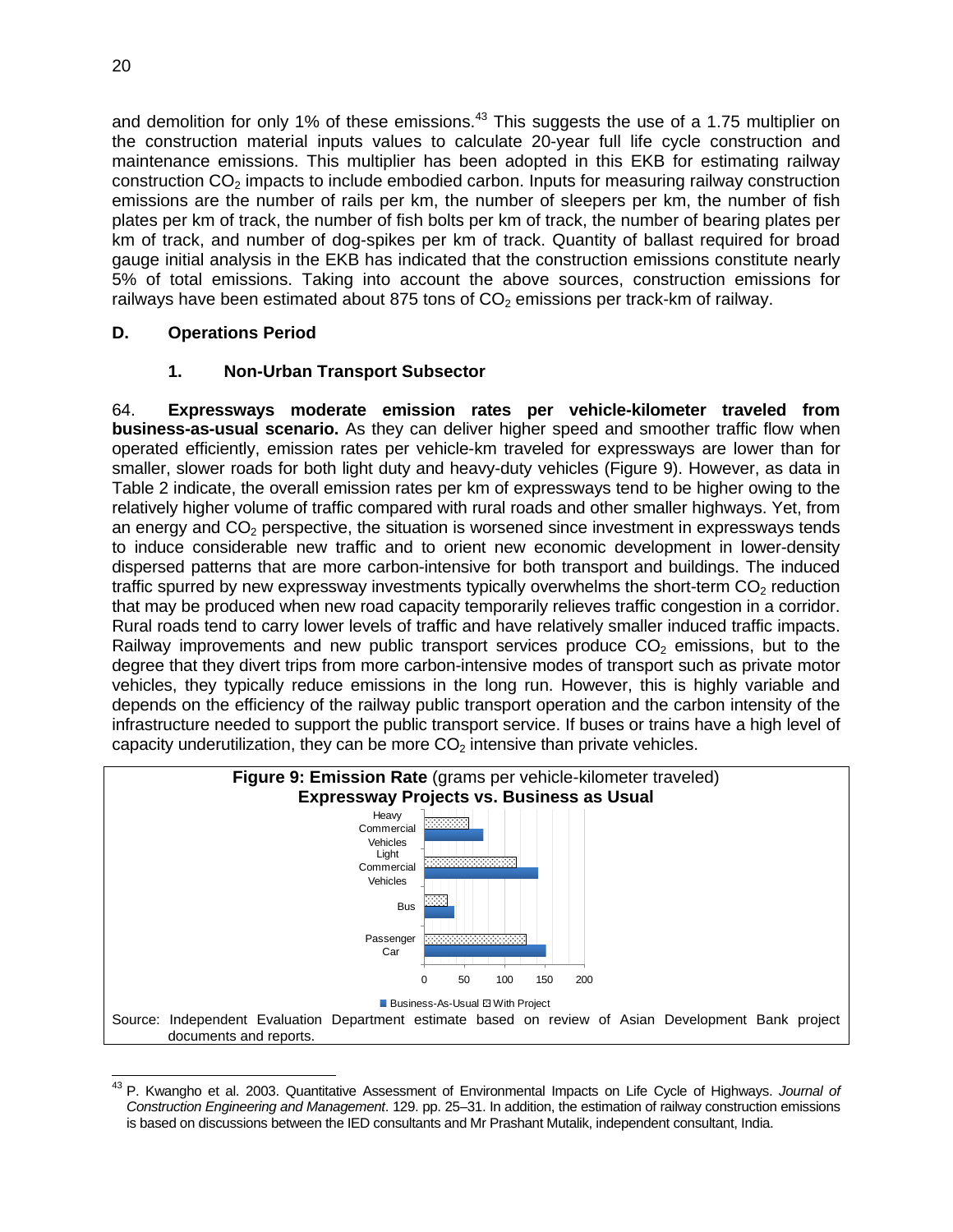65. **Induced traffic effects boost CO2 emissions from added road capacity typically by one-fifth to one-half or more.** Roads are often constructed because they tend to spur traffic, and this is often equated with economic development. An increase in traffic speed reduces the cost of mobility, thereby attracting more traffic. Researchers globally have found lane-km to have a statistically significant relationship with vehicle kilometers of travel (VKT),<sup>44</sup> with elasticity ranging from 0.5 to 1.0 or slightly higher.<sup>45</sup> The strength of this relationship across countries and data sets over time has led some to suggest a "law of road congestion: adding road capacity will not alleviate congestion on any sort of major urban road or rural highway within metropolitan boundaries."<sup>46</sup> This effect may be less pronounced for long-distance highways. The TEEMP has been designed to be sensitive to such elasticity in estimating the impact of new capacity on traffic and  $CO<sub>2</sub>$  emissions. Using the TEEMP to evaluate a typical national highway shows that  $CO<sub>2</sub>$ emissions for a typical national highway are 17%–58% higher when induced traffic is appropriately accounted for at an elasticity ranging from 0.25 to 1.0 in three different corridors. Figure 10 illustrates how induced traffic can affect  $CO<sub>2</sub>$  emissions for a typical national highway. Appendix 7 provides further details on the impact of induced traffic.



*Road Rehabilitation Project*. Manila.

66. **Elasticity assumptions impact induced traffic estimates.** Induced traffic needs to be included for  $CO<sub>2</sub>$  emissions quantification using appropriate elasticities. Low elasticity values (e.g., 0.25) are appropriate in rural areas where there is little repressed demand for motor vehicle travel, limited local motor vehicle ownership or growth in motor vehicle ownership, and where transport costs remain high relative to incomes even after provision of new road capacity. High elasticity values (e.g., 0.8 to 1.0) are appropriate in or near metropolitan areas, where the new capacity brings about a significant lowering of transport costs (in time and money), where

<sup>-</sup>44 R. Noland. 2001. *Relationships between Highway Capacity and Induced Vehicle Travel*. Transportation Research

A, 35(1):47–72.<br><sup>45</sup> An elasticity of 1 indicates that a 10% increase in lane capacity would result in a 10% increase in volume. This traffic is assumed to increase from the 5th year onward.

traffic is assumed to increase from the 5th year onward. 46 G. Duranton and M. Turner. 2009. *The Fundamental Law of Road Congestion: Evidence from US Cities*. University of Toronto Department of Economics. http://individual.utoronto.ca/gilles/Papers/Law.pdf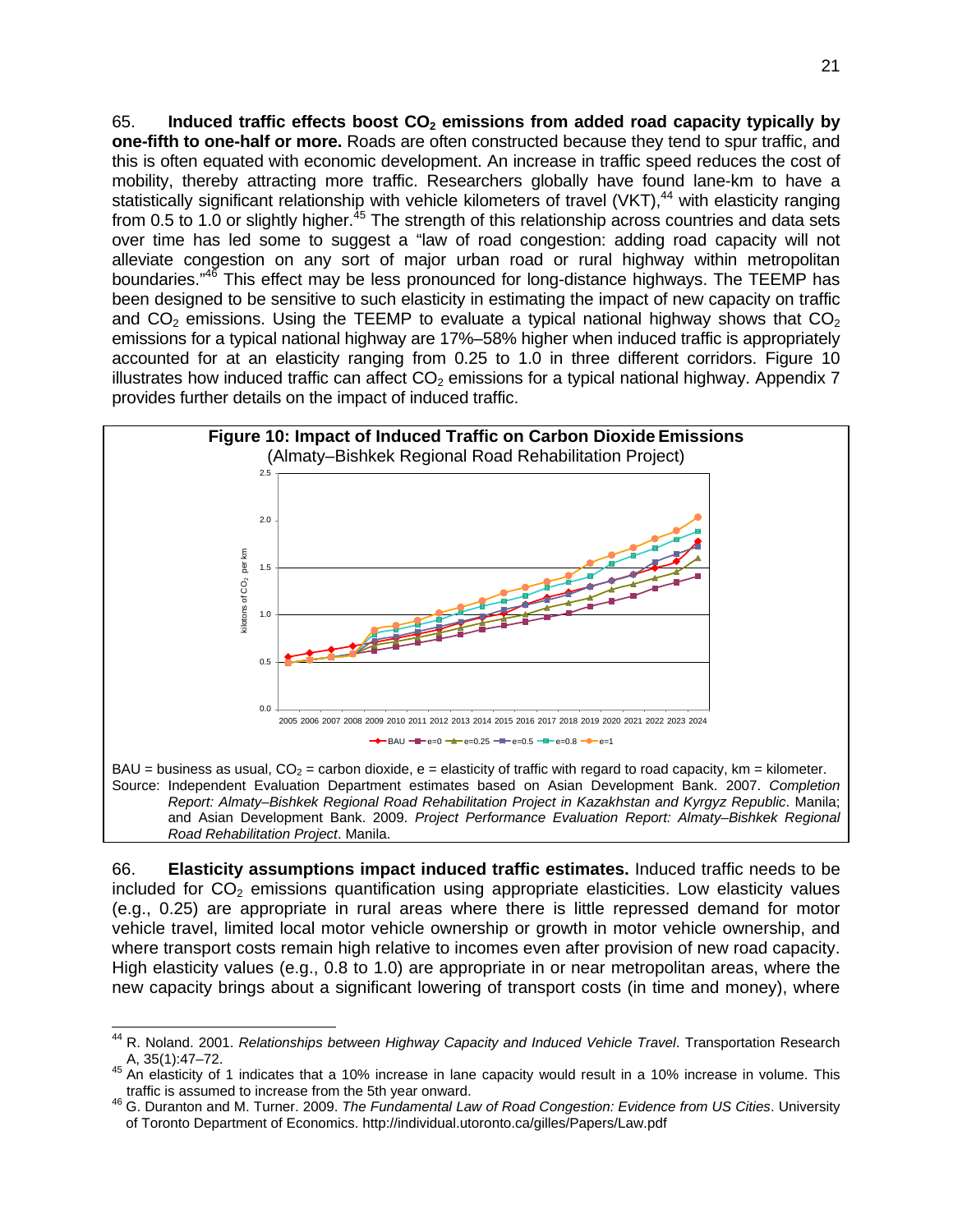motorization or urbanization is occurring at a rapid pace, and in areas of significant traffic congestion. Standardized elasticity assumptions may be established as part of ADB project analysis procedures to ensure consistency in analysis.

67. **Road maintenance projects can significantly reduce carbon emissions.** In recent years, ADB has funded road maintenance projects, i.e., periodic maintenance that involves surface and roughness improvement elements, which reduce road user costs, discomfort, pollution, and travel time. Good road maintenance also assists pedestrians and bicyclists. Road roughness is an expression of surface irregularity and affects ride quality and fuel consumption. This EKB has confirmed that a rough road slows down traffic and reduces efficiency, increasing fuel use and  $CO<sub>2</sub>$  emissions by  $\overline{5}\% - 10\%$  or more.<sup>47</sup> In other words, periodic maintenance projects have a major impact on carbon emissions reductions.

68. Road maintenance improvement projects can potentially alter the emission profile of vehicles. This leads to a reduction in local pollution as well as a decrease in road user costs. The EKB analysis found that the emissions  $(CO<sub>2</sub>$  tons/km/year) increased by 1.6% when the road roughness increased from 2 meters (m) per km to 4 m/km. When the road roughness increased to 6 m/km, the emissions increased by 3.3%; and when the road roughness increased to 9 m/km, the emissions increased by 5.8%. This implies that if road roughness is limited to 3 m/km or lower with periodic maintenance, the intensity of carbon emissions could be controlled. This provides a new rationale for road maintenance projects.

69. **Carbon intensity of rail freight operations is less than carbon intensity of road freight operations.** There are numerous studies showing that rail-based freight haulage is more energy efficient and has lower  $CO<sub>2</sub>$  emissions than freight carried by road on trucks. This is a function of engineering science, as the rolling resistance of steel wheels on steel rail is considerably less than rubber tires on either flexible or rigid pavements. Railway trains also have the advantage of lower wind resistance as a single large, long train moves through space with one slipstream. Trucks are shorter, so each must overcome wind resistance alone. However, the positive aspects of railways have to be tempered with an analysis of their economic viability and integration with other modes of transport. Water transport is similarly more energy and  $CO<sub>2</sub>$ efficient than rail, as it takes less energy to overcome the resistance of moving a boat through water carrying a load than it takes to overcome the rolling resistance of moving the same load on steel wheels on steel rail. Moreover, the higher the speed of transport, the more energy is required to move a load, as the resistance that must be overcome moving through a gaseous or atmospheric fluid is an exponential of the speed.

70. The  $CO<sub>2</sub>$  and energy characteristics of a specific freight or passenger mode are highly dependent on many discrete factors that vary depending on local circumstances. The load factor or occupancy of vehicles is a key element determining  $CO<sub>2</sub>$  or energy efficiency and can be influenced by many things from changes in capacity and price to changes in the freight industry structure. For example, the PRC's trucking industry is less energy and  $CO<sub>2</sub>$  efficient than it could be because there is a nearly 1:1 ratio of truck trailers to truck tractors in the PRC, whereas in many other countries there are two or three times as many trailers as tractors. This gives the PRC truckers fewer opportunities to avoid empty back-hauls without a load, also known as "deadheading."48 The application of a new emission and distance-based road use fee for heavy trucks operating on 12,000 km of high speed roads in Germany since 2005 reduced truck-km driven by 7% almost entirely as a result of reduced deadheading and likely producing a

-

 $^{47}$  To ensure sound CO<sub>2</sub> impact estimation, actual travel speeds and road roughness should be measured, monitored, and forecast as part of comprehensive road traffic CO<sub>2</sub> emission abatement, as roughness affects traffic speed which, in turn, affects emissions.

which, in turn, affects emissions. 48 M. Parkash. 2009. *Promoting Environmentally Sustainable Transport in the People's Republic of China*. Manila: ADB.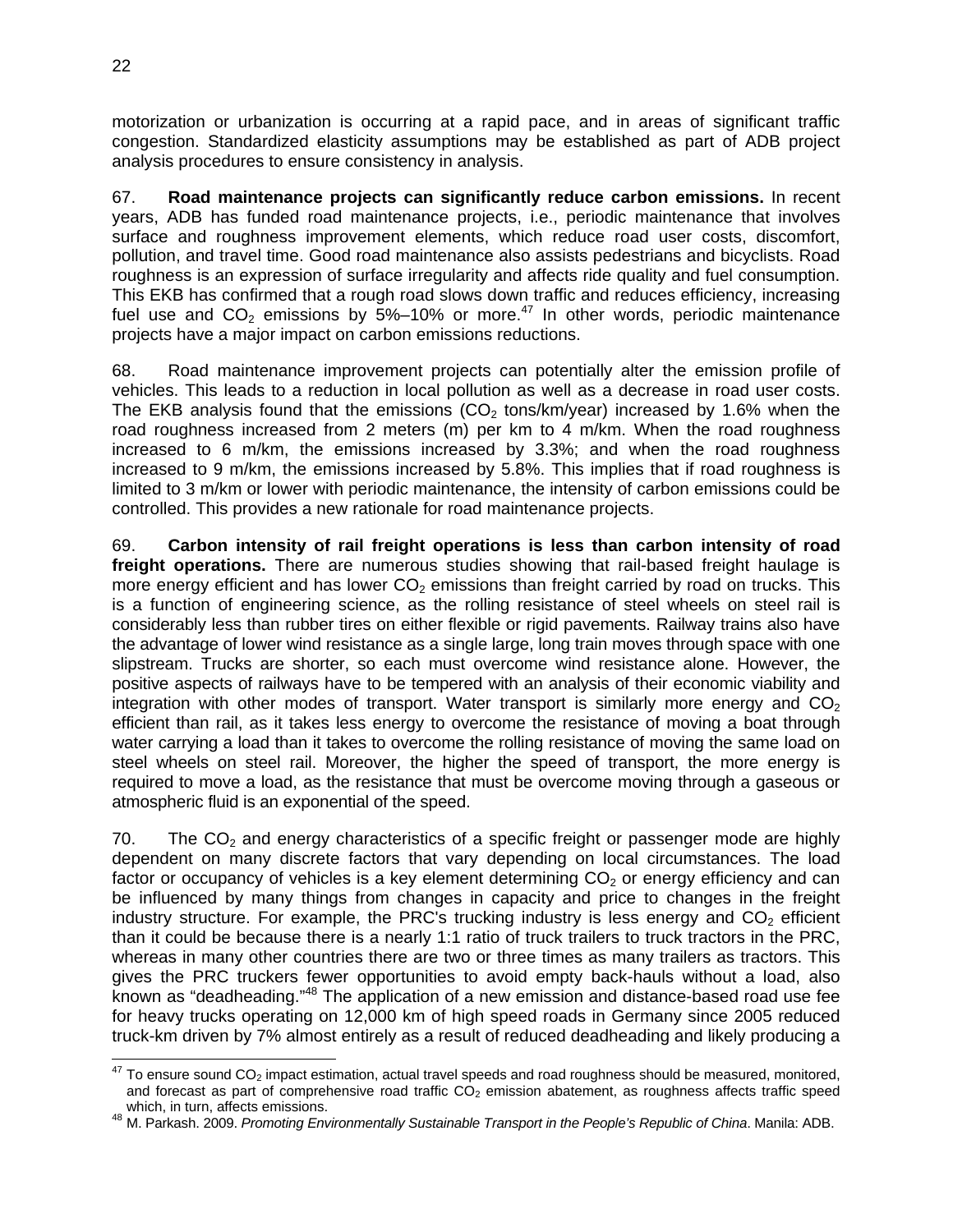corresponding boost to average system  $CO<sub>2</sub>$  efficiency. The 50% fee premium for older, more polluting trucks also doubled the rate at which older and polluting vehicles were replaced by newer. less polluting ones.<sup>49</sup> Higher energy consumption and  $CO<sub>2</sub>$  emissions per km tend to be associated with freight haulage through mountainous terrain rather than over flat ground because of greater braking energy losses.

71. In general, the core market for ship and rail freight services is the haulage of heavy bulk commodities, but both modes can also readily handle container freight. There is a general tendency for shippers to prefer the use of trucks and air freight for higher value container-based cargo since those modes have higher average speeds and reliability, and trucks have the capacity to reach more destinations. Although rail- or water-based freight transport may be more efficient, they serve far fewer destinations than truck-based transport. For many types of shipments, intermodal freight services, involving some combination of modes, are crucial for enabling CO<sub>2</sub> efficiency.

72. The EKB confirmed the widely acknowledged fact that rail freight is less carbon intensive than freight transported by road. Comparisons between railway projects and hypothetical parallel road projects support this finding. Emissions of railway projects were compared against a scenario of what would have occurred had the same freight traffic been carried by truck on typical partial access controlled highways. The analysis disregarded the impact of future efficiency improvements in both highways and railways.<sup>50</sup> Analysis of scenarios for three corridors in different Asian countries using the TEEMP found that shifting freight to road-based truck transport from rail would produce significantly higher  $CO<sub>2</sub>$  emissions. Shifting a portion of freight from truck to rail will reduce  $CO<sub>2</sub>$  emissions. Results of evaluating several selected corridors for the effect of shifting traffic between rail and road passenger transport were sensitive to assumed vehicle occupancy, corridor travel characteristics, and such other factors.

# **2. Integrated Supply and Demand Management for Non-Urban and Urban Areas**

73. **Importance of integrated transport supply and demand management.** Traffic congestion affects economic development. It wastes time, fuel, money, and resources in addition to generating excess  $CO<sub>2</sub>$ , which is bad for the environment. However, simply expanding the supply of roads and highways does not solve these problems; instead, it usually exacerbates them in the long run. Efficient modernization of transport succeeds best in both non-urban and urban areas, with integrated approaches that include a strong focus on travel demand and traffic management, rather than transport supply-focused strategies. This also requires attention to how different types of improvements affect the amount and share of regional travel by different modes at different speed ranges, which is fundamental to evaluating transport system efficiency,  $CO<sub>2</sub>$ , and energy use.

74. The most cost-effective transport development modernizes in ways that improve mobility while supporting other broad goals, such as energy security, public health,  $CO<sub>2</sub>$  emissions management, and safety—integrating system management and operations with new capacity development. Pricing road capacity or improving parallel low carbon travel choices can partly or fully offset adverse  $CO<sub>2</sub>$  impacts of road capacity expansion. Revenues from transport pricing

-

<sup>49</sup> A. Kossak. 2006. Presentation on *Road Pricing in Germany*. Transportation Research Board Annual Meeting.

magnetic PC. 50 Research indicates that the efficiency improvements can play an important role in reducing carbon emissions from highways and railways. Such improvements include fuel economy and occupancy/loading improvements.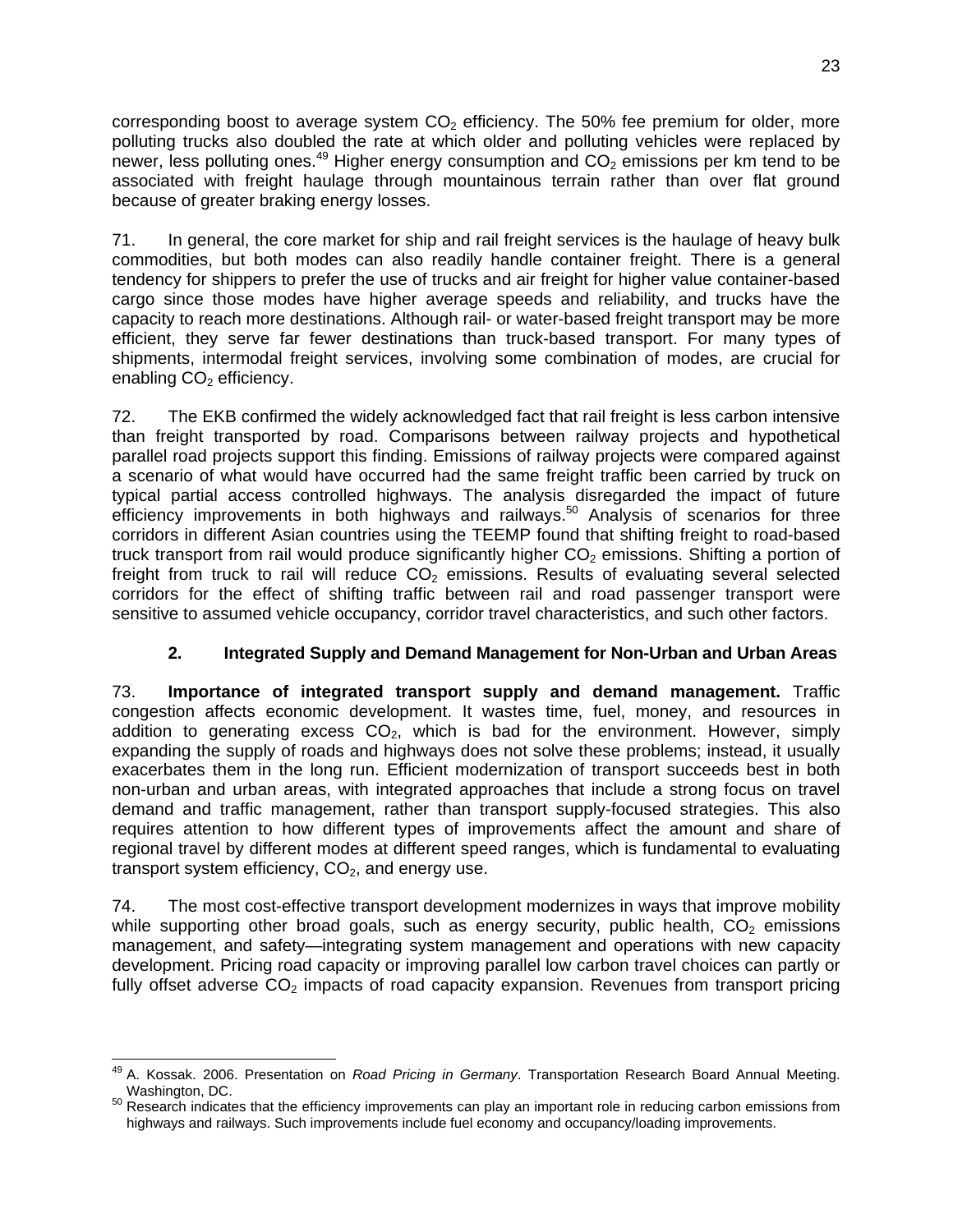can be used to support better public transport, walking, cycling, traffic management, and userside subsidies to offset any adverse equity impacts.<sup>51</sup>

75. In the absence of an integrated transport development plan, higher traffic speeds brought about by merely expanding road capacity do not produce carbon emissions reductions even in the short term. Among road projects examined in greater depth, the EKB found that only two out of five cases witnessed a decrease in carbon emissions over the first 5 years of project operations, excluding induced traffic effects. When new road capacity is created that promotes traffic speeds higher than 70 kph from a business-as-usual speed of 45 kph–60 kph, this may boost even shortterm  $CO<sub>2</sub>$  emissions. Expanding high-speed road capacity is more likely to increase  $CO<sub>2</sub>$ emissions, even in the short term, while expanding moderate traffic speed road capacity is less likely to increase short-term  $CO<sub>2</sub>$  emissions and may help cut emissions in the short run.

76. **Induced travel is a key factor in integrated transportation system management.** Many ADB transportation project analyses assume that traffic will grow following general trends into the foreseeable future regardless of transportation policies and investments. This has been characterized as "predict-and-provide planning."<sup>52</sup> This assumption reduces the integrity of both economic and environmental analyses during appraisal. In moving to evaluate the carbon emissions impacts of transport sector operations, ADB needs to reexamine the acceptability of this methodological approach and take on board current global transport practices.<sup>53</sup> ADB appraisals need to recognize that traffic grows to fill the space allotted to it, and similarly, traffic growth slows in the face of less ample provision of road space, traffic policies designed to slow and calm traffic, and higher road user and parking charges.<sup>54</sup> The World Bank and the University of Leeds have designed a toolkit to integrate consideration of induced traffic in user benefit estimation.<sup>55</sup>

77. **Traffic demand is sensitive to congestion limits.** This EKB has built on good practice approaches by recognizing that emissions from roads carrying a high intensity of traffic are highly sensitive to the saturation limits of V–C ratios. It is incorrect to assume that roads can always accommodate increasing traffic volume without increases in capacity, which has been a common assumption in several ADB project appraisals to date. Many corridors show some kind of saturation after the V–C ratio exceeds 1.0 as an increasing number of travelers change their destination choice, mode of travel, route, or time of day of travel, or decide not to travel at all.

78. Economic and environmental analysts need to make appropriate assumptions about the maximum corridor saturation factor, as this can significantly change the forecast for future  $CO<sub>2</sub>$ emissions and user benefits. While peak spreading can enable peak-period V–C ratios as high as 2, it is unrealistic to assume that most corridors will sustain V–C ratios exceeding 2 on a routine basis, as travelers pursue other choices to avoid excessive congestion delays.

79. To evaluate how saturation affects  $CO<sub>2</sub>$  emissions estimates in the TEEMP, multiple corridors were tested assuming different traffic saturation caps, here expressed as varying V–C ratios. For high volume roads, such as Surat Manor in India, the assumption of a saturation limit has a major impact on estimated  $CO<sub>2</sub>$  emissions (Figure 11). For such high volume roads, it is

 $\overline{a}$ 51 D. Lewis. 2008. America's Traffic Congestion Problem: Toward a Framework for Nationwide Reform. *Discussion Paper 2008–06*. Washington, DC. Brookings Institution, The Hamilton Project (July). 52 Culture Change. *Predict and Provide Planning is a Dead End*. http://culturechange.org/issue8/

predict%20and%20provide.htm (accessed 27 May 2010).<br>
<sup>53</sup> S. Owens. 1995. "From 'predict and provide' to 'predict and prevent'?: Pricing and planning in transport policy."<br>
Transport Policy. 2(1). pp. 43–49 (January).

<sup>&</sup>lt;sup>54</sup> Various sources. Main articles listed on http://www.moderntransit.org/links-induced.html (accessed 27 May 2010).<br><sup>55</sup> P. Mackie, J. Nellthorp, and J. Laird. 2003. Treatment of Induced Traffic. Toolkit for the Economic *World Bank Transport Projects*. Institute for Transport Studies, University of Leeds. http://www.its.leeds.ac.uk/projects/WBToolkit/Note6.htm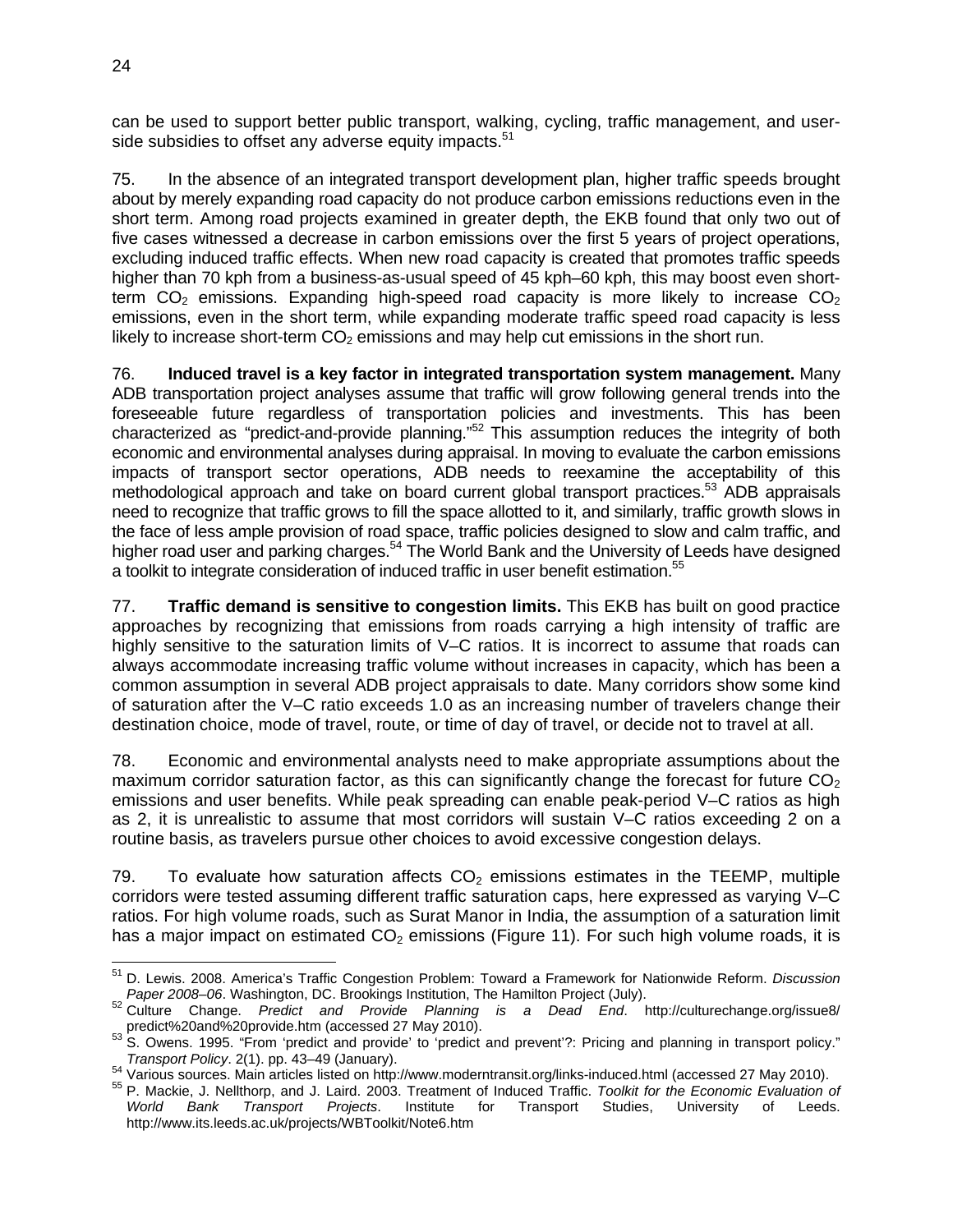important to take into account traffic saturation effects when evaluating a road expansion project. When a road has reached its saturation, this will limit further traffic growth and reduce the  $CO<sub>2</sub>$  emissions under the business-as-usual scenario. In this case, capacity expansion will unleash greater induced traffic and related  $CO<sub>2</sub>$  growth. The TEEMP has been designed to take this into account.



80. **Accurate speed estimates and forecasts are critical to emissions estimation.** To evaluate  $CO<sub>2</sub>$  emissions, it is important to account for the effects of transportation projects on vehicle speeds, which in turn are affected by the V–C ratio of facilities and the assumed maximum traffic saturation factor. Fuel consumption and air pollutant emission factors as a function of speed were derived by the TEEMP using various studies. Many studies have established that vehicles traveling near 50 kph have the best efficiency, so speed was used as an anchor to compute the decrease in efficiency. This enables a simplification of emissions modeling while providing sensitivity to the impacts of design speeds and congested speeds of travel. Figure 8 shows the impact of induced traffic on emission intensity factors for three pollutants in the TEEMP.<sup>56</sup> The impact of speed on air pollutants follows similar logic.

81. **Braess's paradox: adding road capacity can cause congestion.** A well-documented phenomenon known as "Braess's paradox"<sup>57</sup> states that adding a new link to a transport network more often than not causes increased road congestion, rather than reduced congestion.58 There are a number of real world examples of this. In Seoul, the Republic of Korea, after the Cheonggyecheon freeway was removed from the central city, traffic speeds around the city were observed to increase.<sup>59</sup> Additions to the road network in Stuttgart, Germany in 1969 provided no benefit to the traffic situation until a section of newly built road was closed to traffic when speeds increased.<sup>60</sup> In 1990, the closing of 42nd street in New York City reduced the amount of congestion in the area.<sup>61</sup> The recent closing of large sections of

<sup>&</sup>lt;sup>56</sup> It shows the percentage increase in emissions (i.e., negative value is used to describe increase in emissions).

 $57$  Translation of the Braess 1968 article from German to English appears as the article "On a paradox of traffic planning,"<br>by D. Braess, A. Nagurney, and T. Wakolbinger. 2005. Transportation Science. 39. pp. 446–450.

by D. Braess, A. Nagurney, and T. Wakolbinger. 2005. *Transportation Science*. 39. pp. 446–450. 58 R. Steinberg and W.I. Zangwill. 1983. The Prevalence of Braess's Paradox. *Transportation Science*. 17 (No. 3). pp. 301–318.<br><sup>59</sup> D. Easley and J. Kleinberg. 2008. Networks. Cornell Store Press. p. 71.<br><sup>60</sup> W. Knödel. 1969. *Graphentheoretische Methoden und ihre Anwendungen*. Springer-Verlag. pp. 57–59.<br><sup>61</sup> G. Kolata. 1990. What if the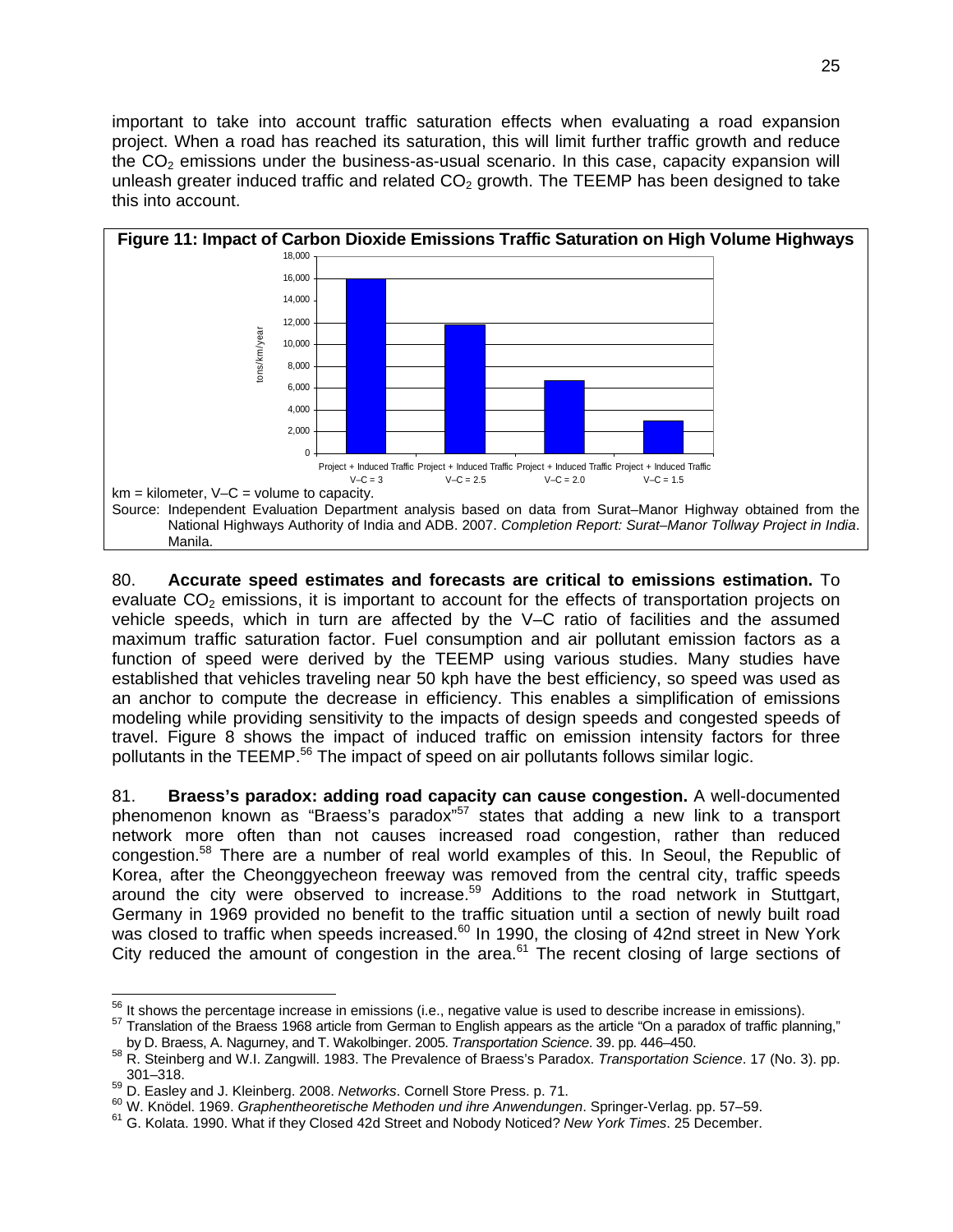Broadway in New York City similarly produced some congestion relief and faster overall speeds for taxis in Manhattan.<sup>62</sup>

82. In view of this, project developers should not assume that increasing road capacity will always lead to  $CO<sub>2</sub>$  decreases or related reduction in fuel consumption, pollution, or congestion in the absence of strong mitigation measures, such as road user charging or provision of substantially improved public transport services and improvements to the pedestrian and bicycle environment in the corridor. Sustainable low carbon transportation strategies require careful balancing of investments in different travel modes; policies to manage traffic, public transport services, and street space; coordination with urban development policies; and appropriate pricing of mobility options.

83. **Smart traffic management can cut carbon emissions by about 20%.** The EKB analysis validated the findings from the research literature that  $CO<sub>2</sub>$  emissions can be cut by about 20% by techniques to mitigate congestion, manage speed, and smooth traffic flow. The effects will be even greater for heavy-duty trucks, which tend to have much lower power–weight ratios than cars. Even small changes in speed can yield a significant reduction in congestion, pollution, and energy use. This argues for integrated urban and corridor investment and operations management strategies, rather than isolated investments in new roads, railways, or public transportation facilities. Box 2 summarizes the traffic management options for reducing carbon emissions.

#### **Box 2: Traffic Management**

Three ways to manage car speeds for reducing carbon dioxide emissions are as follows:

- (i) reduce car speeds from very high levels to about 50 kilometers per hour,
- (ii) reduce stop-and-start traffic by smoothing traffic flows, and
- (iii) increase car speeds from very low levels up to 50 kilometers per hour.

For each of these methods, effects on induced traffic and other travel modes need to be considered. For example, faster, smooth traffic can also divert trips from public transport, walking, or cycling unless these modes are given priority access to street space or unless car use is priced appropriately with parking or road user fees. The optimum speeds for heavy goods vehicles will be lower as compared to those for cars.

Source: Independent Evaluation Department.

- 84. Mitigation techniques to obtain these  $CO<sub>2</sub>$  reduction benefits include the following:<sup>63</sup>
	- (i) **Congestion mitigation strategies.** These strategies focus on increasing average traffic speeds up to 50 kph from slower speeds. Examples include ramp metering; enhanced traffic incident and operations management; and such travel demand management techniques as parking pricing, street space reallocation, company car management, congestion pricing, and auto use restrictions. Where buses make up a significant share of traffic, it includes designing high quality BRT systems to speed bus traffic, replacing many smaller inefficient buses with fewer high-capacity buses, designing BRT stations for rapid boarding and so that buses and cross-traffic at intersections do not impede each other.
	- (ii) **Speed management techniques.** These reduce high speeds to safe speeds. This can be accomplished by enforcement by police, radar, or cameras, or through voluntary measures, such as commercial vehicle operator training for

<sup>62</sup> M. Grynbaum. 2010. New York Traffic Experiment Gets Permanent Run. New York Times. 11 February.

<sup>&</sup>lt;sup>63</sup> M. Barth and K. Boriboonsomsin. 2008. Real-World CO<sub>2</sub> Impacts of Traffic Congestion. *Transportation Research Record*. 2058. http://trb.metapress.com/content/n622635366032635/ (accessed 27 May 2010).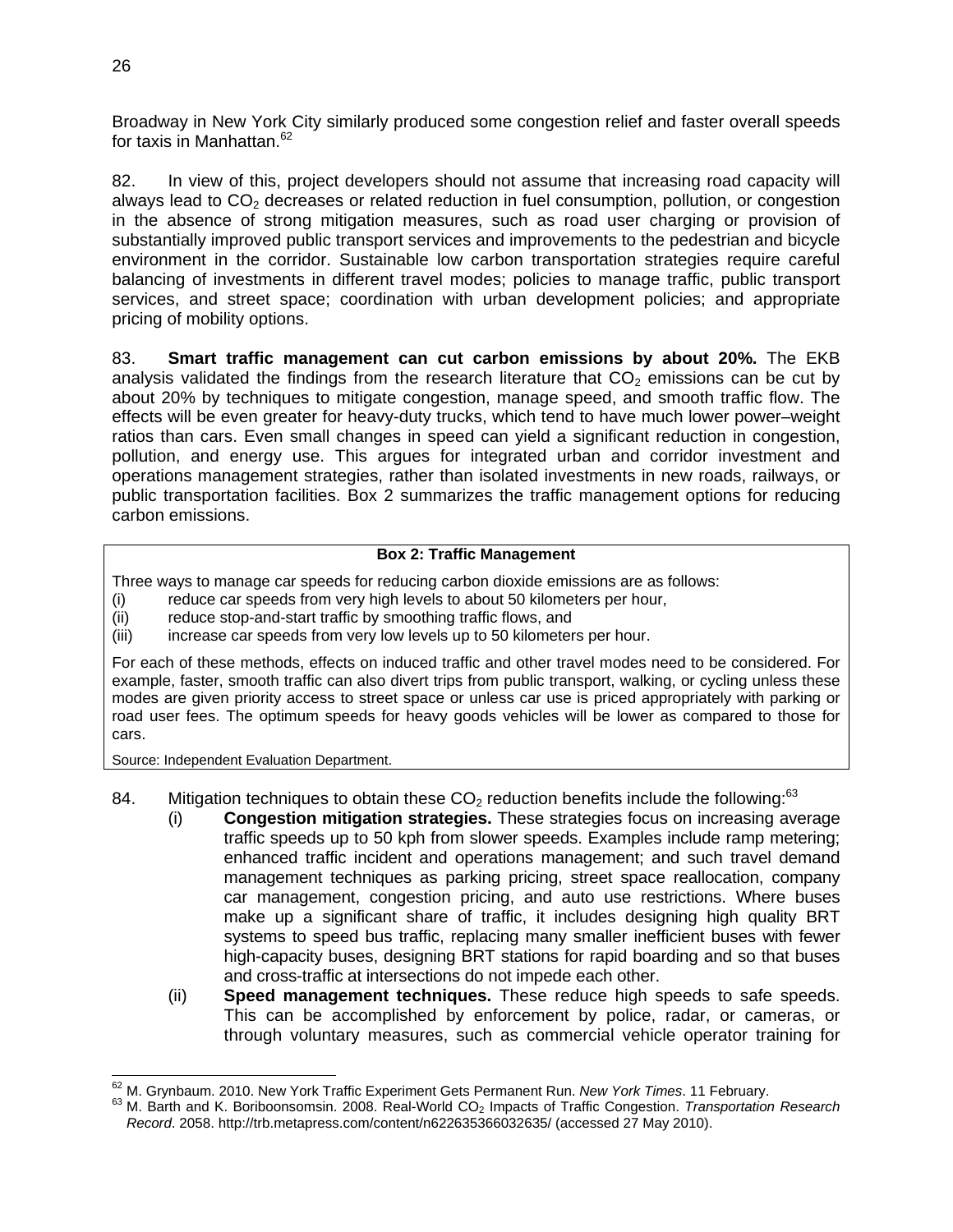eco-driving and fleet operator driver behavior monitoring systems. Emerging effective technologies include active accelerator pedal and intelligent speed adaptation where top speeds are capped based on specific traffic conditions. Reducing higher speed traffic to 50 kph will reduce  $CO<sub>2</sub>$  emissions. Even modest reductions in expressway speeds from speeds higher than 80 kph can reduce  $CO<sub>2</sub>$  emissions and fuel use.

(iii) **Traffic flow smoothing techniques.** These seek to curb stop-and-go traffic, suppressing shock waves, and reducing the number and severity of accelerations and decelerations. This can be achieved through the use of variable speed limits on expressways and by installing computerized and coordinated traffic signal systems on arterial streets. It has been shown that intelligent speed adaptation can eliminate much of the stop-and-go effect during congested conditions, which results in 12% of  $CO<sub>2</sub>$  reduction. Eco-driving training, vehicle monitoring by fleet operators, and auto insurance pricing incentive programs<sup>64</sup> can contribute as well. The greatest  $CO<sub>2</sub>$  reduction benefits from smoother traffic flow are to be obtained in the 8 kph–55 kph speed range, where reductions in  $CO<sub>2</sub>$  per vehicle km traveled of one-third or more are possible (footnote 63).

85. Singapore has demonstrated for a metropolitan area how adjustments to the time-of-day pricing of roadways at various locations and times on an arterial and expressway network can be used to boost traffic speeds and support that city's goal of keeping traffic free flowing at least 85% of the time.<sup>65</sup> Other cities from London to Stockholm and Milan have had similar success on a smaller scale with congestion pricing. The Washington State Department of Transportation and others have found that up to half of the throughput capacity of expressways is lost during peak hours as a result of stop-and-go congestion. By using congestion pricing, ramp metering, incident management, travel demand management, improved public transportation, and other strategies, transportation agencies can recover this lost road capacity during times of peak demand when it is most needed, often at a far lower cost than building added road capacity. By employing more active transportation system management techniques, infrastructure operators typically also reduce their carbon footprint and expand travel options for their customers. The privately run A1, Autoroute du Nord toll road north of Paris, France has since 1992 used time-of-day congestion pricing on long-distance expressways to manage weekend peak congestion.<sup>66</sup> The time-of-day Pier-Pass container fee program for the Ports of Los Angeles and Long Beach is helping to shift truck traffic to off-peak hours to cut congestion on expressways across southern California.<sup>67</sup>

86. **Road user charges can control carbon dioxide emissions of new and existing roads, while generating revenue that can be used to pay for other low carbon transport investments.** Congestion pricing of roadways can reduce CO<sub>2</sub> emissions if applied to existing road capacity, particularly if tolls are used to support better public transportation and traffic management. Where applied to new road capacity, tolls and congestion pricing will tend to diminish the induced traffic that causes  $CO<sub>2</sub>$  to increase. Congestion pricing will tend to reduce stop-and-go congestion that causes  $CO<sub>2</sub>$  to increase. But if toll revenues are used merely to build more highways, road user charging will tend to increase  $CO<sub>2</sub>$ . Congestion pricing is not a

<sup>-</sup> $64$  For example, the Progressive Auto Insurance "My Rate" program in the United States of America (USA) offers drivers a discount of up to 60% on car insurance rates if they drive fewer km and drive with fewer rapid accelerations and decelerations. These are monitored using an inexpensive device fitted to the vehicle's on-board

computer and transmitting user data once a day to the company.<br><sup>65</sup> Ministry of Transport. 2008. Speech by R. Lim (Singapore Minister for Transport) - *Ensuring Smooth Flowing Roads*. Singapore (30 January). http://app.mot

<sup>67</sup> Tollroad News. 1997. FRANCE: North and East of Paris. 15 November. http://www.tollroadsnews.com/node/1859.<br>67 See http://www.pierpass.org/Offpeak\_About.htm.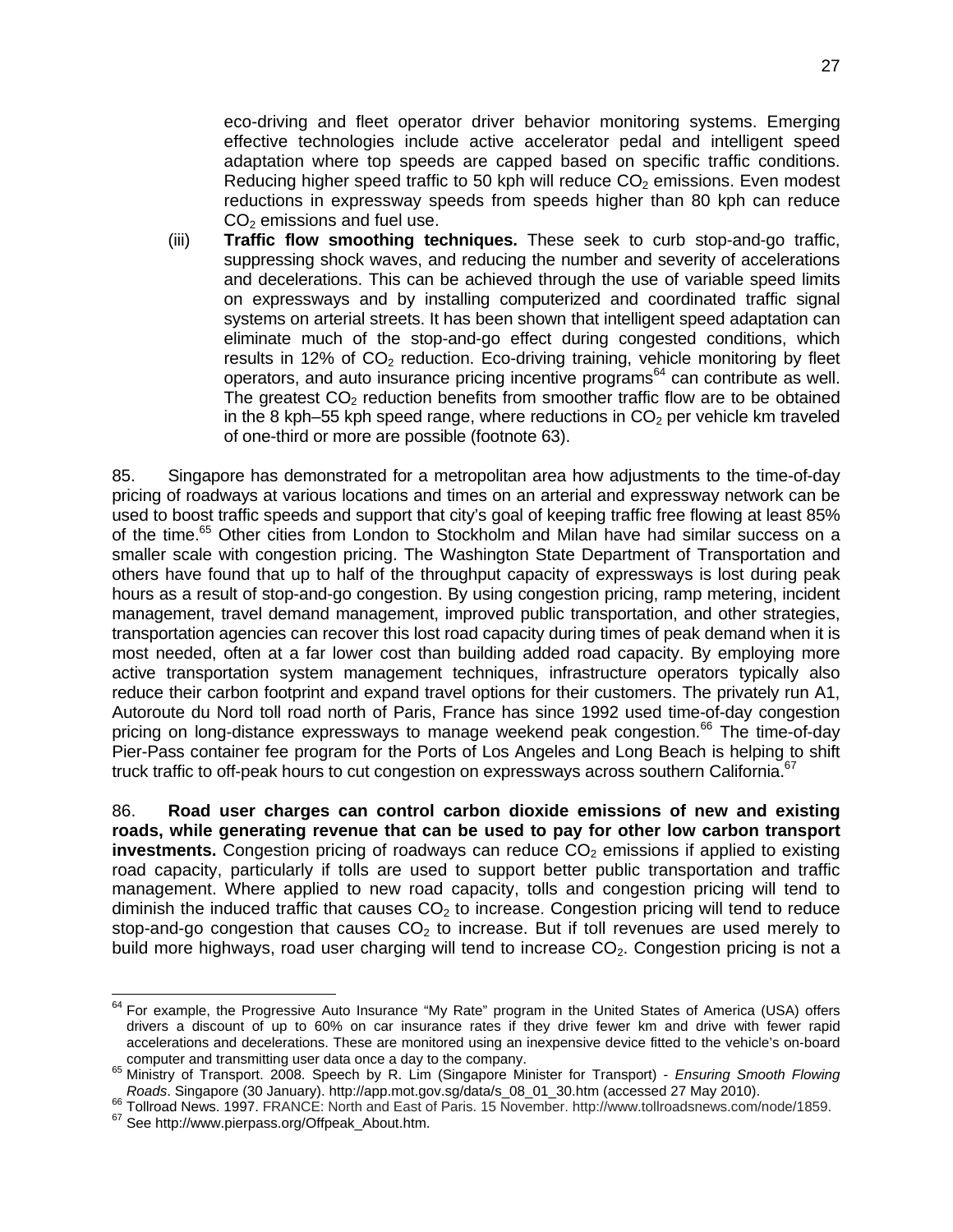cheap way to reduce  $CO<sub>2</sub>$ , but can produce substantial co-benefits in time savings, mobility, and pollution reduction.68

87. **Automated toll collection systems are now practical and cost-effective, but require careful planning and capacity building to enable successful implementation.** Traditionally, tolls were collected manually at fixed tollbooths that required vehicles to stop and queue for payment. This creates a new source of  $CO<sub>2</sub>$  emissions related to stop-and-start traffic and queue delays. Toll collection, when possible, should be automated using toll transponders, automated license recognition, or satellite-based global positioning systems, as such systems are now practical and offer the potential for effective traffic management. The cost of implementing such modern road user charging on highways varies greatly depending on the technology used, the extent of coverage, enforcement mechanisms, and other factors. Successful implementation requires legal authority to implement and enforce automated road user charges, reasonably effective motor vehicle licensing and registration systems, back-office systems for license plate recognition or other enforcement and billing, installation of enforcement cameras and possibly transponder readers or satellite equipment, and possibly the equipping of vehicles with toll transponders or other billing and communication devices, depending on the technology employed.

88. **A toolkit of additional transport and logistics management strategies can cut carbon dioxide from transportation.** A variety of other strategies can enable cities, provincial and state authorities, and nations to improve traffic operations, transportation management, and pricing, boosting the efficiency of roads of all types while reducing  $CO<sub>2</sub>$  emissions. Some additional approaches that are cost-effective include pay-as-you-drive insurance, which if universally available, can reduce  $CO<sub>2</sub>$  by 6%–15% by ensuring that the cost of vehicle insurance is closely tied to the number of km driven, rather than priced by the year. Pay-as-you-drive policies are based on the same rating factors as other insurance, such as driving records and the type of vehicle driven, but enable the consumer to save by driving less and in some cases by driving less aggressively.<sup>69</sup> In addition, information and communications technologies offer potential to enable social networking and other collaboration tools to facilitate car-sharing and carpooling; provide real-time information on bus routes, availability, and waiting time; support smart parking management and pricing; and provide drivers with real-time feedback on fuel economy, enabling  $CO<sub>2</sub>$  savings through eco-driving. In the coming decades, the growing use of information and communications equipment as standard elements in motor vehicles across the world is likely to support a diverse array of mobility, safety, consumer, business, and billing services. Such equipment will sharply reduce the cost of real-time transportation facility and network operations management, including automated dynamic road pricing to keep traffic flowing smoothly and pay-as-you-drive motor vehicle insurance. Such features as vehicle-to-vehicle communications are likely to support smart adaptive cruise control, which could enable higher vehicle throughput on limited access facilities with automated speed limit control to prevent excessive speeding and sharply reduce the onset of stop-and-go congestion.

 68 J. Eliasson. 2010. *So You're Considering Introducing Congestion Charging: Here's What You Need to Know—An FAQ Based On Stockholm's Experience*. Discussion paper presented at the International Transport Forum, Organisation for Economic Co-operation and Development Round Table Meeting, 4–5 February on Implementing

<sup>&</sup>lt;sup>69</sup> This insurance pricing system is offered in a dozen states in the USA by Progressive Insurance Corporation under the trademarked name "My Rate." Other companies are beginning to offer pay-as-you-drive insurance pricing in various countries, including Australia, Israel, South Africa, and the United Kingdom. A study by Brookings Institution in 2008 estimated that universal provision of pay-as-you-drive insurance in the USA would cut vehicle km traveled and related GHG emissions by 8% while cutting accidents and fatalities, producing social benefits of \$30 billion a year, and save two-thirds of households on their car insurance, with the average savings for these households amounting to \$270 per vehicle per year. Source: Bordoff, Jason E. and Pascal J. Noel. 2008. *Pay-As-You-Drive Auto Insurance: A Simple Way to Reduce Driving-Related Harms and Increase Equity. Hamilton Project Discussion Paper 2008-09*. The Hamilton Project. Washington, DC.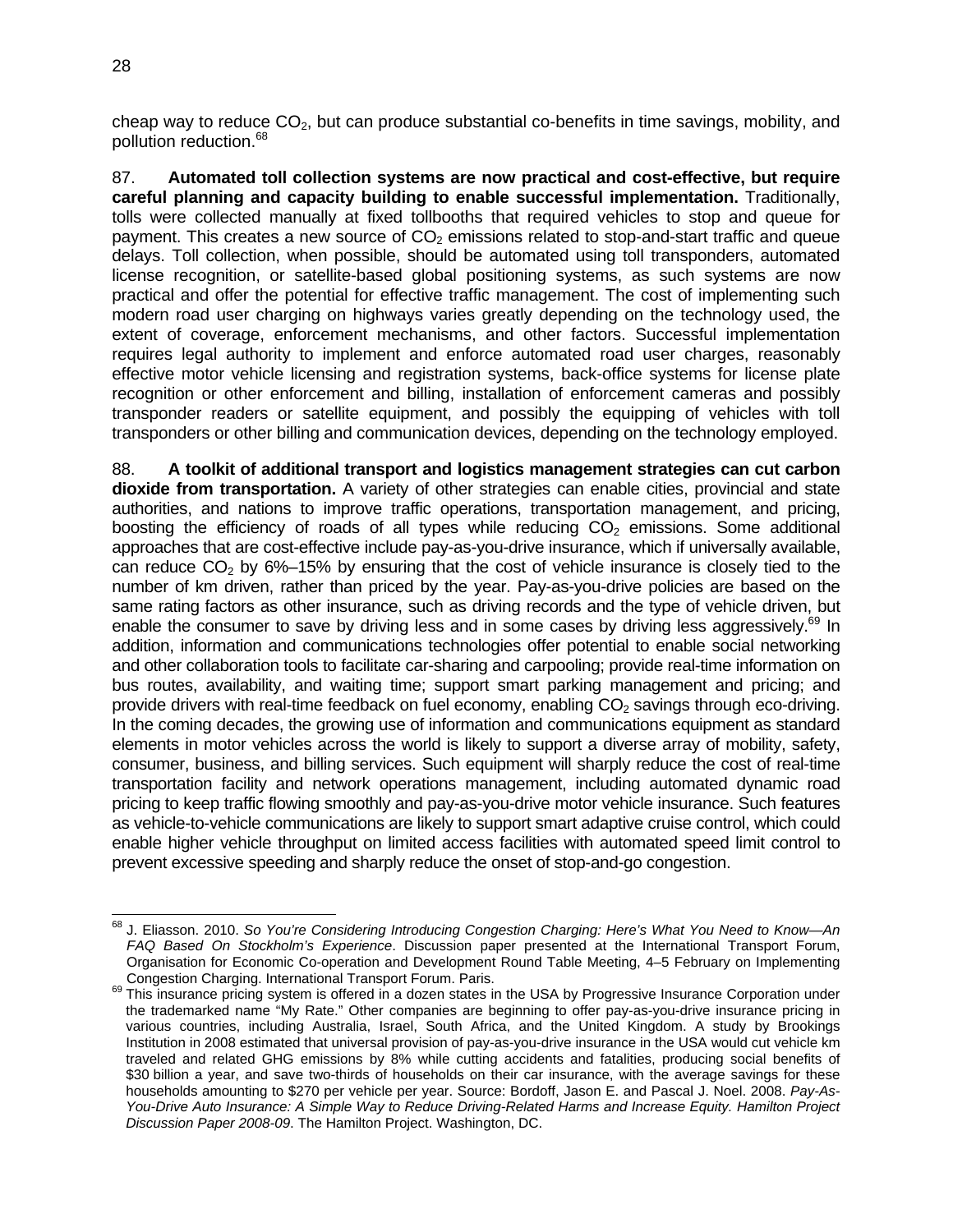89. **Smarter supply chains and logistics management offer new freight carbon dioxide reduction opportunities.** In the freight sector, there is a significant potential for reducing CO<sub>2</sub> through smarter supply chains and logistics management. Companies like DHL and IBM are already advanced in exploring this for their clients. Measures can be as simple as finding ways to encourage a reduction in the number of empty back-hauls by trucks or as sophisticated as the adoption of more widespread automated road pricing. Timely progress in achieving the potential reductions in emissions will require much better information and communications systems to be embedded in transportation systems system-wide, enabling a further reduction in warehousing, a shift to lower carbon modes of freight, a shift from emphasizing speed of delivery to emphasizing reliability and predictability in delivery, and other elements. ADB and its member governments have a key role to play in helping to facilitate this transformation of global goods movement and delivery services and to further dematerializing global manufacturing and shipping.<sup>70</sup> Modernization is likely to increasingly embody these trends, as information and services occupy a growing share of global economic activity and as new technologies facilitate more customized manufacturing, with less packaging, more and more blurring the lines between material products and services. The potential economic return on investment and the potential  $CO<sub>2</sub>$  reduction are both huge. The TEEMP does not yet have a freight systems element to deal with such broader economic trends, but such freight and logistical components could be developed in the future.

90. **Travel demand management and real-time operations management boost the emissions reduction potential of public transport.** If public transport projects do not provide a good level of service that can offer attractive travel speed and reliability, they are likely to exacerbate the decline of public transport use in cities undergoing rapid motorization and may produce few or even negative  $CO<sub>2</sub>$  benefits. The same public transport investment can generate far higher  $CO<sub>2</sub>$ reduction if improved public transport is supported by travel demand management, parking or road use pricing, improved conditions for walking and cycling, traveler information systems, real-time road and public transport operations management, and incident management services.

91. The TEEMP can account for such supportive measures through best practice adjustment factors. Lessons from the Bangalore Metro project show that a good travel demand management yields 123% more  $CO<sub>2</sub>$  emission reduction as compared with the absence of such measures. However, a low level of shift to public transport has an opposite impact of increasing  $CO<sub>2</sub>$  emissions. A similar analysis for a transit corridor in Manila found that if as few as 20% of the motorized private and intermediate public transport (minibuses that are locally referred to as jeepneys) trips in a transit corridor were diverted to a new metro or BRT service,  $CO<sub>2</sub>$  emissions would increase.

# **3. Urban Transport Subsector**

92. **Integrated urban planning initiatives offer substantial opportunities to reduce carbon footprint.** Urban areas across Asia are the places where transport CO<sub>2</sub> emissions are growing most quickly because of rapid motorization. Major urban road investments can be packaged with improvements to public transport, walking, and cycling, and transportation management and pricing strategies, as discussed above under smart traffic management.

93. A TEEMP analysis of the ADB-funded Lanzhou Sustainable Urban Transport Project, which includes constructing 34 km of urban roads, BRT facilities, and NMT lanes, showed that the overall project will increase CO<sub>2</sub> emissions because of induced demand spurred by new roads. However, if introduced with strong measures to manage traffic and improve average traffic speeds, such as congestion pricing or comprehensive parking management, the package will reduce  $CO<sub>2</sub>$  emissions.

 70 The Climate Group. 2008. *SMART 2020: Enabling the Low Carbon Economy in the Information Age*. http://www.smart2020.org/\_assets/files/02\_Smart2020Report.pdf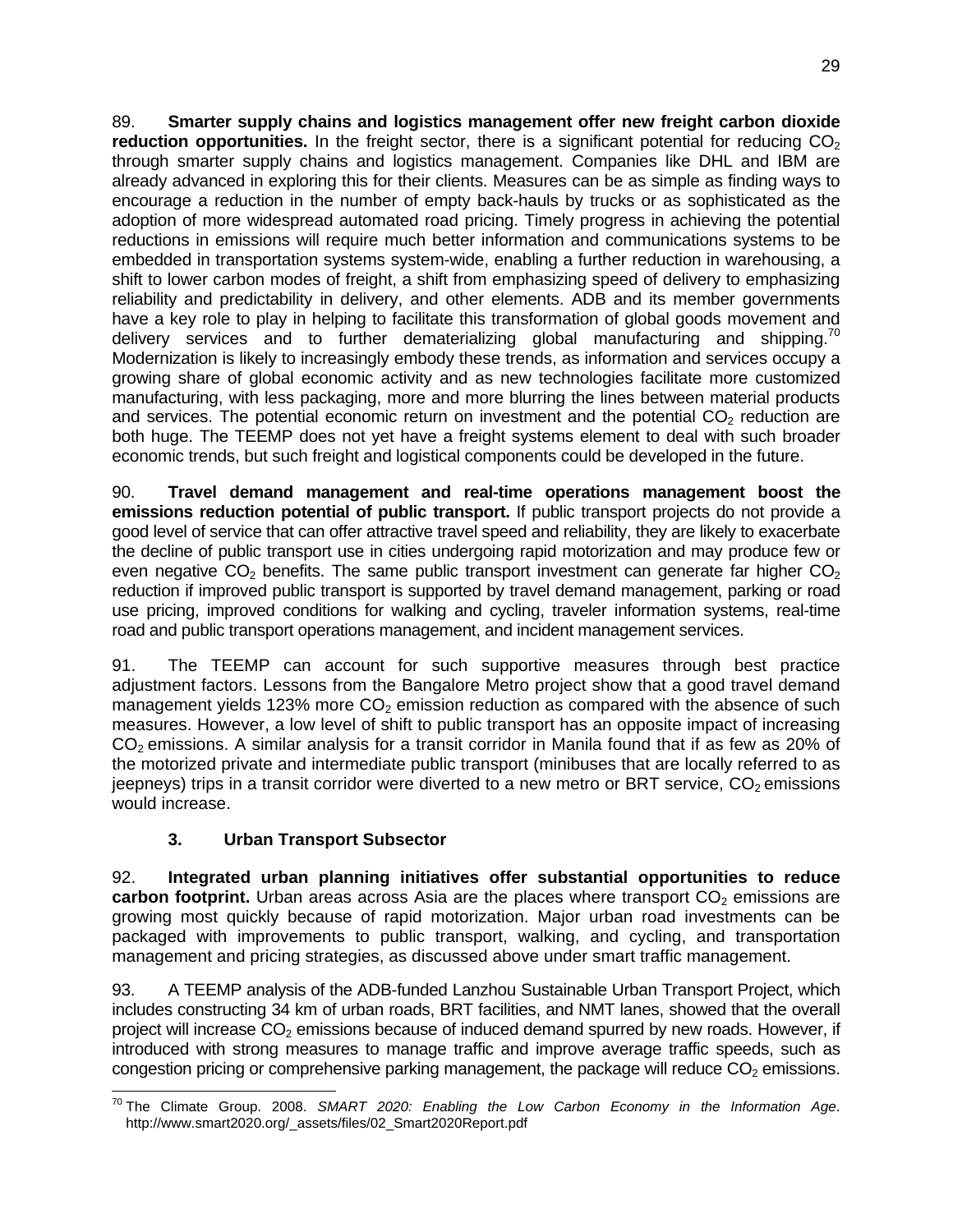By combining multiple measures that reinforce each other to expand and enhance the attractiveness of low carbon sustainable travel choices, it is possible to produce considerable reductions in transport-related  $CO<sub>2</sub>$  while enhancing mobility, economic development, and equity of access to opportunities for low- and moderate-income individuals. Experience from cities like Bogotá (Colombia), Curitiba (Brazil), Singapore, and others in Europe, Japan, and the Republic of Korea shows that for maximal success in decoupling traffic growth from economic growth, it is important to eliminate both visible and hidden subsidies for driving and encourage more efficient spatial planning and land development patterns (paras. 102–109 detail the cost-effectiveness of various modes).

94. **Mode shift to public transport can reduce emissions significantly.** Investment in welldesigned and operated public transportation can be an effective way to cut  $CO<sub>2</sub>$  emissions. Trains and buses have the capacity to carry more passengers in a single high efficiency vehicle compared to private cars. As long as the occupancy of public transport vehicles is high, their  $CO<sub>2</sub>$ per passenger-km will tend to be much lower than for private motor vehicles. Public transport investment offers potential to spur and anchor higher density mixed-use developments where a larger share of trips can be made over short distances on foot or by bicycle. Public transportation investment reduces  $CO<sub>2</sub>$  emissions when it cuts average trip lengths (avoiding unnecessary travel); spurs more walking, cycling, and high efficiency public transport use (shifting trips to low carbon modes); and supports greater amounts of urban development in GHG efficient forms (with buildings that support higher efficiency of heating, cooling, and overall energy use).<sup>71</sup>

95. **Effectiveness of public transport investment depends on many factors.** Not all public transport investment has the same potential to reduce  $CO<sub>2</sub>$  emissions. Poorly designed investments, which shift few trips away from higher carbon modes of transport may cost more in embedded GHGs to build than they reduce over their lifetime of operations. Poorly operated services may produce higher  $CO<sub>2</sub>$  emissions per passenger-km than competing private motor vehicle transportation. To support this hypothesis, the TEEMP calculated the projected number of passengers on a proposed BRT or MRT system, estimated the  $CO<sub>2</sub>$  emissions of the new system, and compared the  $CO<sub>2</sub>$  that these passenger trips would have generated if they were still using their old modes to make the same trip. A key assumption is the estimate of what share of trips using a proposed new BRT or MRT will have been drawn from other competing modes of travel and the  $CO<sub>2</sub>$  emission characteristics of those former modes of travel. The degree to which a BRT or MRT will compete successfully against other modes is a function of the characteristics of the public transport service offered, such as speed and convenience. The TEEMP also evaluates the  $CO<sub>2</sub>$  emissions of the BRT or MRT service based on such factors as fuel used, vehicle occupancy, and speed. The model is sensitive to the composition of the vehicle fleet in use in a corridor and the markets from which public transport passengers for new services are drawn, as well as the efficiency of the new public transport services. A major factor is also whether the BRT or MRT trips substitute the vehicle trips used as the prior mode of travel, or whether the new BRT or MRT trips are additive to the prior travel. These assumptions need to be established at the appraisal stage to increase the robustness of TEEMP applications.

96. **Metro rail transit and bus rapid transit have similar emission savings for similar system length.** Whether BRT or MRT would reduce  $CO<sub>2</sub>$  emissions more in a given corridor depends on many factors specific to the context for implementation—the character of local traffic, trip making patterns, the way the public transport investment fits within the larger network, and many other elements. A key factor is whether the trips carried by the BRT or MRT are diverted from existing public transport, intermediate transport, walking, cycling, or driving. If

 $\overline{a}$ <sup>71</sup> The TEEMP accounts only for the transportation aspects of public transport CO<sub>2</sub> emissions impacts, not building impacts.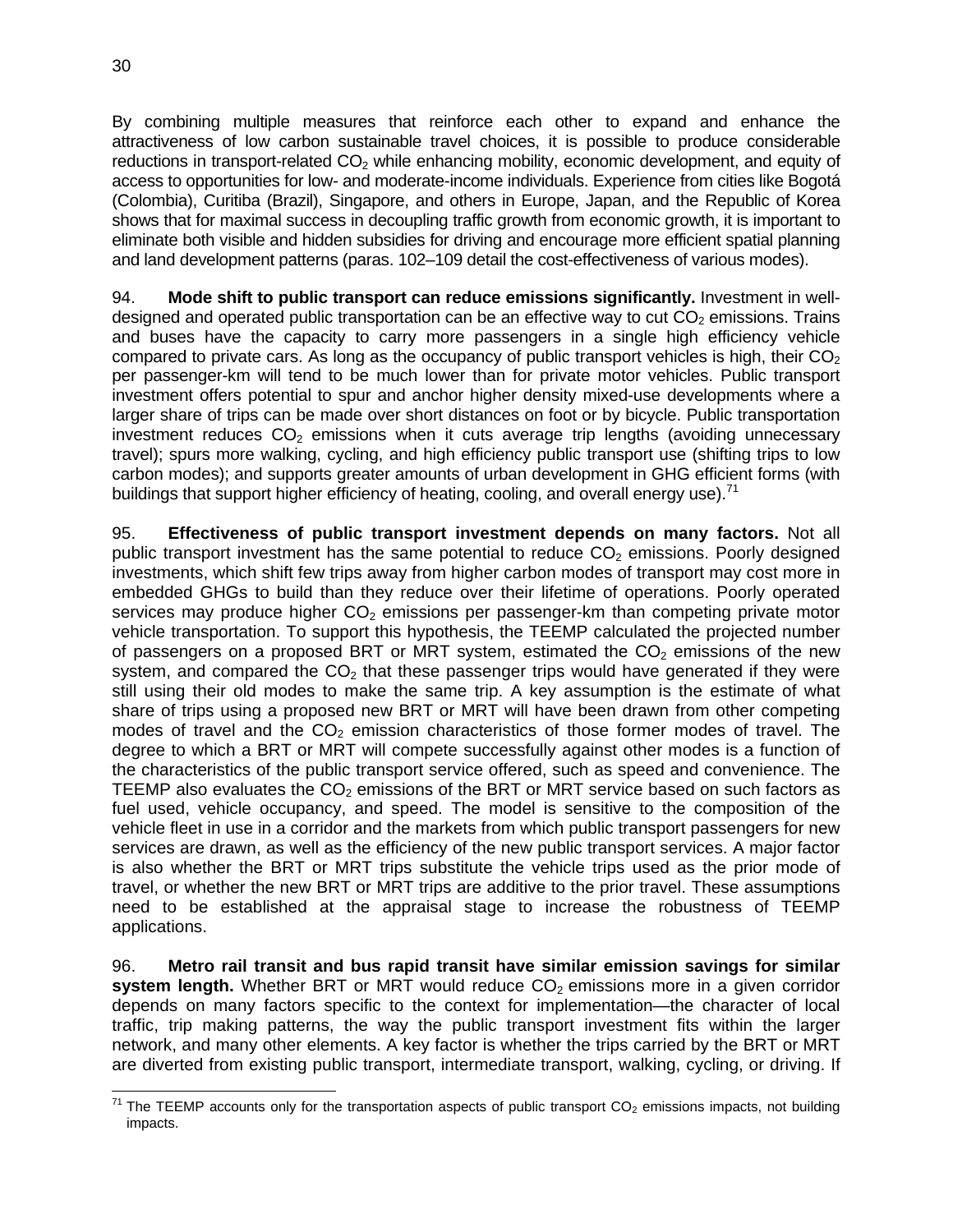from driving, are the cars or motorcycles that would have been driven being left at home unused? On the other hand, are they in use by someone else? If the trips are diverted from former bus or paratransit trips, are those buses or paratransit vehicles still operating somewhere or have they been scrapped? If they are operating, what are the traffic conditions and levels of use? The TEEMP is designed to account for these interactions through calculations or appropriate user assumptions derived from project planning documents or models.

97. The effectiveness of a transit system will be a function of many factors, including overall travel speed, frequency of service, directness and ease of transfers, fare policy, access and egress conditions to and from stations or stops, and passenger security and comfort. MRT systems can provide high speed, directness, and capacity by running underground or on elevated structures, but at considerable cost and often entailing greater time spent in access, exit, and transfers. Well-designed BRT systems often provide more direct one-seat rides and can match MRT systems for other elements at a far lower cost if given priority access to surface street space. However, such access requires some political leadership to reallocate or manage street space consciously.

98. Based on the TEEMP, it was found that either BRT or MRT would produce roughly equal and large emission reductions if the public transport system is designed and implemented in a way that enables it to reduce a high share of VKT that was previously made by customers on the new services.<sup>72</sup> Appendix 3 includes a more in-depth review of how the TEEMP was applied to two corridors in Bangalore and Manila, evaluating equivalent length BRT and MRT corridor alternatives, producing this finding.

99. This finding does not change the importance of financial feasibility and political feasibility. The selection of an expensive MRT may sharply constrain the extent of service coverage and take years to put into place. The selection of a more cost-effective high capacity BRT may enable a much higher level of public transport service to a larger share of the potential transit market, given a fixed level of investment and operating support, and deliver improved transit service quality far sooner than for an MRT. Serving a larger share of the regional travel market with high quality competitive public transport services will yield greater  $CO<sub>2</sub>$  reductions over time. It may even attract added investment capital if stable opportunities are provided for such capital to earn a reasonable rate of return in the public transportation marketplace.

100. **Upgrading bikeways and sidewalks in projects provides large emission reduction.** The EKB analysis, supported by empirical research on non-ADB funded projects, confirmed that well-designed and operated NMT system investments can yield significant  $CO<sub>2</sub>$  reductions. When road investments provide few or no amenities for pedestrians and cyclists, they often degrade the environment for walking and cycling by reducing the street space for the modes, reducing the directness of NMT travel, and boosting the speed and volume of motor vehicles. This forces many people who had previously walked or cycled to switch to more costly, polluting, and  $CO<sub>2</sub>$  intensive means of transport, whether intermediate public transport, motorized two-wheelers, cars, buses, or MRT. This leads to a continuing decline of NMT in many cities worldwide, which is a major contributor to  $CO<sub>2</sub>$  emissions growth in the transport sector. However, building bikeways and sidewalks either as part of larger road, rail, or other public transport projects, or as separate projects, can help sustain or increase the share of trips by walking and cycling and reduce emissions and accidents.

  $^{72}$  This would be the result if BRT or MRT were implemented with the scrappage of a high share of the minibuses and buses that previously served their customers (which has been the case for many BRT systems, such as systems in Bogotá and Mexico City) and if car drivers attracted to the BRT or MRT system left their cars at home unused.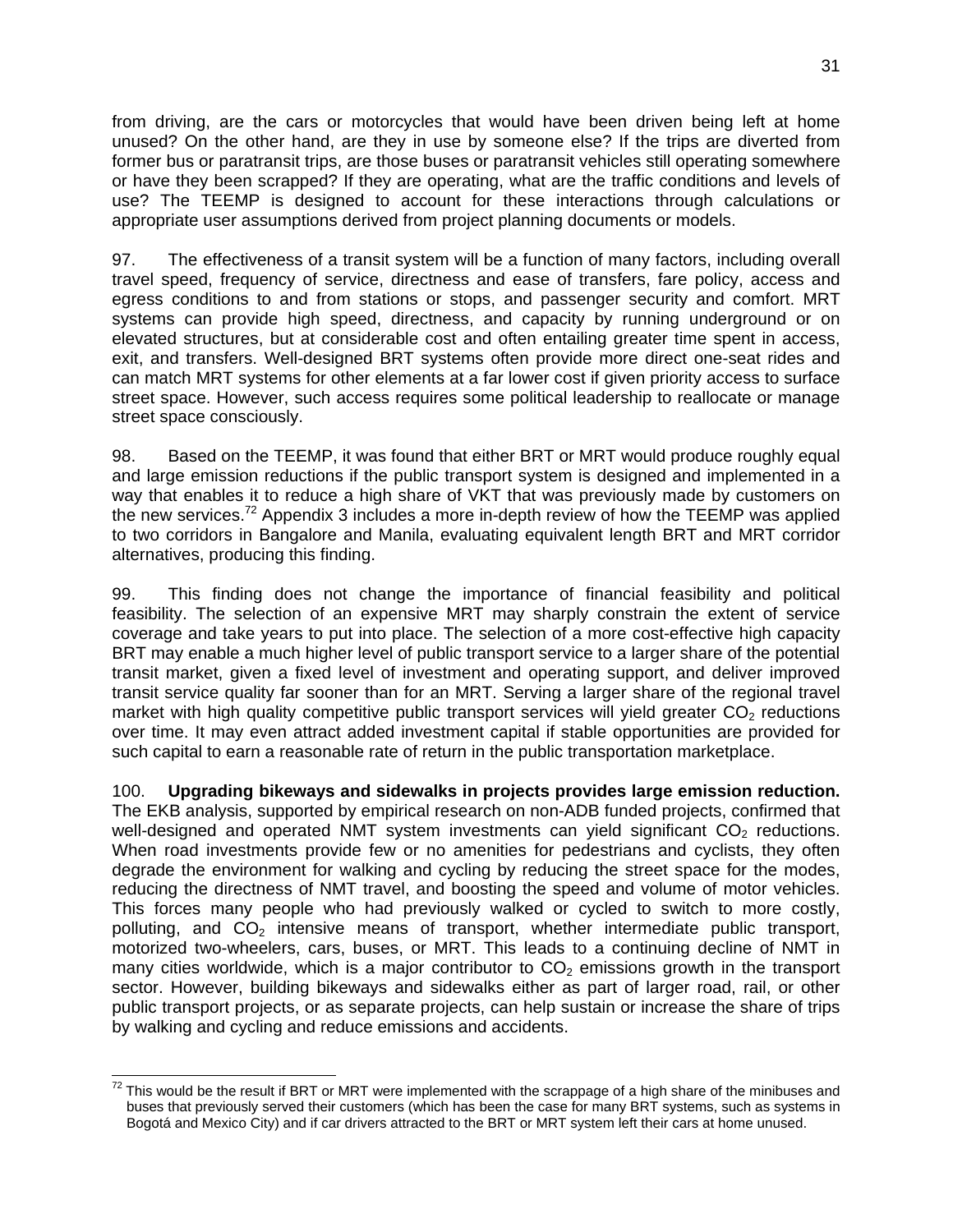101. For example, a \$1.5 million 66-km urban bikeways project in Marikina, Philippines (funded by the GEF) is estimated by the TEEMP to reduce  $CO<sub>2</sub>$  emissions from multiple other travel modes in the same travel corridors from a business-as-usual scenario (Figure 12). Emission reductions likely to occur in any specific project will be a function of other factors including the density of trip origins and destinations served by the project, the degree to which the project overcomes nearby barriers to walking and cycling, the connectivity of the project to existing pedestrian and bicycle networks and the quality of those networks, topography, climate, quality of project design, and cultural supportiveness of the city for walking and cycling.



## **4. Cost-Effectiveness of Urban Transport Projects**

102. **Adding CO2 mitigation measures to urban transport projects offers opportunities to improve the cost-effectiveness of mobility investments.** The capital cost of adding elements to ADB projects that will reduce their carbon footprint is small and is likely to improve the overall cost-effectiveness of mobility investments by ADB. In most cases, carbon-friendly transportation investments deliver personal mobility at a fraction of the cost of expressways, which have been the major focus of ADB transport spending in the past decade. While capital costs, throughput capacity, and street cross section of different types of urban transport facilities vary considerably depending on the local context and quality of design, implementation, and management, it is possible to illustrate these relationships with values typical for rapidly growing Asian cities.

103. Table 4 provides illustrative values, arraying in descending order based on the number of people that can be moved by different facility types in an hour for a given capital cost. It shows the cost-effectiveness of capacity by type based on these illustrative values. In this example, for the same \$1 million in spending on new capacity, 20,000–24,000 people can move via bikeways and walkways, while expressways, BRT, and low-income area urban roads can move 4,500–5,665 people. Because roads in high-income urban areas have much lower average vehicle occupancy, the same spending on these will typically move only 2,600 people an hour. For metros and elevated rail, the same spending will move only 625–1,000 people in this example. Urban elevated expressways and underground expressways carry the fewest people per \$1 million of capital spending, from 170 to 565. Of course, each of these modes has different qualities of speed, flexibility, user control, efficiency in use of limited surface transportation right-of-way, and operating cost. No one mode or investment type can meet all travel requirements in an urban area. However, a shift in investment priorities can yield changes in mobility patterns, the cost-effectiveness of mobility investments, and  $CO<sub>2</sub>$  emissions.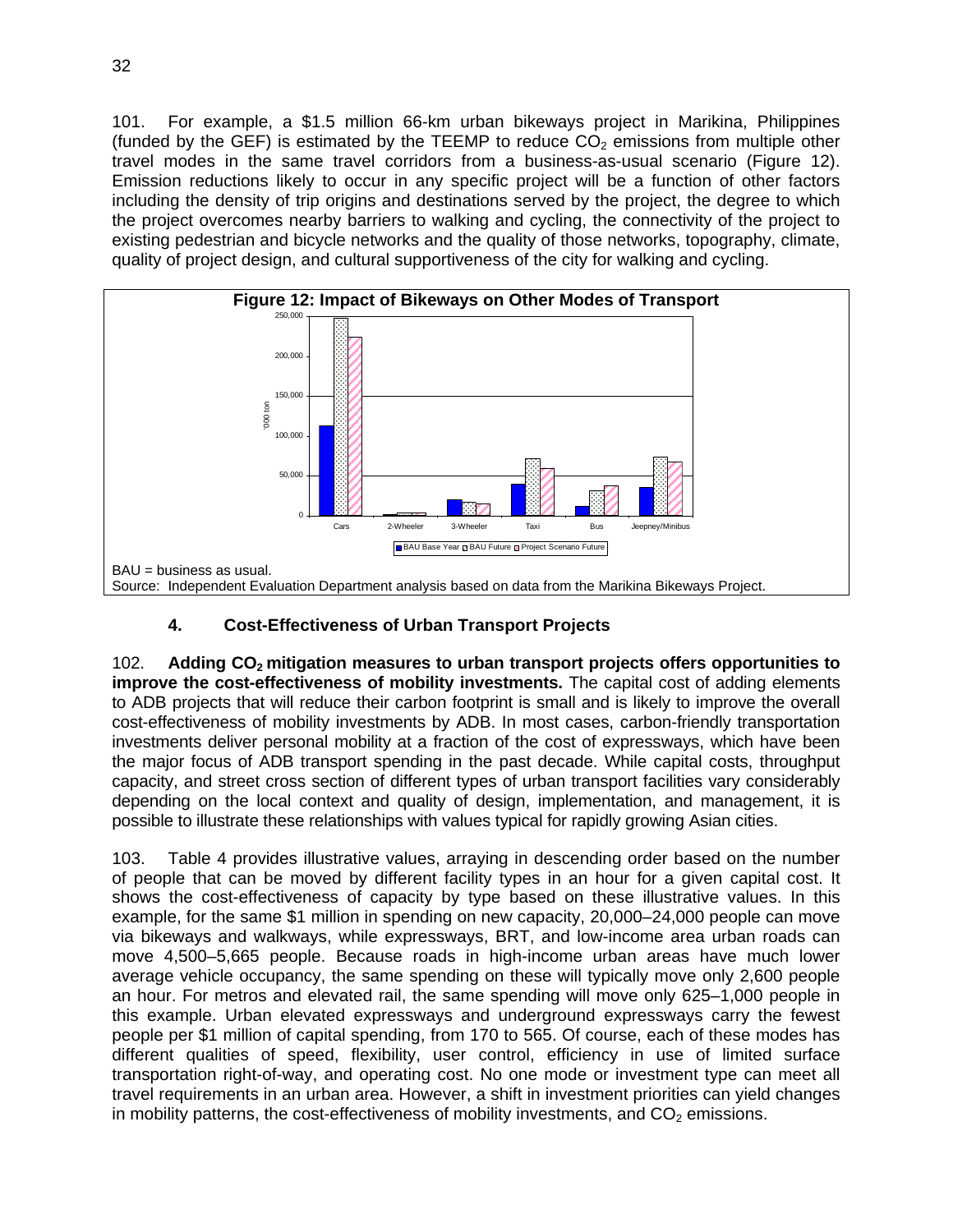| <b>Transport Mode</b>                   | <b>Hourly Capacity</b><br>to Move People<br>per \$1 Million<br><b>Capital Cost</b><br>(\$) | Capacity<br>(person<br>per hour<br>per<br>direction) | <b>Street</b><br><b>Cross</b><br><b>Section</b><br><b>Used</b><br>(m) | Capital<br>Cost<br>(\$ million<br>per km) | Capacity<br>per Meter<br><b>Cross Section</b><br>(persons per<br>hour per meter<br>cross section) |
|-----------------------------------------|--------------------------------------------------------------------------------------------|------------------------------------------------------|-----------------------------------------------------------------------|-------------------------------------------|---------------------------------------------------------------------------------------------------|
| Footpath, 2 m wide                      | 24.000                                                                                     | 2,400                                                | $\overline{2}$                                                        | 0.10                                      | 1,200                                                                                             |
| Bikeway, 3 m wide                       | 20,000                                                                                     | 3,000                                                | 3                                                                     | 0.15                                      | 1,000                                                                                             |
| Expressway, four-lane                   | 5,665                                                                                      | 8.500                                                | 20                                                                    | 1.5                                       | 425                                                                                               |
| <b>BRT-high capacity</b>                | 5,000                                                                                      | 35,000                                               | 12                                                                    | 10                                        | 4,165                                                                                             |
| <b>BRT-low capacity</b>                 | 4,500                                                                                      | 6.000                                                | 8                                                                     | 3                                         | 2,250                                                                                             |
| Urban road, two-lane (low income)       | 4,500                                                                                      | 4,500                                                | 9                                                                     |                                           | 500                                                                                               |
| Urban road, two-lane (high income)      | 2,600                                                                                      | 2,600                                                | 9                                                                     |                                           | 290                                                                                               |
| Metro underground                       | 1,000                                                                                      | 60,000                                               | na                                                                    | 60                                        | na                                                                                                |
| Elevated rail                           | 625                                                                                        | 25,000                                               |                                                                       | 40                                        | 3,570                                                                                             |
| Urban elevated expressway, four-lane    | 565                                                                                        | 8,500                                                | 7                                                                     | 15                                        | 1,215                                                                                             |
| Urban underground expressway, four-lane | 170                                                                                        | 8,500                                                | na                                                                    | 50                                        | na                                                                                                |

#### **Table 4: Illustrative Capacity, Cost, and Street Cross Section for Various Urban Transport Facilities**

 $BRT = bus$  rapid transit,  $km = kilometer$ ,  $m = meter$ ,  $na = not applicable$ .

Note: A range of values are possible depending on vehicle occupancy, system design and management, service characteristics, soil geology, and local construction costs.

Source: Independent Evaluation Department estimate based on empirical research.

104. **Combination of bus rapid transit, walking, and cycling offers high urban transport carbon dioxide mitigation potential while lowering costs of mobility.** It is important to consider efficiency in the use of scarce surface right-of-way for transportation, especially in dense urban areas where street space is at a premium and can often be expanded only by demolishing buildings or at the expense of public space. Modern BRT systems (modeled on Bogotá or Guangzhou) have the greatest efficiency in use of surface right-of-way (Table 4), combined with the highest cost-effectiveness of any public transport mode and moderate speed. BRT has the potential to serve longer-distance trips in urban areas with many more one-seat rides than MRT. Because a BRT system brings a high potential to induce mode shifting and improve overall traffic management in a corridor, it has enormous potential to reduce  $CO<sub>2</sub>$ emissions in urban areas. Modern BRT systems need good walking and bicycling access if they are to succeed in supporting transit-oriented development. Excess reliance on expressways and roads for urban mobility is a recipe for growing traffic congestion and a spiral of declining urban quality of life because of noise, pollution, and loss of urban public space. Investment in high quality BRT and rail transit, walking, and cycling, together with effective traffic management, can create an upward spiral that helps curb excess congestion and boost the quality of urban life.

105. **Findings consistent with recent international analysis by the Intergovernmental Panel on Climate Change (IPCC).** While walking and biking are slower and more suited for shorter trips of 3–10 km or less, they are inexpensive to provide, available to even the lowest income users, and are efficient in their use of surface transportation right-of-way. They provide high flexibility, equal to or greater than for private motorized transportation. The IPCC has concluded that walking, cycling, and BRT combined have the potential to reduce  $CO<sub>2</sub>$  from urban transport by one-fourth at a cost of \$30 per ton of  $CO<sub>2</sub>$ , while producing considerable mobility, public health, and other co-benefits (Table 5).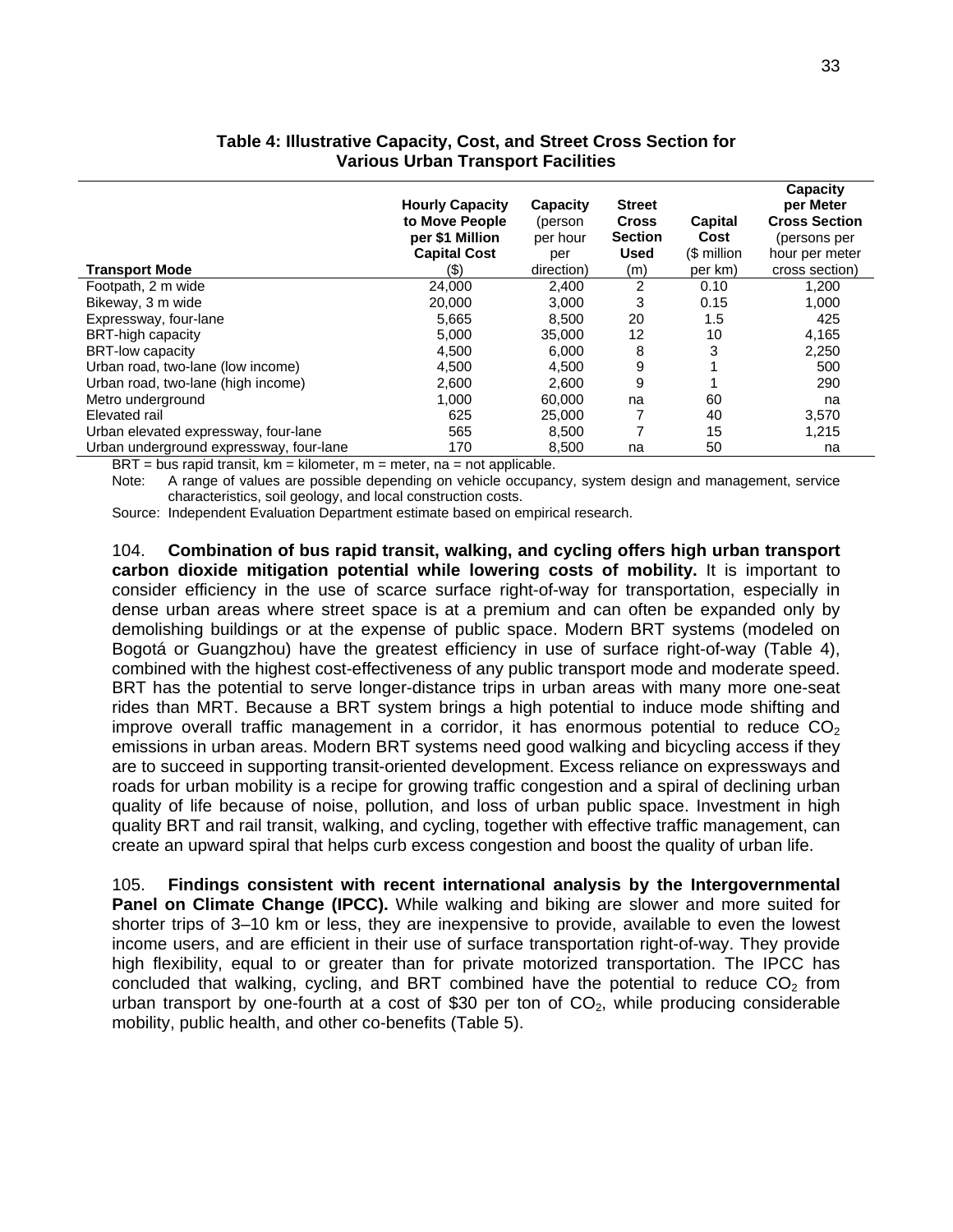| Table 5: Estimated Greenhouse Gas Reduction Potential and Cost per Ton |  |  |  |  |  |  |  |
|------------------------------------------------------------------------|--|--|--|--|--|--|--|
|------------------------------------------------------------------------|--|--|--|--|--|--|--|

| <b>Transport Measure</b>                     | <b>GHG Reduction Potential (%)</b> | Cost per $tCO2e$ (\$) |
|----------------------------------------------|------------------------------------|-----------------------|
| BRT mode share increases from 0% to 5%       | 3.9                                | 66                    |
| BRT mode share increases from 0% to 10%      | 8.6                                | 59                    |
| Walking share increases from 20% to 25%      | 6.9                                | 17                    |
| Bicycle share increases from 0% to 5%        | 3.9                                | 15                    |
| Bicycle mode share increases from 1% to 10%  | 8.4                                | 14                    |
| Package (BRT, pedestrian upgrades, bikeways) | 25.1                               | 30                    |

 $BRT$  = bus rapid transit, GHG = greenhouse gas, tCO<sub>2</sub> = ton per carbon dioxide equivalent.

Sources: K. Ribeiro et al. 2007. Transport and its Infrastructure. In Climate Change. 2007. Mitigation. *Contribution of Working Group III to the Fourth Assessment Report of the Intergovernmental Panel on Climate Change*. B. Metz et al. eds. Cambridge University Press. Cambridge and New York. Citing L. Wright and L. Fulton. 2005. Climate Change Mitigation and Transport in Developing Nations. *Transport Reviews*. 25(6). pp. 671–717.

106. **Bus rapid transit has potential to provide wider service and CO2 reduction with limited budget.** MRT systems offer higher capacity than most currently operating BRT systems because of various factors. MRT systems are mostly developed to run underground or on elevated structures. BRT systems mostly operate at the surface at a far lower expense, where their capacity and speed is a function of the degree to which they are given access to sufficient right-of-way to enable passing at stations, adequate platform length at stations, and priority at intersections. Securing conditions for optimal BRT system implementation requires political leadership, but less funding, meaning that BRT has the potential to provide more extensive high quality public transport services in a metropolitan area with a limited budget. A growing number of high capacity BRT systems—most notably the Bogotá, Columbia system developed since the late 1990s and Guangzhou, PRC, which opened in early 2010—offer capacities equal to MRT systems, carrying 25,000 to 35,000 or more passengers per hour past the peak load point per direction. Obtaining such capacity requires the full suite of elements shown in Table A3.9 in Appendix 3. Figure 13 illustrates the wide range of costs and capacities provided by different types of public transport investments.



107. **Character and disposition of public transport and private vehicles can have significant impacts on CO<sub>2</sub> and the cost-effectiveness of mobility provision.** The degree to which new high capacity public transport services displace rather than augment existing motor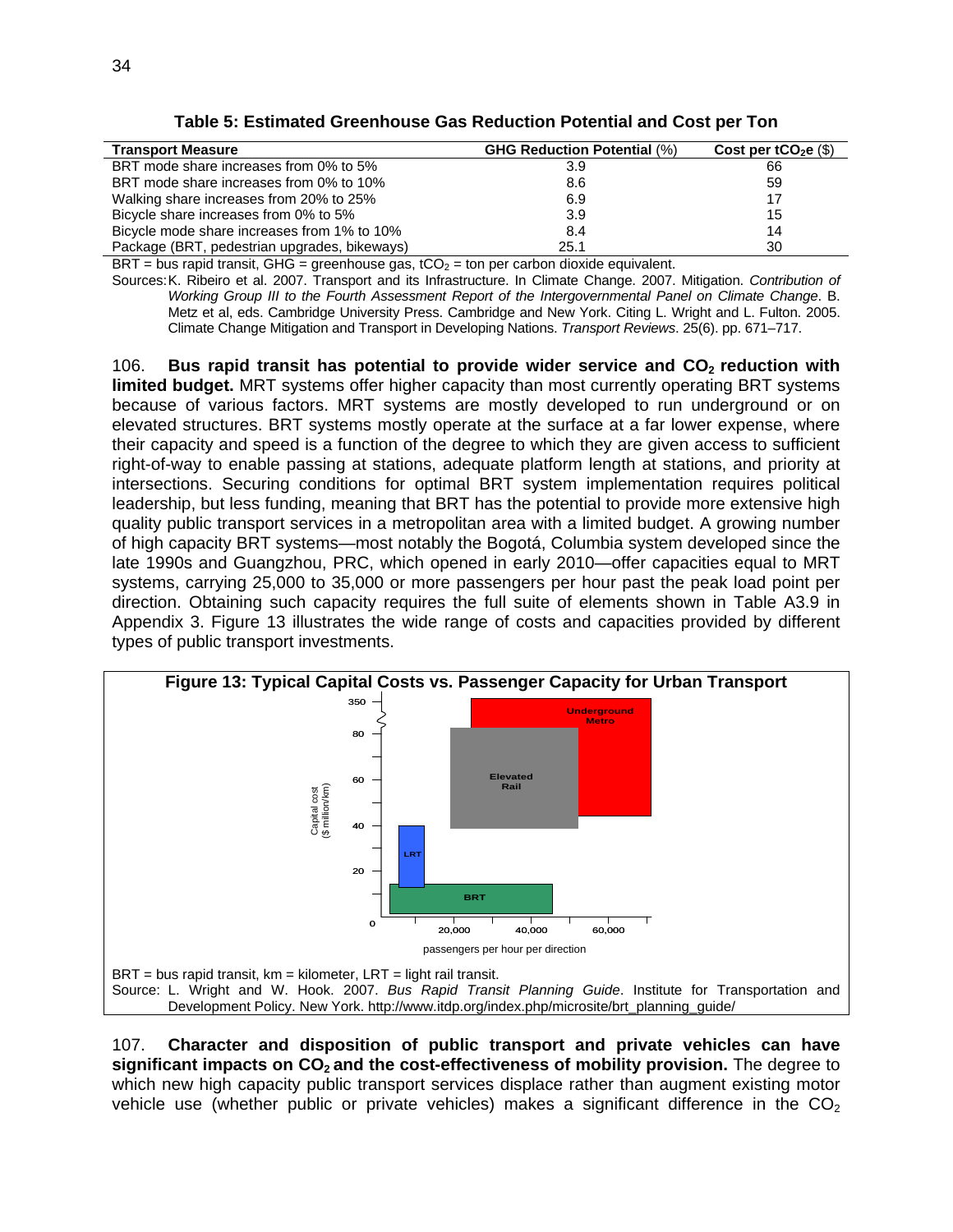reductions produced by public transport investment. For maximum  $CO<sub>2</sub>$  benefits, it is desirable for new public transport services to shift travel from less efficient modes and vehicles to more efficient vehicles and modes of travel. This may be maximized when the new public transport investment involves scrapping old, inefficient vehicles (rather than merely exporting them for reuse elsewhere) or reducing their continued use through measures such as road space reallocation or road pricing. The costs of such measures need to be factored into  $CO<sub>2</sub>$  mitigation costs. For example, while compressed natural gas buses produce 10%–15% less GHG emissions than conventional diesel buses, they entail vehicle costs that can be about 20% higher. In addition, their specialized refueling stations can cost \$1.5–\$2.5 million each, and may create fuel sourcing problems. These factors make it important to consider fiscally constrained trade-offs between various strategies if the goal is to maximize mobility per unit of  $CO<sub>2</sub>$  within limited capital and operating budgets.

108. **Cost-effectiveness of public transport carbon dioxide reduction depends on fuel source and system efficiency.** MRT systems are usually electric traction, giving them a potential  $CO<sub>2</sub>$  operating advantage over BRT. This may be diminished if the power for the MRT is derived from coal or other  $CO<sub>2</sub>$  intensive power sources. Vehicle occupancy is also a key factor. If an MRT or BRT system operates with low vehicle occupancy for much of the day, it will be far less efficient in both cost recovery and  $CO<sub>2</sub>$  emissions per passenger-km than if it is designed and operated for higher vehicle occupancy. While overloaded conditions are highly  $CO<sub>2</sub>$  efficient on per passengerkm carried basis, they are likely to drive away choice riders to other modes of transport that may be more  $CO<sub>2</sub>$  intensive. Thus, a balance should be struck to produce optimal cost and  $CO<sub>2</sub>$  efficiency.

109. **Sound financing systems for metro rail transit or high-capacity bus rapid transit can boost carbon dioxide reductions.** MRT requires less surface right-of-way and offers moderate to high-speed mobility for very high passenger volumes. Thus, it can support the highest density urban development that is often associated with the lowest overall GHG footprint measured in terms of  $CO<sub>2</sub>$  intensity per person per job or per household. MRT is often justified by its role in shaping long-term urban development, although high-capacity BRT can provide similar benefits. Building an MRT system or high-capacity BRT in most circumstances will create a substantial increase in land values for properties in close proximity to stations. If such properties are regulated by the government through zoning, some or most of this increase in value can be captured by ensuring these land parcels are developed at suitably high densities, generating a sustainable stream of land rents or taxes that can be used to pay for the cost of developing and subsidizing the operation of MRT or high capacity BRT.

## **IV. IMPLICATIONS FOR ADB**

110. The above findings have generated several implications for ADB, ranging from qualityat-entry to monitoring and benchmarking. These are summarized below.

### **A. Raising Awareness of Carbon Emissions**

111. **ADB needs to consider raising awareness of carbon emissions among its member countries, stakeholders, and staff.** This EKB explores the implications of ADB's transportation activities with respect to climate change in a new manner that has not been previously undertaken. It suggests ways that ADB might adjust its transport investment activities to reduce carbon emissions while fulfilling its mission to support equitable economic and social development. It is important for ADB to raise wider awareness among decision makers and stakeholders in DMCs about the potential for win-win strategies that fulfill both the environment and development goals. Efforts are also needed to help ADB transport staff and consultants to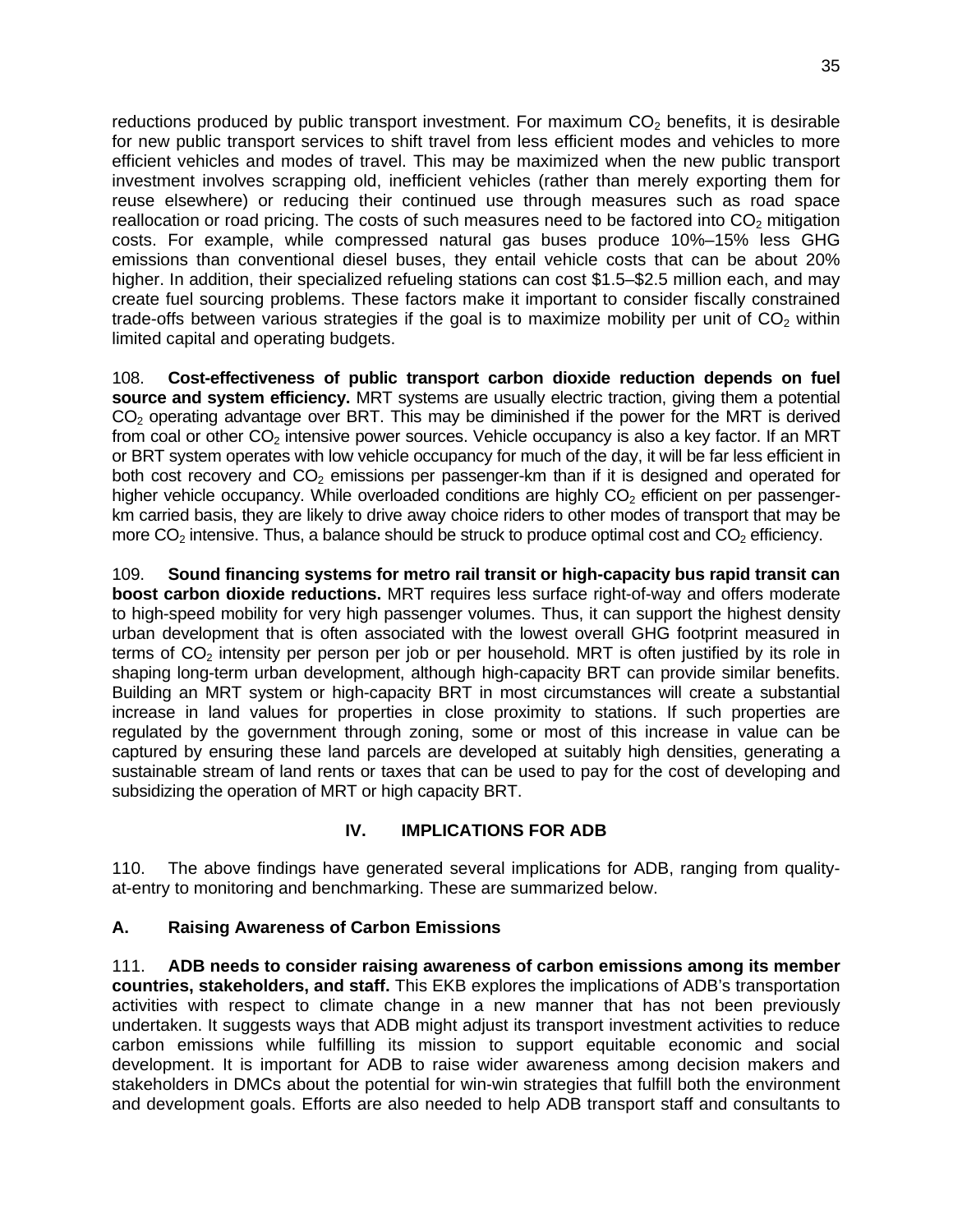understand these opportunities and relationships. To be successful in shifting ADB's portfolio and project designs in ways that fully exploit the potential for low-cost sustainable transport will require consciousness of carbon emission reduction goals in the development of country strategies and the earliest development and consideration of investment alternatives in the transport sector and related initiatives that focus on economic, housing, and community development.

## **B. Dynamic Baselines are an Important Framework for Considering Emission Reductions**

112. **ADB needs to consider making use of dynamic baselines to consider carbon dioxide emission impacts of projects, comparing projects against business-as-usual scenarios.** This EKB analysis highlights that dynamic baselines are useful for carbon analysis. Although some have argued that "energy saving from a modal shift is constant over time," $73$  this assertion is based on an assumption that there is a constant mode share in a city or corridor over the time frame of analysis. Across most of the rapidly developing cities of Asia, the recent trend is falling mode shares for public transport, walking, and cycling in the face of rapidly increasing motorization.<sup>74</sup> This has led to wider acceptance of dynamic baselines to evaluate transportation GHG emissions in several situations. Rather than assuming a fixed backdrop for implementation over time in the business-as-usual case, the analysis compares an action scenario vs. a business-as-usual case in which recent trends of modal change and traffic growth continue unabated. Such an approach is most relevant to public policy analysis, sectoral  $CO<sub>2</sub>$ analysis and reporting, development of nationally appropriate mitigation actions (NAMAs), and evaluation for some carbon finance incentive programs such as GEF.

113. **ADB needs to consider monitoring of absolute carbon dioxide emissions at project level.** ADB's Safeguards Policy Statement highlights the need for the borrower or client, i.e., the DMCs to monitor projects that emit higher than 100,000 tons of carbon dioxide per year. Dynamic baselines derived from recent trends should not be taken as the ultimate goal but need to be used as reference frameworks that can be modified by changes in policies, investments, planning frameworks, and pricing. Sensitivity analysis is warranted where there is significant uncertainty about projection of transportation and development trends. The various ways that transport  $CO<sub>2</sub>$  project appraisals can inform the development of regional low carbon growth plans need to be considered. In this context, both dynamic baselines and absolute emissions matter.

## **C. Improving ADB's Economic Analyses**

114. ADB needs to consider including the impacts of savings in CO<sub>2</sub> and air pollution **emissions on economic viability.** Economic analysis of transport projects is one of the factors used in investment decision making. In the past, ADB and its DMCs have not used emissions generated by projects in quantifying costs and benefits, citing lack of an accurate methodology and data for computing emissions. The TEEMPs provide a reasonable methodology for

 $\overline{a}$ 

<sup>73</sup> O. Grandvoinet and C. Bernadac. 2009. *Carbon Footprint Methodologies for Development Projects and Case Studies*. Agence Française de Développement. http://www.dev-practitioners.eu/fileadmin/Redaktion/

<sup>&</sup>lt;sup>74</sup> IPCC, Working Group III: Mitigation of Climate Change. 5.3.1.5 Road Transport: Mode Shifts. *IPPC 4th Assessment Report, Climate Change 2007*. http://www.ipcc.ch/publications\_and\_data/ar4/wg3/en/ch5s5-3-1-5.html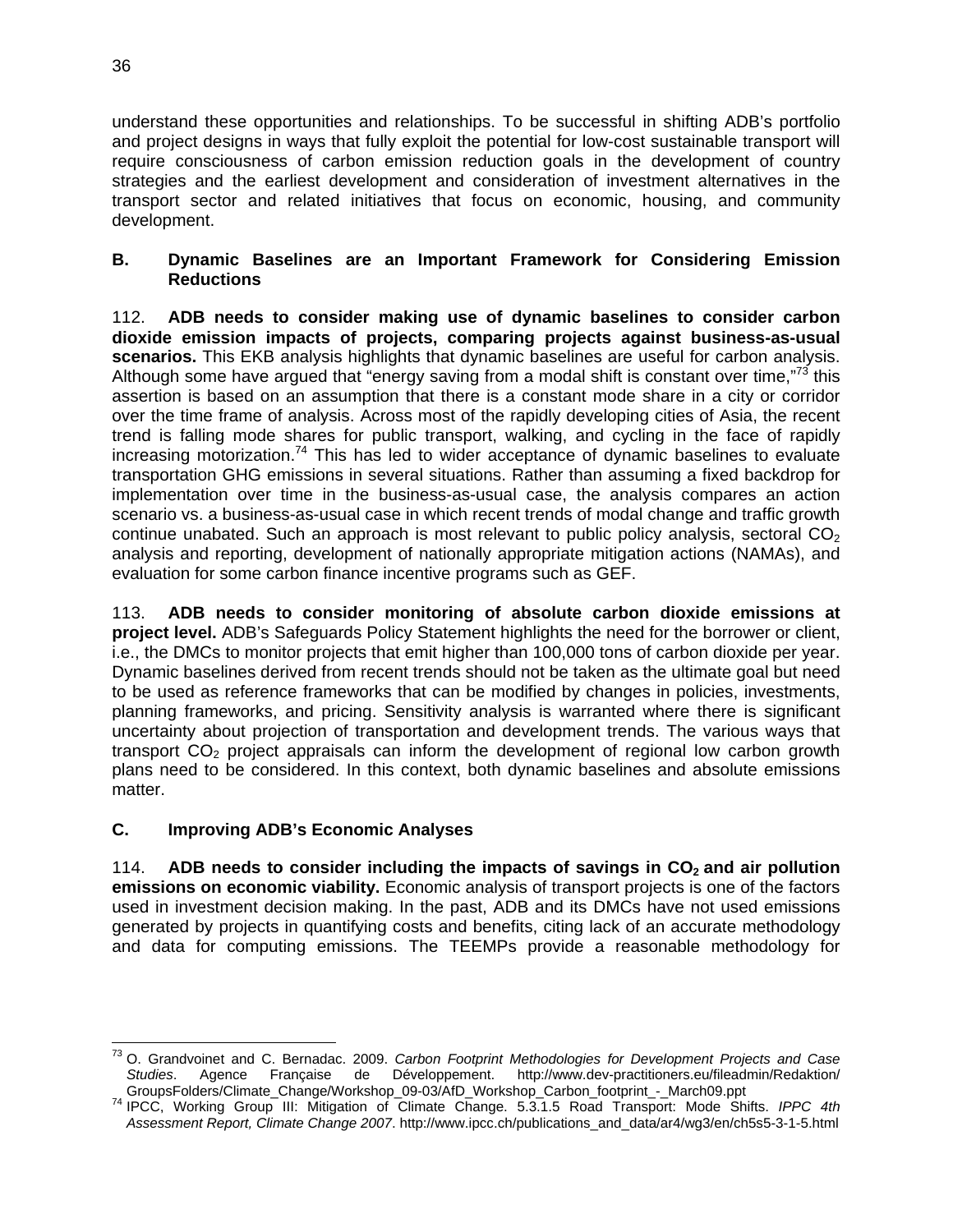estimating project emissions, which can in turn be used to help assess the economic internal rate of return (EIRR), rather than considering  $CO<sub>2</sub>$  emission reduction solely as a co-benefit.<sup>75</sup>

115. Toward this end, three transport projects<sup>76</sup> were evaluated with the TEEMP and compared with the business-as-usual scenario to estimate the net impact of  $CO<sub>2</sub>$  emissions on the calculated EIRR. Using international good practices, $77$  the emissions were converted into monetary terms—with  $CO_2^-$  considered at \$85 per ton, particulate matter (PM10) considered at \$15,000 per ton, and  $NO_x$  considered at \$3,500 per ton.<sup>78</sup>

116. An important finding of this EKB analysis is that for projects having high EIRR, the impact of  $CO<sub>2</sub>$  on economic analysis is found to be marginal and may not influence decision making. However, for projects that have an EIRR around 11%–13%, i.e., those that are marginally feasible or unfeasible, the impact of  $CO<sub>2</sub>$ , particulate matter, and  $NO<sub>x</sub>$  could be decisive. Figure 14 shows that the EIRR shifts most notably for the Lao People's Democratic Republic rural access roads and the expressway project in Viet Nam.



117. Another important finding was that NMT projects like Marikina bikeways,<sup>79</sup> which have low investment costs, can prove to be economically feasible with the quantification of just air pollutants and  $CO<sub>2</sub>$  emissions. IED analysis shows that the EIRR based on benefits from air

 <sup>75</sup> L. Schipper. 2009. Presentation on Saving CO<sub>2</sub> in Transport and Living to Measure the Savings. Meeting on Scientific Technical Advisory Panel. http://www.adb.org/Documents/Events/2009/Scientific-Technical-Advisory-Panel/schipper-unep.pdf (accessed 27 May 2010); S. Gota and H. Fabian. 2009. Presentation on Estimating Emissions from Land Transport at Country, City and Project Levels – a Critical Look at Theory and Practice. Meeting on Scientific Technical Advisory Panel. Manila. http://www.adb.org/Documents/Events/2009/Scientific-Technical-Advisory-Panel/Gota-Fabian.pdf (accessed 27 May 2010).

Technical-Advisory-Panel/Gota-Fabian.pdf (accessed 27 May 2010).<br><sup>76</sup> The three ADB projects are (i) Ho Chi Minh City–Long Thanh–Dau Giay Expressway, Viet Nam; (ii) Surat–Manor section of National Highway 8 expressway, National Highways Development Project in India; and (iii) the Lao People's Democratic Republic Rural Access Roads Project (C1 and C2).

People's Democratic Republic Rural Access Roads Project (C1 and C2). 77 Various sources – HM Treasury. 2006. *Stern Review on the Economics of Climate Change*. London; A.K. Sen, G. Tiwari and V. Upadhyay. 2010. Estimating Marginal External Costs of Transport in Delhi. Transport Policy via Elsevier Science Direct, Vol. 17, Issue 1; January 2010; pp. 27–37; Victoria Transport Policy Institute. Transport Demand Management Encyclopedia on Transportation Costs and Benefits. http://www.vtpi.org/tdm/tdm66.htm#\_Toc18284952 (accessed 27 May 2010); Transport Canada. 2008. *Estimates* 

*of the Full Cost of Transportation in Canada*. Ottawa. 78 The health and social impacts of air pollution depend on several issues including type of pollutant, concentration, other pollutants, length of exposure, etc. These impacts need to be estimated based on epidemiological studies.  $^{79}$  This project was not funded by ADB.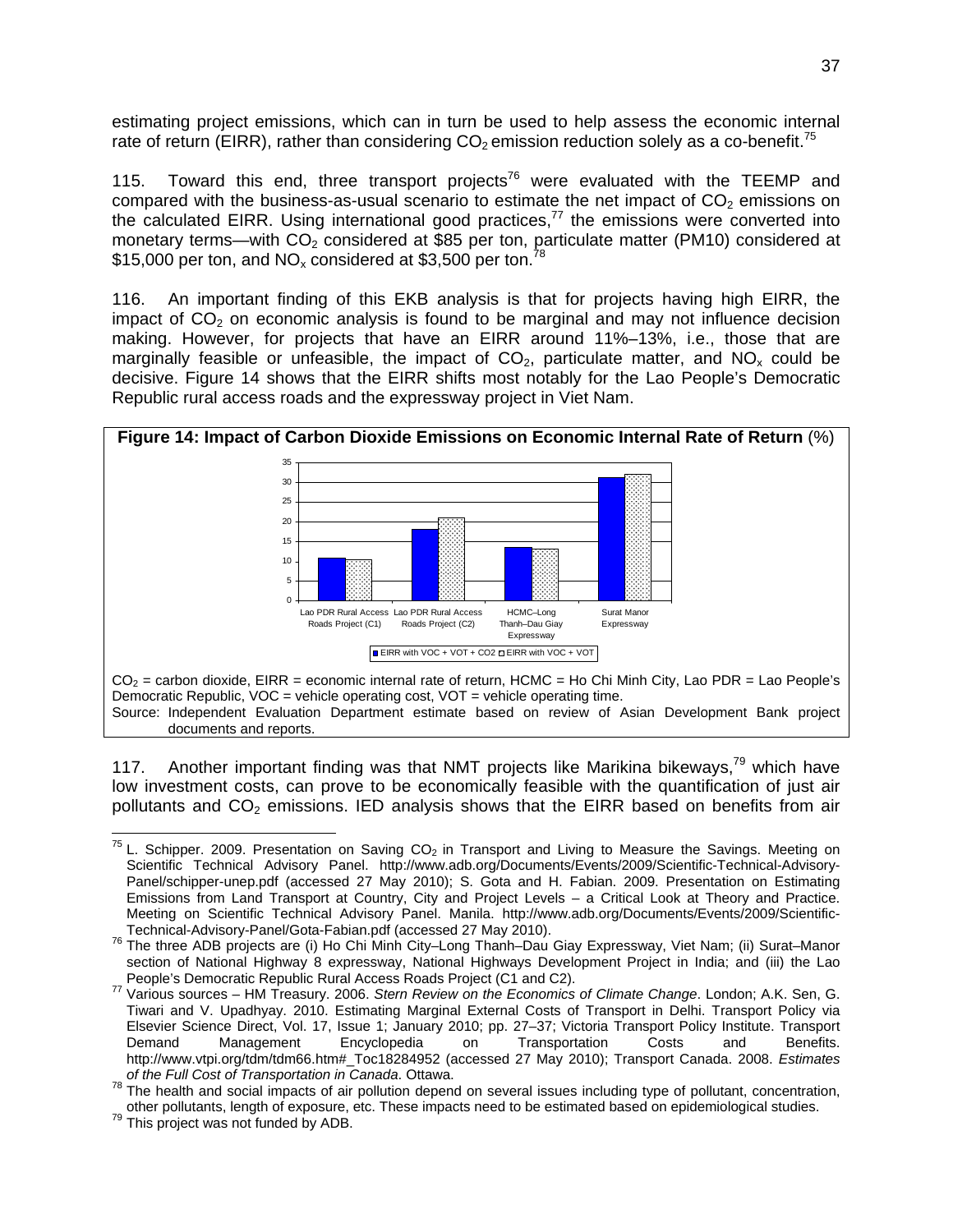pollutants and  $CO<sub>2</sub>$  emissions only (excluding fuel savings) is about 12%. This creates an important factor for justifying the project.

118. A preliminary finding that merits more investigation is that projects such as expressways that increase emissions also result in higher fuel use, which is a significant component of VOCs. For example, the Surat–Manor expressway shows a very high rate of return of 32%, and high savings in VOCs, with cumulative savings of \$4,734 million over 20 years. However, the project shows an increase in emissions when compared with the business-as-usual scenario, with a net economic cost of \$1,220 million. This increase in emissions indicates an increase in fuel consumption, which is a dominant component of VOCs.<sup>80</sup> This aspect needs more investigation, with appropriate consideration of induced traffic in travel forecasting as part of feasibility analysis. The underlying implication here is that an increase in traffic does not always yield higher benefits.

## **D. Carbon Intensity Monitoring**

119. ADB could consider monitoring the intensity of CO<sub>2</sub> emissions related to its **projects.** As ADB significantly increases its lending in the transport sector, it may consider reducing  $CO<sub>2</sub>$  emissions per km, per passenger-km, per ton-km, and/or per USA dollar of capital investment over time, as appropriate, in both gross terms and in terms of net impact on transport sector  $CO<sub>2</sub>$  emissions with respect to a business-as-usual case. In achieving this, ADB will be able to demonstrate leadership as a development institution and as a steward of the environment and natural and capital resources. This EKB demonstrates that ADB has the tools to measure its performance in these respects. ADB needs to ensure that these tools are employed as part of an overall institutional management strategy.

## **E. Strategy for Carbon Emissions Mitigation**

120. **ADB could adopt a short-term and a long-term strategy for addressing carbon emissions.** This includes adopting goals for reducing the carbon intensity of its investments in several dimensions. ADB's investment strategies could consider a shift in modal emphasis away from promoting unmanaged motorization. ADB needs to give greater priority to integrated transport and land use strategies that support NAMAs for sustainable low carbon transportation. These link to urban and rural public transport, NMT and traffic safety, travel demand and traffic management, and intermodal freight and logistics systems development. ADB needs to consider how to integrate carbon emissions mitigation into transport project and country plan development at the earliest possible stages, before projects are specified and put into the lending pipeline. In addition, ADB needs to explore how to reduce the carbon footprint of projects in the pipeline for assistance by adding low carbon sustainable transport elements and rethinking high-carbon elements. This is expected to contribute to the Strategy 2020 by aligning with its environmental goals as well as with the broader equitable economic development objectives and cost-effectiveness.

## **F. Urban Planning and Management rather than Transport Plans and Capital Projects**

121. **ADB needs to consider support for integrated approaches to urban planning and management.** A key to start is for ADB to focus a portion of its resources in support of sound urban planning and operations management that integrates transportation, urban design, land use, and natural resource protection concerns. ADB needs to focus more resources on helping

<sup>-</sup><sup>80</sup> VOCs include fuel, oil, tires, parts consumption, vehicle utilization, and depreciation. It can be argued that fuel alone contributes more than 60% of VOCs. The project increases fuel consumption by more than 5,500 million liters of gasoline and diesel combined.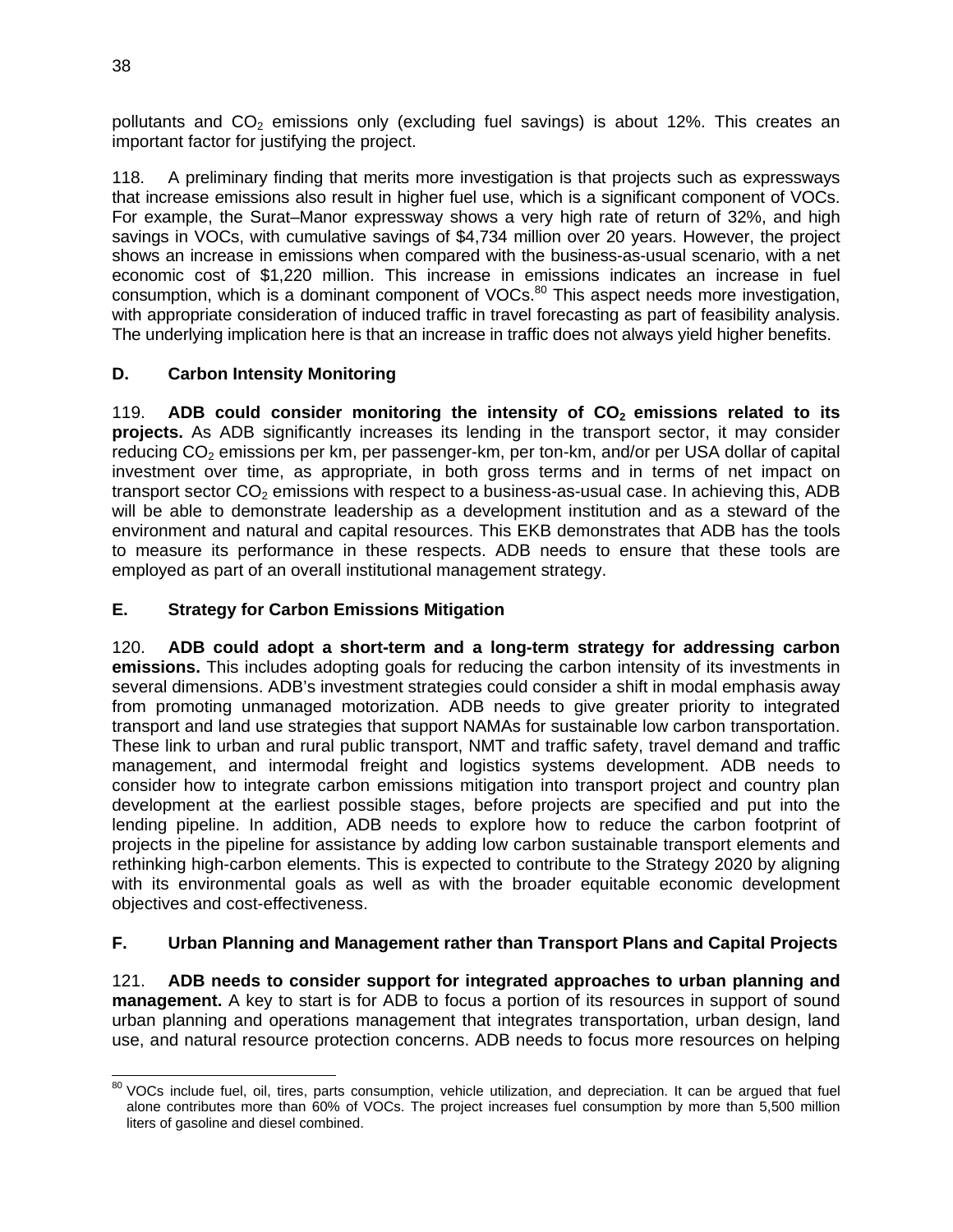metropolitan areas and DMCs consider how such integrated planning and operations management can support NAMAs and related low carbon growth plans. This will require institutional capacity building and training both within DMCs and within ADB, as well as funding of pilot programs in key cities that demonstrate good practices. It will require new professional partnerships to integrate architecture and urban design professionals, social scientists, and planners with civil engineers, economists, and more traditional transport decision makers and experts. ADB needs to focus on helping interested member governments demonstrate shortterm progress in reducing  $CO<sub>2</sub>$  intensity through smart integrated management strategies. Too much emphasis on long-term planning exercises could distract attention from the need to show near-term capacity for institutional learning and adaptation.

122. **ADB needs to consider how to include public transport in transport projects.**  Construction or improvement of low volume rural roads is often vital to the provision of public transport or privately provided intermediate transport services in rural areas. These services will produce some increase in GHGs. However, at low volumes, these are small relative to the benefits in terms of improved access to health care, education, markets, and services for otherwise isolated and often poor rural communities. Providing access to such services is likely to raise rural incomes and facilitate rural development. It could also improve sustainability of rural economy. In urban projects, ADB needs to include a public transport component in its urban initiatives where feasible.

### **V. RECOMMENDATIONS**

#### **A. Adopt Carbon Emissions as a Consideration for Project Design, Review, and Appraisal**

123. **Pilot test carbon emission reduction strategies in transport project designs.** ADB's Safeguards Policy Statement requires quantification and monitoring of carbon emissions by the borrower/client (para. 14). Strategy 2020 emphasizes reduction of carbon footprint and moving to lower  $CO<sub>2</sub>$  emissions. While economic development will continue to be the prime driver for transport projects, ADB needs to encourage the use of physical designs that enable a smaller carbon footprint, considering cumulative construction, maintenance, and operations emissions, including induced impacts. Other multilateral development agencies such as the GEF and the World Bank are in the process of developing similar methodologies for carbon footprinting. ADB needs to work in conjunction with such agencies to develop a compatible mechanism for estimating  $CO<sub>2</sub>$  emissions. Once such a mechanism is developed, it needs to be pilot tested selectively starting with new projects. Based on the outcome, ADB could consider mainstreaming the use of carbon emissions as a consideration in transport project design, review, and appraisal for projects with significant carbon emissions. Such mainstreaming will have resource implications within ADB as well as in the DMCs. ADB will need to be cognizant of the capacity within the DMCs to collect data and ensure adequate monitoring of these emissions. Countries with relatively weak capacities such as in the Pacific will need appropriate assistance before mainstreaming.

124. For road construction, the most appropriate methods and materials depend on local soil and drainage conditions, topography, expected traffic loads, climactic conditions, and other factors. Life cycle analysis methods could be more widely used to integrate consideration of  $CO<sub>2</sub>$  minimization goals into transportation facility construction, design, and maintenance, considering appropriate trade-offs with regard to vehicle operations emissions, which dominate the overall carbon footprint of most infrastructure. Nonetheless, construction or expansion of new high-speed highways in both rural and urban areas can produce significant carbon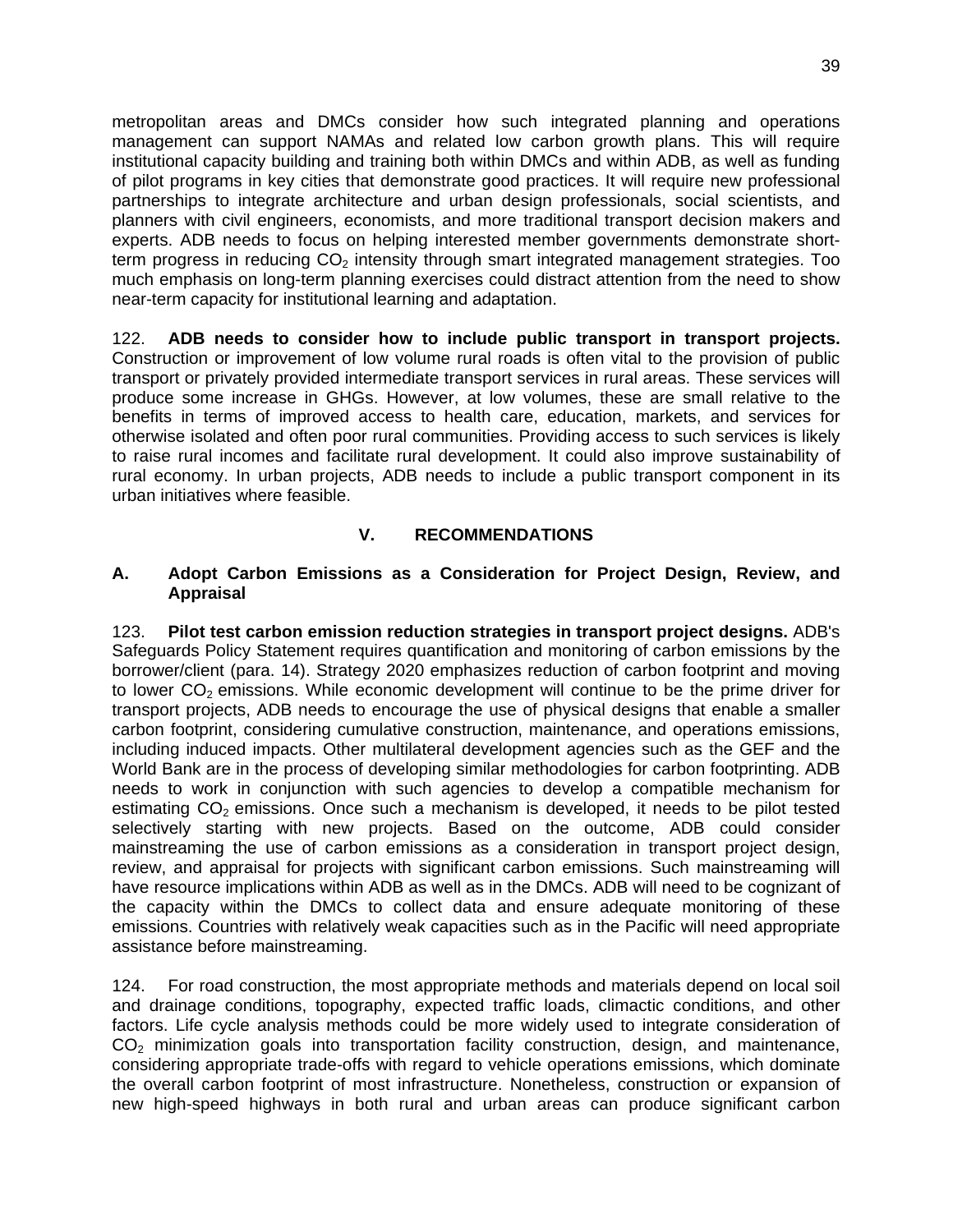emissions. ADB's project preparatory activities need to identify construction options for technology and materials that will serve to minimize emissions during construction to the extent feasible in a cost-effective manner.

125. Since 2009, one of the ADB-funded projects had considered carbon emissions in project approval and another one is in the process of adopting a similar consideration. The Lanzhou Sustainable Transport Urban Transport Project in the PRC quantified carbon emissions benefits during its economic appraisal. The Ho Chi Minh City Metro Project in Viet Nam is currently in the process of using such tools for estimating carbon emissions for an MRT system to be funded by ADB. Similarly, ADB could identify various mechanisms to pilot and subsequently mainstream the use of carbon emissions in future projects. Suggestions for such mechanisms are summarized below.

126. **Consider use of emission models for transport project appraisal covering both carbon dioxide and air pollutants.** ADB needs to consider including CO<sub>2</sub> and other air pollutants in estimating project economic viability as these can be decisive in some cases, and reasonable and efficient methods exist to quantify these elements in calculating EIRRs for projects. After adopting these assessment tools, ADB could expand their usage by supporting local and global capacity building to improve these analysis tools for transportation planning and evaluation, together with better transportation network analysis and travel behavior analysis tools. The TEEMP suggested by this EKB can be a starting point for mainstreaming the measurement and monitoring of these emissions.

127. **Consider inclusion of alternative analysis in proposals for highways, expressways, and metro rail transit projects.** ADB needs to encourage proposals for new or expanded highways aimed at serving improved logistics in a corridor to consider whether investment in new or improved railway, waterway, or intermodal freight systems might provide effective complementary or alternative capacity to address the same needs with a smaller carbon footprint. This will need to be implemented on a case-by-case basis, i.e., an alternative analysis needs to be carried out where alternatives to highways are possible. Where feasible, proposals for highways aimed at serving improved passenger movement in a corridor need to be subjected to alternative analysis that considers whether investment in new or improved public transport services, including better bus or rail services, might provide effective complementary or alternative capacity to address the same needs with a smaller carbon footprint.

128. **Promote sound baseline data collection and development of carbon emissions monitoring tool.** ADB needs to build on its recent initiatives to develop a knowledge base for evaluating the  $CO<sub>2</sub>$  impacts of transportation by requiring sound baseline data collection in all new ADB transportation projects. This could follow the recommendations of the ADB report, *Transport and Carbon Dioxide Emissions: Forecasts, Options Analysis, and Evaluation*. 81 In addition, project analysis at appraisal stage need to apply dynamic baseline scenarios in  $CO<sub>2</sub>$ impact analysis linked to changes in policies, investments, planning frameworks, and pricing. ADB currently lacks a systematic framework for collecting data needed to establish more rigorous baseline  $CO<sub>2</sub>$  emissions, considering  $CO<sub>2</sub>$  emissions in project appraisal, and monitoring  $CO<sub>2</sub>$  emissions intensity throughout the life of projects it finances or assists. Improved data are needed on vehicle activity, network travel speeds, mode shares, public transport ridership, trip lengths by mode, and other parameters that influence  $CO<sub>2</sub>$  baseline emissions and project impacts. Environmentally sensitive project analysis, evaluation, and

 $\overline{a}$ <sup>81</sup> L. Schipper, H. Fabian, and J. Leather. 2009. ADB Sustainable Development Working Paper Series No. 9. *Transport and Carbon Dioxide Emissions: Forecasts, Options Analysis, and Evaluation.* Manila: ADB.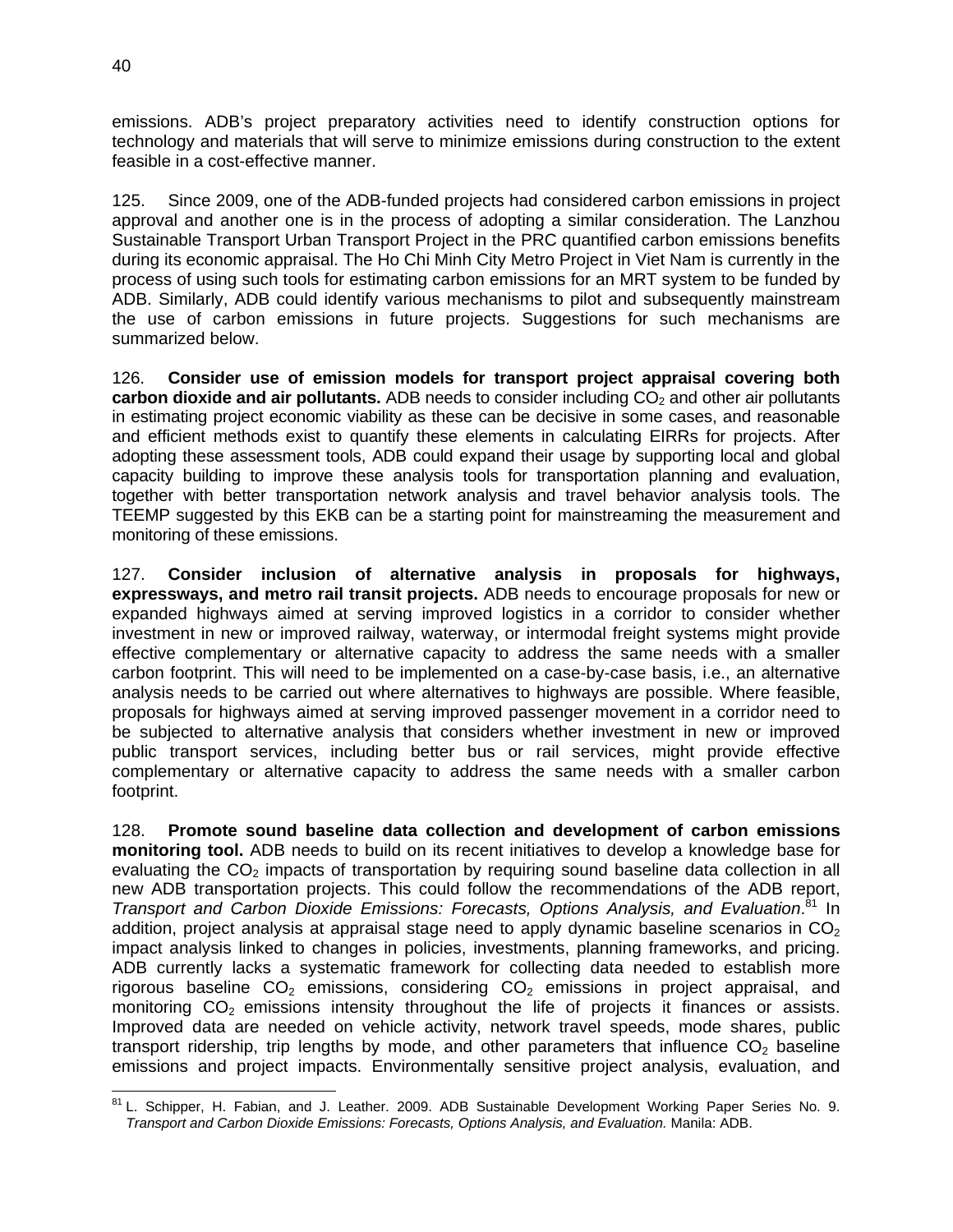planning could seek to analyze current conditions, understand recent trends, and take account of planned or reasonably anticipated demographic, spatial, economic, technology, and mobility policies. This is an area that merits early action by ADB.

129. **Further refine carbon footprint analysis tools in conjunction with other agencies.**  ADB could further refine carbon footprint impact analysis tools for project, city-level plan, and program analysis, in cooperation with other regional development banks, the World Bank, and other stakeholders, such as the GEF and the Partnership on Sustainable Low Carbon Transport. This EKB has estimated a preliminary carbon footprint for ADB's transport projects approved from 2000 to 2009 using coefficients derived from a small sample of representative projects, classifying the full portfolio list by project type, and using appropriate weighting factors. This analysis needs to be further refined by examining additional cases, refining the emissions factor models by project type and improving the sample of projects. This would require additional work to estimate relative demand weights for different project types. Better data is needed on construction emissions for ADB railway projects and to distinguish between at-grade, elevated, and underground sections of highway and MRT projects and between heavy and light rail. It would be helpful to develop a carbon footprint analysis model that can quickly assess differences between different types of geological conditions and various tunneling vs. cut-andcover construction methods. For this, additional data collection is needed.

## **B. Encourage Modal Shift in ADB Investments**

130. Economic development is expected to remain a major driver for decisions on prioritizing and designing transport projects. ADB's Sustainable Transport Initiative Operational Plan has identified medium to long term climate change mitigation strategies. The main strategy of this plan is to shift ADB's expanding operations toward lower carbon emissions and energy consumption modes, e.g., it states that railways and inland waterways offer more efficient and lower emission transport solutions for long distance and passenger traffic. Taking this initiative forward, this EKB encourages inclusion of a new factor in the appraisal process. Consideration of carbon emissions could enable a gradual shift in the modes of transport that ADB will invest in the future. This shift is expected to be a long-term process and will not replace the existing drivers of decision making for transport projects, i.e., improvements in access and mobility. Given below are various options for enabling this change.

131. **Consider nonmotorized transport improvements in its transport portfolio.** With the envisaged growth in urban transport projects, ADB has the opportunity to take on board the findings of this EKB in relation to the NMT solutions. Other measures, such as improving traffic management and encouraging better public transport systems, could be adopted. To limit its carbon footprint, ADB could initiate efforts directed toward expanding its investment portfolio to include bicycle and pedestrian improvements as a standard part of all road and public transportation projects in or near cities and towns. This will require a broader urban planning perspective. Such low-cost modes of transport tend to be marginalized and disadvantaged by large-scale transportation investments unless made an explicit part of the project planning and development. Such urban road improvements could also benefit from the use of global good practice street design standards, such as those from the United Kingdom, Germany, and Abu Dhabi.<sup>82</sup> Suburban roads could be designed with good practice standards such as those recently reformed in the USA.<sup>83</sup>

<sup>-</sup>82 Abu Dhabi Urban Planning Council. 2010. *Abu Dhabi Urban Street Design Manual, Version 1.0*. Emirate of Abu

Dhabi. http://www.upc.gov.ae/Libraries/Forms\_Ar/Street\_Design\_Manual\_English\_small\_FINAL.sflb.ashx 83 Institute for Transportation Engineers. 2008. *Designing Walkable Urban Thoroughfares: A Context Sensitive Approach – Second Draft.* Washington, DC.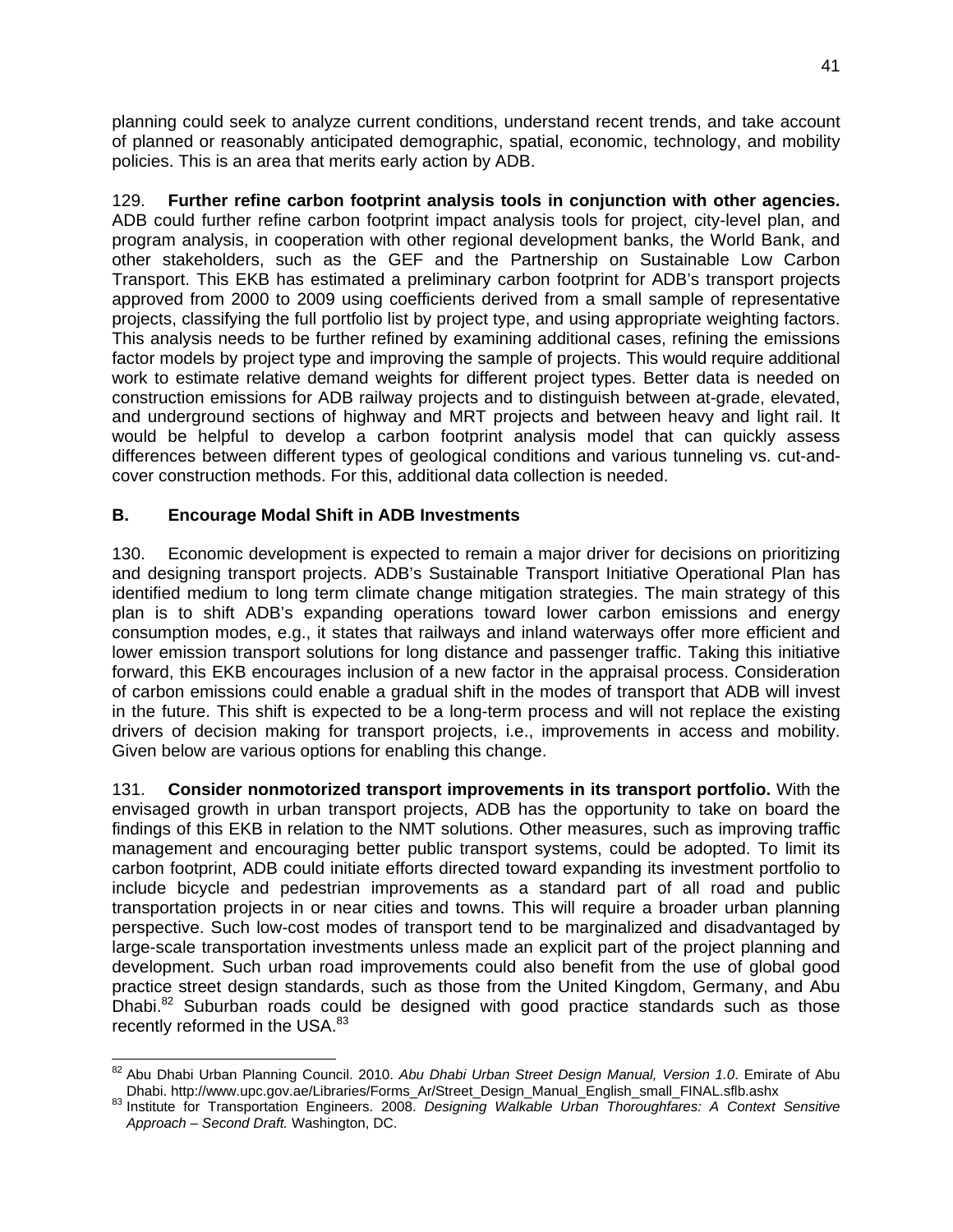132. **Engage with developing member country governments to encourage low carbon projects.** Typically, ADB's country programs are identified in line with the DMCs' development plans. This gives limited room to maneuver for ADB to incorporate carbon emissions friendly modes of transport into its programs unless there is adequate ownership within the DMC for such changes. Within this limitation, ADB could engage in a policy dialogue with the DMC governments to fine-tune its program for including low carbon intensity projects.

133. **Make sustainable low carbon transport a management priority.** Sustainable economic development is likely to remain a key driver for ADB's projects in the transport sector. Taking into account the range of transport modes, ADB could enable a shift in its funding from less sustainable transport projects, such as exclusive road widening, to more innovative low carbon strategies that better support sustainable development. Exceptions could be made for rural roads and highways, which are designed for improving access to remote areas. ADB could set a goal of becoming much more climate-positive in its transport lending by supporting low carbon growth plans. These concepts could be incorporated into the country programming missions, which could conduct policy dialogue targeted at rational energy and transport pricing, appropriate transport modal mix, transfer of energy efficient technologies and integrated urban planning.

## **C. Consider Systematic Intensity Indicators in Alignment with Strategy 2020**

134. ADB's Strategy 2020 states that it will help the DMCs to move their economies onto low carbon growth paths by modernizing public transport systems. This is an important goal that needs action and monitoring. Timely progress in  $CO<sub>2</sub>$  reduction will be compromised unless staff and management at all levels perceive this to be a core part of ADB's organizational strategy. ADB needs to consider establishing the carbon footprint of its transport sector assistance, taking into account the fact that this is its largest sector in terms of lending volume. The link with Strategy 2020 will require benchmarking of the carbon footprint against the low carbon growth path. This will provide ADB with the knowledge of the "carbon effectiveness" of different projects. It would also allow developing countries to learn from such an initiative. With limited funding available, there is a need to prioritize the options to provide best solutions, considering the externalities relating to the impact on climate change.

135. This EKB has introduced the following  $CO<sub>2</sub>$  intensity reduction indicators for transport projects:

- (i) outputs in terms of  $CO<sub>2</sub>$  intensity per km of infrastructure constructed,
- (ii) mobility in terms of  $CO<sub>2</sub>$  intensity per ton-km (freight) and per passenger-km, and
- (iii) investments in terms of  $CO<sub>2</sub>$  intensity per \$1 million spent on transport projects.

136. Based on the Sustainable Transport Initiative Operational Plan, ADB could consider targets for improving one or more of the above intensity indicators, based on the project priorities and data available. These targets can set the direction without specifying how the targets are to be achieved. This gives flexibility to loan/project developers at ADB to decide on what measures to use to achieve the target. The target for the project level could be set low initially and strengthened as ADB's climate change accountability initiatives develop. The weights given to the individual targets will depend on the project context.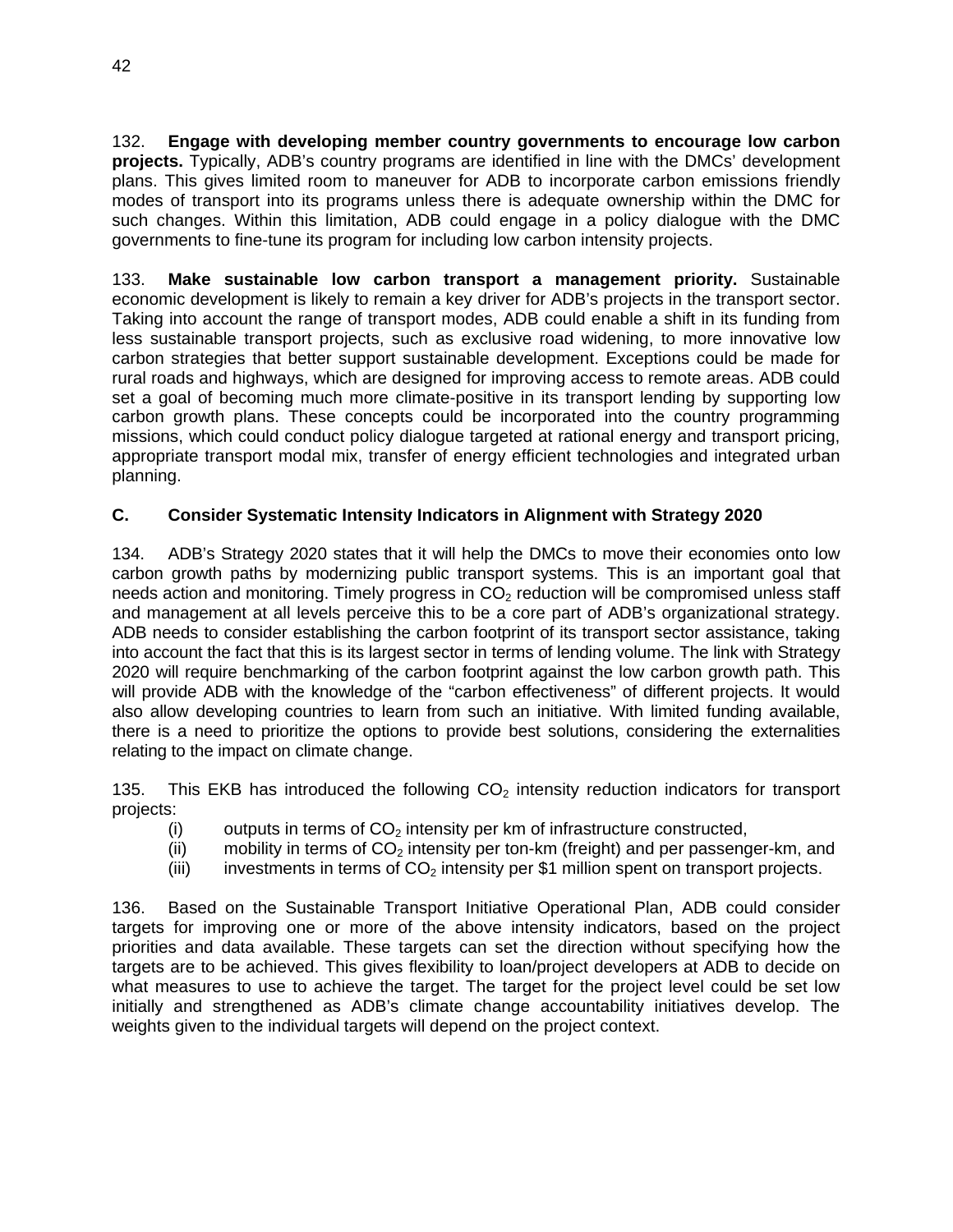#### **D. In Partnership with the DMC Governments, align ADB's Sustainable Transport Initiatives with Nationally Appropriate Mitigation Actions**

137. ADB needs to coordinate transport sector assistance with DMCs' NAMAs. Asian countries are in the process of developing their policies and voluntary actions to reduce GHG emissions.<sup>84</sup> As and when these changes have been finalized, ADB needs to coordinate its evolving climate change initiative to the action plans of its DMCs. The NAMAs are being developed under the framework of the global climate negotiations, and the related low carbon growth plans. Several countries in the region have identified transportation as an area where they seek to achieve  $CO<sub>2</sub>$  emission reductions. ADB needs to support these initiatives with targeted technical assistance, capacity building, and lending. This presents a strategic opportunity for ADB to partner with climate change leaders at the national and municipal levels in the transport sector.

<sup>84</sup> United Nations Framework Convention on Climate Change. 2009. *Handbook*. Bonn, Climate Change Secretariat.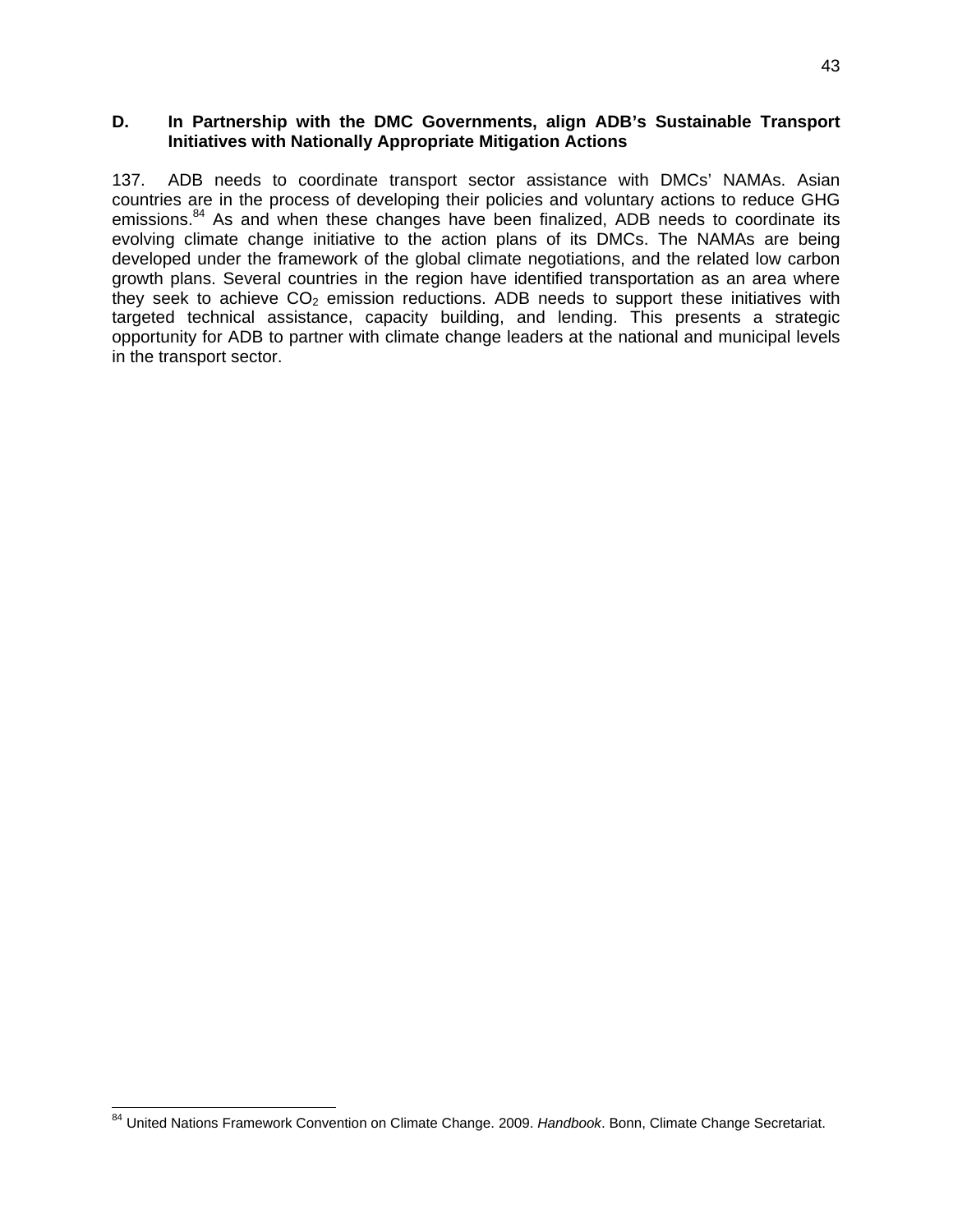|                           | OVERVIEW OF PROJECTS EVALUATED IN-DEPTH FOR CARBON DIOXIDE IMPACT                                                              |                       |
|---------------------------|--------------------------------------------------------------------------------------------------------------------------------|-----------------------|
| <b>Project Type</b>       | <b>Project</b>                                                                                                                 | <b>Funding Source</b> |
| <b>City Analysis</b>      | Passenger road transport system of Metro Manila, Philippines (i.e., motorized, public, and<br>nonmotorized transport combined) | Other (MMUTIS)        |
| Expressways               | Salem-Namakkal stretch of NH-7, NHDP projects in India                                                                         | Other (NHDP)          |
|                           | Ho Chi Minh City-Long Thanh-Dau Giay Expressway, Viet Nam                                                                      | ADB                   |
|                           | Surat-Manor section of NH-8, NHDP projects in India                                                                            | <b>ADB</b>            |
|                           | Belgaum-Dharwad section of NHDP, India                                                                                         | Other (NHDP)          |
| Metro Rail Transit        | Ho Chi Minh City Metro Rail System Project, Viet Nam                                                                           | ADB                   |
|                           | Manila LRT-1 North Extension, Philippines                                                                                      | Other (DOTC)          |
|                           | Bangalore Metro, India                                                                                                         | Other (BMRC)          |
| <b>Bus Rapid Transit</b>  | Hypothetical cases of Manila LRT-1 North Extension, Philippines, and Bangalore Metro, India                                    | Other (Government)    |
|                           | Lanzhou Sustainable Urban Transport Project                                                                                    | ADB                   |
| Nonmotorized<br>Transport | Marikina Bikeways, Philippines                                                                                                 | <b>GEF</b>            |
| Railways                  | Hefei-Xi'an Railway Project, PRC                                                                                               | <b>ADB</b>            |
| <b>Rural Roads</b>        | Kazakhstan and the Kyrgyz Republic: Almaty-Bishkek Regional Road Rehabilitation Project                                        | ADB                   |
|                           | Lao PDR Rural Access Roads Project                                                                                             | ADB                   |

ADB = Asian Development Bank, BMRC = Bangalore Metro Rail Corporation, PRC = People's Republic of China, DOTC = Department of Transportation and Communication, GEF = Global Environment Facility, Lao PDR = Lao People's Democratic Republic, LRT = light rail transit, MMUTIS = Metro Manila Urban Transportation Integration Study, NH = national highway, NHDP = National Highways Development Project. Source: Independent Evaluation Department.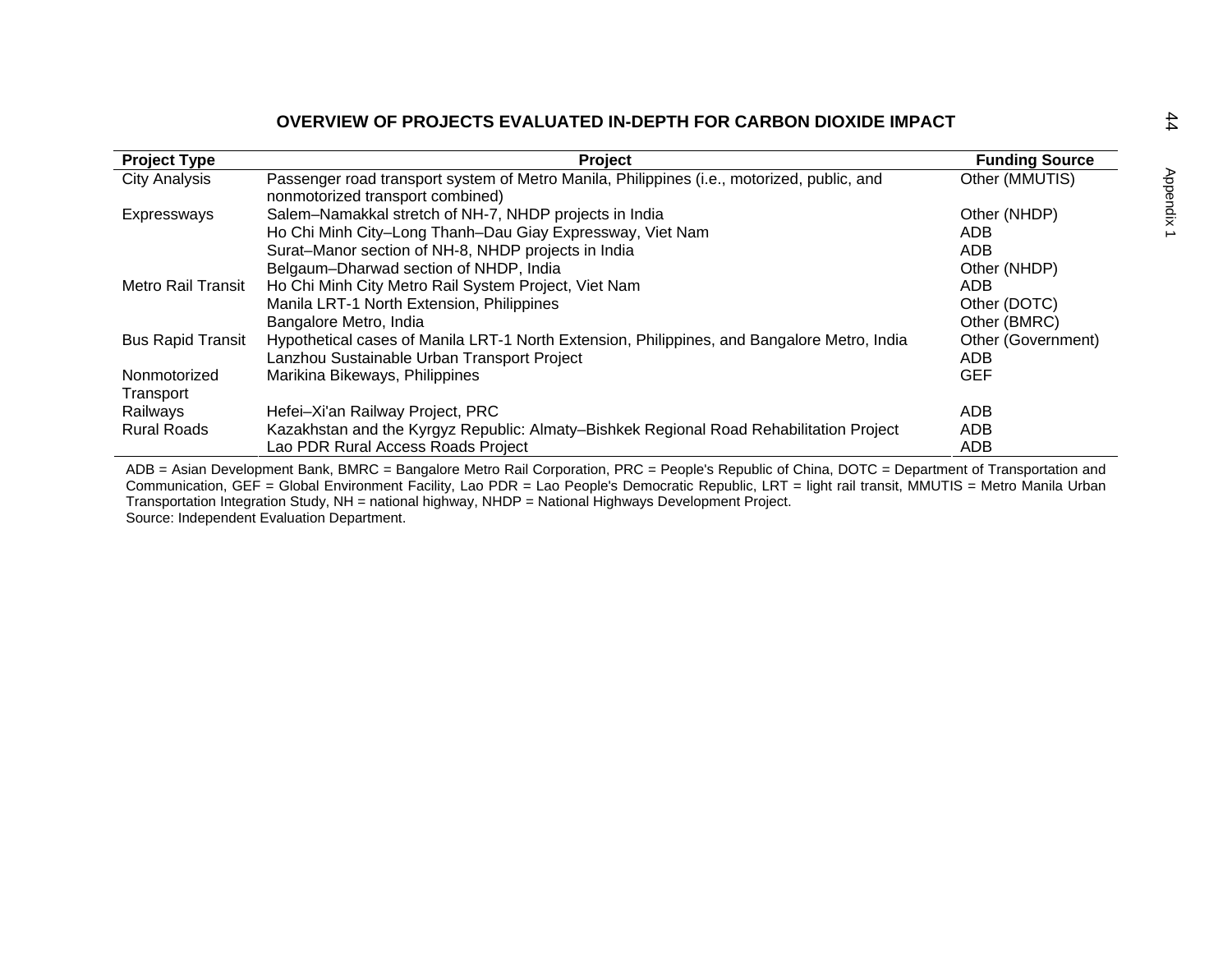

### **METHODOLOGY FOR THE EVALUATION KNOWLEDGE BRIEF**

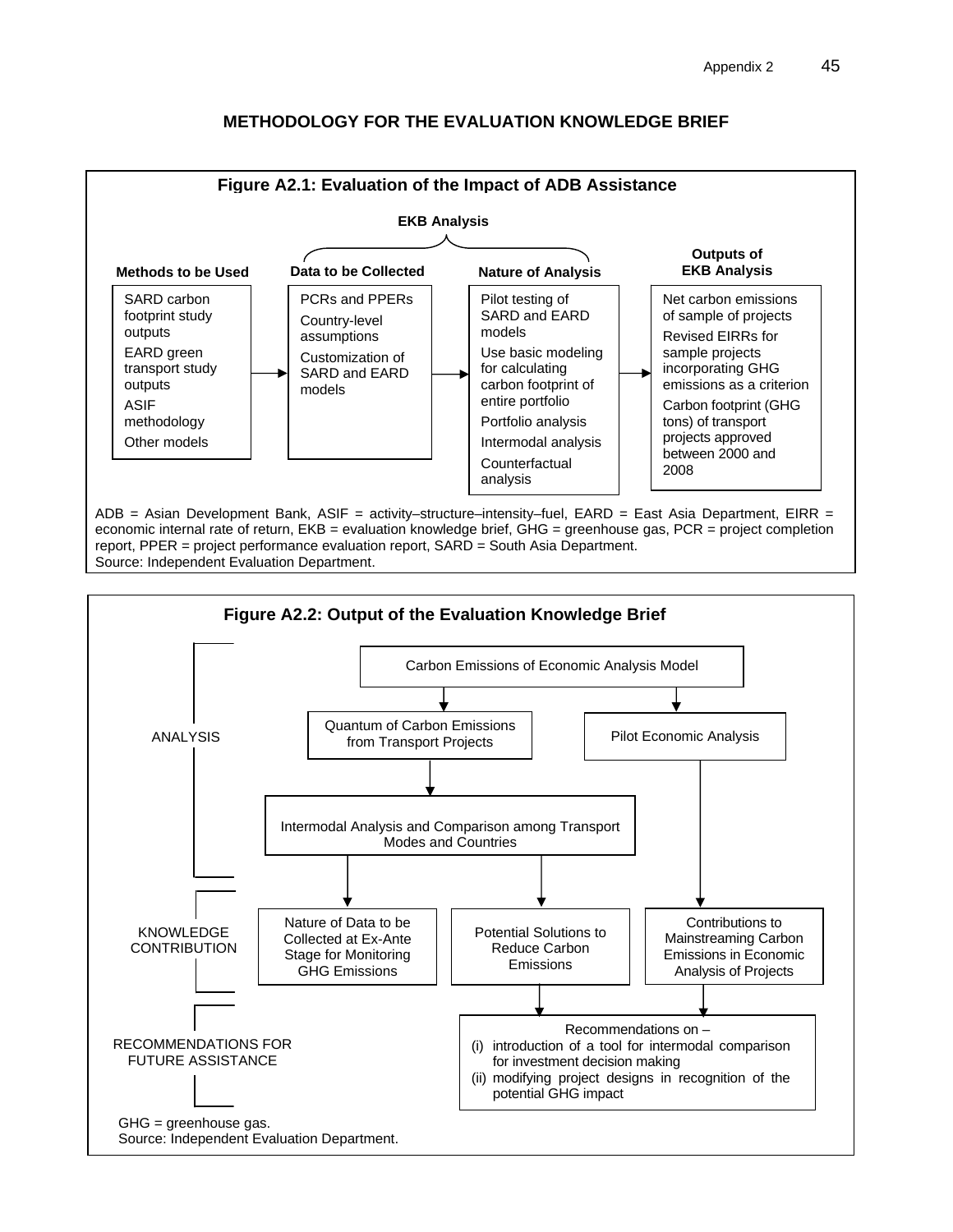## **METHODOLOGY FOR TRANSPORT EMISSIONS EVALUATION MODEL FOR PROJECTS**

### **A. Background**

1. The methodology for various transport interventions is generally founded on the activity– structure–intensity–fuel (ASIF)<sup>1</sup> philosophy, which connects activity (passenger and freight travel) with structure (shares by mode and vehicle type), with intensity (fuel efficiency), and with fuel type. Modes considered are land-based and the interventions mapped include high-speed highways, rural access supportive roads, urban roads, public transport projects such as metro rail transit (MRT) and bus rapid transit (BRT) systems, and railways and bikeways. The methodology compares the business-as-usual scenario with various intervention options (Figure A3.1).



2. The model evaluates the impacts of transport projects on carbon dioxide  $(CO<sub>2</sub>)$ emissions and to some extent air pollutant emissions using data gathered during project feasibility and actual operations. The models have been derived based on the existing quantity and quality of data gathered to evaluate their economic feasibility and minor suggested additions to encompass the emissions quantification which would give some rapid assessment, reasonable direction, and allow alternative options evaluation.

3. Spreadsheet models have been developed for (i) rural roads improvement, (ii) urban roads improvement, (iii) bikeway improvement projects, (iv) rural expressways, (v) light rail transit (LRT)/MRT projects, (vi) BRT system projects, and (vii) railway projects. These models can be downloaded using the following internet link – http://www.adb.org/evaluation/reports/ekb -carbon-emissions-transport.asp.

4. The methodology encompasses both with- and without-project cases, and emissions saved are quantified with the assumption that no major improvement would have happened in the scenario without the project. The emission quantification methodology ASIF is described in Table A3.1.

 $\overline{a}$ 1 L. Schipper, M.L. Celine, and R. Gorham. 2000. *Flexing the Link between Transport and Greenhouse Gases: A Path for the World Bank*. Paris: International Energy Agency (June).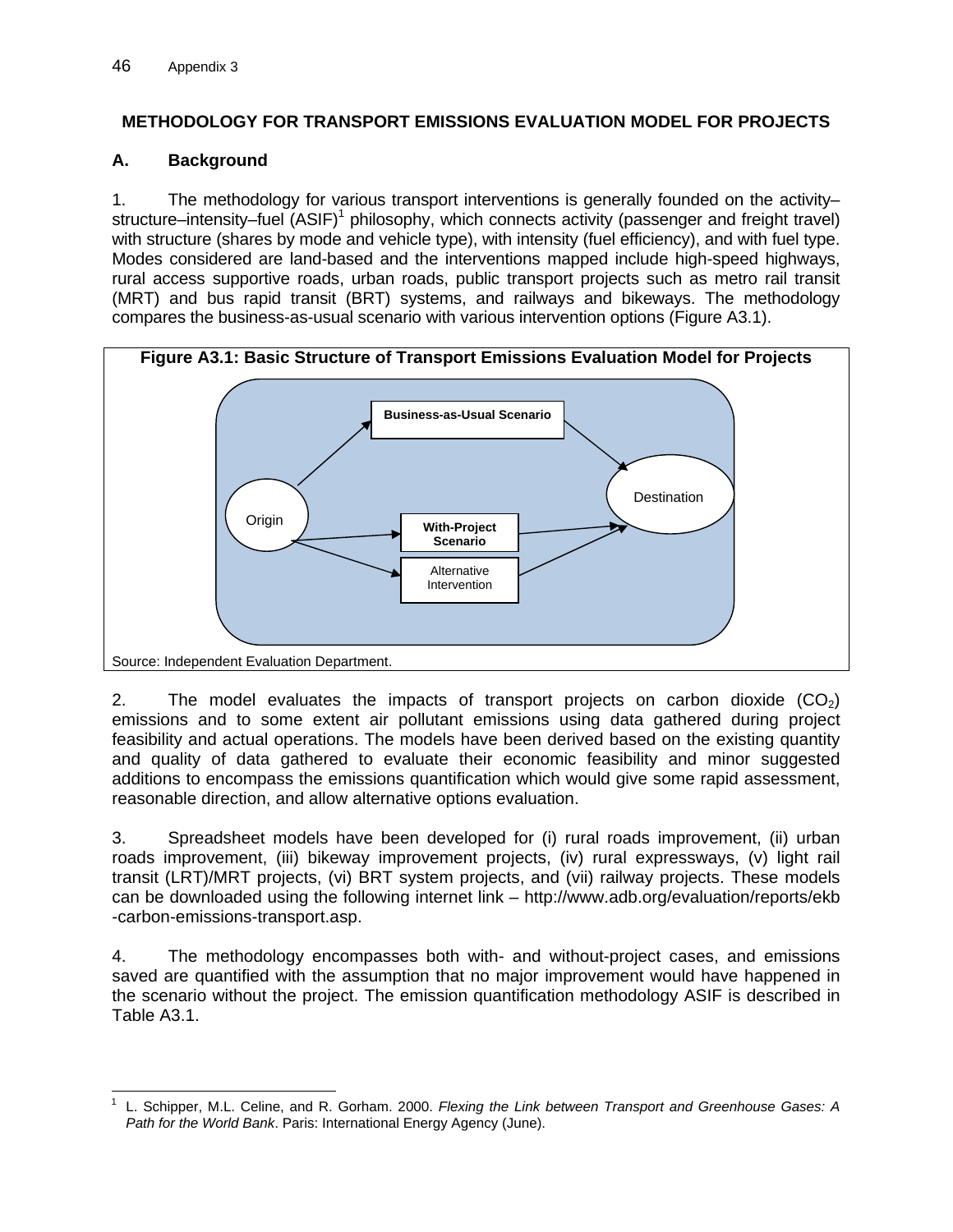intensity by mode.

|                                                                                         |                                                                                                                                                                                                                                                                              |                                                                                                      |                                                                                                                                                                                 |                                                                                                                                   | Vehicle-km by                                                                                               |                                                                                                                                                                                                                     |
|-----------------------------------------------------------------------------------------|------------------------------------------------------------------------------------------------------------------------------------------------------------------------------------------------------------------------------------------------------------------------------|------------------------------------------------------------------------------------------------------|---------------------------------------------------------------------------------------------------------------------------------------------------------------------------------|-----------------------------------------------------------------------------------------------------------------------------------|-------------------------------------------------------------------------------------------------------------|---------------------------------------------------------------------------------------------------------------------------------------------------------------------------------------------------------------------|
| <b>Driving</b><br><b>Forces</b>                                                         | <b>How Many</b><br><b>Trips</b>                                                                                                                                                                                                                                              | How Many km<br><b>Traveled</b>                                                                       | How are km<br>Traveled?                                                                                                                                                         | <b>Routes</b>                                                                                                                     | <b>Fuel and Other</b><br><b>Vehicle</b><br><b>Characteristics</b>                                           | <b>Fuel Use and</b><br>$CO2$ Emissions                                                                                                                                                                              |
| Land uses.<br>population,<br>demographics,<br>incomes, and<br>gross domestic<br>product | Activities that<br>join origins and<br>destinations,<br>providing data<br>on trips. For<br>example,<br>employment<br>generates a trip<br>from home to<br>work in the<br>morning and<br>back in the<br>evening. A stop<br>for food<br>shopping might<br>be made on the<br>way | Separation of<br>origins and<br>destinations,<br>but distance<br>subject to<br>actual route<br>taken | Mode choices                                                                                                                                                                    | Route, network<br>conditions,<br>speeds that<br>give actual<br>distances<br>traveled, and<br>actual<br>distances<br>vehicles move | Changes in<br>vehicle activity<br>and speeds over<br>routes by vehicle<br>type and fuel                     | Changes in km<br>traveled by<br>vehicle type, and<br>changes in fuel<br>use/km by vehicle<br>type, for each fuel                                                                                                    |
| Driving forces                                                                          | Incomes,<br>lifestyles, socio-<br>demographic<br>status                                                                                                                                                                                                                      | Profoundly<br>affected by<br>density and<br>land uses,<br>availability of<br>modes, speeds           | Choices affected by<br>land uses.<br>incomes, locations<br>of "origin" and<br>"destination,"<br>incomes, relative<br>speeds and travel<br>times, safety, and<br>overall service | <b>Relates to</b><br>traditional<br>traffic<br>engineering<br>and transport<br>planning                                           | Costs of a<br>vehicle-km (fuel,<br>tolls, parking);<br>traffic conditions,<br>i.e., speed and<br>congestion | Engine<br>technology,<br>driving style                                                                                                                                                                              |
| Best data<br>sources                                                                    | Origin-<br>destination<br>surveys and<br>commodity flow<br>surveys for<br>freight                                                                                                                                                                                            | Same as<br>previous                                                                                  | Same as previous,<br>but also data from<br>passenger and<br>freight operators,<br>on board surveys of<br>travelers                                                              | Visual<br>observations,<br>traffic counts,<br>speed<br>measurements                                                               | Surveys of<br>individual vehicle<br>use; data from<br>fleet operators<br>(taxi, bus, truck)                 | Fuel use can be<br>measured from<br>surveys,<br>estimated<br>according to<br>simulation models<br>adjusted to local<br>traffic conditions,<br>or imputed from<br>fuel sales,<br>vehicles, and<br>vehicle kilometers |
| Where in<br>ASIF?                                                                       |                                                                                                                                                                                                                                                                              |                                                                                                      | Combined, these data give passenger-km (or ton-km) by mode.                                                                                                                     |                                                                                                                                   | Do not appear<br>directly in ASIF                                                                           | Fuel use appears<br>as numerator in<br>"I"; fuel use<br>multiplies carbon<br>coefficient "F"<br>gives the $CO2$<br>emissions                                                                                        |

## **Table A3.1: Activity–Structure–Intensity–Fuel Summary**

 $ASIF = activity-structure-intensity-fuel, CO<sub>2</sub> = carbon dioxide, km = kilometer.$ 

Source: Adapted from L. Schipper, H. Fabian, and J. Leather. 2009. Asian Development Bank (ADB) Sustainable Development Working Paper Series No. 9. *Transport and Carbon Dioxide Emissions: Forecasts, Options Analysis, and Evaluation.* Manila: ADB.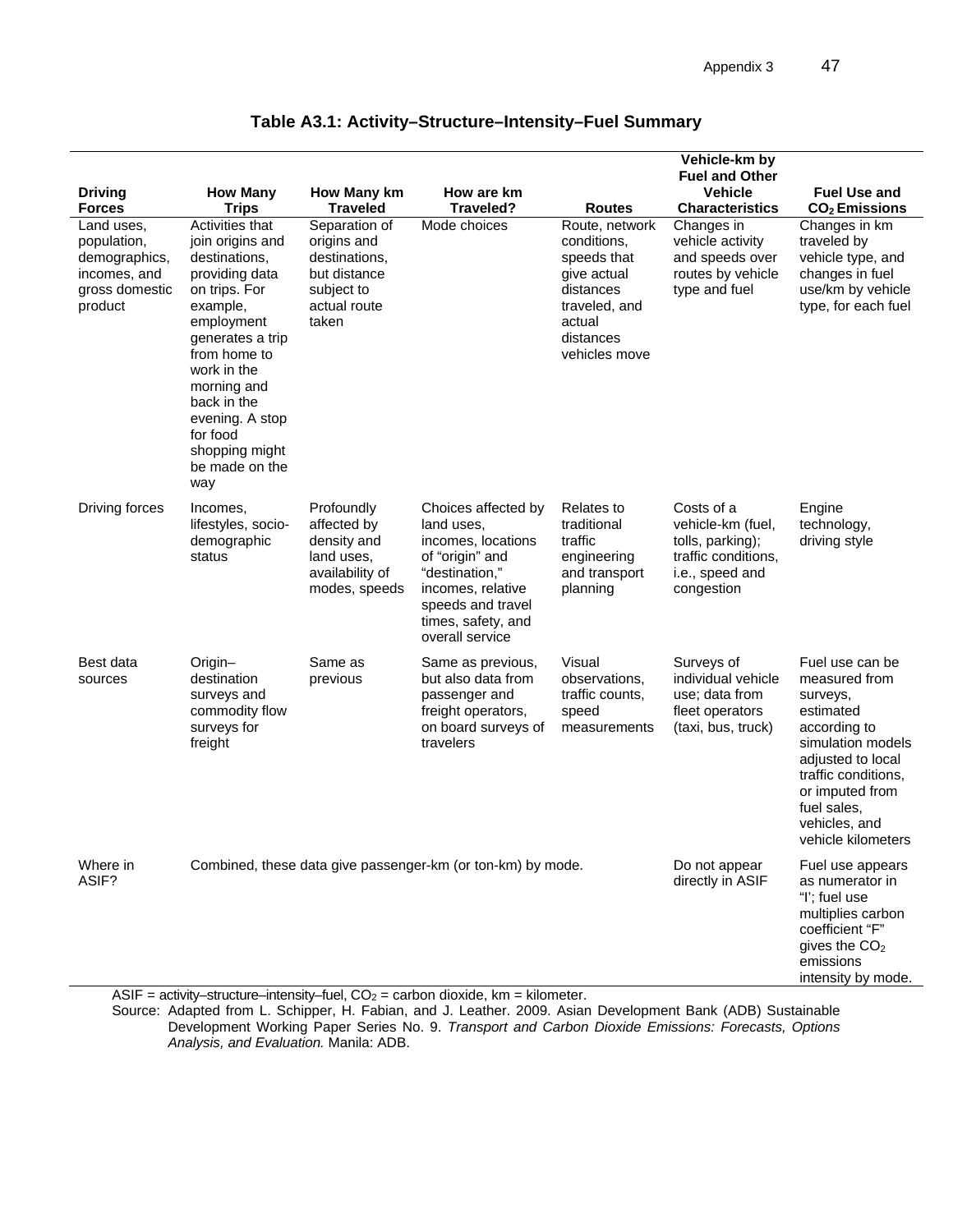5. The models developed for project evaluation borrow heavily from detailed methodologies such as the Computer Programme to Calculate Emissions from Road Transport (COPERT)<sup>2</sup> and allow users to put in default emission factors primarily to capture the impact of speed. The impact of age (age deterioration factors), grade, and temperature are not considered in the developed methodology/model to reduce the assumptions. Since the motive of the methodology is to compare project alternatives using the majority of data collected at the feasibility stage, there is a need to link emissions methodology with the data collated to capture fuel savings, which is a primary benefit/cost of the project (road user cost). The fuel split currently captures gasoline and diesel fuel only.

## **B. Determining and Using Baselines: Static vs. Dynamic**

6. This EKB uses the three terms to convey the same meaning—dynamic baseline, business-as-usual scenario, and no-project scenario. To evaluate the  $CO<sub>2</sub>$  emission impacts of transportation projects and programs requires establishing a baseline for measuring the savings in emissions. There are several ways to define a baseline. Analysis using a *static baseline*  would compare conditions at some fixed time either current or past to what would happen if a given project or program of projects were to be implemented. Analysis using a *dynamic baseline* would compare projected conditions at future points in time under a business-as-usual case with what would happen if a given project or program of projects were to be implemented.

7. Each approach to baseline measurement has its value. A static baseline is useful for considering whether absolute emissions are likely to rise or fall and by how much, compared with today or to a time in the recent past. The overwhelming consensus of the global scientific community, as expressed through the Intergovernmental Panel on Climate Change, is that global emissions of greenhouse gases need to be reduced by half from 1990 levels by 2050. Various authorities have adopted complementary greenhouse reduction goals for different time horizons, e.g., calling for a 20% reduction in greenhouse gases by 2020 from a 2006 baseline. Determining the relative or proportionate contribution of transportation toward such goals requires use of a static baseline to evaluate change in emissions, using 1990, 2006, or another year as a baseline. It is usually easier to gain concurrence about static baseline definitions, since they can be based on recent observations and data estimates. But a static baseline evaluation will mask the discrete effect of a specific project or investment program, which will be lost in the larger set of changes in vehicle technologies, fuels and land use, economic, and transport activity patterns.

8. A dynamic baseline is useful for recognizing the contribution of projects or programs for reducing emissions from the most likely current trend or business-as-usual forecast of emissions. In most developing countries, trends favor rapid growth in motor vehicle ownership and use, changes in public transport, walking, and cycling mode shares, and shifts in the character of the motor vehicle fleet away from use of 2-stroke engines, with changes in the share of trips by motorized 2-wheelers, and sometimes changes in the attributes of motor fuels. These trends will be explicitly accounted for in a dynamic baseline evaluation. Thus with a dynamic baseline, it becomes easier to discern the discrete contribution to increasing or reducing emissions of a project or investment program.

**ENEVALLE 12**<br><sup>2</sup> COPERT is a Microsoft Windows software tool for the estimation of GHG emissions from road transport. The emissions cover the major pollutants viz. carbon monoxide, nitrogen oxide  $(NO_x)$ , particulate matter, and sulphur dioxide; as well as GHGs including CO<sub>2</sub>. COPERT has been developed by the European Topic Centre on Air and Climate Change and is supported by the European Environment Agency. The COPERT 4 methodology has been included in a guidebook developed by the United Nations Economic Commission for Europe Task Force on Emissions Inventories and Projections.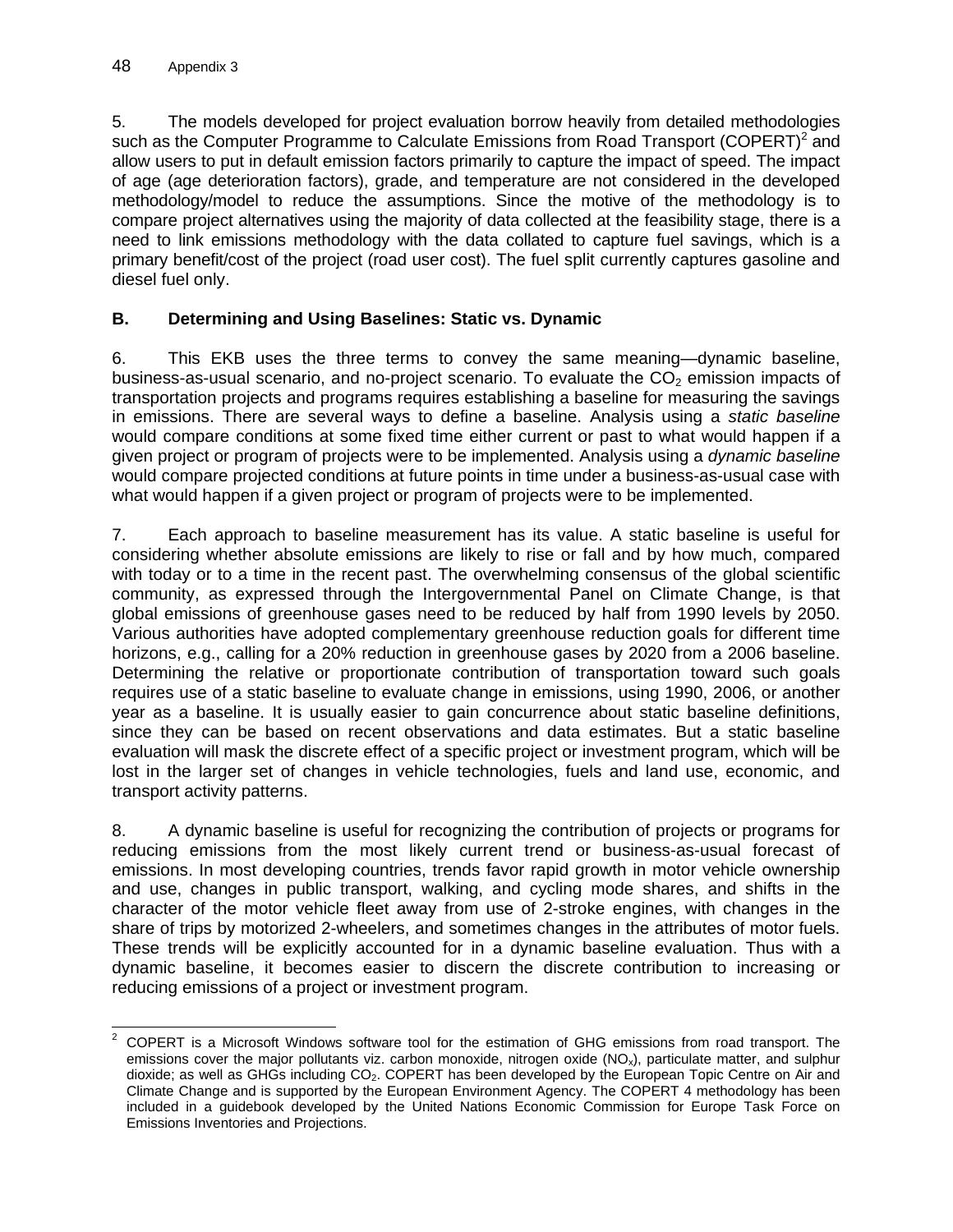9. The TEEMP employs a dynamic baseline approach. The input assumptions used for each mode in the TEEMP dynamic baseline evaluation are detailed in the subsequent sections of Appendix 3. Dynamic baselines include trends in motor vehicle ownership and use, changes in public transport patterns, transport mode shares, composition of the motor vehicle fleet, and sometimes changes in the attributes of motor fuels. These changes are largely characterized by changes in traffic and vehicle speeds, which have been captured by the TEEMPs. In contrast, static baselines compare conditions at some fixed time either current or past, assuming constant parameters of traffic, vehicle speed, vehicle ownership levels, and transport and trip mode share.

10. Users of the TEEMP need to consider how changes in various macroeconomic factors and policies may affect the dynamic baseline. For example, if it is anticipated that, in the near future, a country might phase-out large motor fuel subsidies and adopt more stringent motor vehicle fuel economy standards or high motor vehicle registration fees on less efficient vehicles, which might be undertaken as unilateral nationally appropriate mitigation actions (NAMAs) to cut  $CO<sub>2</sub>$  and enhance energy security, these are likely to influence the character of the motor vehicle fleet and the intensity of motor vehicle use. In the context of evaluating potential supported NAMAs, such as a new BRT or nonmotorized transport (NMT) system in a city, inputs to the TEEMP could be adjusted to separately evaluate the likely effects with or without the unilateral NAMAs. This could provide two dynamic baselines for project evaluation—one under business-as-usual and one in the context of the unilateral NAMAs. It is also possible to produce multiple dynamic baselines for a project or program, with scenarios that vary by their assumptions of gross domestic product or population growth rates.

11. Because dynamic baselines are sensitive to variations in multiple basic assumptions, they should be used with care, transparency, and efforts to explicate key assumptions. They need to be updated periodically with more current assumptions and measured data. A sharp economic downturn or boom, sharply higher or lower oil prices, or major civil conflict or natural disaster can wreak havoc with the best of assumptions, rendering prior dynamic baselines obsolete. Nonetheless, it is valuable to be able to anticipate where trends are headed and to evaluate how particular interventions might produce more desirable outcomes or system performance. Indeed, under the United Nations Framework Convention on Climate Change, it appears likely and appropriate that dynamic baselines will be used to evaluate unilateral and supported NAMAs in the transportation sector, providing a potentially valuable role for sketch analysis tools like TEEMP, especially in settings where more robust system evaluation tools may be lacking.

## **C. Rural Roads Emission Evaluation Model**

12. The Rural Road Improvement Model (Figure A3.2) captures the impact of rural road improvements on emissions. It evaluates the impact of widening from single, intermediate lanes to two lanes including roughness improvement. The Microsoft Excel model, Rural Highway Access Improvement.xls, provides a simple tool for  $CO<sub>2</sub>$  quantification.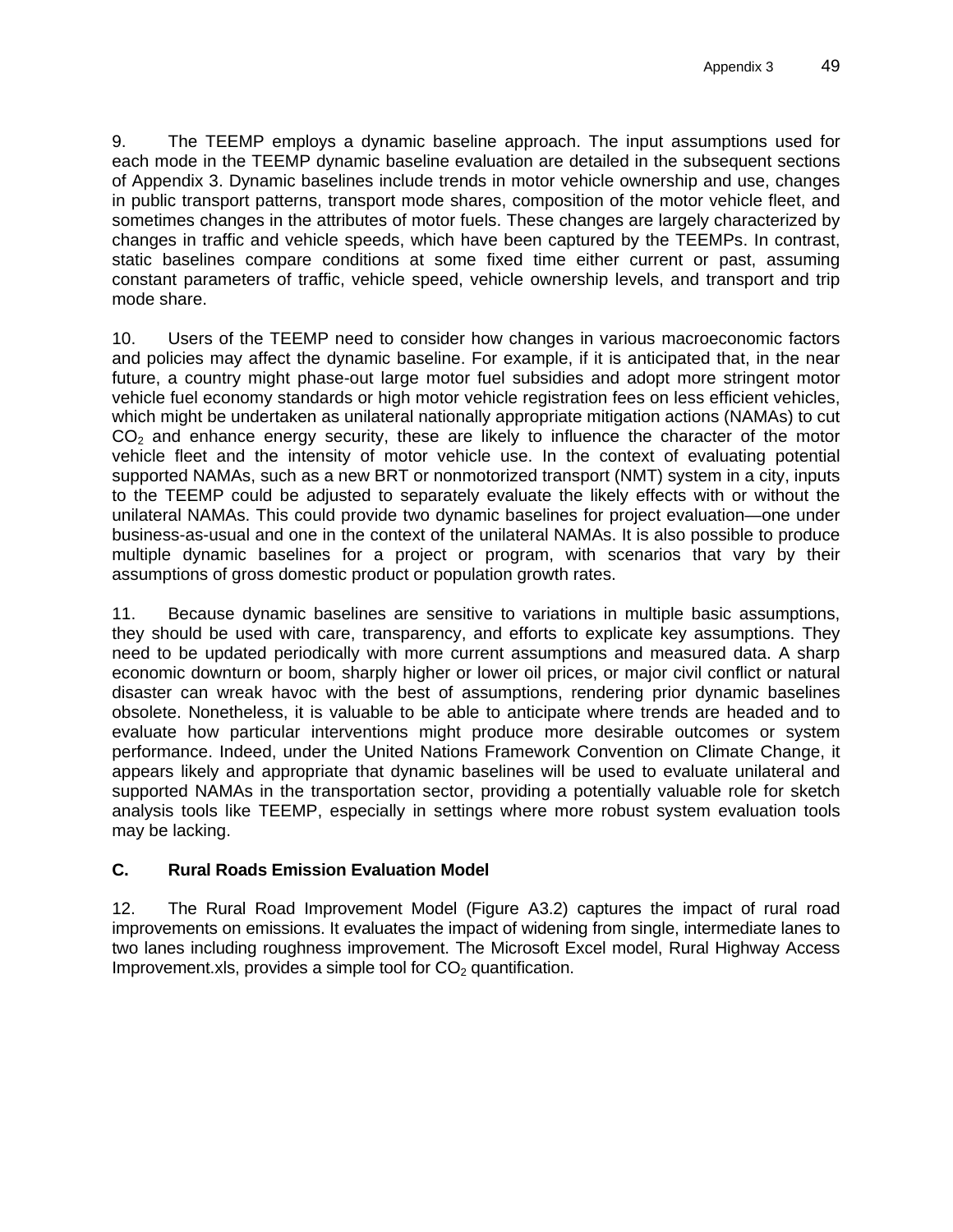

## **1. Microsoft Excel Model Structure**

## 13. **User input sheets**:

- (i) input 1: user inputs the majority of inputs,
- (ii) input 2: air pollutant emission factors,
- (iii) traffic: business as usual—traffic with normal growth, and
- (iv) construction.

## 14. **Output sheet.** Output.

15. **In-built calculation sheets.** Traffic (project-induced), traffic (project + induced, i.e., traffic with normal and induced growth) elasticity, base fuel consumption, capacity, capping limit, revised traffic, particulate matter (PM) factor, PM emission factor, PM emissions, nitrogen oxide (NO<sub>x</sub>) factor, NO<sub>x</sub> emission factor, NO<sub>x</sub> emissions, roughness calculator, speed–fuel factor, fuel consumption, emission factor, vehicle kilometer of travel (VKT),  $CO<sub>2</sub>$  (roughness),  $CO<sub>2</sub>$ (capacity),  $CO_2$  (capacity + roughness), ##SES (PM), and ##SES (NO<sub>x</sub>).

## **2. Input Data Requirements**

16. Rural road improvement projects are generally less data-intensive, and no advanced traffic modeling is used to justify the traffic projections. These are generally provided to link villages with interconnections and connections with divisional centers and agricultural centers. The emission model shows the impact of such projects. The data requirements are as follows:

- (i) Year: base and project lifetime (20 years).
- (ii) Number of lanes existing and proposed.
- (iii) Length: single project can be subdivided into three sections based on trip lengths and data availability. To see the impact of multiple roads with hundreds of kilometers (km) of corridors, the model needs to be executed a number of times.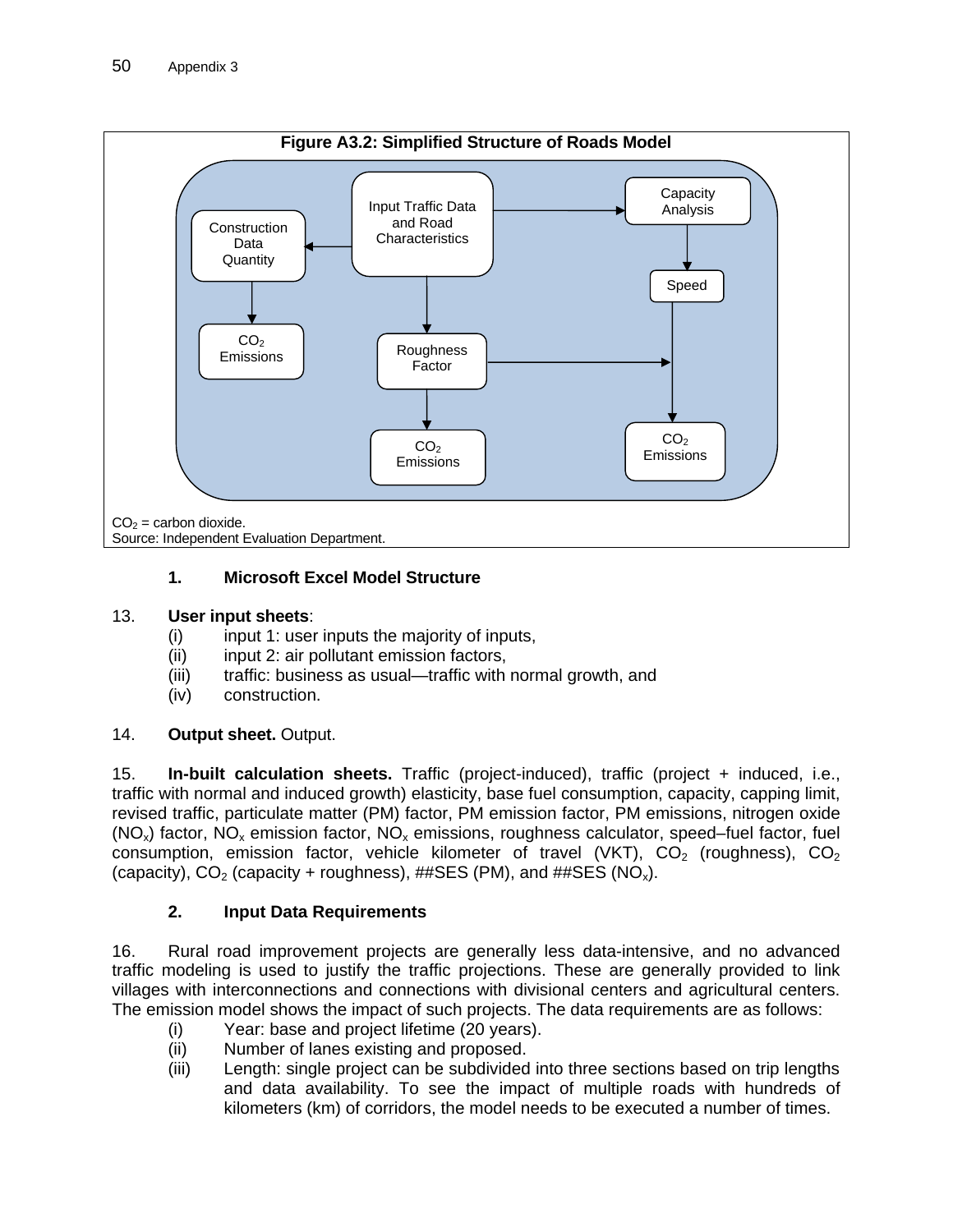- (iv) Average trip lengths of each mode: two-wheeler, three-wheeler, passenger car, light commercial vehicle, bus, heavy commercial vehicle (if any), bullock cart, and cycles.
- (v) Base year traffic volumes with projections for normal growth.
- (vi) Induced traffic elasticity: induced traffic component because of capacity improvement. The elasticity based on the literature review is near 1 (i.e., a 10% increase in lane km would yield a 10% increase in traffic).
- (vii) Passenger car units (PCUs) of modes: default values are 0.5 for two-wheelers, 1 for three-wheelers, 1 for passenger cars, 1.5 for light commercial vehicles, 3 for buses, 3 for heavy commercial vehicles, 6 for bullock carts, and 0.5 for cycles.
- (viii) Fuel consumption at 50 km speed (liters for 100 km): default value of 2 for twowheelers, 3.1 for three-wheelers, 10 for passenger cars, 12 for light commercial vehicles, 28 for buses, and 25 for heavy commercial vehicles.
- $(iv)$  CO<sub>2</sub> emission factor in kilogram per liter (kg/l) for modes depending on gasoline and diesel fuel split.
- (x) Occupancy/loading of each modes.
- (xi) Roughness (meter [m]/km) before and after improvement. It is assumed that roughness would be maintained at that level.
- (xii) An option is provided for the user to segregate local vs. through traffic.
- (xiii) Quantity of cement, steel, and bitumen per km.
- (xiv) Average road length of each stretch.
- (xv) Rate of annual improvement in fuel economy.
- (xvi) Input emission factor for PM (g/km) and  $NO_x$  (g/km). To evaluate only the percentage impact on air pollutants, the suggested value is 1.
- (xvii) Upstream emission factor to account for fuel manufacture.
- (xviii) Volume to capacity (V–C) saturation on a road: the default value is assumed to be 1.5. Roads generally show high travel impedance when the V–C ratio increases to 1.

### **3. Construction Emissions**

17. For emissions generated at the construction stage, two scenarios are provided. The user can either input the construction quantity (i.e., cement, bitumen, and steel) or take a placeholder number based on the literature review (Figure A3.3). The emissions generated during the energy consumption for the production of materials are considered construction emissions and are included in the project analysis. This procedure may result in significant conservative estimates, as emissions generated as a result of materials movement, construction machinery usage, traffic diversion, etc., are not included. Literature review indicates that construction emissions for rural roads are 5 tons/km to 103 tons/km when the full life cycle is considered, depending on the type of treatment.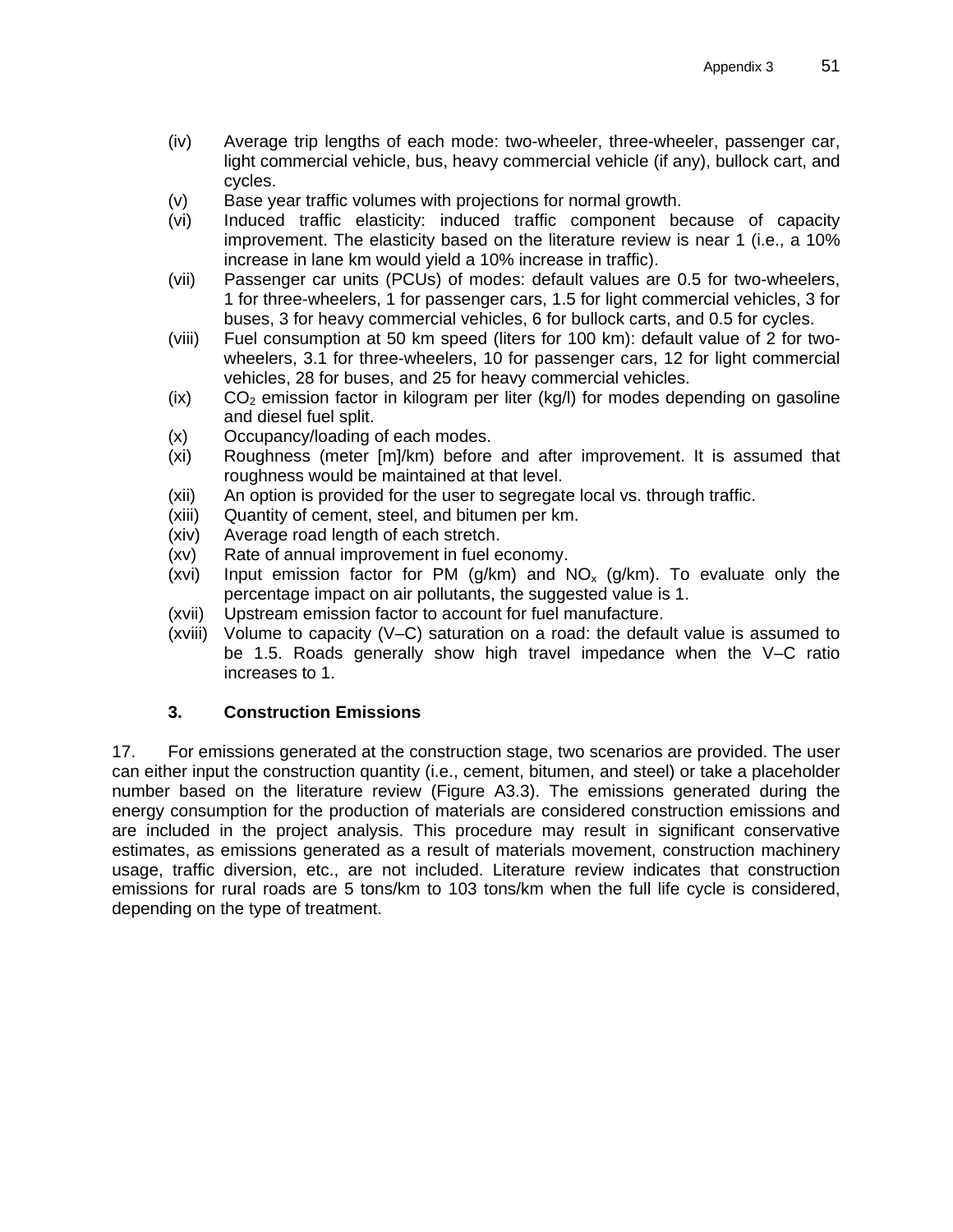

# **4. Operations Emissions due to Capacity Expansion**

18. Emissions are dependent on speed, thus using the highway capacity analysis. First, the model establishes the V–C ratios. Using the speed-flow equations from the updated road user cost study<sup>3</sup> (Indian Roads Congress-Special Publication, Manual of Economic Analysis of Highway Projects, India) and the China Green Transport Project,<sup>4</sup> an impact of V–C on speed was quantified. As the V–C exceeds 1, the speed becomes highly variable. It is difficult to determine such speeds using speed-flow equations. For V–C ratios exceeding 1, speed is kept the same as 1 and it needs to be acknowledged that the majority of travel would be a mixture of stop-and-go movements. The traffic projections are curtailed based on maximum saturation criteria and the volume is kept constant after the V–C ratio exceeds the user imputed capping limit.

19. Capacity values considered are 7,200 PCU/day for one-lane highways, 22,800 PCU/day for intermediate lane highways, and 34,500 PCU/day for two-lane highways based on Indian road standards (Table A3.2).

<sup>-&</sup>lt;br>3  $\frac{3}{4}$  L.R. Kadiyali et al updated the initial road user cost study of 1982.

Asian Development Bank and Ministry of Transport, People's Republic of China. 2009. *Green Transport: Resource Optimization in the Road Sector in the People's Republic of China*. Manila. Collaborative project. http://www.adb.org/Documents/ Books/Green-Transport/Green-Transport.pdf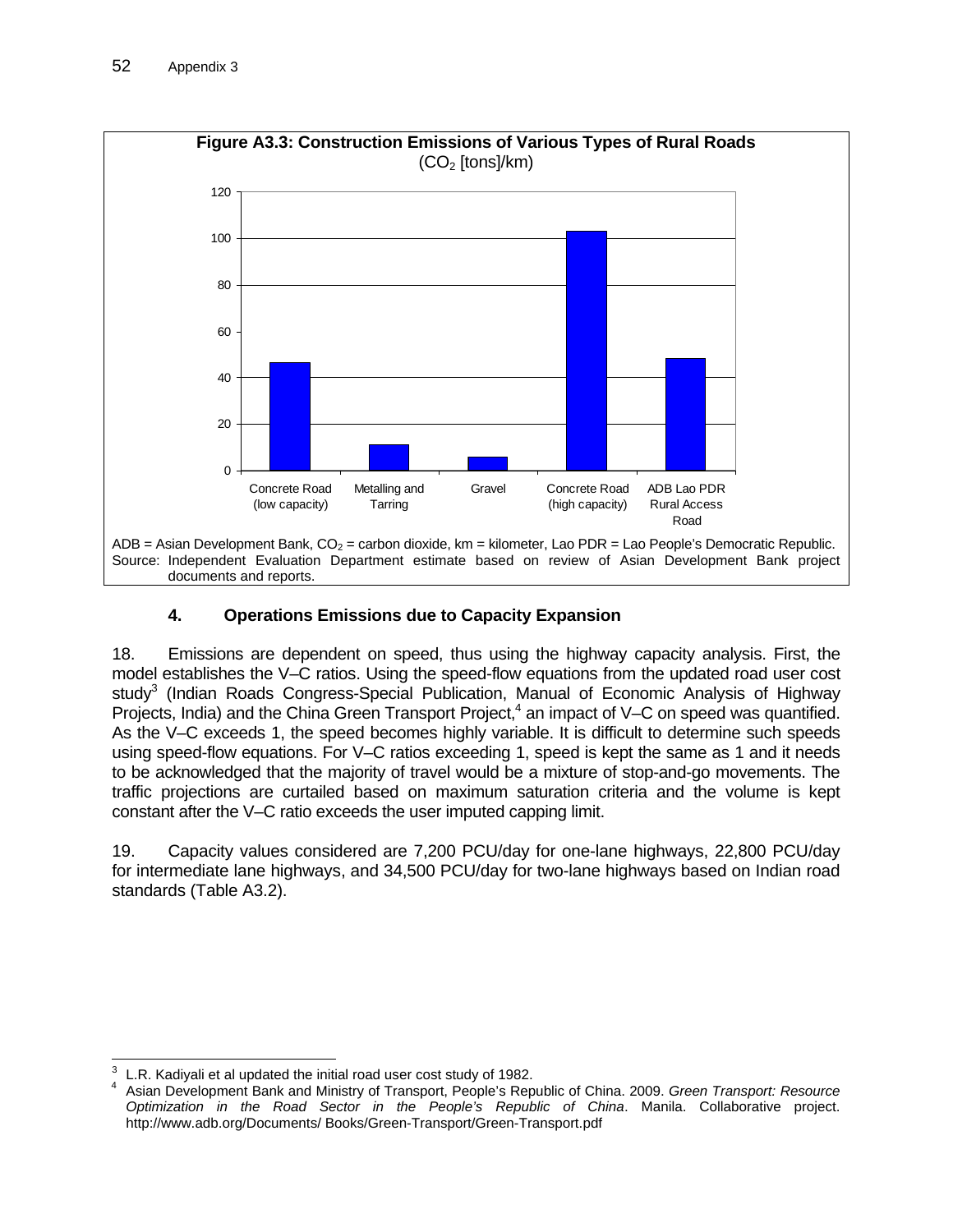| V-C  | 2 Lane | 1 Lane | 1.5 Lane |
|------|--------|--------|----------|
| 0.00 | 60     | 30     | 40.0     |
| 0.10 | 59     | 28     | 39.7     |
| 0.20 | 56     | 26     | 39.0     |
| 0.30 | 52     | 24     | 37.7     |
| 0.40 | 47     | 23     | 36.0     |
| 0.50 | 41     | 21     | 34.0     |
| 0.60 | 34     | 20     | 31.7     |
| 0.70 | 29     | 20     | 27.0     |
| 0.80 | 24     | 19     | 22.5     |
| 0.90 | 22     | 18     | 20.0     |
| 1.00 | 22     | 18     | 20.0     |
| 1.50 | 22     | 18     | 20.0     |
| 2.50 | 22     | 18     | 20.0     |

**Table A3.2: Variation of Volume to Capacity—Speed for Various Road Widths** 

 $V-C =$  volume to capacity.

Source: Independent Evaluation Department estimate based on review of Asian Development Bank project documents and reports.

20. Using a variety of studies<sup>5</sup> on speed and emissions, drive cycle effects were derived. For different speeds, fuel consumption values and air pollutant emission factors were derived, averaged, and selected for user convenience (Table A3.3). If users wish to follow the equations, it is better to reprocess the numbers with actual equations.

|              | <b>Carbon Dioxide</b> |      |      |      | <b>Particulate Matter</b> |      |      | <b>Nitrogen Oxide</b> |            |      |      |      |            |      |
|--------------|-----------------------|------|------|------|---------------------------|------|------|-----------------------|------------|------|------|------|------------|------|
| <b>Speed</b> | 2W                    | 3W   | Cars | LCV  | <b>Bus</b>                | HCV  | Car  | LGV                   | <b>Bus</b> | HGV  | Car  | LGV  | <b>Bus</b> | HGV  |
| 15           | (70)                  | (70) | (61  | (69) | (61)                      | (61) | (43) | (30)                  | (21)       | (60) | (43) | 35)  | (56)       | (44) |
| 20           | (43)                  | (43) | (34) | (38) | (51)                      | (51) | (26) | (18)                  | (16)       | (55) | (32) | 23)  | (46)       | (36) |
| 25           | (26)                  | (26) | (20) | (22) | (39)                      | (39) | (18) | (10)                  | (12)       | (45) | (23) | (14) | (37)       | (28) |
| 30           | (21                   | (21) | (12) | (18) | (23)                      | (23) | (11) | (4)                   | (9)        | (35) | (16) | (8)  | (29)       | (22) |
| 35           | (7)                   | (7)  | (5)  | (6)  | (15)                      | (15) | (6)  | (1)                   | (7)        | (25) | (10) | (3)  | (21)       | (15) |
| 40           | $\scriptstyle{(4)}$   | (4)  | (3)  | (3)  | (9)                       | (9)  | (3)  |                       | (4)        | (16) | (5)  | (1)  | (14)       | (10) |
| 45           | (1)                   | (1)  | 0    | 0    | (3)                       | (3)  | (1)  |                       | (2)        | (7)  | (2)  | 0    | (7)        | (4)  |
| 50           | 0                     | 0    | 0    | 0    | 0                         | 0    | 0    | 0                     | $\Omega$   | 0    | 0    | 0    | 0          |      |
| 55           |                       | 0    | (1)  | (1)  | 2                         | 2    | 0    | (2)                   | 2          | 6    |      | (2)  | 6          | 6    |
| 60           | (2)                   | (2)  | (3)  | (4)  | 5                         | 5    | (1)  | (4)                   | 3          | 10   |      | (4)  | 13         | 9    |
| 65           | (4)                   | (4)  | (6)  | (7)  | 5                         | 5    | (3)  | (8)                   | 3          | 12   |      | (7)  | 13         | 9    |
| 70           | (8)                   | (8)  | (9)  | (12) | 6                         | 6    | (6)  | (11)                  | 3          | 12   | (1)  | (11) | 13         | 9    |
| 75           | (12)                  | (12) | (13) | (16) | 0                         | 0    | (9)  | (15)                  |            | 12   | (3)  | (15) | 10         |      |
| 80           | (18)                  | (18) | (18) | (23) | (4)                       | (4)  | (13) | (19)                  | (1)        | 10   | (5)  | (19) |            |      |
| 85           | (23)                  | (23) | (24) | (29) | (7)                       | (7)  | (17) | (23)                  | (5)        | 7    | (9)  | (24) | 4          |      |
| 90           | (30)                  | (30) | (30) | (37) | (12)                      | (12) | (22) | (28)                  | (8)        | 4    | (12) | (28) |            | (2)  |
| 95           | (37                   | (37) | (36) | (45) | (16)                      | (16) | (27) | (32)                  | (8)        | (14) | (16) | (33) |            |      |
| 100          | ΄37                   | (37  | 36)  | (45) | (16)                      | 16   | (32) | 36)                   | (8)        | 16)  | 20)  | 38)  |            |      |

**Table A3.3: Speed and Emission Factors Index** 

 $()$  = negative, 2W = 2-wheeler, 3W = 3-wheeler, kph = kilometer per hour, HCV = heavy commercial vehicle, LCV = light commercial vehicle.

Note: These figures assume 0 at 50 kilometers per hour, i.e., percent decrease in fuel efficiency assuming fuel efficiency at 50 kilometers per hour as 0.

Source: Independent Evaluation Department estimate based on empirical research.

21. Using the base 50 kilometers per hour (kph) speed emission factors and stream speeds, the model first calibrates the emission factors and then processes  $CO<sub>2</sub>$  emissions. Options are included to check the impact of fuel efficiency on  $CO<sub>2</sub>$  emissions.

 5 COPERT-3, CORINAR, Green Transport, Developing Integrated Emissions Strategies for Existing Land Transport, updated road user cost study, and Transport Research Laboratory (United Kingdom).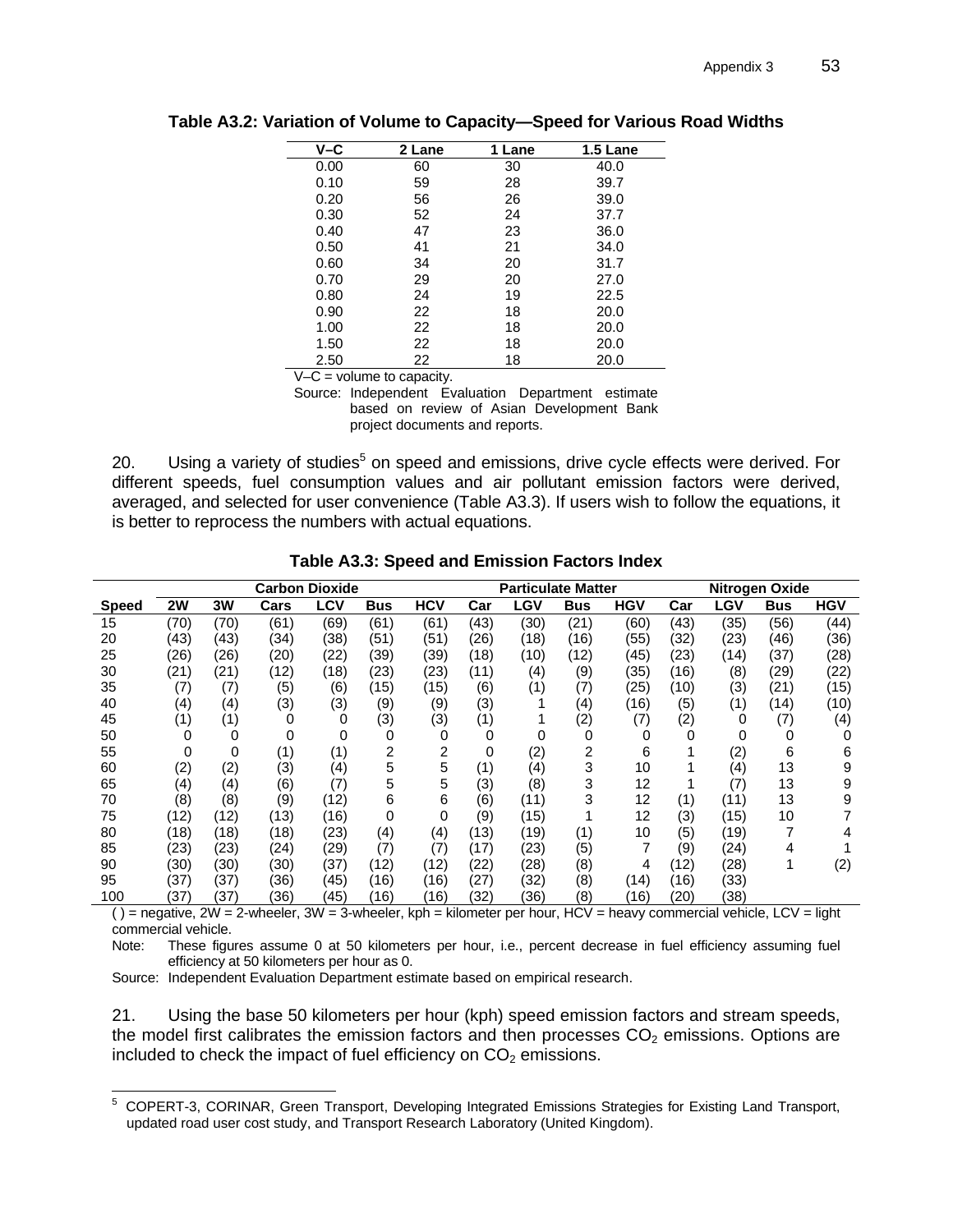22. The model allows users to quantify air pollutants (PM and  $NO<sub>x</sub>$ ) using the emission factors. Air pollutant emission factors of vehicles are adopted from a variety of literature available from various Asian countries, including the Developing Integrated Emissions Strategies for Existing Land Transport (DIESEL) 2008 for Bangkok (Thailand),<sup>6</sup> and the emission factors derived at the Automotive Research Association of India.<sup>7</sup> Other countries could have specific national level emission factors for local projects.

23. The above methodology allows the user to capture the capacity expansion impact on emissions.

## **5. Operations Emissions caused by Road Riding Quality Improvement (Roughness)**

24. Road roughness is the expression of surface irregularity, which affects riding quality and fuel consumption. To evaluate the riding surface improvement projects/maintenance projects on emissions, the model adopts the factors suggested by the Green Transport Project (Table A3.4).

| Roughness (m/km) | <b>Impact on Fuel Consumption</b> |
|------------------|-----------------------------------|
| 2                | 1.00                              |
| 3                | 0.99                              |
| 4                | 0.98                              |
| 5                | 0.98                              |
| 6                | 0.97                              |
| 7                | 0.96                              |
| 8                | 0.95                              |
| 9                | 0.95                              |
| 10               | 0.94                              |
| 11               | 0.93                              |
| 12               | 0.92                              |
| 13               | 0.92                              |
| 14               | 0.91                              |
| 15               | 0.90                              |

## **Table A3.4: Impact of Road Roughness on Fuel Consumption**

 $km = kilometer, m = meter.$ 

Source: Asian Development Bank and Ministry of Transport, People's Republic of China. 2009. *Green Transport: Resource Optimization in the Road Sector in the People's Republic of China*. Manila. Collaborative project. http://www.adb.org/ Documents/Books/Green-Transport/ Green-Transport.pdf

## **6. Outputs**

25. The model also provides the user an opportunity to combine the impacts of capacity expansion and roughness. The analysis is refined for various scenarios such as a business-asusual case (no improvement), with improvement without considering induced traffic and a scenario with induced traffic. For induced traffic, a simple tool is included to quantify additional traffic caused by the capacity improvement. Researchers have found lane miles to have a statistically significant relationship with vehicle distance traveled. The impact is shown in several studies with elasticity of 0.5 to 1. A default value of 1 has been proposed.

 6 United Nations Development Programme and World Bank Energy Sector Management Assistance Programme.<br>2008. DIESEL. Bangkok.

\_ 2008. DIESEL. Bangkok.<br><sup>7</sup> See Automotive Research Association of India's website – http://www.araiindia.com/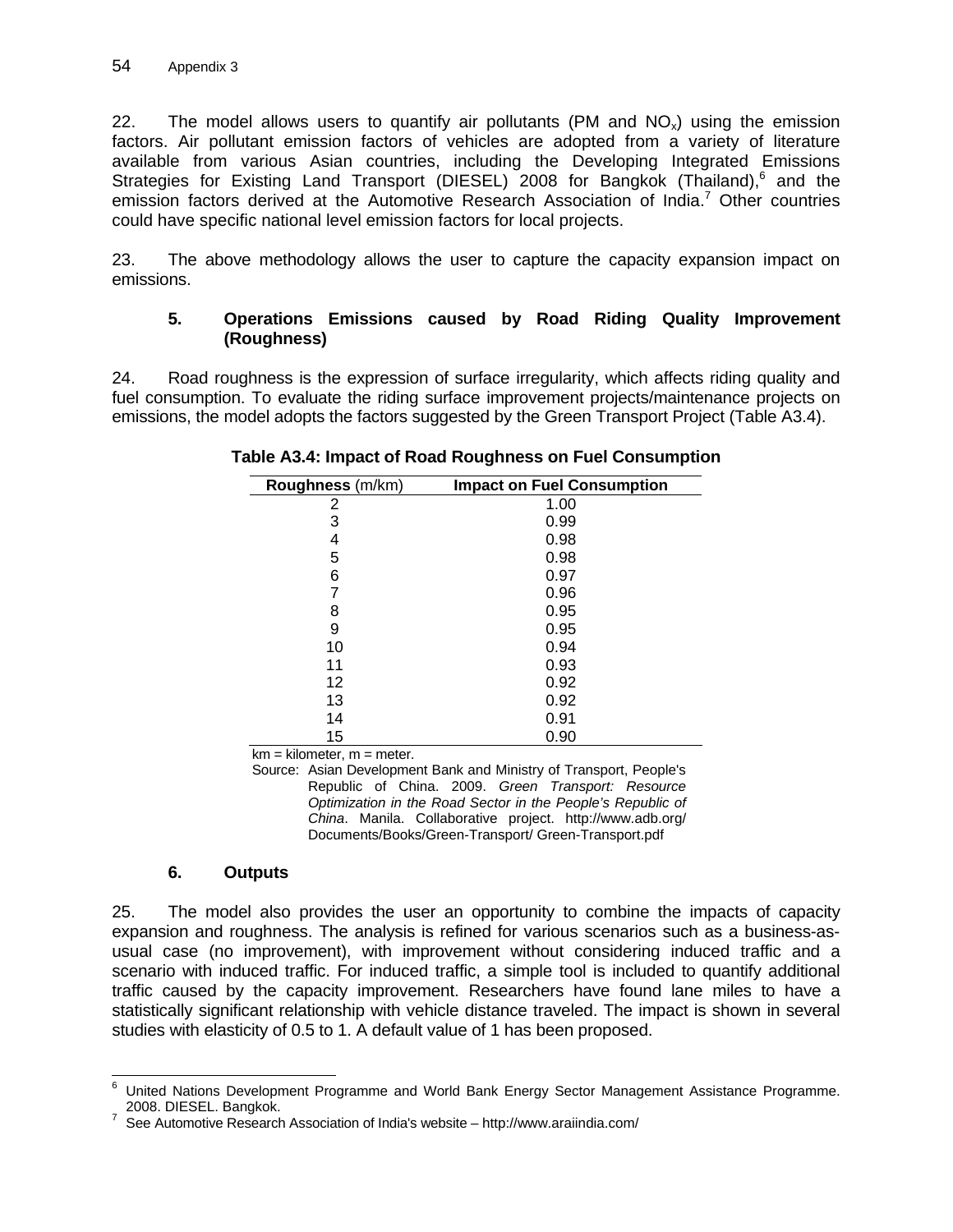26. To account for emissions generated during upstream (to manufacture the fuel), a factor of 14% is assumed as a default, $^8$  and emissions are scaled up appropriately.

## **D. Urban Roads Emission Evaluation Model**

27. The Urban Road Improvement Model captures the impact of urban road improvements on emissions. It evaluates the impact of widening from two lanes to four and six lanes, including roughness improvement. To capture the impact of system management techniques, an option of two-lane one-way streets is included. Figure A3.2 provides the basic structure and the Microsoft Excel model Urban Roads.xls provides a simple tool for  $CO<sub>2</sub>$  quantification.

28. This model is applied to both business-as-usual and project scenarios. It segregates the impact of the induced traffic component by providing a simple tool.

## **1. Microsoft Excel Model Structure**

### 29. **User input sheets:**

- (i) input 1: user inputs majority of inputs,
- (ii) input 2: air pollutant emission factors,
- (iii) traffic: business as usual—traffic with normal growth, and
- (iv) construction.

### 30. **Output sheet.** Output.

31. **In-built calculation sheets.** Traffic (project-induced), traffic (project + induced—traffic with normal and induced growth) elasticity, base fuel consumption, capacity, capping limit, revised traffic, PM factor, PM emission factor, PM emissions,  $NO<sub>x</sub>$  factor,  $NO<sub>x</sub>$  emission factor,  $NO<sub>x</sub>$ emissions, roughness calculator, speed–fuel factor, fuel consumption, emission factor, VKT, CO<sub>2</sub> (roughness),  $CO<sub>2</sub>$  (capacity),  $CO<sub>2</sub>$  (capacity + roughness), ##SES (PM), and ##SES (NO<sub>x</sub>).

### **2. Input Data Requirements**

32. Urban road improvement projects are highly data-intensive, and advanced traffic models are required to justify the traffic projections. The roads modeled are widening of arterial roads development of elevated roads and high capacity ring roads as a part of system management technique to provide immediate traffic congestion release.

- 33. The data required are as follows:
	- (i) Year: base and project lifetime (20 years).
	- (ii) Number of lanes existing and proposed.
	- (iii) Length: a single project can be subdivided into three sections based on trip lengths and data availability. To see the impact of multiple roads with hundreds of km of corridors, the model needs to be executed a number of times.
	- (iv) Average trip lengths of each mode: two-wheeler, three-wheeler, passenger car, light commercial vehicle, bus, heavy commercial vehicle (if any), bullock cart, and cycles.
	- (v) Base year traffic volumes with projections for normal growth.
	- (vi) Induced traffic elasticity: induced traffic component caused by capacity improvement. The elasticity based on the literature review is near 1 (i.e., a 10% increase in lane km would yield a 10% increase in traffic).

<sup>-&</sup>lt;br>8 Literature review of various studies, including those from the International Energy Agency and the Clean Development Mechanism, suggests a mid value of 14% as reasonable.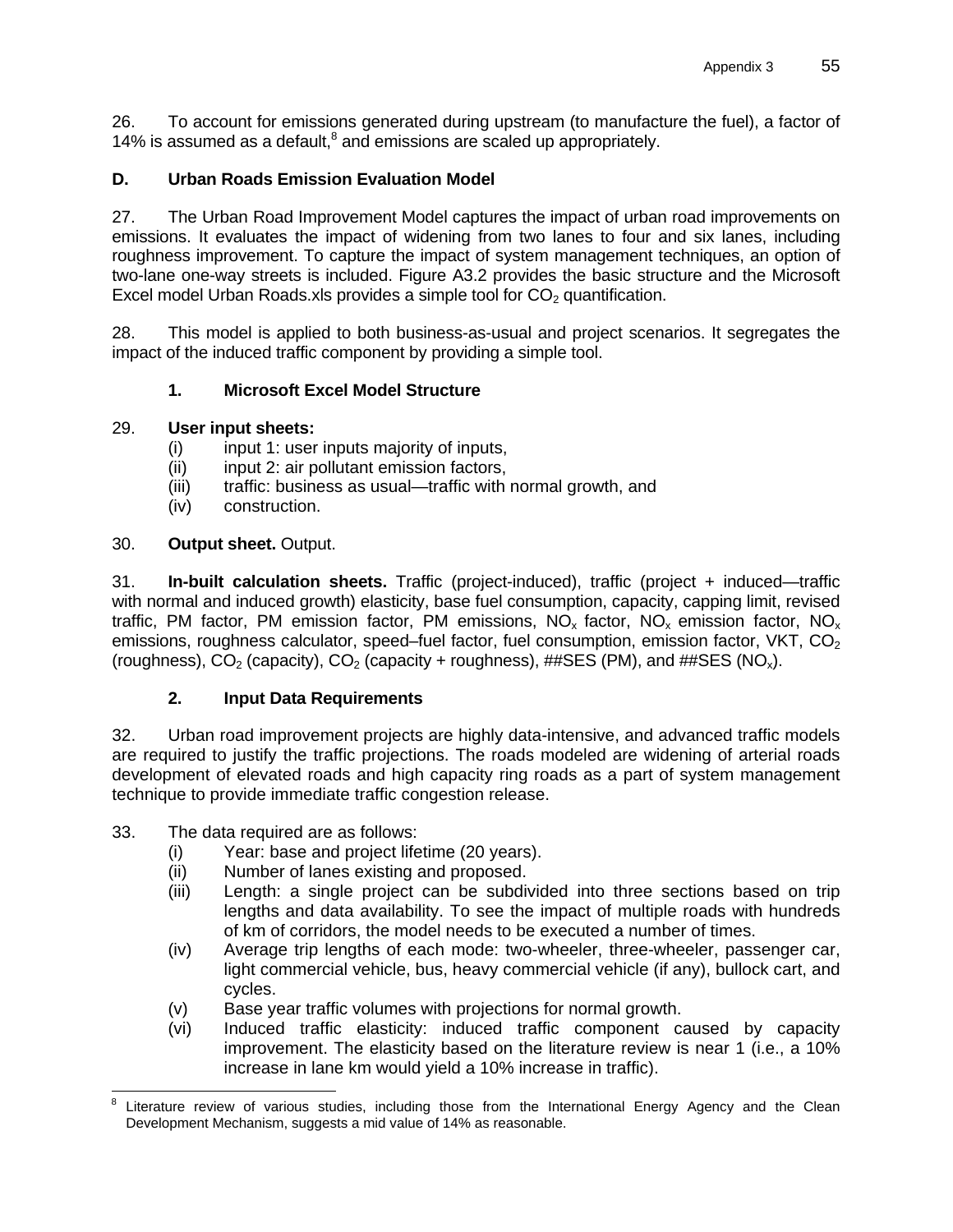- (vii) PCUs of modes: default value of 0.5 for two-wheelers, 1 for three-wheelers, 1 for passenger cars, 1.5 for light commercial vehicles, 3 for buses, 3 for heavy commercial vehicles, 6 for bullock carts, and 0.5 for cycles.
- (viii) Fuel consumption at 50 km speed (liters for 100 km): default value of 2 for twowheelers, 3.1 for three-wheelers, 10 for passenger cars, 12 for light commercial vehicles, 28 for buses, and 25 for heavy commercial vehicles.
- $(ix)$   $CO<sub>2</sub>$  emission factor in kg/l for modes depending on gasoline and diesel fuel split.
- (x) Occupancy/loading of each mode.
- (xi) Roughness (m/km) before and after improvement. It is assumed that roughness would be maintained at that level.
- (xii) An option is provided to segregate local vs. through traffic.
- (xiii) Quantity of cement, steel, and bitumen per km.
- (xiv) Average road length of each stretch.
- (xv) Rate of annual improvement in fuel economy.
- (xvi) Input emission factor for particulate matter (gram/km) and  $NO<sub>x</sub>$  (g/km). To evaluate only the percentage impact on air pollutants, the suggested value is 1.
- (xvii) Upstream emission factor to account for fuel manufacture.
- (xviii) V–C saturation on a road: default value is assumed to be 1.5. Roads generally show high travel impedance when the V–C ratio increases to 1.

### **3. Construction Emissions**

34. For emissions generated at the construction stage, two scenarios are provided. The user can either input the construction quantity (i.e., cement, bitumen, and steel) or take a placeholder number based on a literature review. The emissions generated during the energy consumption for the production of materials are considered construction emissions and are included in the project analysis. This procedure may result in a significant conservative estimate, as emissions generated from material movement, construction machinery usage, traffic diversion, etc., are not included.

### **4. Operations Emissions caused by Capacity Expansion**

35. Emissions are dependent on speed, thus using the highway capacity analysis. First, the model establishes the V–C ratios. Using the insights on speed-flow equations from the updated road user cost study (Indian Roads Congress-Special Publication, Manual of Economic Analysis of Highway Projects), the China Green Transport Project, and the Bangalore Metro Project,<sup>9</sup> an impact of V–C on speed was quantified (Table A3.5). As the V–C exceeds 1, the speed becomes highly variable. It is difficult to determine such speeds using speed-flow equations. For V–C ratios exceeding 1, speed is kept the same as 1 and it needs to be acknowledged that the majority of travel would be a mixture of stop-and-go movements. The traffic projections are curtailed based on maximum saturation criteria and the volume is kept constant after the V–C ratio exceeds the user imputed capping limit.

<sup>-&</sup>lt;br>9 Independent Evaluation Department analysis based on data from Bangalore Metro project, which is under construction by Bangalore Metro Rail Corporation. http://bmrc.co.in (accessed 14 May 2010).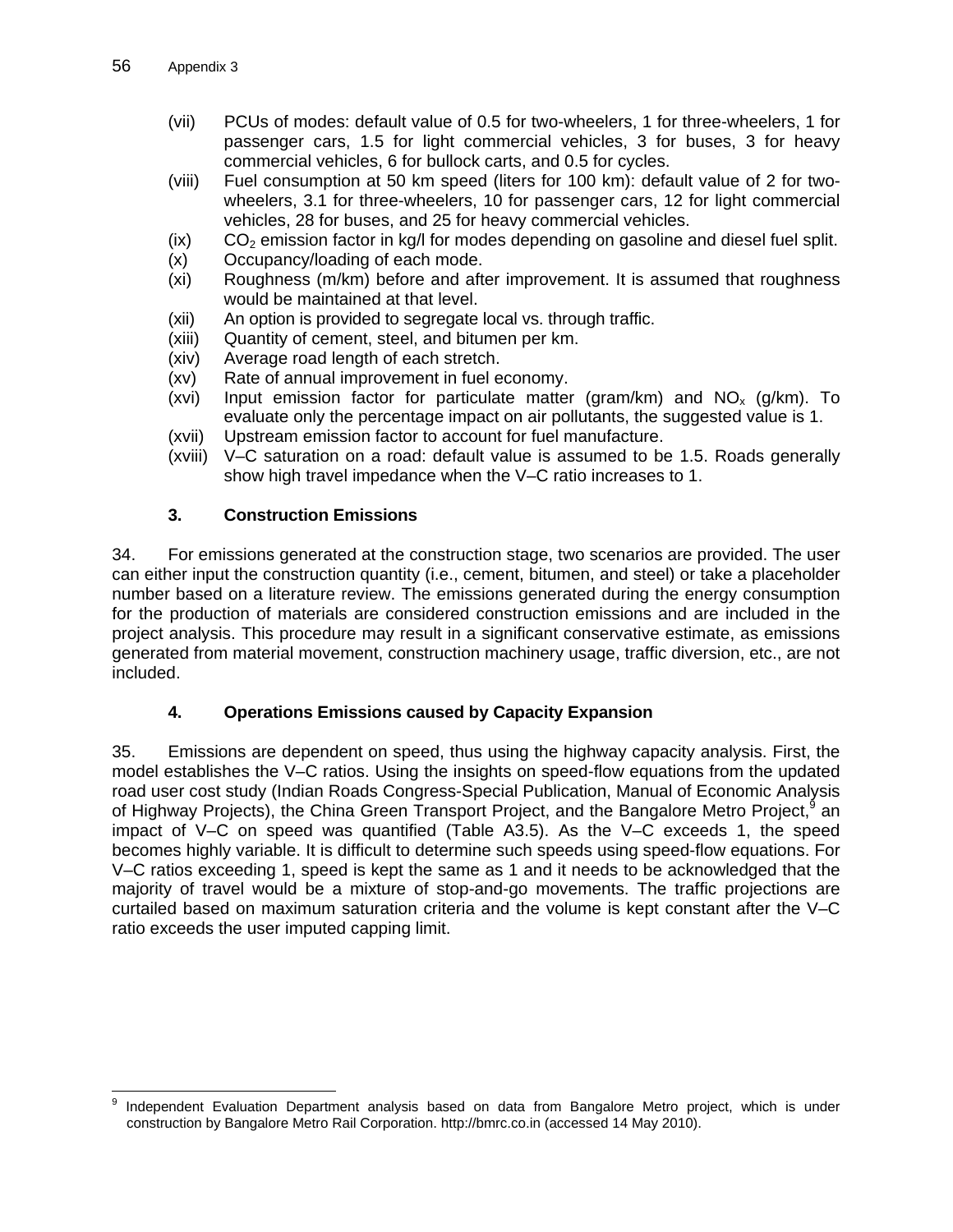| $V - C$ | 2 Lane | 2 Lane (one way) | 4 Lane | 6 Lane |
|---------|--------|------------------|--------|--------|
| 0.00    | 30.00  | 30.00            | 50.00  | 80.00  |
| 0.10    | 29.97  | 29.97            | 49.90  | 79.81  |
| 0.20    | 29.81  | 29.81            | 49.43  | 78.98  |
| 0.30    | 29.40  | 29.40            | 48.43  | 77.31  |
| 0.40    | 28.67  | 28.67            | 46.78  | 74.63  |
| 0.50    | 27.51  | 27.51            | 44.38  | 70.83  |
| 0.60    | 25.85  | 25.85            | 41.13  | 65.80  |
| 0.70    | 23.61  | 23.61            | 36.96  | 59.44  |
| 0.80    | 20.72  | 20.72            | 31.80  | 51.67  |
| 0.90    | 17.09  | 17.09            | 25.56  | 42.41  |
| 1.00    | 15.00  | 15.00            | 18.20  | 31.60  |

**Table A3.5: Variation of Volume to Capacity – Speed for Various Road Widths** 

 $V-C =$  volume to capacity.

Source: Independent Evaluation Department estimate based on review of Asian Development Bank project documents and reports and empirical research.

36. Capacity values considered are 21,500 PCU/day for two-lane highways, 34,500 PCU/day for two-lane (one-way) highways, 51,500 PCU/day for four-lane highways, and 77,000 PCU/day for six-lane highways based on Indian urban road standards.

37. Using a variety of studies on speed and emissions, drive cycle effects were derived (Figure 7, main text). For different speeds, fuel consumption values and air pollutant emission factors were derived, averaged, and selected for user convenience. To follow the equations, it is better to reprocess the numbers with equations.

38. Using the base 50 kph speed emission factors and stream speeds, the model first calibrates the emission factors and then processes  $CO<sub>2</sub>$  emissions. Table A3.5 provides the impact of speed on emissions. Options are included to check the impact of fuel efficiency on  $CO<sub>2</sub>$  emissions.

39. The model allows users to quantify air pollutants (particulate matter and  $NO<sub>x</sub>$ ) using the emission factors. The above methodology allows the user to capture the capacity expansion impact on emissions.

## **5. Operations Emissions caused by Road Riding Quality Improvement (Roughness)**

40. Road roughness is the expression of surface irregularity, which affects riding quality and fuel consumption. To evaluate riding surface improvement projects/maintenance projects on emissions, the model adopts the factors suggested by the Green Transport Project. Table A3.4 gives the impact of riding quality on fuel consumption.

## **6. Outputs**

41. The model allows the user to combine the impacts of capacity expansion and roughness. The analysis is refined for various scenarios such as a business-as-usual case (no improvement), with improvement without considering induced traffic, and a scenario with induced traffic. For induced traffic, a simple tool is included to quantify additional traffic caused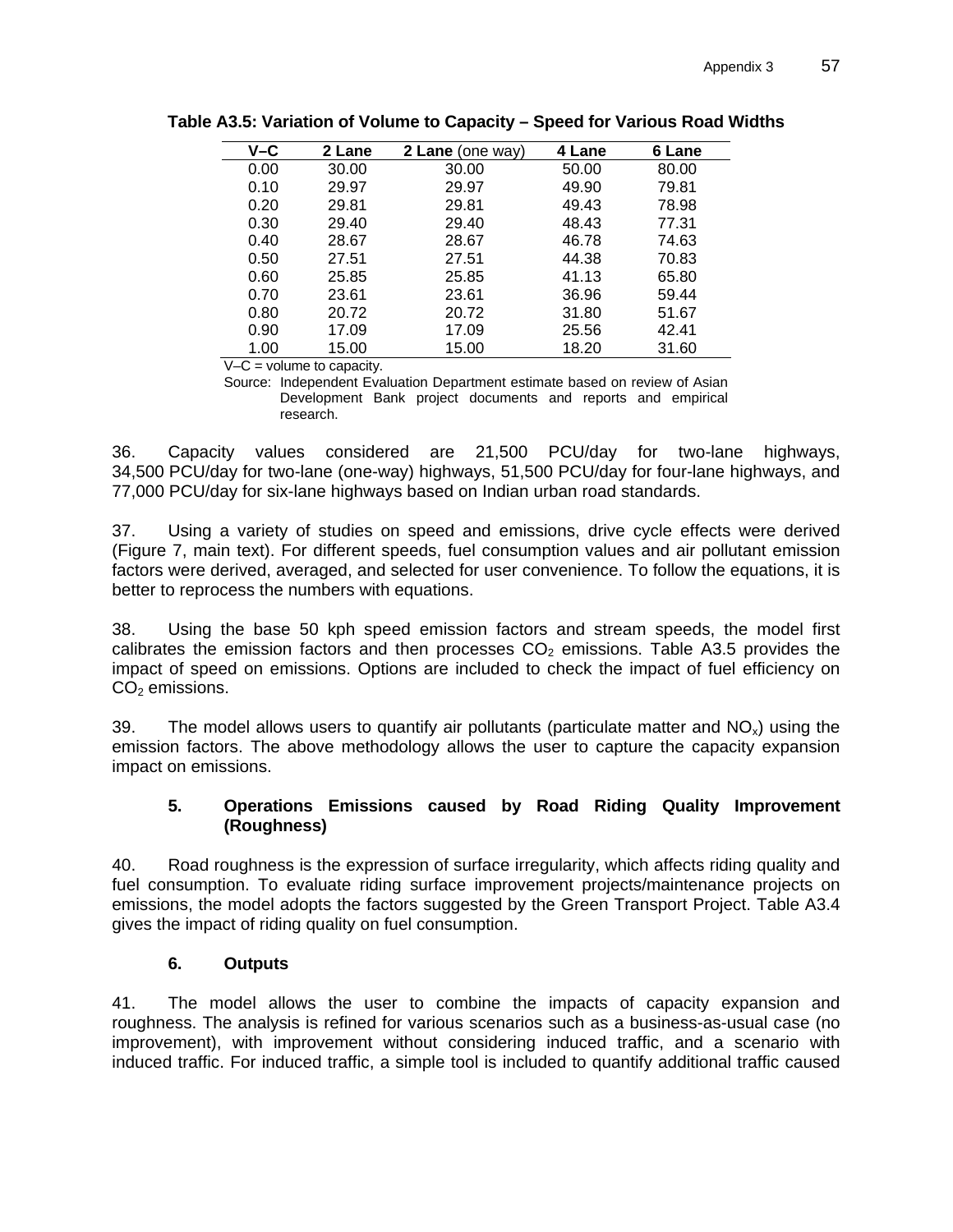by the capacity improvement. Researchers<sup>10</sup> have found lane miles to have a statistically significant relationship with vehicle distance traveled. The impact is shown in several studies with elasticity of 0.5 to 1. A default value of 1 has been proposed. To account for emissions generated during upstream (to manufacture the fuel), a factor of 14% is assumed as the default and emissions are scaled up appropriately.

## **E. Nonmotorized Transport (Bikeways) Emission Evaluation Model**

42. The NMT project model captures the impact of bikeways on emissions. The Microsoft Excel model, Non Motorized Transport – Bikeways.xls, provides a simple tool for  $CO<sub>2</sub>$ quantification.

43. The model provides an option of quantifying the emissions either at the sketch level or at the meso and micro level. Figure A3.4 provides a structure of the model.



### **1. Microsoft Excel Model Structure**

#### 44. **User input sheets:**

- (i) introduction,
- (ii) sketch analysis,
- (iii) input 1,
- (iv) input 2, and
- (v) input 3.

#### 45. **Output sheet.** Emission savings summary and charts.

<sup>-</sup><sup>10</sup> T. Littman. 2010. Generated Traffic and Induced Travel Implications for Transport Planning. Victoria Transport Policy Institute; R. Noland. 2001. Relationships Between Highway Capacity and Induced Vehicle Travel. Transportation Research A, Vol. 35, No. 1, January, pp. 47–72.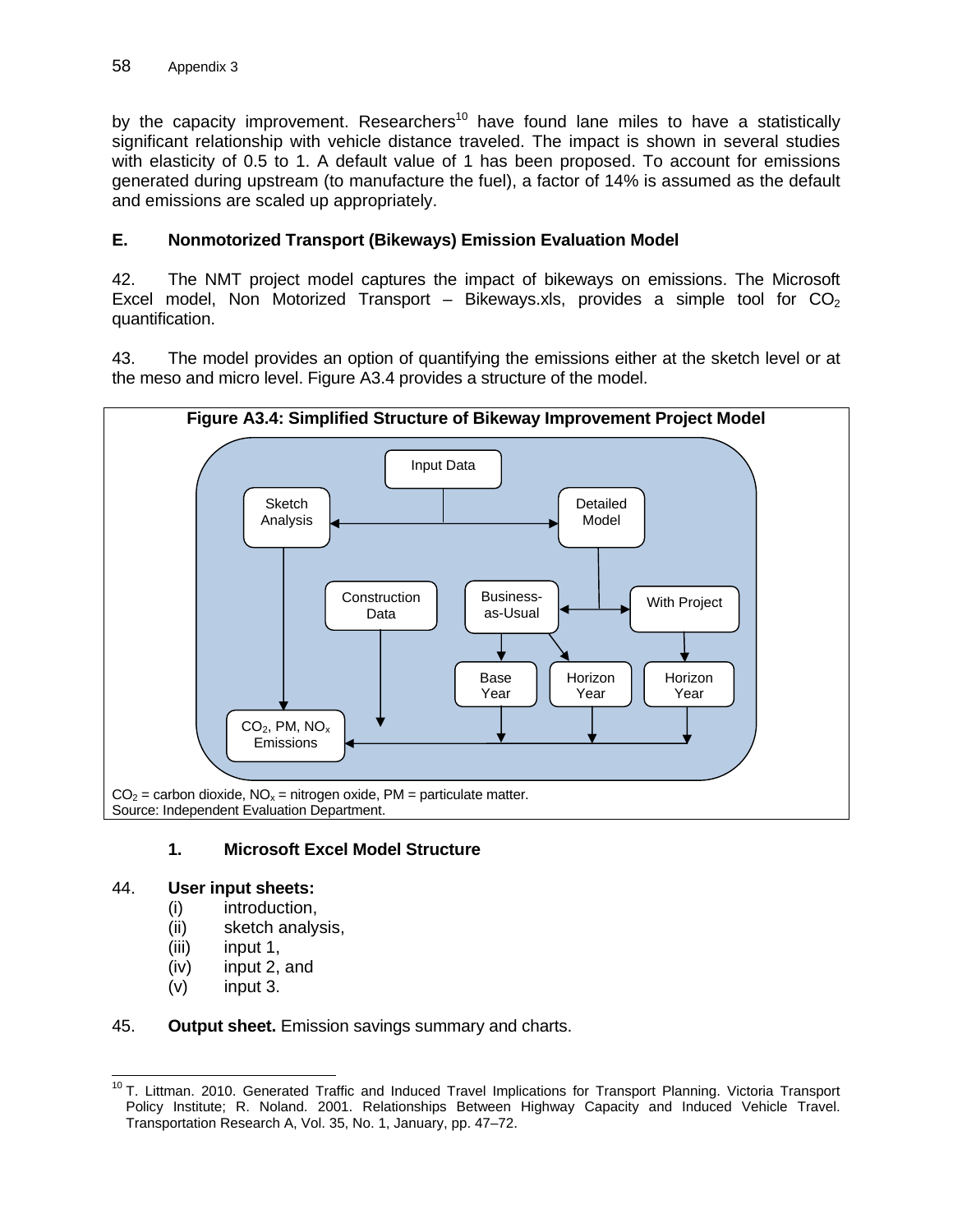## 46. **In-built calculation sheets.** CO<sub>2</sub>, PM, and NO<sub>x</sub>.

## **2. Input Data Requirements**

47. The amount of data available in a bikeway project can vary from minimal to comprehensive. To accommodate the possible large variation in terms of data availability, the model provides two options depending on the type of data available and analysis required:

- (i) Sketch analysis inputs: width and length of bikeways; average bicycle trip length (6 assumed as default).
- (ii) Detailed model for different scenarios: business-as-usual base year, business-asusual horizon year, with-project horizon year:
	- (a) average mode speeds—cars, two-wheelers, three-wheelers, taxi, bus, jeepney/minibus, walking, and cycling;
	- (b) vehicle emission standards for modes;
	- (c) fuel type (gasoline and diesel);
	- (d) mode share of modes—cars, two-wheelers, three-wheelers, taxi, bus, jeepney/minibus, walking, cycling, and LRT;
	- (e) average trip length—cars, two-wheelers, three-wheelers, taxi, bus, jeepney/minibus, walking, and cycling;
	- (f) average occupancy;
	- (g) fuel consumption at 50 km speed (km per liter);
	- (h) quantity of cement, steel, and bitumen per km;
	- (i) emission factors for cement, steel, and bitumen per ton (production); and
	- (i)  $CO<sub>2</sub>$ , particulate matter, and  $NO<sub>x</sub>$  emission factors.

## **3. Construction Emissions**

48. For quantifying the emissions generated at the construction stage, quantities of cement, bitumen, and steel are requested. The emissions generated during the energy consumption for the production of these materials are considered construction emissions and are included in the project analysis. This procedure may result in conservative estimates as emissions generated from material movement, construction machinery usage, traffic diversion, etc., are not included.

## **4. Sketch Analysis**

49. If the user does not have any data on the expected mode share, shift, trip lengths, etc., but needs to assess the likely impact of bikeways, experience gained from case studies of Rio de Janeiro (Brazil) and Bogotá (Colombia) are useful.<sup>11</sup> It is assumed that about 1 km of bikeways would attract 2,173 trips. If narrow bikeways (less than 2 m wide) are constructed, the trips are scaled down by 50%. The average trip length suggested as a default by the model is 6 km and a 90% shift from public and intermediate public transport modes. The user can vary the shifts to quantify the impacts.

## **5. Detailed Model**

50. Using the data supplied by the user and ASIF logic, the model tries to capture emissions for business-as-usual (no intervention) and with-project scenarios. The emission savings are highly dependent on the shift achieved, trip lengths, and stream speeds. Using the base 50 kph

<sup>-</sup><sup>11</sup> Discussions during the meeting of Scientific and Technical Advisory Panel of the Global Environment Facility Scientific and Technical Advisory Panel 19–21 October 2009. Documents located at http://www.adb.org/documents/events/2009/scientific-technical-advisory-panel/default.asp.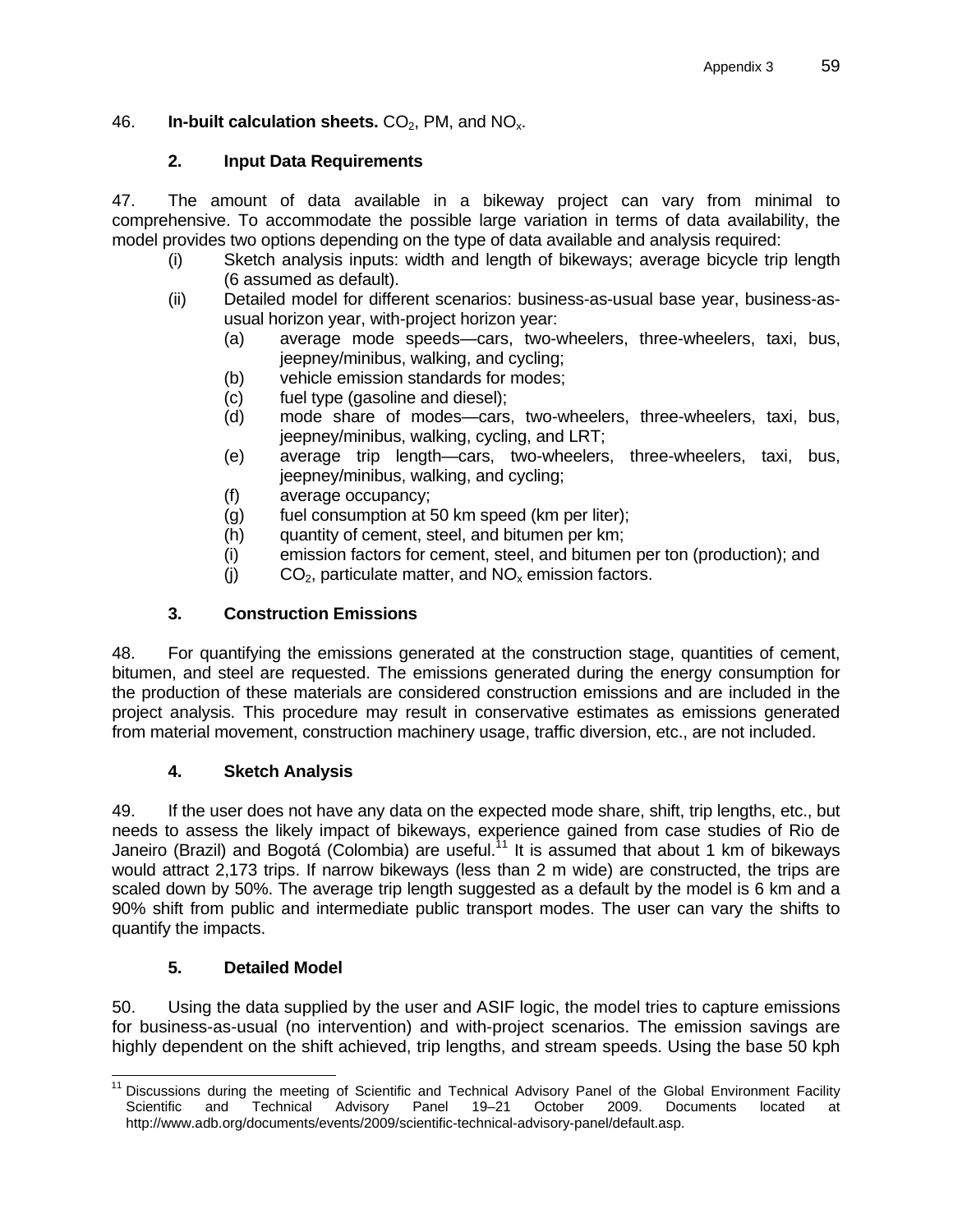speed emission factors and stream speeds, the model first calibrates the emission factors and then processes the  $CO<sub>2</sub>$  emissions. Air pollutants (PM and NO<sub>x</sub>) are quantified in a similar manner. Table A3.3 gives the impact of speed on emissions ( $CO<sub>2</sub>$ , particulate matter, and NO<sub>x</sub>).

51. The emissions savings are assumed to be linear. Using the base value and horizon year savings, the model quantifies total emissions during the project lifetime. The emissions are increased by a default of 14% to include the "well-to-tank" effect, i.e., from the source of the fuel to the usage in the vehicles.

52. The outputs are total emissions from scenarios, total savings over lifetime, and tons/km/year savings caused by bikeway construction.

### **F. Expressway Emission Evaluation Model**

53. The expressway model captures the impact of development of high-speed highways on emissions. It evaluates the impact of widening highways from two lanes to four and six lanes, including roughness improvement. The Microsoft Excel model Expressways.xls provides a simple tool for  $CO<sub>2</sub>$  quantification. Figure A3.2 gives a simplified structure of the roads model.

### **1. Microsoft Excel Model Structure**

### 54. **User input sheets:**

- (i) input 1: the user inputs the majority of inputs,
- (ii) input 2: air pollutant emission factors,
- (iii) traffic: business as usual—traffic with normal growth, and
- (iv) construction.

### 55. **Output sheet.** Output.

56. **In-built calculation sheets.** Traffic (project-induced), traffic (project + induced—traffic with normal and induced growth) elasticity, base fuel consumption, capacity, capping limit, revised traffic, PM factor, PM emission factor, PM emissions,  $NO<sub>x</sub>$  factor,  $NO<sub>x</sub>$  emission factor, NO<sub>x</sub> emissions, roughness calculator, speed–fuel factor, fuel consumption, emission factor, VKT,  $CO_2$  (roughness),  $CO_2$  (capacity),  $CO_2$  (capacity + roughness), ##SES (PM), and ##SES  $(NO_x)$ .

### **2. Input Data Requirements**

57. Expressway projects are highly capital intensive, so they require advanced traffic models with accurate projections to justify their feasibility. This model is applicable to such projects where major improvements have been carried out over the existing corridor (e.g., widening from two lanes to four/six lanes).

- 58. The data requirements are as follows:
	- (i) Year: base and project lifetime (20 years).
	- (ii) Number of lanes existing and proposed.
	- (iii) Length: single project can be subdivided into three sections based on trip lengths and data availability. To see the impact of multiple roads with hundreds of km of corridors, the model needs to be executed a number of times.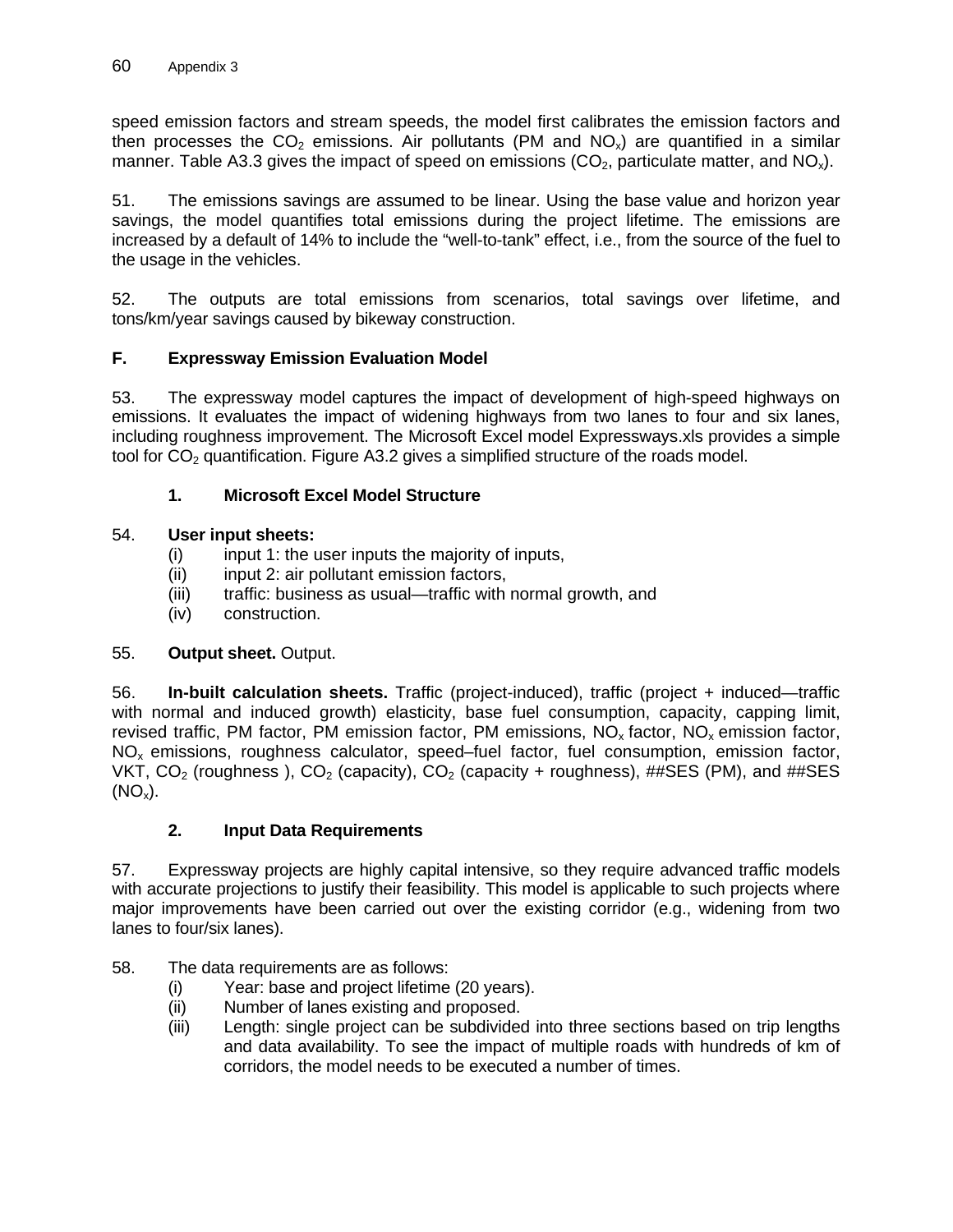- (iv) Average trip lengths of each mode: two-wheeler, three-wheeler, passenger car, light commercial vehicle, bus, heavy commercial vehicle (if any), bullock cart, and cycles.
- (v) Base year traffic volumes with projections for normal growth.
- (vi) Induced traffic elasticity: induced traffic component caused by capacity improvement. The elasticity based on the literature review is near 1 (i.e., a 10% increase in lane km would yield a 10% increase in traffic).
- (vii) PCUs of modes: the default value is 0.5 for two-wheelers, 1 for three-wheelers, 1 for passenger cars, 1.5 for light commercial vehicles, 3 for buses, 3 for heavy commercial vehicles, 6 for bullock carts, and 0.5 for cycles.
- (viii) Fuel consumption at 50 km speed (liters for 100 km): the default value is 2 for twowheelers, 3.1 for three-wheelers, 10 for passenger cars, 12 for light commercial vehicles, 28 for buses, and 25 for heavy commercial vehicles.
- $(iv)$  CO<sub>2</sub> emission factor in kg/l for modes, depending on the gasoline and diesel fuel split.
- (x) Occupancy/loading of each mode.
- (xi) Roughness (m/km) before and after improvement. It is assumed that roughness would be maintained at that level.
- (xii) An option is provided to segregate local vs. through traffic.
- (xiii) Quantity of cement, steel, and bitumen per km.
- (xiv) Average road length of each stretch.
- (xv) Rate of annual improvement in fuel economy.
- (xvi) Input emission factor for PM (g/km) and  $NO_x$  (g/km). To evaluate only the percentage impact on air pollutants, the suggested value is 1.
- (xvii) Upstream emission factor to account for fuel manufacture.
- (xviii) V–C saturation on a road the default value is assumed to be 1.5. Roads generally show high travel impedance when the V–C ratio increases to 1.

## **3. Construction Emissions**

59. For emissions generated at the construction stage, two scenarios are provided. The user can either input the construction quantity, i.e., cement, bitumen, and steel, or take a placeholder number based on the literature review. The emissions generated during the energy consumption for the production of materials are considered construction emissions and are included in the project analysis. This procedure may result in significant conservative estimate, as emissions generated from material movement, construction machinery usage, traffic diversion, etc., are not included.

## **4. Operations Emissions caused by Capacity Expansion**

60. Emissions are dependent on speed, thus using the highway capacity analysis. First, the model establishes the V–C ratios. Using the speed-flow equations from the updated road user cost study, the Bangalore Metro Project, and the China Green Transport Project, an impact of the V–C on speed was quantified (Table A3.6). As the V–C exceeds 1, the speed becomes highly variable. It is difficult to determine such speeds using speed-flow equations. For V–C ratios exceeding 1, speed is kept the same as 1 and it needs to be acknowledged that the majority of travel would be a mixture of stop-and-go movements. The traffic projections are curtailed based on maximum saturation criteria, and the volume is kept constant after the V–C ratio exceeds the user imputed capping limit.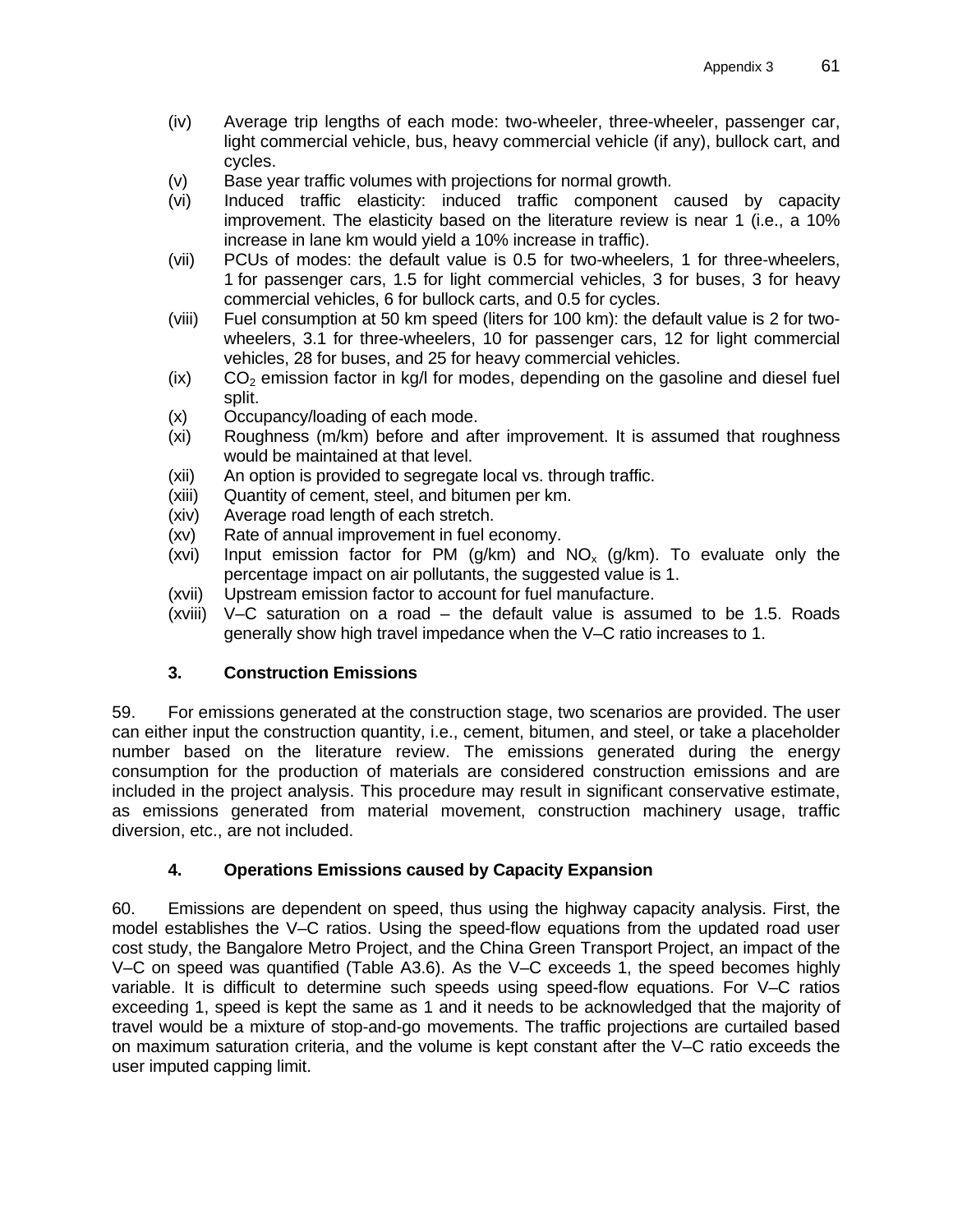61. Capacity values considered are 34,500 PCU/day for two-lane highways, 80,000 PCU/day for four-lane highways, and 120,000 PCU/day for six-lane highways based on Indian standards.

| $V - C$<br>2 Lane     |    | 4 Lane               | 6 Lane |  |
|-----------------------|----|----------------------|--------|--|
| 0.0                   | 60 | 80                   | 100    |  |
| 0.1                   | 60 | 80                   | 100    |  |
| 0.2                   | 60 | 79                   | 99     |  |
| 0.3                   | 59 | 77                   | 97     |  |
| 0.4                   | 57 | 75                   | 93     |  |
| 0.5                   | 55 | 71                   | 89     |  |
| 0.6                   | 52 | 66                   | 82     |  |
| 0.7                   | 47 | 59                   | 74     |  |
| 0.8                   | 41 | 51                   | 65     |  |
| 0.9                   | 34 | 41                   | 53     |  |
| 1.0                   | 18 | 29                   | 40     |  |
| 1.5                   | 15 | 20                   | 25     |  |
| 2.5                   | 15 | 15                   | 20     |  |
| $\cdot$ $\cdot$<br>٠. |    | $\ddot{\phantom{0}}$ |        |  |

 $V-C =$  volume to capacity.

Source: Independent Evaluation Department estimate based on review of Asian Development Bank project documents and reports, and empirical research.

62. Using a variety of studies (footnote 5) on speed and emissions, drive cycle effects were derived. For different speeds, fuel consumption values and air pollutant emission factors were derived, averaged, and selected for user convenience. To follow the equations, it is better to reprocess the numbers with actual equations.

63. Using the base 50 kph speed emission factors and stream speeds, the model first calibrates the emission factors and then processes the  $CO<sub>2</sub>$  emissions. Options are included to check the impact of fuel efficiency on  $CO<sub>2</sub>$  emissions. Table A3.3 provides the impact of speed on emissions.

64. The model allows the user to quantify air pollutants (PM and  $NO_x$ ) using the emission factors.

65. The above methodology allows the user to capture the capacity expansion impact on emissions.

### **5. Operations Emissions caused by Road Riding Quality Improvement (Roughness)**

66. Road roughness is the expression of surface irregularity, which affects riding quality and fuel consumption. To evaluate riding surface improvement projects/maintenance projects on emissions, the model adopts the factors suggested by the Green Transport Project. Table A3.4 gives the impact of riding quality on fuel consumption.

# **6. Outputs**

67. The model also allows the user to combine the impacts of capacity expansion and roughness. The analysis is refined for various scenarios such as the business-as-usual case (no improvement), with improvement without considering induced traffic, and a scenario with induced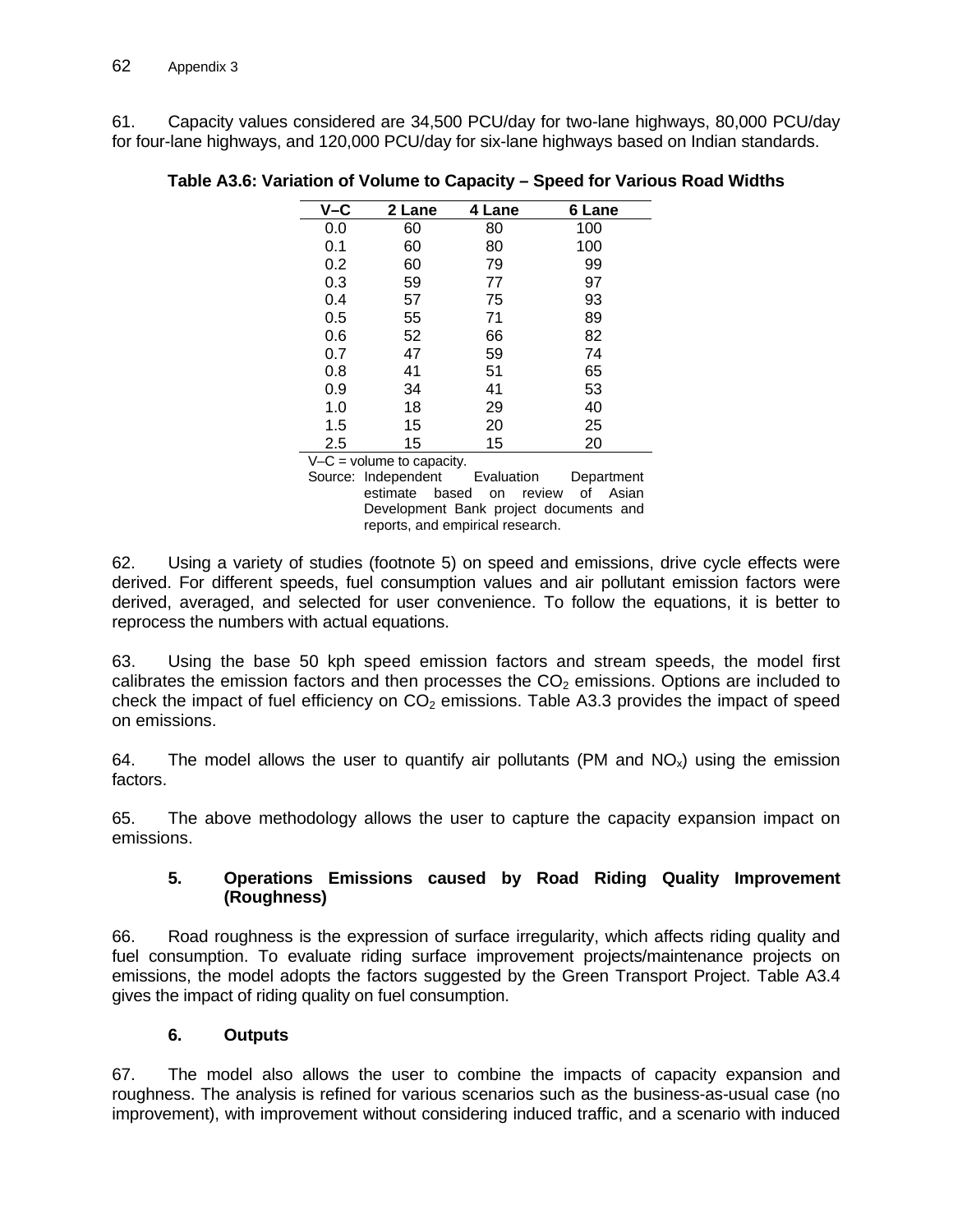traffic. For induced traffic, a simple tool is included to quantify additional traffic caused by capacity improvement. Researchers have found lane miles to have a statistically significant relationship with vehicle distance traveled. The impact is shown in several studies with elasticity of 0.5 to 1. A default value of 1 has been proposed.

68. To account for emissions generated during upstream (to manufacture the fuel), a factor of 14% is assumed as the default and emissions are scaled up appropriately.

# **G. Metro Rail Transit Emission Evaluation Model**

# **1. Methodologies Available**

69. Several researchers have quantified emissions from MRT using various kinds of methodologies. Prominent methodologies/case studies include the following:

- (i) Japan Bank for International Cooperation methodology<sup>12</sup> considers MRT operation emissions from electricity consumption and modal shift with 100% reduction.
- (ii) American Public Transportation Association (APTA) Model<sup>13</sup> transit agency specific model that can be used either at agency level or at regional level. It uses land use and mode shift factors.
- (iii) Clean Development Mechanism Methodology high data-intensive methodology but neglects construction emissions. Congestion impact beyond MRT corridors not accounted for but includes the emissions for trips from and to MRT stations.
- (iv) Simple Interactive Model for better air quality<sup>14</sup> considers co-benefits as it quantifies air pollutants with  $CO<sub>2</sub>$ . Considers modal shift only with various scenarios.

# **2. Methodology Adopted**

70. The MRT emissions model captures the impact of MRT systems on  $CO<sub>2</sub>$  emissions by quantifying the construction, operation, and traffic impacts of projected MRT users from feasibility studies and actual surveys. Figure A3.5 provides a simplified structure. The Microsoft Excel Urban transport MRT.xls provides the spreadsheet model.

 $\overline{1}$ 12 Japan Bank for International Cooperation presentation on 18 March 2008. *Cobenefit of Urban Railway Development Funded by Japanese ODA Loans Addressing Climate Change*. Third Regional Environmentally

Sustainable Transport Forum. Singapore.<br><sup>13</sup> APTA Climate Change Working Group. 2009. *Recommended Practice for Quantifying Greenhouse Gas Emissions from Transit.* APTA Reference CC-RP-001-09.

*from Transit*. APTA Reference CC-RP-001-09. 14 S. Guttikunda. 2010. *Estimated Air Pollution & Health Benefits of Metro System in Delhi, India*. Simple Interactive Models (SIM) for Better Air Quality. SIM-air working paper series 32-2010.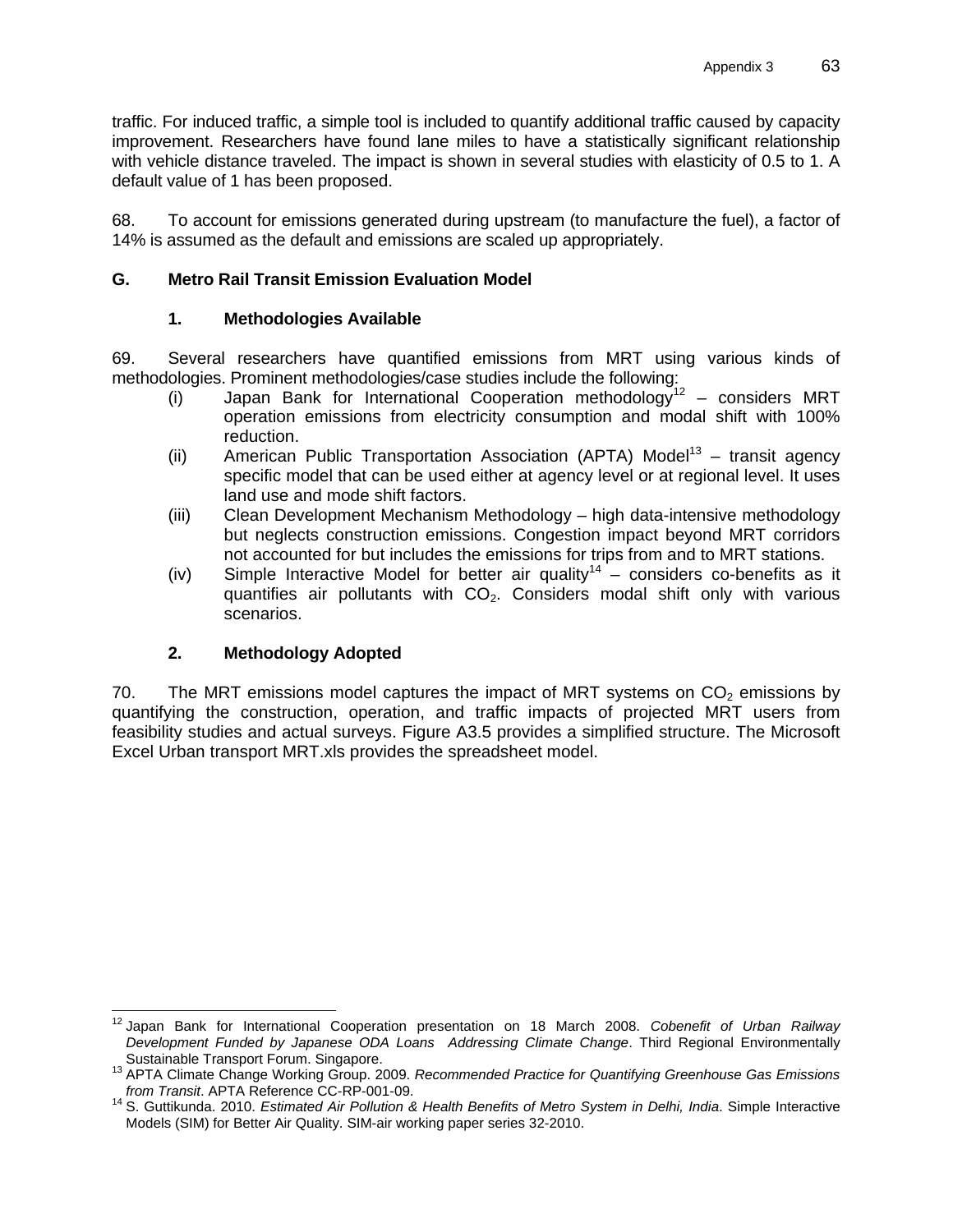

Source: Independent Evaluation Department.

### **a. Excel Model Structure**

### 71. **User input sheets.** Input.

#### 72. **Output sheet.** Output and graph.

73. **In-built calculation sheets.** Construction, emission factor, MRT (top-down), MRT (bottom-up), shift-motorized (100%), mode shift factor, land use impact (city), shift-motorized (80%), shift-motorized (50%), shift-motorized (20%), shift-motorized (public transport + intermediate public transport), shift-motorized (user), and impact on city.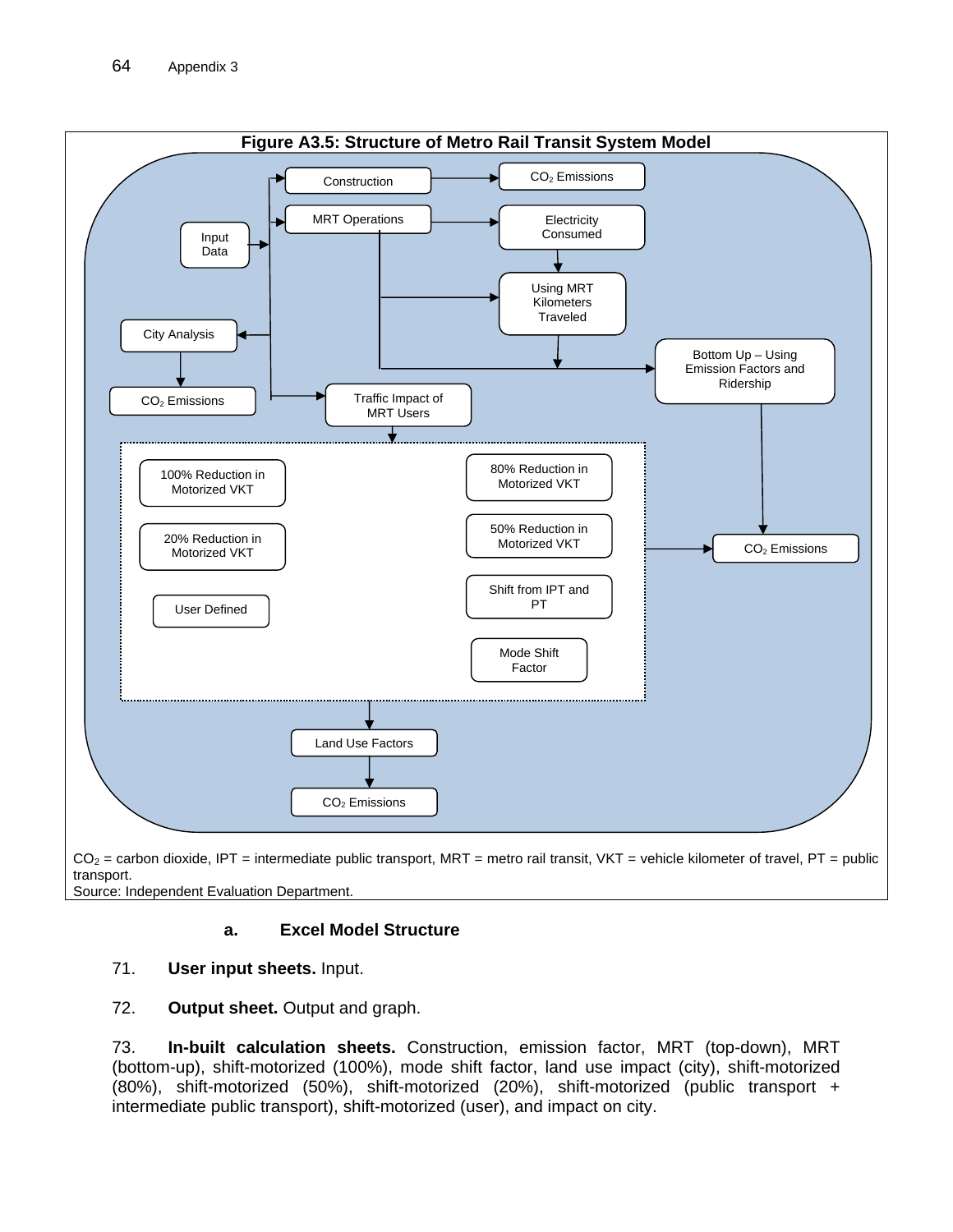### **b. Input Data Requirements**

- 74. The input data requirements are
	- (i) construction materials steel, cement, and bitumen;
	- (ii) emission factor g/passenger-km;
	- (iii) electricity grid mix for calculation emissions from MRT;
	- (iv) electricity consumption (megawatt-hour) by MRT;
	- (v) ridership (base, intermediate, and future year);
	- (vi) trip length of MRT users;
	- (vii) length of MRT line;
	- (viii) average stream speed;
	- (ix) fuel economy annual yearly improvement (%);
	- (x) fuel economy (km per liter measured at 50 kph speed) at base year;
	- (xi) upstream effect of emissions as a result of fuel production;
	- (xii) gasoline and diesel emission factors;
	- (xiii) mode share of MRT users in business-as-usual case;
	- (xiv) average trip length of modes in business-as-usual case;
	- (xv) average occupancy of modes in business-as-usual case;
	- (xvi) city trip characteristics;
	- (xvii) fuel split % of vehicles;
	- (xviii) motorized mode shift factor; and
	- (xix) land use factor.

# **c. Construction Emissions**

75. MRT construction includes highly energy-intensive processes and should not be neglected at any stage. The model provides a literature review of construction quantity and emissions from a variety of studies and provides the user the option to select the probable one. If the user has data for the construction materials—cement, steel, and bitumen—then, emissions can be directly quantified instead of using approximate placeholder values.

# **d. Operations Emissions**

76. MRT operation emissions need to be quantified from the electricity consumed to operate the MRT. The grid characteristics, electricity consumed, number of MRT runs, and ridership can be used in a variety of top-down and bottom-up processes to quantify the MRT emissions:

- (i) Electricity consumed and its projections can be quantified to generate the emissions.
- (ii) If the electricity consumption values are not available, using the MRT km traveled and using electric power consumption rates for the LRT/MRT, the MRT operation emissions can be quantified.
- (iii) In case only ridership projections, average trip length are available, the user can select an appropriate emission factor based on the literature review. The importance of occupancy levels needs to be acknowledged when selecting the emission factors (g/passenger-km).
- (iv) If two of the above are available, then not only the quantification and comparisons can be made, but it is also possible to generate specific emission factors for the project.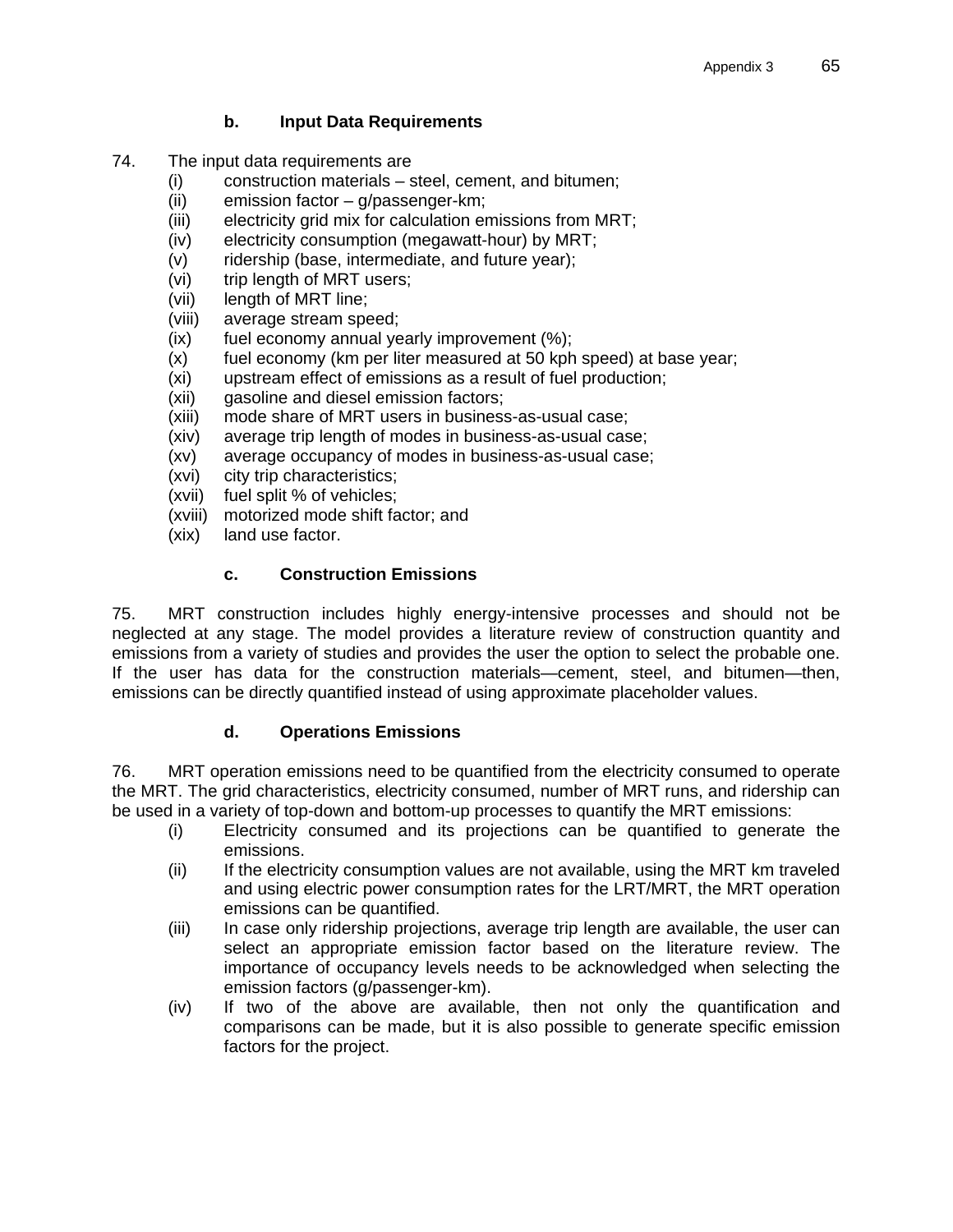# **e. Quantification of Emissions Saved**

77. The logic behind this quantification is simple. People using MRT because of the project would have used other modes in the business-as-usual scenario, so there would be changes in the emissions. The analysis, however, can be done across different geographical boundaries across MRT users and citywide impact.

# **f. Analysis Based on MRT Users**

78. The boundary is fixed across the MRT riders only. Using the mode share, trip characteristics such as length, occupancy, stream speeds, etc., and using ASIF logic, emissions are quantified. It is recommended to adopt the average trip lengths of MRT trips as the basis of quantification. For example, if MRT riders travel for an average distance of 6 km, and in the alternate case users would have used private modes (e.g., two-wheelers) for a length of 9 km, the trip length of 6 km is considered for analysis. This assumption neglects the trip to and from the MRT stations to simplify the analysis and data needed for the analysis. Further, the MRT riders before the MRT construction may not have made the trip or the vehicles that they used earlier to make the trip are still being used after the MRT has been constructed or only the people from buses and intermediate public transport have shifted. To capture all these aspects, many pathways are constructed, such as the following:

- (i) Shift results in business-as-usual case of a 100% reduction in motorized VKT of the passengers using MRT.
- (ii) Shift results in business-as-usual case of 80% reduction in motorized VKT of the passengers using MRT.
- (iii) Shift results in business-as-usual case of 50% reduction in motorized VKT of the passengers using MRT.
- (iv) Shift results in business-as-usual case of 20% reduction in motorized VKT of the passengers using MRT.
- (v) Shift results in business-as-usual case of transfer from only public transport and intermediate public transport.
- (vi) Using mode shift factors-based, i.e., percentage of motorized transport of MRT users who would use motorized transport in the absence of MRT. A default value of 0.472 based on the APTA model is proposed.
- (vii) User defined shift based on traffic surveys and models. This scenario would capture the exact shift.

79. The upstream effect of emissions caused by fuel production is captured by using a default value of 14%. The impact of average stream speed is captured on emission factors using insights from various studies such as the COPERT, Green Transport, and DIESEL project (footnotes 15 and 31 of the main text and footnote 2 of Appendix 3). Figure A3.6 shows the impact of stream speed on fuel consumption, which is directly correlated with carbon emissions.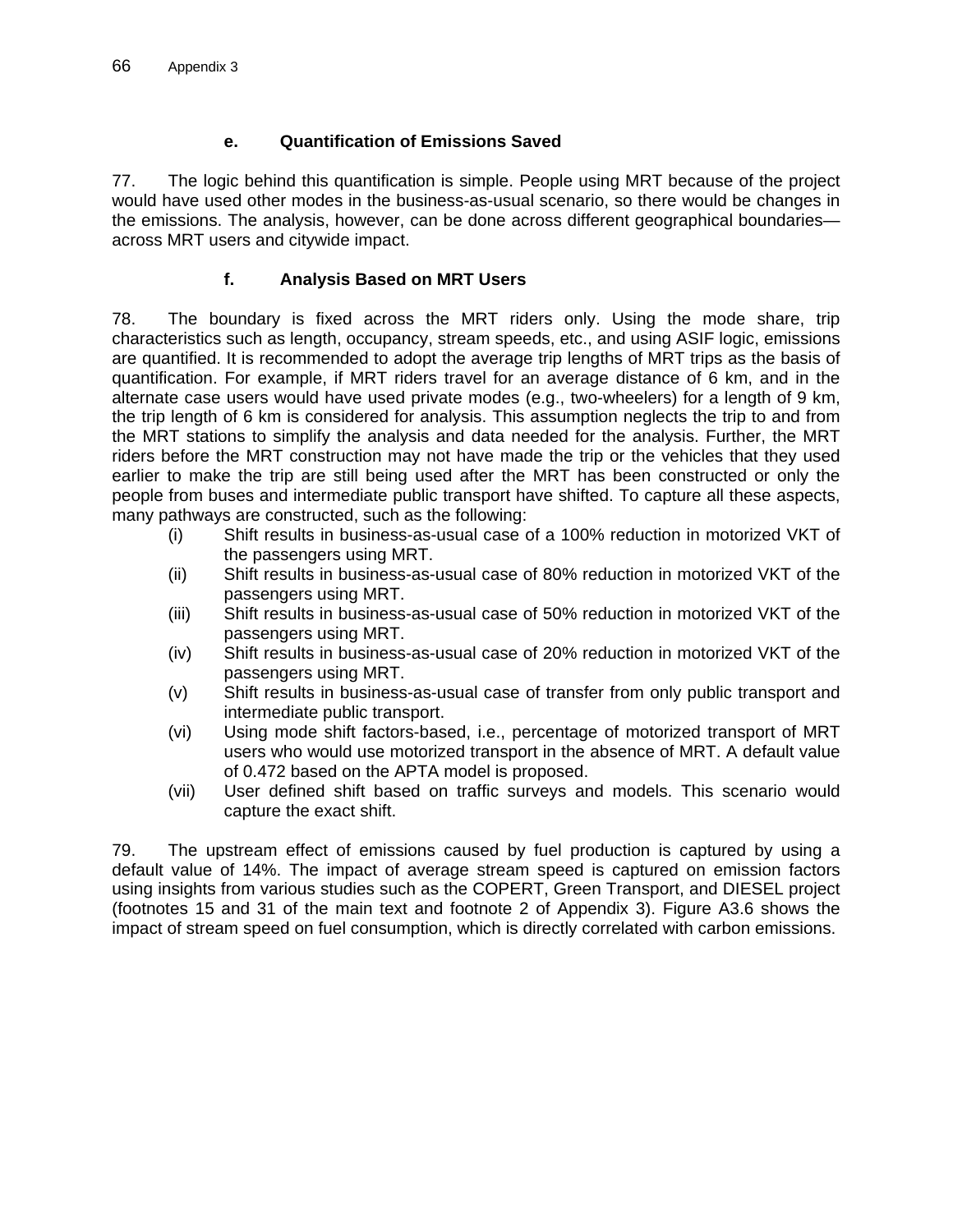

# **g. Impact on the City**

80. Using advanced traffic models, which not only capture the operation plan changes but also the changes in stream speeds, mode shares, occupancies, trip lengths, etc., helps in quantifying emissions at the city level.

81. If such models are not available, using the land use factor simulates the impacts caused by an increase in high-density zones as a result of MRT development, which reduces trip lengths, increases nonmotorized trips, etc. Research by APTA suggests a default value of 1.9 in the absence of data.

# **H. Bus Rapid Transit Emission Evaluation Model**

82. In more than 70 cities in Asia, BRT system development is at various stages but only a few have quantified  $CO<sub>2</sub>$  emissions. Literature review suggests savings primarily from

- (i) improved public transport vehicles,
- (ii) modal shift from private automobiles,
- (iii) compact development, and
- (iv) operational efficiency improvement.

83. Some of the methodologies/notable examples developed to quantify emissions from the BRT system are

- (i) AM0031 Methodology for BRT projects,
- (ii) NM0229 MRT projects,
- (iii) APTA model for transit agencies, and
- (iv) Wright and Fulton BRT framework based on ASIF.

84. Literature suggests that the BRT system projects have high co-benefits when properly designed, executed, and monitored. A Clean Development Mechanism monitoring report of the TransMilenio Project in Columbia showed the extent and distribution of savings (Table A3.7).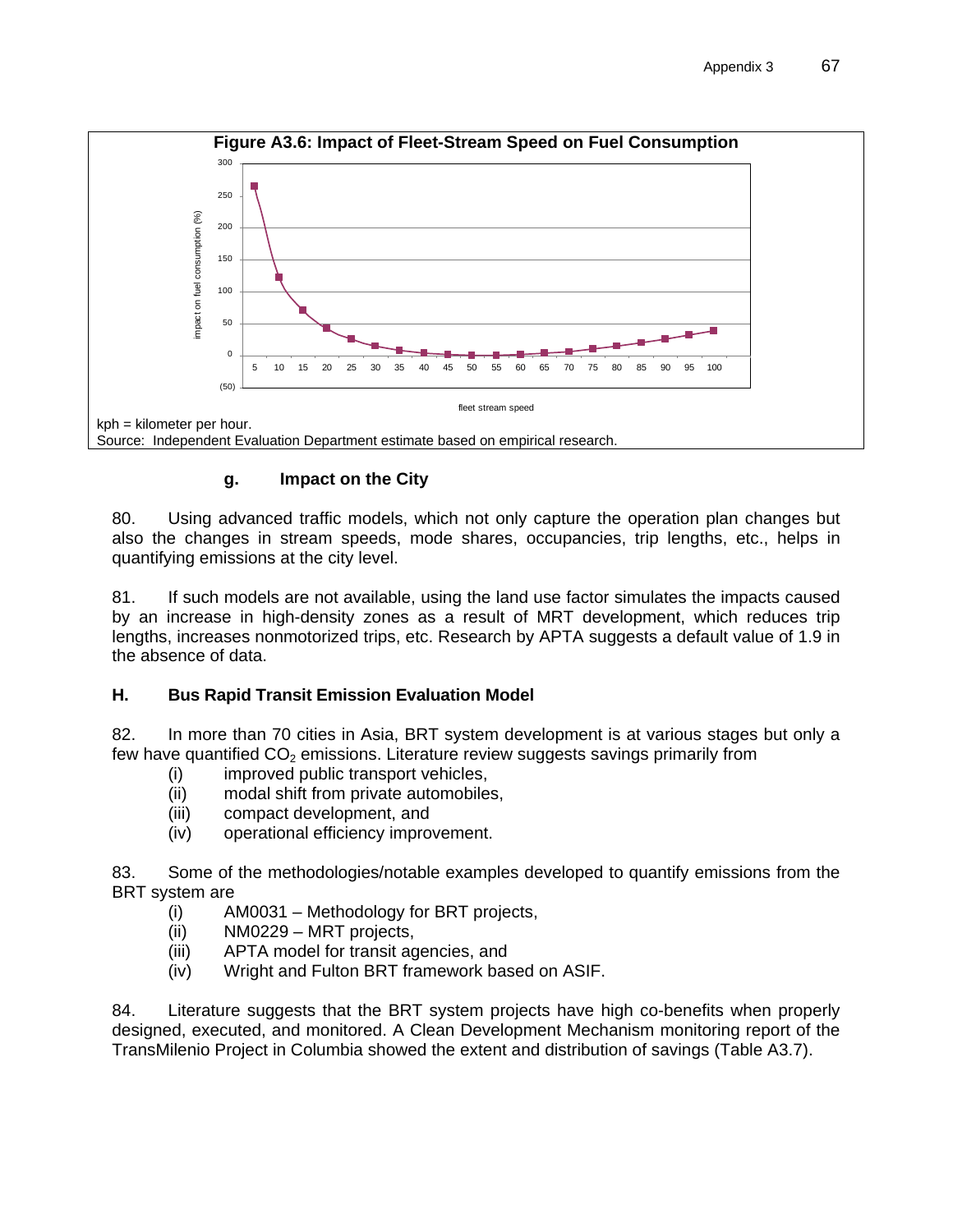| <b>Description</b>                                                                               | <b>Emissions</b> |                    |  |  |  |
|--------------------------------------------------------------------------------------------------|------------------|--------------------|--|--|--|
| <b>Baseline emissions</b>                                                                        | 96,902           | tCO <sub>2</sub> e |  |  |  |
| Project emissions                                                                                | (37, 881)        | tCO <sub>2</sub> e |  |  |  |
| Leakage caused by construction                                                                   | (5,481)          | tCO <sub>2</sub> e |  |  |  |
| Leakage caused by scrapping                                                                      | (3,010)          | tCO <sub>2</sub> e |  |  |  |
| Leakage caused by reduced upstream emissions of fuel saved                                       | 8,263            | tCO <sub>2</sub> e |  |  |  |
| Leakage caused by reduced congestion                                                             | 1,829            | tCO <sub>2</sub> e |  |  |  |
| Sulfur dioxide                                                                                   | 46               | tons               |  |  |  |
| Nitrogen oxide                                                                                   | 1.838            | tons               |  |  |  |
| Particulate matter                                                                               | 243              | tons               |  |  |  |
| $tCO2e =$ ton per carbon dioxide equivalent. Figures in brackets show the incremental emissions. |                  |                    |  |  |  |
| Source: TransMilenio.<br>Colombia: TransMilenio<br>2006.<br>BRT<br>Bogotá,                       | Phase            | II–IV<br>Clean     |  |  |  |

### **Table A3.7: TransMilenio Emission Savings**

Development Mechanism Project Design Document Form prepared by Grutter Consulting. Bogota, Columbia.

85. The emissions quantified from the Metrobus Project in Mexico are summarized in Table A3.8. This shows that the impact is evenly distributed. Contrary to TransMilenio findings, it shows that alternative traffic improvements can have high impact on carbon emissions.

| <b>Activity Description</b>                                                                                                                                                                 | Tons of $CO2$ |
|---------------------------------------------------------------------------------------------------------------------------------------------------------------------------------------------|---------------|
| Modal shift from cars on the route to buses                                                                                                                                                 | 15,610        |
| Improving the operating conditions for other vehicles operating on the main route                                                                                                           | 17,515        |
| Operating condition improvements and/or the substitution of the number and<br>technology of buses that operate on the main route or BRT corridor                                            | 17,554        |
| Extra buses required because of the modal shift from cars, metro, or other more<br>fuel-efficient transport to buses on the BRT corridor plus rebound and new trip<br>creation on the buses | 2,996         |
| Elimination of left turns on the route or BRT corridor generates increased travel<br>time and distance for those vehicles that now have to go around the block                              | 693           |
| Longer distance required for vehicles to cross the corridor because of the<br>elimination of crossing points in the with-project case                                                       | 0             |
| Longer time required for vehicles to cross the route or BRT corridor because<br>traffic signal timing is altered, giving priority to buses                                                  | 543           |
| Detours during construction (one time)                                                                                                                                                      | 2,685         |
| Greenhouse gas emissions caused by construction activities of the project and<br>energy used to produce the construction materials<br>$DDT$ bus repid transit $CD$ earbon disvide           | 67,774        |

#### **Table A3.8: Mexico Metrobus Project Emissions**

 $BRT =$  bus rapid transit,  $CO<sub>2</sub> =$  carbon dioxide. Source: Schipper et al. 2010. *Carbon Dioxide Emissions from Urban Road Transport in Latin America: CO<sub>2</sub> Reduction as a Co-benefit of Transport Strategies.* Transportation Research Board Annual Meeting

2010 Paper #10-3832.

86. The network effect can generate high induced traffic, which is difficult to access as many developing countries have single vehicle ownerships. Thus, the BRT system has resulted in citywide impacts that are difficult to quantify.

87. To devise a methodology for  $CO<sub>2</sub>$  measurement from BRT system projects for ADB, insights from various studies were borrowed and a Microsoft Excel spreadsheet model (Urban transport – BRT.xls) was developed based on ASIF methodology.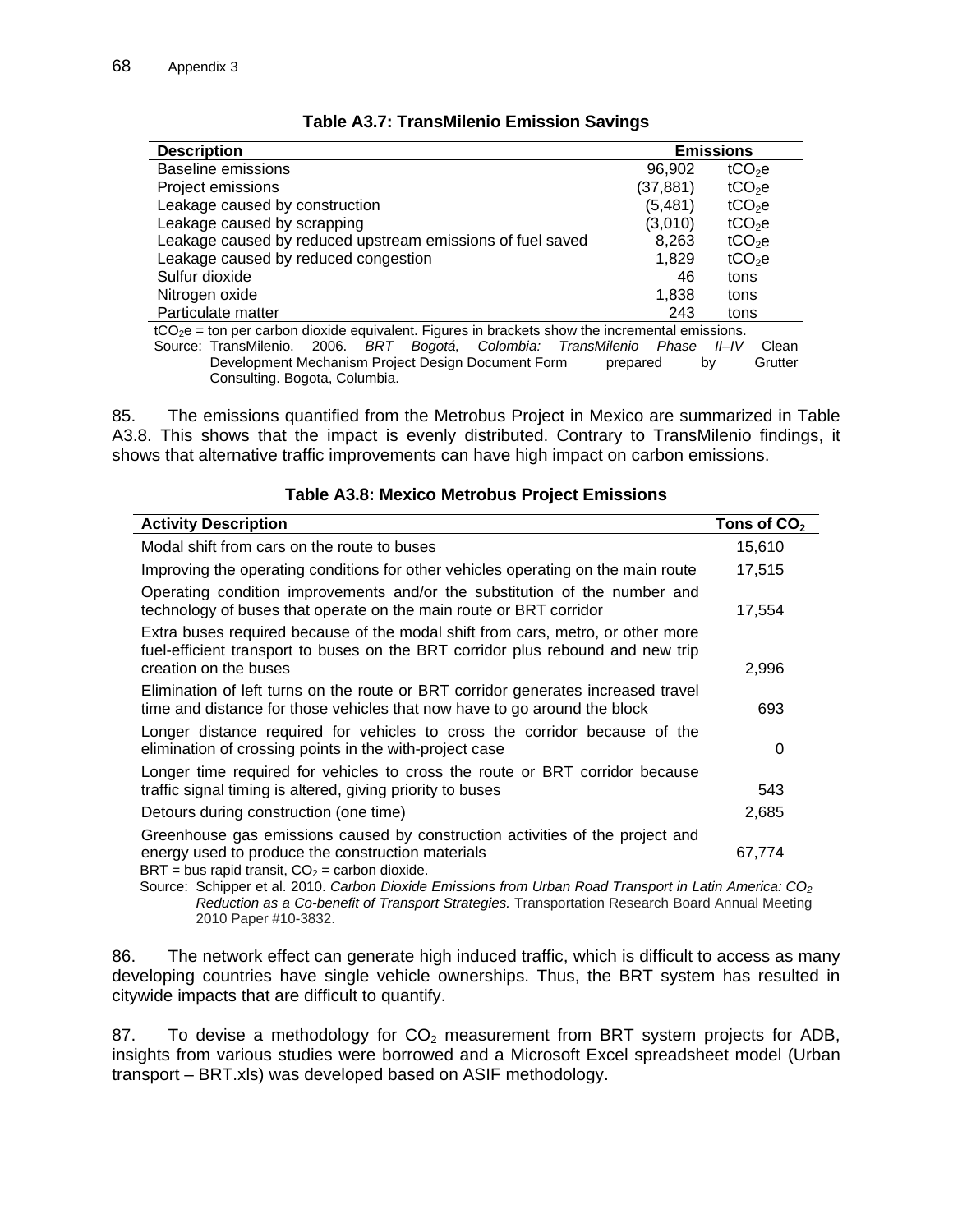88. The BRT emissions model captures the impact of BRT system on  $CO<sub>2</sub>$  emissions by quantifying the construction, operation, and traffic impacts of projected BRT users from feasibility studies and actual surveys. Figure A3.7 illustrates the simplified structure.



Source: Independent Evaluation Department.

### **1. Microsoft Excel Model Structure**

89. **User input sheets.** Basic, speed, tech%, fuel type, occupancy, fuel efficiency at 50 kph, mode share, trip length, BRT system-basic, components, fleet fuel, factors, passenger-km traveled mode share, and construction.

90. **Output sheets.** #Graph, CO<sub>2</sub>, PM, and NO<sub>x</sub>.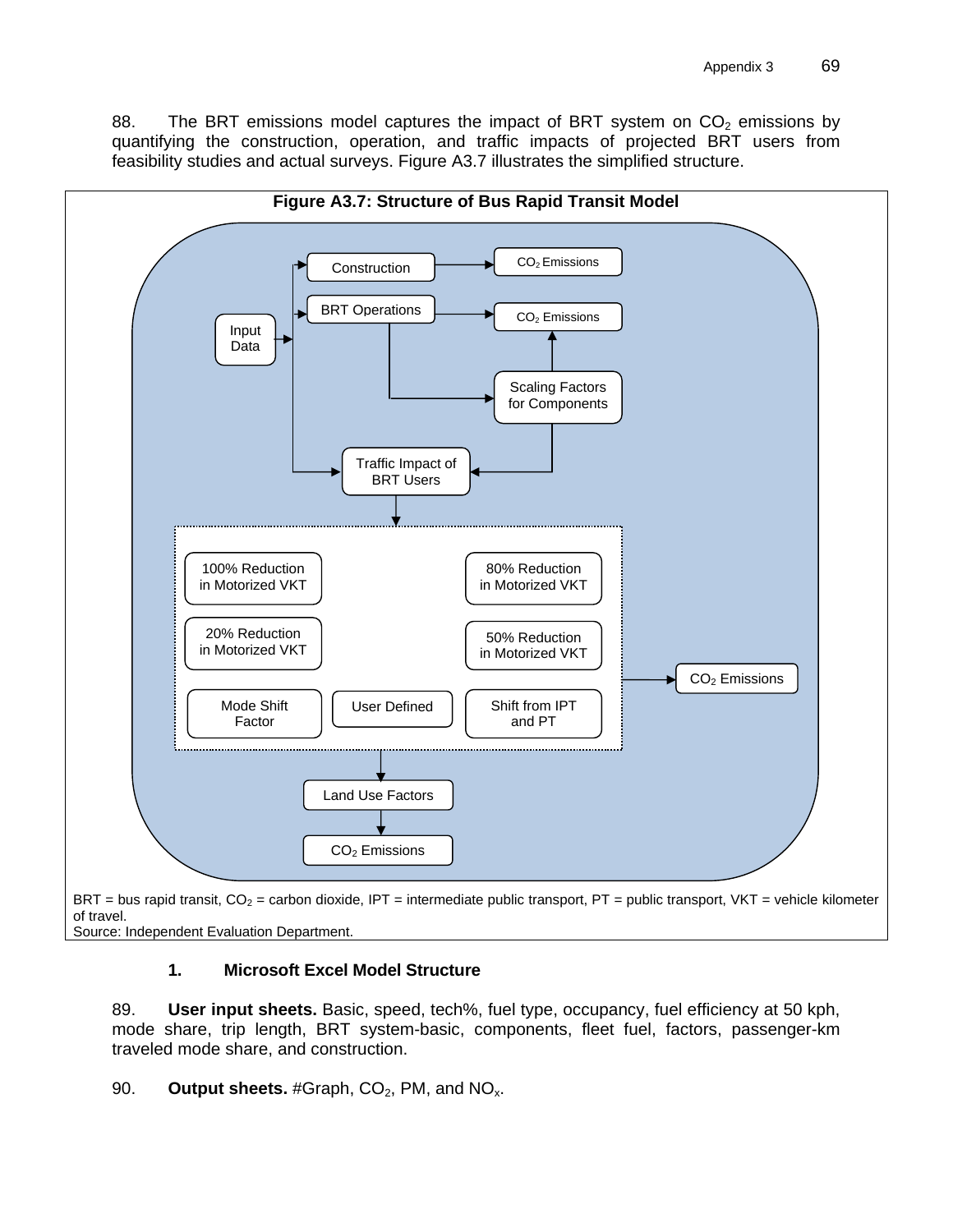91. **In-built calculation sheets.** Construction, BRT system-SF+MF, BRT operation, shiftmotorized (100%), shift-motorized (100%) PM, mode shift factor, BRT system impact of SF, 80% scenario, 50% scenario, 20% scenario, intermediate public transport-public transport scenario, user-defined, shift-motorized (100%) NO<sub>x</sub>.

# **2. Input Data Requirements**

- 92. These are as follows:
	- (i) construction materials steel, cement, and bitumen;
	- (ii) ridership (base, intermediate, and future year);
	- (iii) trip length of BRT users;
	- (iv) length of BRT line;
	- (v) average speed of modes;
	- (vi) fuel economy annual yearly improvement (%);
	- (vii) fuel economy (km per liter measured at 50 kph speed) at base year;
	- (viii) upstream effect of emissions caused by fuel production;
	- (ix) gasoline and diesel emission factors;
	- (x) mode share of BRT users in business-as-usual case;
	- (xi) emission factors for particulate matter and  $NO<sub>x</sub>$ ;
	- (xii) average trip length of modes in business-as-usual case;
	- (xiii) average occupancy of modes in business-as-usual case;
	- (xiv) city trip characteristics;
	- (xv) fuel split percentage of vehicles;
	- (xvi) technology split percentage;
	- (xvii) motorized mode shift factor;
	- (xviii) public transport and intermediate public transport mode shift factor;
	- (xix) land use factor; and
	- (xx) BRT system—component information—running ways, stations, vehicles, service patterns, Intelligent Transportation System application, and BRT branding.

# **3. Construction Emissions**

93. BRT construction emissions account for the emissions generated during material production and construction of infrastructure such as additional lanes, stations, etc. Model provides a literature review of construction quantity and emissions from a variety of studies and allows the user to select the probable one. If the user has data on construction materials (cement, steel, and bitumen), emissions can be directly quantified instead of using approximate placeholder values.

# **4. Operations Emissions**

94. The modus operandi of BRT measurement methodology is to measure the operation emissions from the BRT system fleet using emission factors, occupancies, ridership, speeds, etc., for base, intermediate, and future years. The base emission factors are varied according to speed to generate emissions. PM and  $NO<sub>x</sub>$  emissions are quantified in a similar manner. Table A3.3 provides the impact of speed on emissions.

95. To evaluate the impact of such a BRT system, which includes all the components, a complete BRT system was compared with an incomplete BRT system from an emissions perspective. Using insights from the Institute for Transportation and Development Policy's BRT design guide and its working experience on Asian BRT systems, a concept of ridership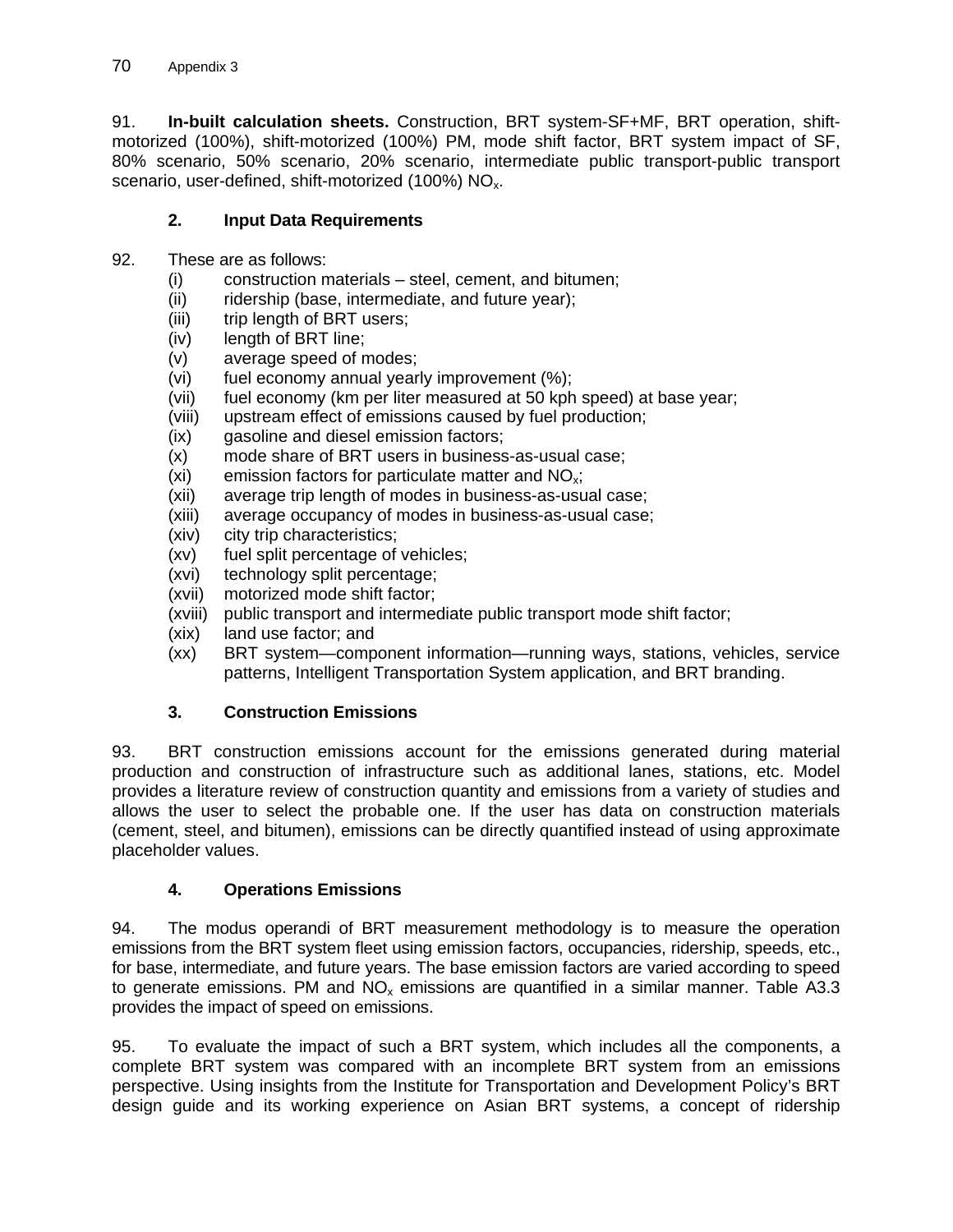depreciation is proposed to observe the impacts of various components on emissions (Table A3.9).

| <b>Bus Rapid Transit System</b>               |                                                                                 | <b>System</b>  |
|-----------------------------------------------|---------------------------------------------------------------------------------|----------------|
| <b>Characteristic</b>                         | <b>Description</b>                                                              | <b>Score</b>   |
| 1. Road Works                                 |                                                                                 |                |
| 1a. Infrastructure: Cross section/right-of-   | Dedicated right-of-way in central verge, with barrier                           | 7              |
| way                                           |                                                                                 |                |
| 1b. Infrastructure: station/junction relation | Station separated from junction by minimum of 70 meters                         | 3              |
| 1c. Roadworks at station                      | Passing lanes at station stops if passengers per hour per<br>direction $>6,000$ | 8              |
| 2. Bus Stations                               |                                                                                 |                |
| 2a. Station design                            | Unique/attractively designed shelter                                            | 1              |
|                                               | Weather protection at stations                                                  | 1              |
|                                               | Illumination                                                                    |                |
|                                               | Security personnel at stations                                                  | 2              |
|                                               | Stations $=$ > 3.5 meters wide                                                  | 3              |
| 2b. Stations: Bus docking interface           | Multiple docking bays with space to pass if passengers per                      | 6              |
|                                               | hour per direction $> 6,000$                                                    |                |
|                                               | 3 or more doors                                                                 | 4              |
|                                               | Boarding platform level with bus floor                                          | 8              |
| 2c. Station accessibility                     | Safe and attractive pedestrian access system and corridor<br>environment        | 3              |
|                                               | Bicycle parking at stations                                                     | 1              |
|                                               | Bicycle stations/bicycle rentals/public bicycles at stations                    |                |
|                                               | Compliant with Access Exchange International BRT                                |                |
|                                               | Accessibility guidelines                                                        |                |
|                                               | Bikeways paths leading to stations                                              |                |
| 3. Operations                                 | Service offered throughout day                                                  | 3              |
|                                               | High frequency service < 5 minutes average                                      | 3              |
|                                               | Off-vehicle fare collection                                                     | 8              |
|                                               | On-bus camera enforcement of right-of-way                                       | $\overline{c}$ |
|                                               | Turning restrictions across > 60% of intersections (high volume)                | 5              |
|                                               | or bus priority at junctions (low volume)                                       |                |
|                                               | Operational control system to reduce bus bunching                               | 5              |
|                                               | Extensive feeder bus services integrated into bus rapid transit                 | 5              |
|                                               | Integrated fare collection with other public transport                          | 5              |
|                                               | Peak-period pricing                                                             | 4              |
|                                               | Performance-based contracting for operators                                     | 5              |
| 4. Passenger information and branding         | Passenger information at stops, headway > 5-minute                              | $\overline{2}$ |
|                                               | information on vehicles                                                         |                |
|                                               | Quality branding of vehicles and stations                                       | 1              |
|                                               | <b>Brochures/schedules</b>                                                      | 1              |

#### **Table A3.9: Components of a Complete Bus Rapid Transit System**

Source: Adapted from W. Hook. 2010. Institute for Transportation and Development Policy. Independent analysis for United Nations Environment Programme (February). New York. Unpublished.

#### **5. Emissions Saved**

96. If the BRT had not been constructed, users would have been forced to use the existing modes, so the emissions saved result from quantifying the business-as-usual case of the proposed BRT riders. Thus, the boundary of quantification is fixed across the BRT riders only.

97. It is recommended to adopt the average trip lengths of BRT trips as the basis of quantification. For example, if BRT riders travel for an average distance of 6 km and in the alternate case, the users would have used private modes (e.g., two-wheelers) for a length of 9 km, the trip length of 6 km is considered for analysis. This assumption neglects the trip to and from the BRT stations to simplify the analysis and data needed for the analysis. Further, the BRT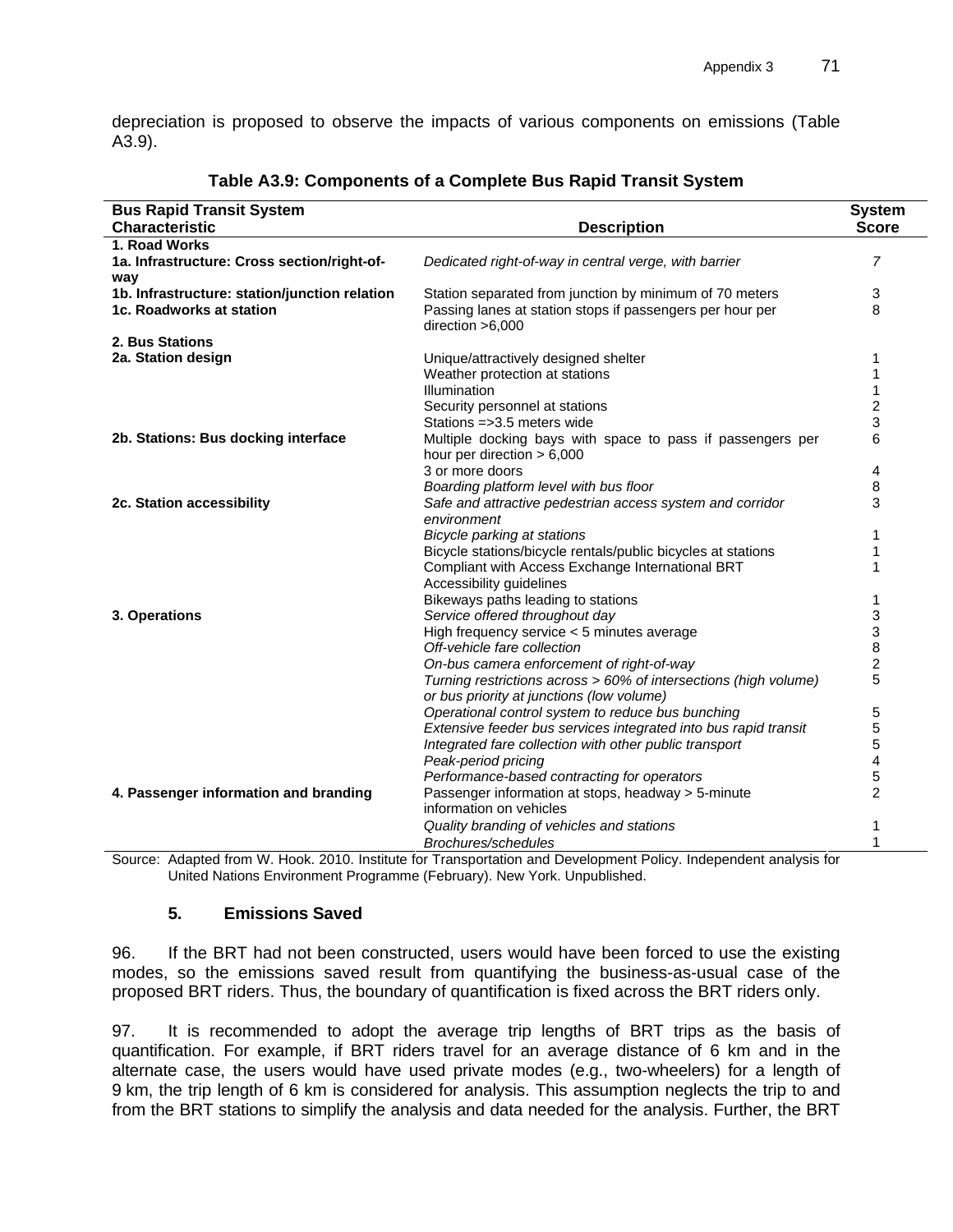riders may not have made the trip before construction of the BRT, or the vehicles they used earlier to make the trip are still being used after the BRT has been constructed or only the people from buses and intermediate public transport have shifted. To capture all these aspects, many pathways<sup>15</sup> are constructed:

- (i) Shift results in business-as-usual case of 100% reduction in motorized VKT of the passengers using BRT.
- (ii) Shift results in business-as-usual case of 80% reduction in motorized VKT of the passengers using BRT.
- (iii) Shift results in business-as-usual case of 50% reduction in motorized VKT of the passengers using BRT.
- (iv) Shift results in business-as-usual case of 20% reduction in motorized VKT of the passengers using BRT.
- (v) Shift results in business-as-usual case of transfer from only public transport and intermediate public transport.
- (vi) Using mode shift factors-based, i.e., percentage of motorized transport of BRT users who would use motorized transport in the absence of BRT.
- (vii) User-defined shift based on traffic surveys and models. This scenario would capture the exact shift.

98. The impact on other traffic is neglected because of the induced component. Inclusion of this aspect would require not only data heavy traffic modeling but also citywide additional surveys and the accuracy would still depend on several network factors.

99. The logic behind neglecting this aspect is that such benefits are not quantified in vehicle operating costs and travel time savings during the feasibility stage, which have greater economic value than  $CO<sub>2</sub>$  savings. It may not be justifiable to conduct citywide surveys just for the quantification of  $CO_2$  benefits.<sup>16</sup> To account for such impacts on traffic and land use, the land use factor may be adopted.<sup>17</sup> APTA methodology considers a factor of 1.9 as reasonable, and this value can be refined based on experience.

100. The analyst should change the mode shares to favor private transport in the intermediate and horizon year, based on motorization of the fleet, when quantifying the business-as-usual case.

101. The upstream effect of emissions caused by fuel production is captured by using a default value of 14%. The impact of speed is captured on emission factors using insights from various studies such as COPERT, Green Transport, and DIESEL project.

 $\overline{a}$ <sup>15</sup> The Institute for Transportation and Development Policy research indicates a consistent shift of only 10%–20% from private automobiles based on review of BRT systems in Bogotá (Colombia), Curitiba (Brazil), Jakarta (Indonesia),

and other cities.<br><sup>16</sup> In the BRT (Metrobús) project in Mexico City, if CO<sub>2</sub> is valued even at \$85 per ton, the CO<sub>2</sub> co-benefits add almost \$4 million to the total, and the  $CO<sub>2</sub>$  is worth about 20% of the total project benefits. See L. Schipper, E. Deakin, C. McAndrews, L. Scholl, K T Frick. 2009. *Considering Climate Change in Latin American and Caribbean Urban Transportation: Concepts, Applications, and Cases*. Center for Global Metropolitan Studies, University of California,

<sup>17</sup> Research by APTA suggests a value of 1.9 as a placeholder. Its vehicle-mile reductions per passenger mile recommended practice for quantifying greenhouse gas emissions from transit.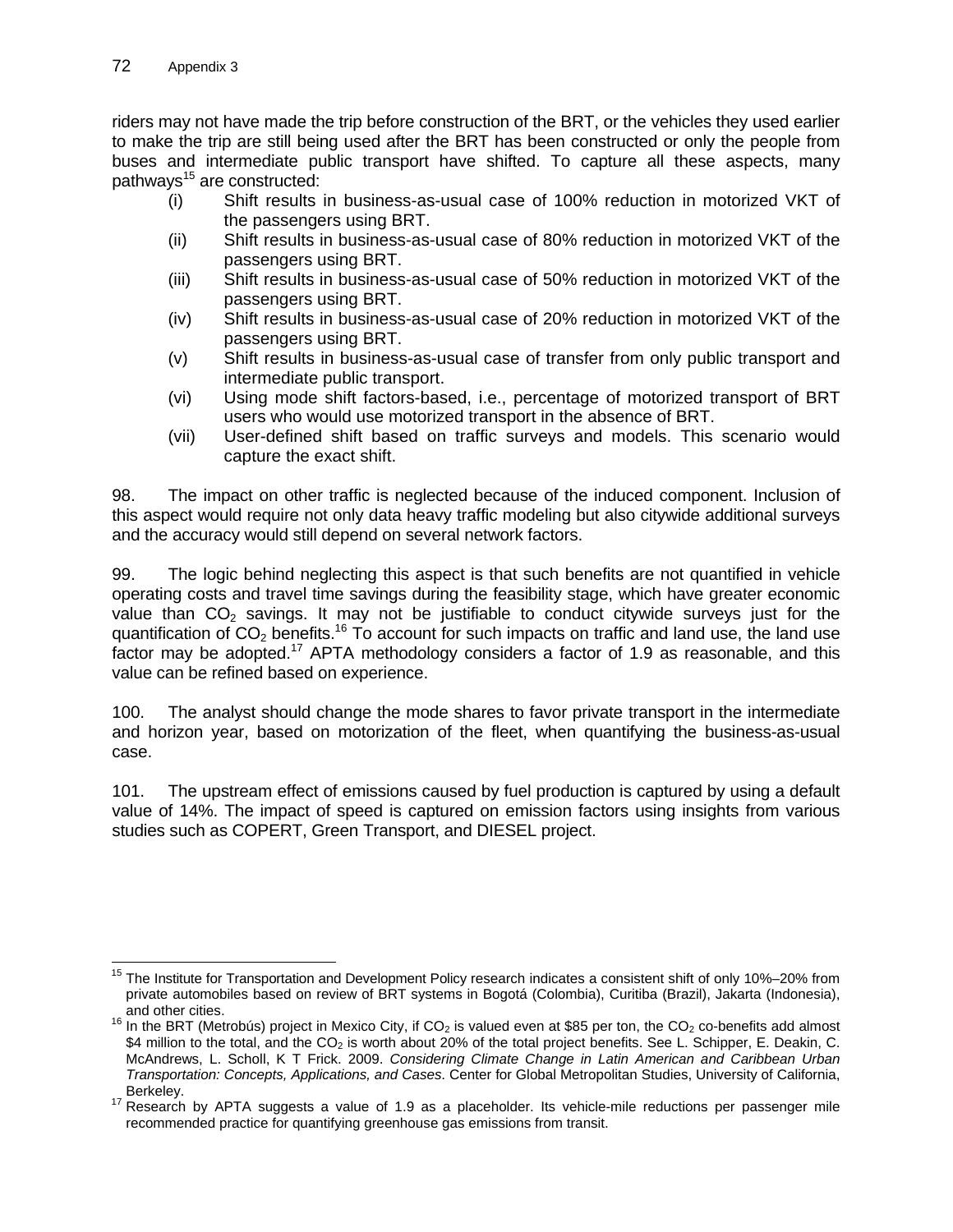## **I. Railways Evaluation Model**

### **1. Microsoft Excel Model Structure**

102. **User input sheets.** Home, choice, basic, passenger and freight data, emission factor and construction, and output sheets—summary, in-built calculation sheets named as construct ghost, rail highway ghost.

### **2. Input Data Requirements**

### 103. The input data requirements are:

- (i) base year;
- (ii) passenger-km or ton-km;
- (iii) number of passengers and average trip lengths;
- (iv) emission factor—g/passenger-km traveled, megajoules (MJ)/passenger-km or MJ/ton-km; and
- (v) Quantity of construction materials—number of rails per km, weight of rails per km, number of sleepers per km, number of fish plates per km of track, number of fish bolts per km of track, number of bearing plates per km of track, number of dogspikes per km of track, quantity of ballast required for broad gauge, number of stations and bridges, quantity of steel, concrete and copper, etc.

# **3. Construction Emissions**

104. Railway construction emissions should ideally account for the emissions generated during material production and construction of infrastructure such as tracks, stations, etc. The model allows the user to select the methodology to calculate construction emissions appropriate to the data available. The methodology choices are as follows:

- (i) use default value;
- (ii) calculate using quantity of intermediate products used of rails per km, weight of rails per km, number of sleepers per km, number of fish plates per km of track, number of fish bolts per km of track, number of bearing plates per km of track, number of dog-spikes per km of track, and quantity of ballast required for broad gauge;
- (iii) Using quantity of steel, concrete, and copper; and
- (iv) Option for accounting for construction emissions of non-track facilities—stations, hydraulic structures, electric infrastructure, use of machinery, etc.

105. At many locations, defaults have been proposed to assist the user in quantifying the emissions.

# **4. Operations Emissions**

106. To compare transport modal alternatives, a sketch evaluation model for railways has been developed. This spreadsheet model requires activity data and emission factors in g/passenger-km (g/ton-km) or MJ/passenger-km (ton-km). It allows the user to compare the emissions generated by railways operation against highway operation. If the user does not have national estimates of emission factors for region-specific railways, default numbers based on literature review have been provided which provide a reasonable understanding of the magnitude of emissions exceeded or saved by building railway infrastructure. The analyst may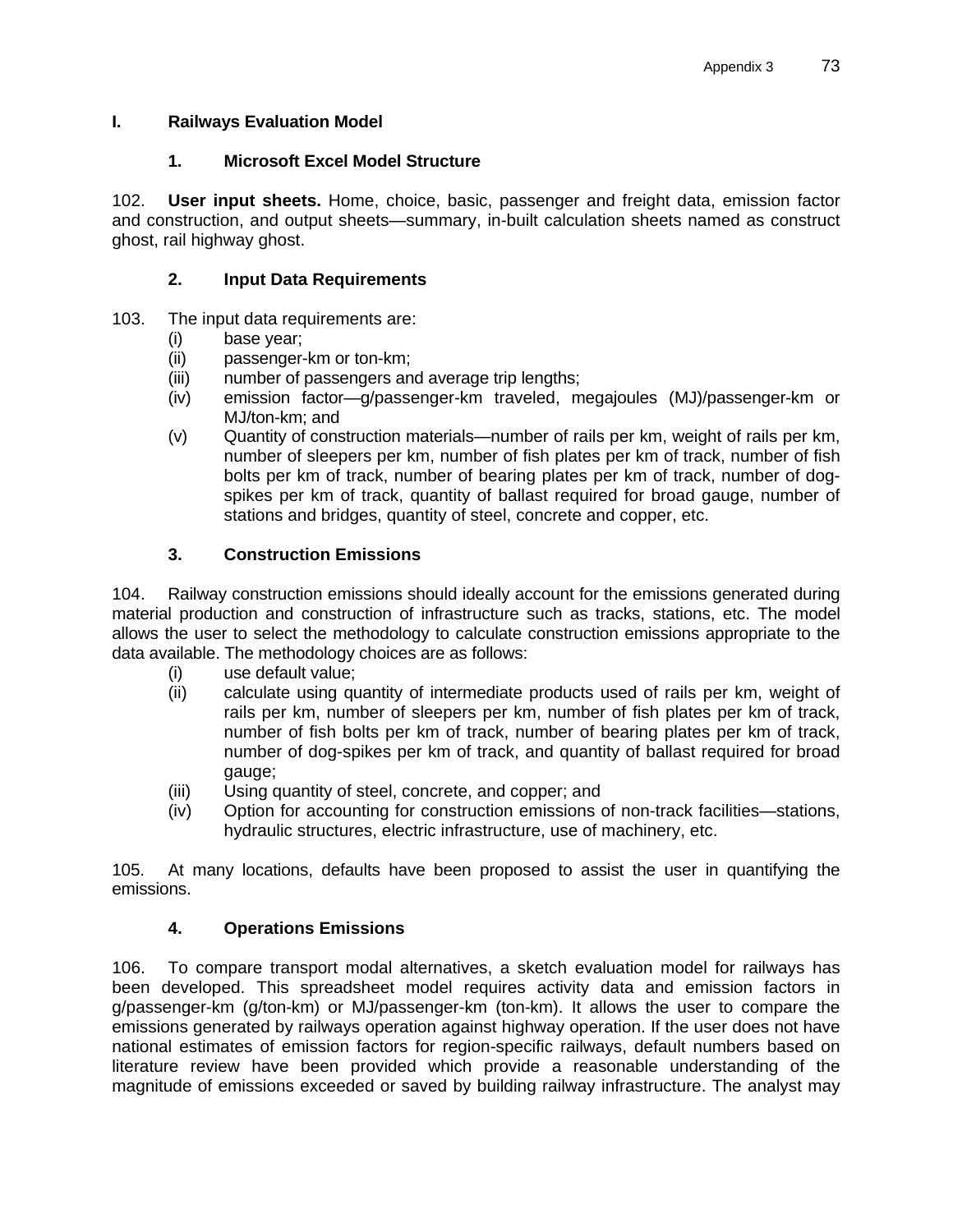see emissions quantified based on a high and low levels, indicating various degrees of efficiency based on an international literature review.





108. Default values of 130 g/passenger-km (high level of efficiency) and 45 g/passenger-km (low level of efficiency) are provided for passenger transport, and 63 g/ton-km (high level of efficiency) and 21 g/ton-km (low level of efficiency) are provided for freight transport (Figure A3.9).



109. This model will need to be refined in future with scenario analysis based on various degrees of shift and linked with the expressway emission evaluation model for better comparison.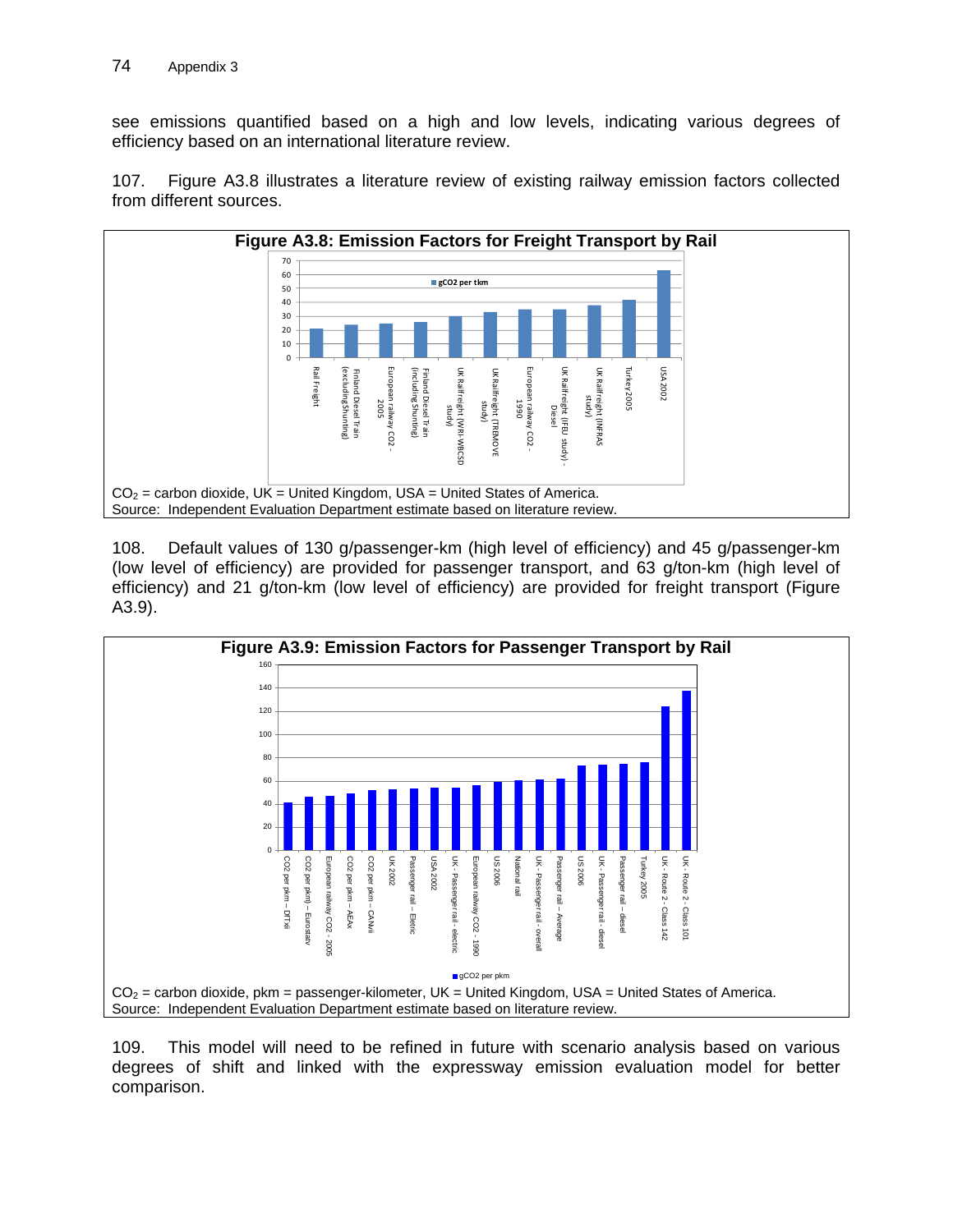### **DATA CONSTRAINTS IN CARBON EMISSIONS MEASUREMENT**

1. The majority of the data required for emission quantification is already collected at the appraisal of most transport projects for computing road user costs and benefits. The input parameters required for the transport emissions evaluation model for projects developed as part of this evaluation knowledge brief capture dynamic baselines with changes<sup>1</sup> in transport activity and greenhouse gas emissions intensity, attributable to the investments made during the project's supervised implementation period.

2. To forecast the emissions, it is important to collect the following data, which is common across projects in a city or country:

- (i) Vehicular mix with ageing details (scrappage);
- (ii) Current and future emissions standards for air pollutants;
- (iii) Region-specific emission factors; and
- (iv) Future policies on traffic and transportation such as fuel economy, alternate fuels, etc.

3. There is a need to improve and make consistent the methods of collecting data at the project feasibility and design stages. Several Asian countries do not collect the vehicle activity data at country level, as it is an iterative, elaborate, and costly process. Table A4 shows the constraints in the availability of data. Non-availability of data, such as the vehicle technology split and emission factor for particulate matter (gram/kilometer) and nitrogen oxide (gram/kilometer), leads to reliance on assumptions. This could result in distortions in the accuracy of the carbon emissions estimate.<sup>2</sup>

 $\overline{a}$ 1 J. Rogers. 2009. *Assessment of GHG Mitigation from Land Transport Projects*. Manila. Document located at

http://www.adb.org/Documents/Events/2009/Scientific-Technical-Advisory-Panel/Methodology.pdf 2 S. Gota and B. Fabian. 2009. *Estimating Emissions from Land Transport at Country, City and Project Levels – a critical look at theory and practice*. Manila. Document located at - http://www.adb.org/Documents/Events/2009/ Scientific-Technical-Advisory-Panel/Gota-Fabian.pdf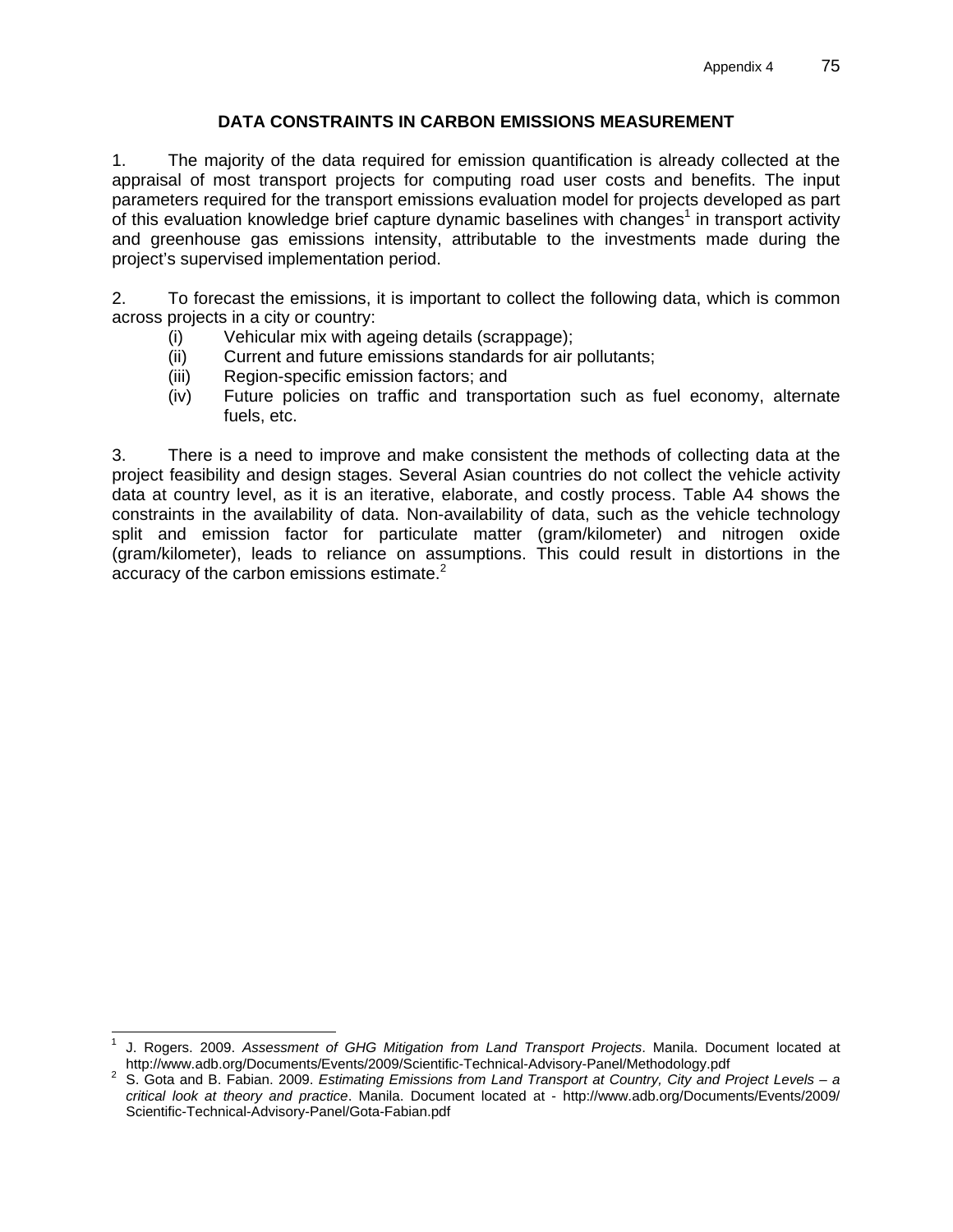| Data                                                                                                                       | Data Available in<br><b>ADB's RRP or PCR?</b> | Data Assumed by the TEEMPs                                    |
|----------------------------------------------------------------------------------------------------------------------------|-----------------------------------------------|---------------------------------------------------------------|
| Number of lanes existing and proposed for<br>roads/BRT system and length of road/MRT line                                  | Yes                                           |                                                               |
| Base year traffic volumes with projections for<br>normal growth for roads (ridership for MRT/BRT<br>systems)               | Yes                                           |                                                               |
| Induced traffic elasticity/growth                                                                                          | Available in some cases but not always        | Assumed from literature survey                                |
| Fuel consumption at 50 km speed (km per liter)                                                                             | <b>No</b>                                     | Assumed from literature survey                                |
| Average mode speeds                                                                                                        | Available in some cases but not always        | Calculated using speed-flow<br>equations                      |
| Average trip lengths of each mode                                                                                          | Available in some cases but not always        | Assumed based on section lengths                              |
| Occupancy/loading of each mode                                                                                             | Available in some cases but not always        | Assumed based on sample<br>corridors                          |
| Roughness (m/km) before and after improvement                                                                              | Available in some cases but not always        | Assumed from literature survey                                |
| Quantity of cement, steel, and bitumen/km for<br>construction                                                              | Available in some cases but not always        | Assumed from SARD model/<br>sample corridor/literature review |
| Rate of annual improvement in fuel economy                                                                                 | <b>No</b>                                     | Assumed from literature survey                                |
| Vehicle technology split – Euro I, Euro II, etc. (for<br>calculation of air pollutants)                                    | <b>No</b>                                     | Assumed from literature survey                                |
| Emission factor for particulate matter (g/km) and<br>$NOx$ (g/km) (for calculation of air pollutants)                      | <b>No</b>                                     | Assumed from literature survey                                |
| Trip mode share in case of urban transport projects                                                                        | Yes                                           |                                                               |
| Mode shift details                                                                                                         | Available in some cases but not always        | Assumed from literature survey                                |
| Electricity grid mix for calculation of emissions from<br><b>MRT</b> systems                                               | <b>No</b>                                     | Assumed from literature survey                                |
| Electricity consumption (MWh) by MRT                                                                                       | Available in some cases but not always        | Assumed from literature survey                                |
| Land use impact of BRT/MRT systems                                                                                         | <b>No</b>                                     | Assumed from literature survey                                |
| BRT system component information - running<br>ways, stations, vehicles, service patterns, ITS<br>application, BRT branding | Yes                                           |                                                               |

### **Table A4: Constraints in the Availability of Data**

ADB = Asian Development Bank, BRT = bus rapid transit,  $g = gram$ , ITS = Intelligent Transportation System, km = kilometer, MRT = metro rail transit, MWh = megawatt-hour,  $NO_x$  = nitrogen oxide, RRP = report and recommendation of the President, PCR = project completion report, SARD = South Asia Department, TEEMP = transport emissions evaluation model for projects. Source: Independent Evaluation Department.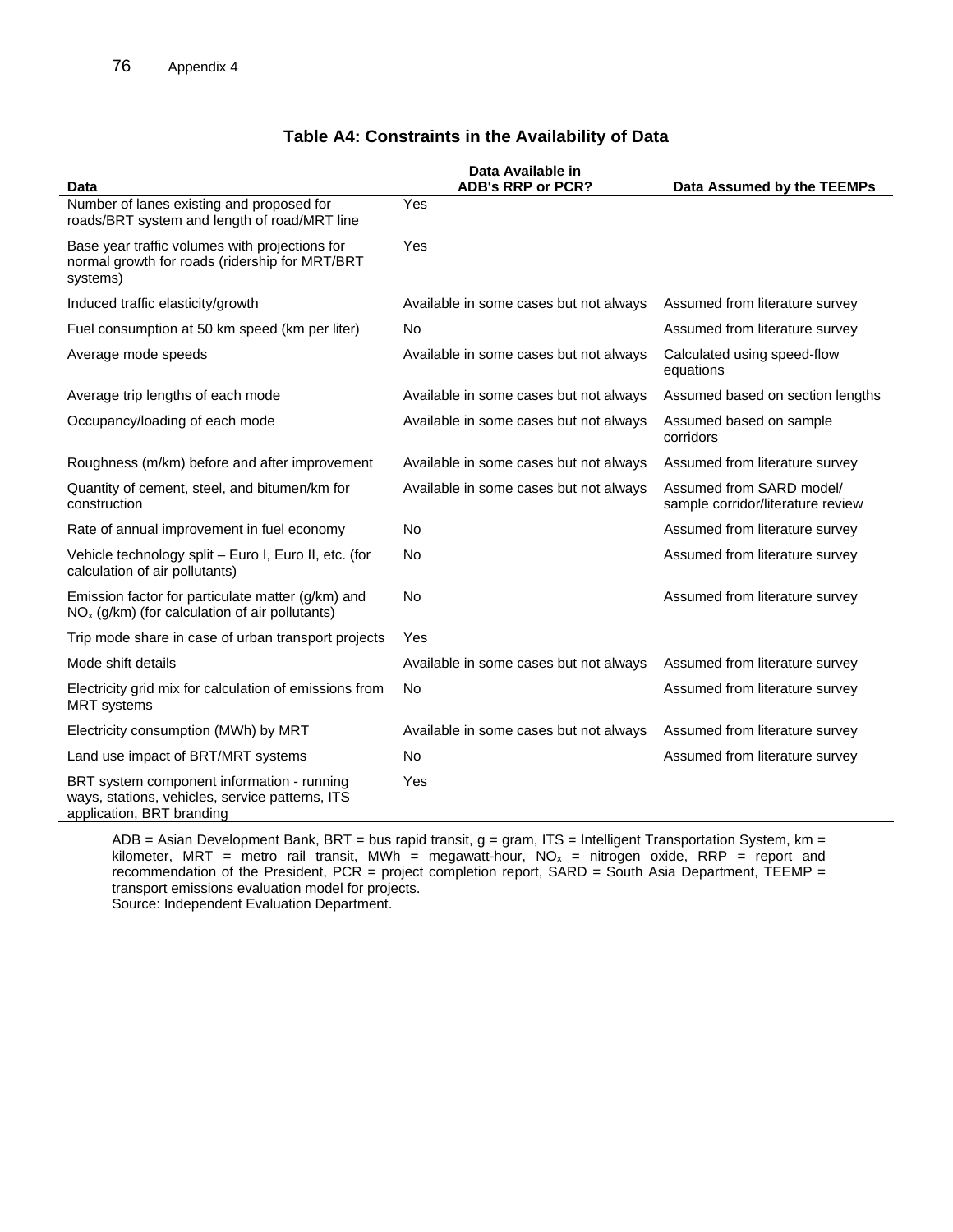# **CARBON EMISSIONS ANALYSIS OF SELECT PROJECT CASES**

## **A. Ever Increasing Traffic Growth cannot be Expected without Road Improvements**

1. Many Asian Development Bank (ADB) transport project analyses continue to assume that traffic will grow following general trends into the foreseeable future regardless of transportation policies and investments. This has been characterized as "predict-and-provide planning."1 This assumption undermines the integrity of both economic and environmental analysis of transportation projects. In moving to evaluate the greenhouse gas (GHG) impacts of transportation investments, ADB needs to reexamine the acceptability of this methodological approach, which has been increasingly criticized in global transport policy.<sup>2</sup> ADB needs to adopt good practice approaches that recognize that traffic grows to fill the space allotted to it and similarly traffic growth slows in the face of less ample provision of road space, traffic policies designed to slow and calm traffic, and higher road user and parking charges.<sup>3</sup>

2. This evaluation knowledge brief has built on good practice approaches by recognizing that emissions from roads carrying a high intensity of traffic are highly sensitive to the saturation limits of volume to capacity (V–C) ratios. It is incorrect to assume that roads can always accommodate increasing traffic volume without increases in capacity. Many corridors show some kind of saturation after the V–C ratio exceeds 1.0 as an increasing number of travelers change their destination choice, mode of travel, route, or time of day of travel, or decide not to travel at all.

3. To capture this impact on emissions in the transport emissions evaluation model for projects (TEEMP), corridors were tested under varying conditions of V–C ratios (1.5, 2.0, 2.5, and 3.0). Low traffic volume rural roads do not show any influence of this saturation as the V–C ratio rarely exceeds 1. However, as Figure 11 of the main text shows, high volume roads show significant carbon dioxide  $(CO<sub>2</sub>)$  emission impacts if traffic saturation ceilings are assumed.

4. Economic and environmental analysts need to make assumptions about the maximum corridor saturation factor, as this can significantly change the forecast for future  $CO<sub>2</sub>$  emissions and user benefits. While peak-spreading can enable V–C ratios as high as 2, it is unrealistic to assume that most corridors will sustain V–C ratios exceeding 2 on a routine basis, as travelers decide not to travel, to switch modes, or to choose other destinations to avoid excessive congestion delays.

# **B. Road Capacity Expansion Produces Complex Time-Dependent Effects**

5. Proponents of the "predict-provide" planning transportation paradigm for decades relied on a simple logic that assumed that providing additional road capacity would automatically reduce congestion, increase traffic speeds, and reduce air pollution and fuel use. More recent research has shown that this simple framework is often not borne out, given the more complex system interaction effects seen in real world transportation and behavioral systems.

 1 Culture Change. *Predict and Provide Planning is a Dead End*. http://culturechange.org/issue8/

predict%20and%20provide.htm (accessed 27 May 2010).<br>2 S. Owens. 1995. "From 'predict and provide' to 'predict and prevent'?: Pricing and planning in transport policy."

T*ransport Policy.* 2 (1) January. pp. 43–49.<br><sup>3</sup> For a bibliography of sources on this topic, see http://www.moderntransit.org/links-induced.html. For a fuller discussion of a methodology to integrate consideration of induced traffic in user benefit estimation, see extensive work by the University of Leeds for the World Bank—P. Mackie, J. Nellthorp, and J. Laird. 2003. Treatment of Induced Traffic. *Toolkit for the Economic Evaluation of World Bank Transport Projects*. Institute for Transport Studies, University of Leeds. http://www.its.leeds.ac.uk/projects/WBToolkit/Note6.htm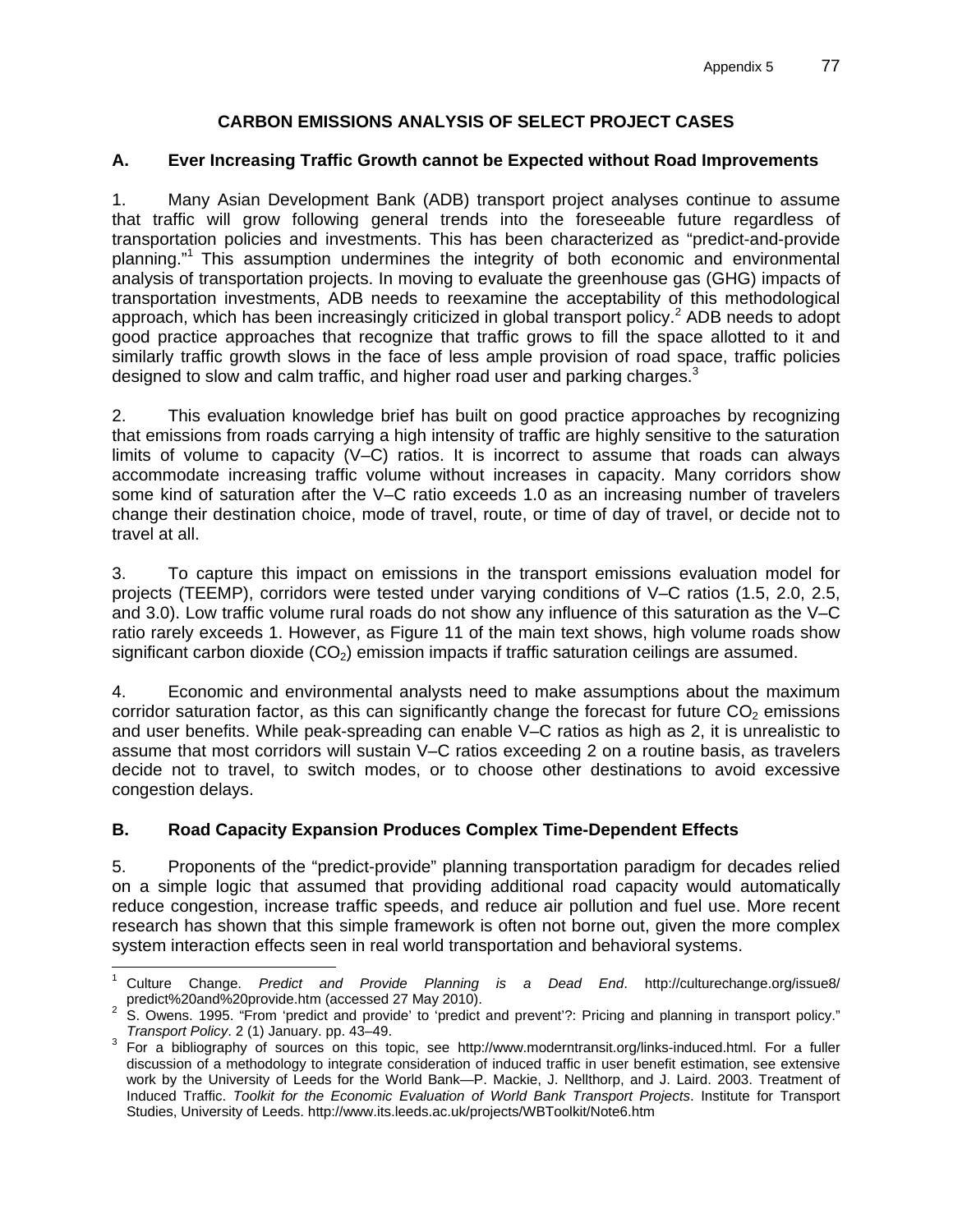6. In some cases, increasing road capacity will reduce congestion and increase traffic speeds from very low levels, thereby reducing the emission rate per kilometer (km) of motor vehicle travel, at least in the short term. This can lead to significant  $CO<sub>2</sub>$  emission reduction. However, the higher traffic speeds brought about by increased capacity do not always reduce  $CO<sub>2</sub>$  emissions, even in the near term.

7. This is evident from the application of the TEEMP to several ADB road projects, looking only at near-term impacts on  $CO<sub>2</sub>$  emissions. Table A5.1 shows the impact of capacity expansion on five corridors during the first 5 years after an improvement, excluding induced traffic effects.  $CO<sub>2</sub>$  emissions decrease with the project in only two of the five cases; they increase by a modest amount in three cases. When new road capacity promotes traffic speeds higher than 70 kilometers per hour (kph) from a business-as-usual speed of 45 kph–70 kph, this may boost even short-term  $CO<sub>2</sub>$  emissions (Table A5.1).

**Table A5.1: Impact of Road Capacity Expansion in Corridors during 5 Years**  (excluding induced traffic impact)

|                  |                   | <b>Description</b> (kilotons $CO2$ per km) |                      |                      |                      |                      | Average |                       |
|------------------|-------------------|--------------------------------------------|----------------------|----------------------|----------------------|----------------------|---------|-----------------------|
| <b>Project</b>   | <b>Scenario</b>   | 1 <sup>st</sup> Year                       | 2 <sup>nd</sup> Year | 3 <sup>rd</sup> Year | 4 <sup>th</sup> Year | 5 <sup>th</sup> Year | $-V-C$  | <b>Speed</b><br>(kph) |
| Belgaum-Dharwad  | Business as usual | 2.65                                       | 2.78                 | 2.92                 | 3.07                 | 3.22                 | 0.45    | 58                    |
|                  | After project     | 2.69                                       | 2.83                 | 2.97                 | 3.12                 | 3.27                 | 0.20    | 80                    |
| Salem-Namakkal   | Business as usual | 2.28                                       | 2.39                 | 2.51                 | 2.63                 | 2.77                 | 0.40    | 59                    |
|                  | After project     | 2.32                                       | 2.43                 | 2.55                 | 2.67                 | 2.81                 | 0.20    | 80                    |
| Surat-Manor      | Business as usual | 5.96                                       | 6.45                 | 7.43                 | 7.96                 | 8.11                 | 0.85    | 41                    |
|                  | After project     | 5.42                                       | 5.84                 | 6.33                 | 6.66                 | 7.21                 | 0.40    | 76                    |
| Ho Chi Minh-Long | Business as usual | 3.10                                       | 3.35                 | 3.63                 | 3.94                 | 4.27                 | 0.52    | 57                    |
| Thanh-Dau Giay   | After project     | 3.21                                       | 3.48                 | 3.76                 | 4.07                 | 4.41                 | 0.23    | 80                    |
| Almaty-Kaskelen  | Business as usual | 0.56                                       | 0.60                 | 0.63                 | 0.67                 | 0.71                 | 0.34    | 37                    |
|                  | After project     | 0.49                                       | 0.52                 | 0.55                 | 0.59                 | 0.62                 | 0.22    | 57                    |

 $CO<sub>2</sub>$  = carbon dioxide, km = kilometer, kph = kilometer per hour.

Source: Independent Evaluation Department estimate based on review of Asian Development Bank project documents and reports from the National Highway Authority of India.

8. Expanding high-speed road capacity is more likely to increase  $CO<sub>2</sub>$  emissions, even in the short term, while expanding moderate traffic speed road capacity is less likely to increase short-term  $CO<sub>2</sub>$  emissions and may help cut emissions in the short run.

### **C. Road Maintenance can Significantly Affect Vehicle Carbon Dioxide Emission Rates**

9. Road maintenance improvement projects can significantly affect vehicle emissions. Many ADB projects include surface and roughness improvement elements, which reduce road users costs, discomfort, pollution, and travel time delays. Road roughness is an expression of surface irregularity, and affects ride quality and fuel consumption. Table A5.2 captures the impact of roughness on fuel consumption. Roughness is measured in units of meters of deviation from a flat surface per km.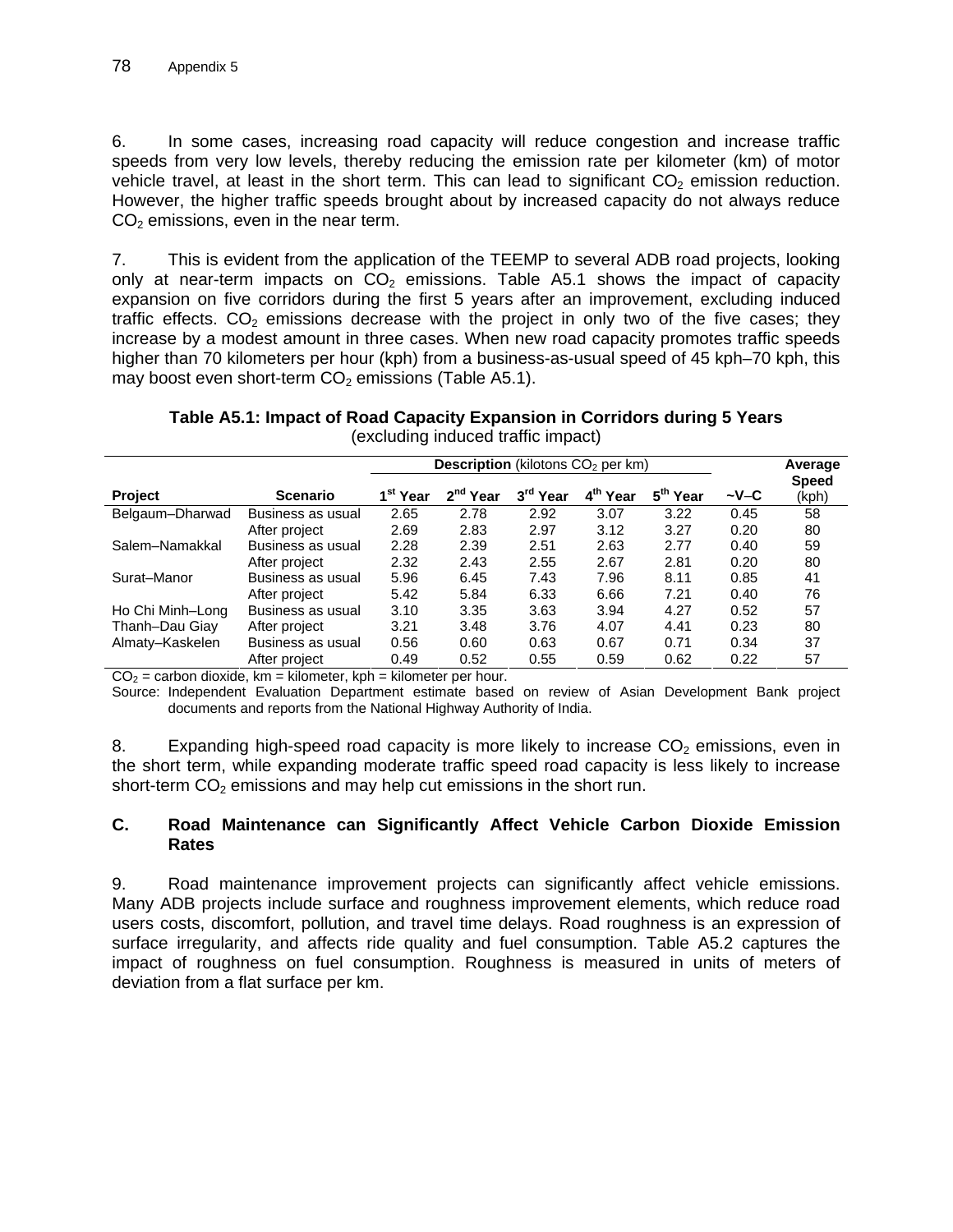| Roughness (m/km) | <b>Impact on Fuel Consumption</b> |
|------------------|-----------------------------------|
| 2                | 1.00                              |
| 3                | 0.99                              |
| 4                | 0.98                              |
| 5                | 0.98                              |
| 6                | 0.97                              |
| 7                | 0.96                              |
| 8                | 0.95                              |
| 9                | 0.95                              |
| 10               | 0.94                              |
| 11               | 0.93                              |
| 12               | 0.92                              |
| 13               | 0.92                              |
| 14               | 0.91                              |
| 15               | 0.90                              |

**Table A5.2: Impact of Road Roughness on Fuel Consumption**<sup>a</sup>

 $km = kilometer, m = meter.$ 

a Multiplication factor for fuel consumption (kilometer per hour). It shows decrease in fuel efficiency with increasing roughness.

Source: Asian Development Bank. 2009. *Green Transport – Resource Optimization in the Road Sector in the People's Republic of China*. Manila.

10. To illustrate the impact of roughness on emissions, various scenarios were modeled for two sections of a typical access-controlled highway in India (Salem–Namakkal) and the impact of roughness was isolated. When the roughness was increased from 2 meters (m) per km to 4 m/km, emissions ( $CO<sub>2</sub>$  tons/km/year) increased by 1.6%; with roughness of 6 m/km, emissions increased by 3.3%; and with roughness of 9 m/km, emissions increased by 5.8% (Figure A5.1).



11. Roughness also indirectly affects fuel consumption by altering vehicle travel speeds. However, models currently used for project appraisal (whether for expressways, rural roads, or urban roads) mostly rely on the V–C ratio to estimate traffic speeds, disregarding the impact of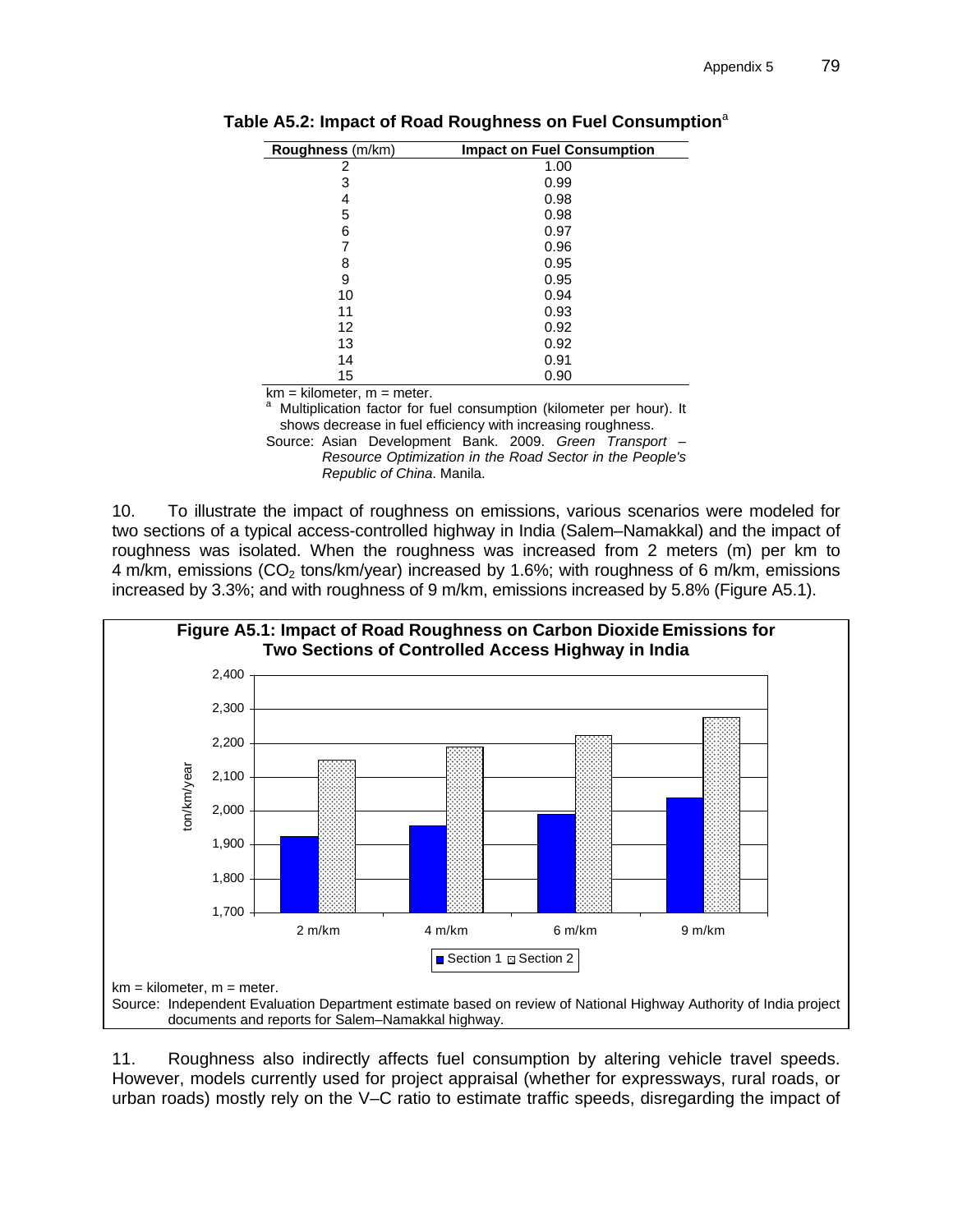roughness on speed. A proper evaluation of  $CO<sub>2</sub>$  emissions and other speed-dependent parameters needs to consider how roughness can indirectly affect  $CO<sub>2</sub>$  by affecting traffic speeds.

12. This is illustrated in estimating  $CO<sub>2</sub>$  for a road rehabilitation project in the Lao People's Democratic Republic (Figure A5.2).<sup>4</sup> Because of the very poor existing pavement quality on this two-lane road, drivers can travel at no more than 8 kph–15 kph. Traffic levels are low, producing an existing V–C ratio of 0.02 to 0.10. Traffic speed-flow equations (based only on the V–C ratio) estimate traffic speeds of 30 kph, or two to four times greater than the actual speeds in the business-as-usual case. The use of such a speed for  $CO<sub>2</sub>$  emission analysis underestimates the business-as-usual  $CO<sub>2</sub>$  emissions by nearly two-thirds, and underestimates the  $CO<sub>2</sub>$  reductions produced by road rehabilitation and sound ongoing maintenance.



13. With a sound baseline speed estimate, speeds can be forecast not only from V–C ratios, but also from projected changes in roughness over the lifetime of the project, based on maintenance plans or standards for the facility. Sound baseline speed and related travel time estimates are also important to the integrity of user benefit estimates.

14. Road roughness needs to be accounted for in  $CO<sub>2</sub>$  analysis. It is advisable to measure the actual traffic speeds in travel corridors for both rural and urban projects to help ensure the integrity of project economic and environmental impact appraisals. Moving observer or floating car surveys need to be collected whenever possible to validate and support project environmental appraisal, including  $CO<sub>2</sub>$  analysis.

<sup>-</sup>4 ADB. 2009. *Performance Evaluation Report: Rural Access Roads Project for the Lao People's Democratic Republic*. Manila. Contracts C1, C2, and C3 have been considered in this project analysis.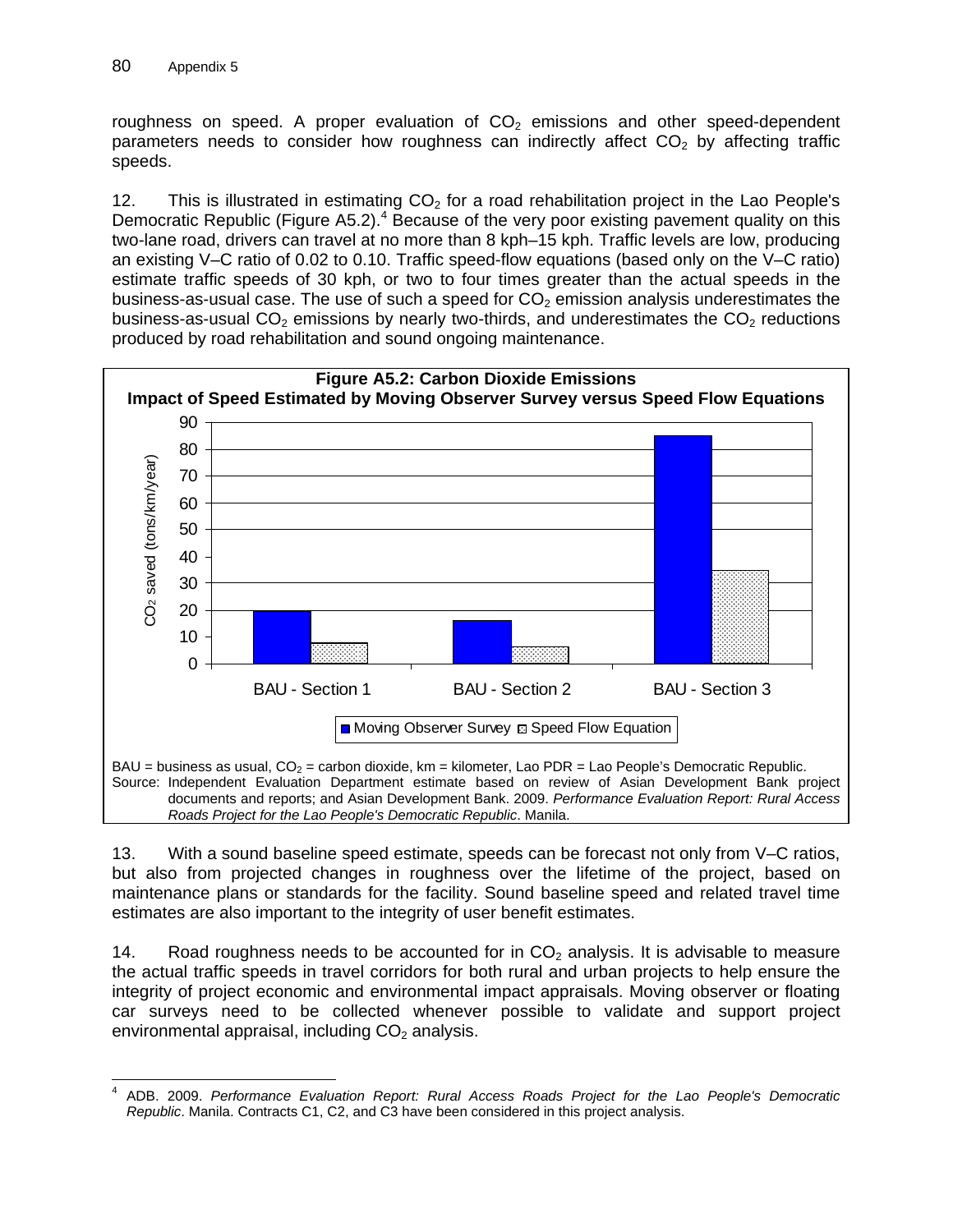### **D. Public Transport Projects have a High Carbon Dioxide Emission Reduction Potential, with Similar Impacts for Metro Rail Transit and Bus Rapid Transit System Projects**

# **1. Key Factors by which Public Transport Cuts Carbon Dioxide Emissions**

15. Because public transportation offers the potential to carry relatively more passengers in a single high efficiency vehicle,  $CO<sub>2</sub>$  per passenger-km tends to be lower than for private motor vehicles, as long as the occupancy of public transport vehicles is high. Public transport investment also offers potential to anchor higher density mixed-use development, where a larger share of trips can be made over short distances on foot or by bicycle. Public transportation investment reduces GHG emissions when it cuts average trip lengths (avoiding unnecessary travel); spurs more walking, cycling, and high efficiency public transport use (shifting trips to low carbon modes); and supports greater amounts of urban development in GHG efficient forms (with buildings that support higher heating, cooling, and energy efficiency). The TEEMP accounts only for the transportation aspects of public transport GHG emissions impacts, not building impacts.

16. A new bus rapid transit (BRT) has the potential to reduce  $CO<sub>2</sub>$  by many different means, including

- (i) reducing vehicle-km by buses and other motor vehicles;
- (ii) causing some vehicles to switch to lower carbon fuel/more efficient buses;
- (iii) causing mode switching from higher to lower carbon modes;
- (iv) causing higher vehicle speeds that cut GHG/passenger-km for buses and other traffic;
- (v) boosting the passenger per bus load factor; and
- (vi) spurring more transit-oriented, walkable land development.

# **2. Evaluating Public Transport Investments with TEEMP**

17. Described in its most basic terms, the TEEMP takes as an input or calculates the projected number of passengers on a proposed BRT or metro rail transit (MRT) system, estimates the  $CO<sub>2</sub>$  emissions of the new system, and compares the  $CO<sub>2</sub>$  these passenger trips would have generated if they were still using their old modes to make the same trip.

18. A key assumption is the estimate of what share of trips using a proposed new BRT or MRT will have been drawn from other competing modes of travel, and the  $CO<sub>2</sub>$  emission characteristics of those former modes of travel. The degree to which a BRT or MRT will compete successfully against other modes is a function of the characteristics of the public transport service offered, such as speed and convenience. The TEEMP also evaluates the  $CO<sub>2</sub>$ emissions of the BRT or MRT service based on such factors as fuel used, vehicle occupancy, and speed. The model is sensitive to the composition of the vehicle fleet in use in a corridor and the markets from which public transport passengers for new services are drawn, as well as the efficiency of the new public transport services. A major factor is also whether the BRT or MRT trips substitute for vehicle trips used as the prior mode of travel, or whether the new BRT or MRT trips are additive to the prior travel.

19. The BRT TEEMP captures many of these effects by using system characteristics and speed factor scores based on the BRT system attributes. These weights are based on best practice in BRT system planning worldwide and are shown in Table A3.9 in Appendix 3. They can be used to help evaluate the degree to which a system is likely to attract significant mode share diversion from competing modes. They can also be used to evaluate the likely BRT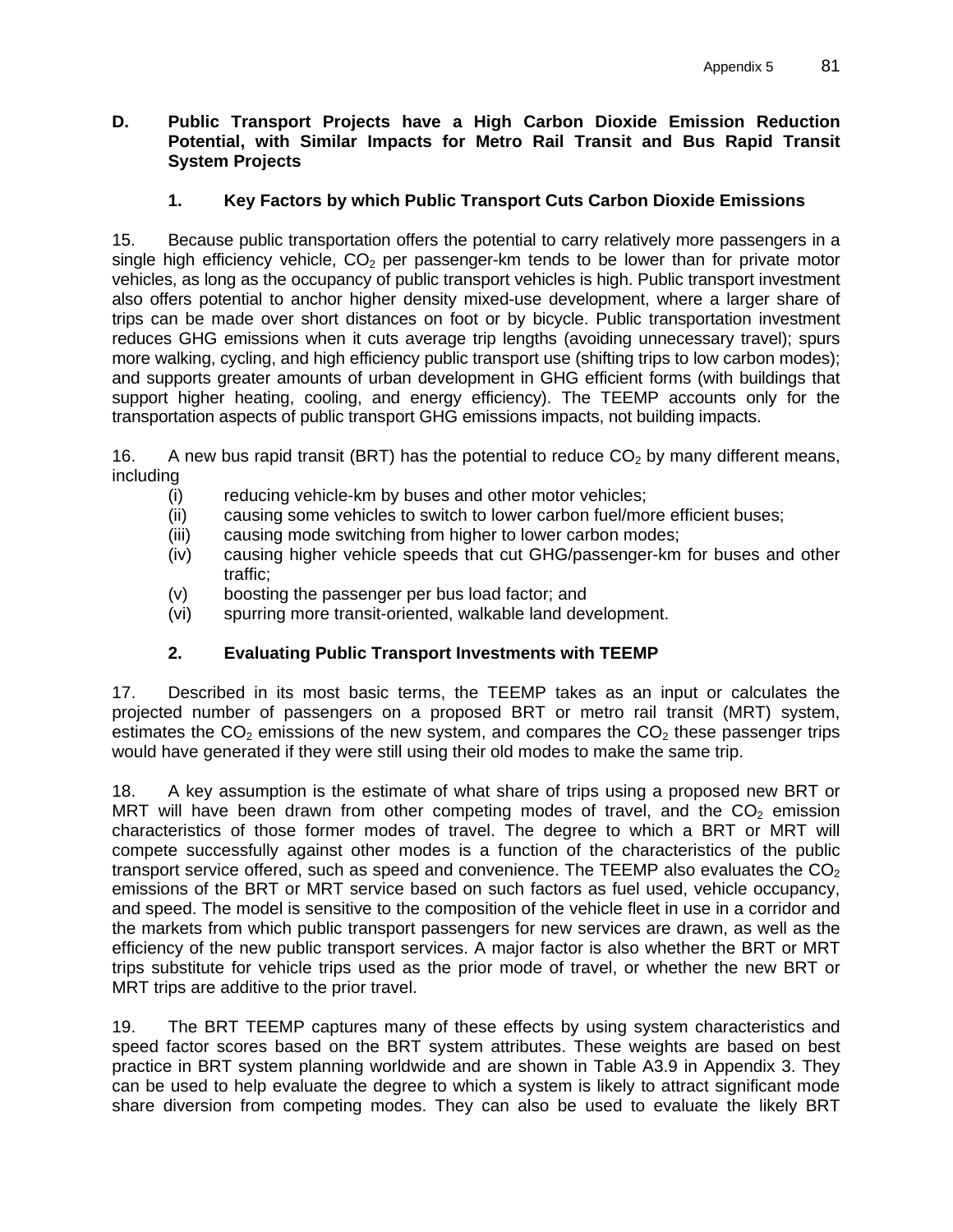system speed, an important factor in estimating both bus emissions and competitiveness with competing modes. A poorly designed BRT system with only a minority of the best practice score elements can be compared in the TEEMP with a high scoring BRT system that includes most of the system elements listed in Table A3.9. Incomplete BRT systems (with a low score) are likely to reduce  $CO<sub>2</sub>$  only modestly, while complete systems (score over 85) have the potential to generate emissions reductions comparable to MRT. This same approach to evaluating key project characteristics likely to determine the effectiveness of a transport project intervention in reducing CO<sub>2</sub> will be further developed for other modes as the TEEMP evolves.

20. To demonstrate its use in evaluating the impact of public transport projects, the TEEMP was used to analyze MRT and BRT system projects. Using the same baseline data from two metro projects—Metro Manila Light Rail Transit (LRT) 1 (North Extension) and Bangalore Metro— emissions saved over 20 years were quantified under various degrees of modal shift for both the improvement scenarios. The quantification encompasses construction, operation, and savings achieved from the business-as-usual scenario.

21. For each of these two MRT projects, hypothetical alternative BRT projects were defined accommodating the same traffic in the same corridors. A comparison of these two scenarios shows that there would be little significant change between BRT and MRT from an emissions perspective. Both projects led to very high annual average emission savings. A BRT alternative would cost less money and take less time to implement, but would require more displacement of surface street space now allocated to private motor vehicle traffic, which might entail a higher short-term political cost.

22. A BRT system analysis was conducted to examine sensitivity to four different scenario elements, using the initial BRT TEEMP:

- (i) complete and incomplete BRT system;
- (ii) future constant trip mode share and motorized scenario;
- (iii) with and without induced land use benefit factor; and
- (iv) various degrees of motorized shift—100%, 80%, 50%, 20%, mode shift factor, shifting from only intermediate public transport and public transport.

23. An MRT analysis was conducted to examine sensitivity to four different scenario elements:

- (i) high emission scenario (assuming grams per kilometer [g/km] value of 80);
- (ii) low emission scenario (assuming  $q/km$  value of 25 [Manila] and 20 [Bangalore]);
- (iii) with and without induced land use benefit factor; and
- (iv) various degrees of motorized shift—100%, 80%, 50%, 20%, mode shift factor, shifting from only intermediate public transport and public transport.

### **3. Public Transport need to be well Designed to be Effective in Cutting Carbon Dioxide Emissions**

24. If public transport projects fail to provide a good level of service that can offer attractive travel speed and reliability, it will fail to arrest or reverse the decline of public transport use in cities undergoing rapid motorization and may produce few or even negative  $CO<sub>2</sub>$  benefits. The same public transport investment can generate far higher  $CO<sub>2</sub>$  reduction if improved public transport is supported by travel demand management, such as parking or road use pricing and improved conditions for walking and cycling.

25. This is illustrated in Figure A5.3, which shows the  $CO<sub>2</sub>$  reduction produced by Bangalore Metro under two different scenarios—one with strong travel demand management measures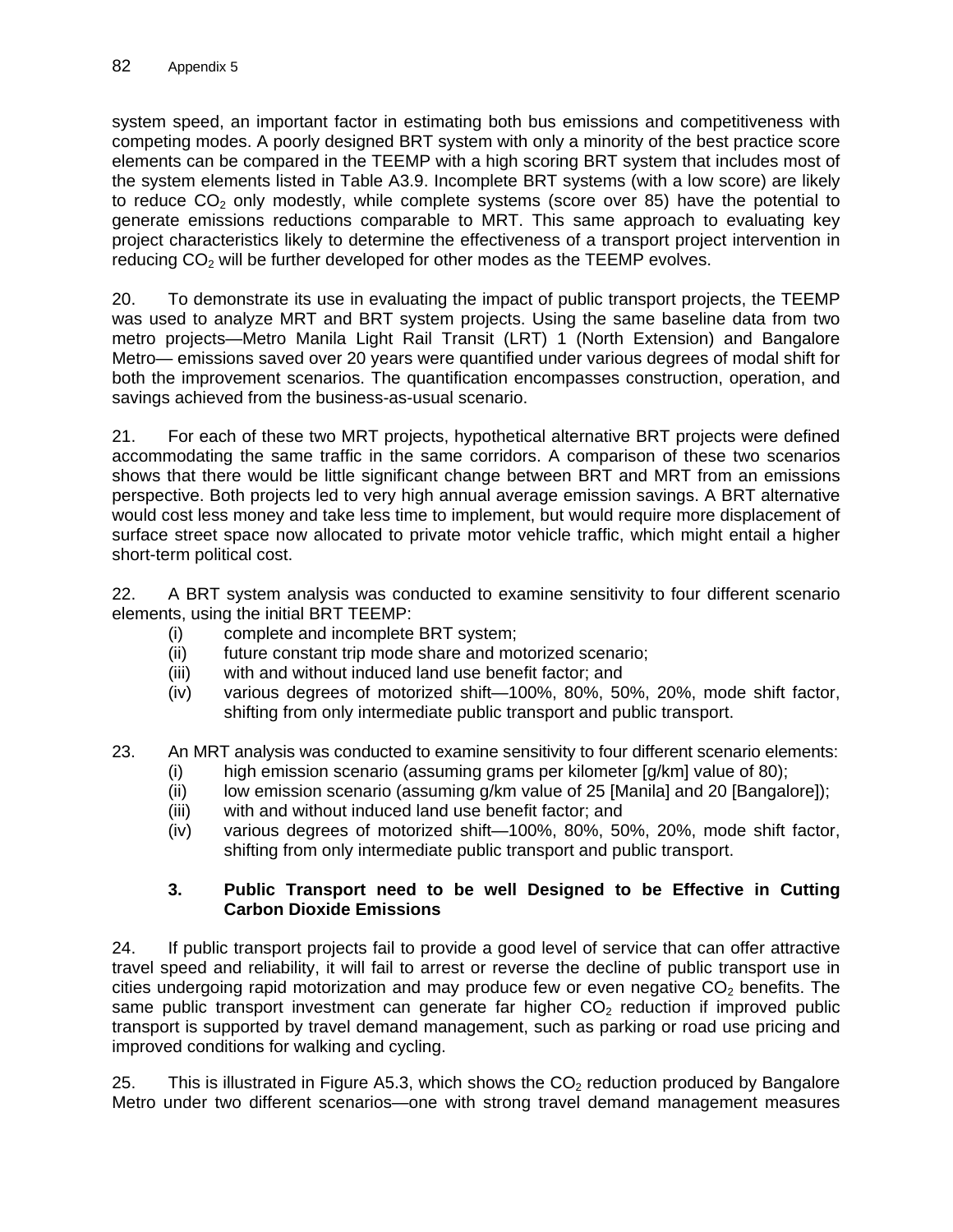(labeled mode shift factor [MSF] = 0.8) and the other without such measures (labeled MSF = 0.472). These scenarios reflect the effects of shifting 47.2% vs. 80%, respectively, of motorized trips in the metro corridor to Bangalore Metro. Where there is an increase in mode shift from 47.2% to 80%, the  $CO<sub>2</sub>$  emissions savings increase by 123%.



26. This is similarly illustrated for a BRT scenario in the Manila LRT 1 corridor (Figure A5.4). If the BRT were not well supported by travel demand management and so poorly implemented that it captured only 20% of the motorized vehicle kilometer of travel (VKT) in the corridor, it would lead to higher  $CO<sub>2</sub>$  emissions.



27. A poorly designed BRT system with only a minority of the best practice score elements can be compared in the TEEMP with a high scoring BRT system that includes most of the system elements listed in Table A3.9 in Appendix 3. Incomplete "BRT-light" systems are found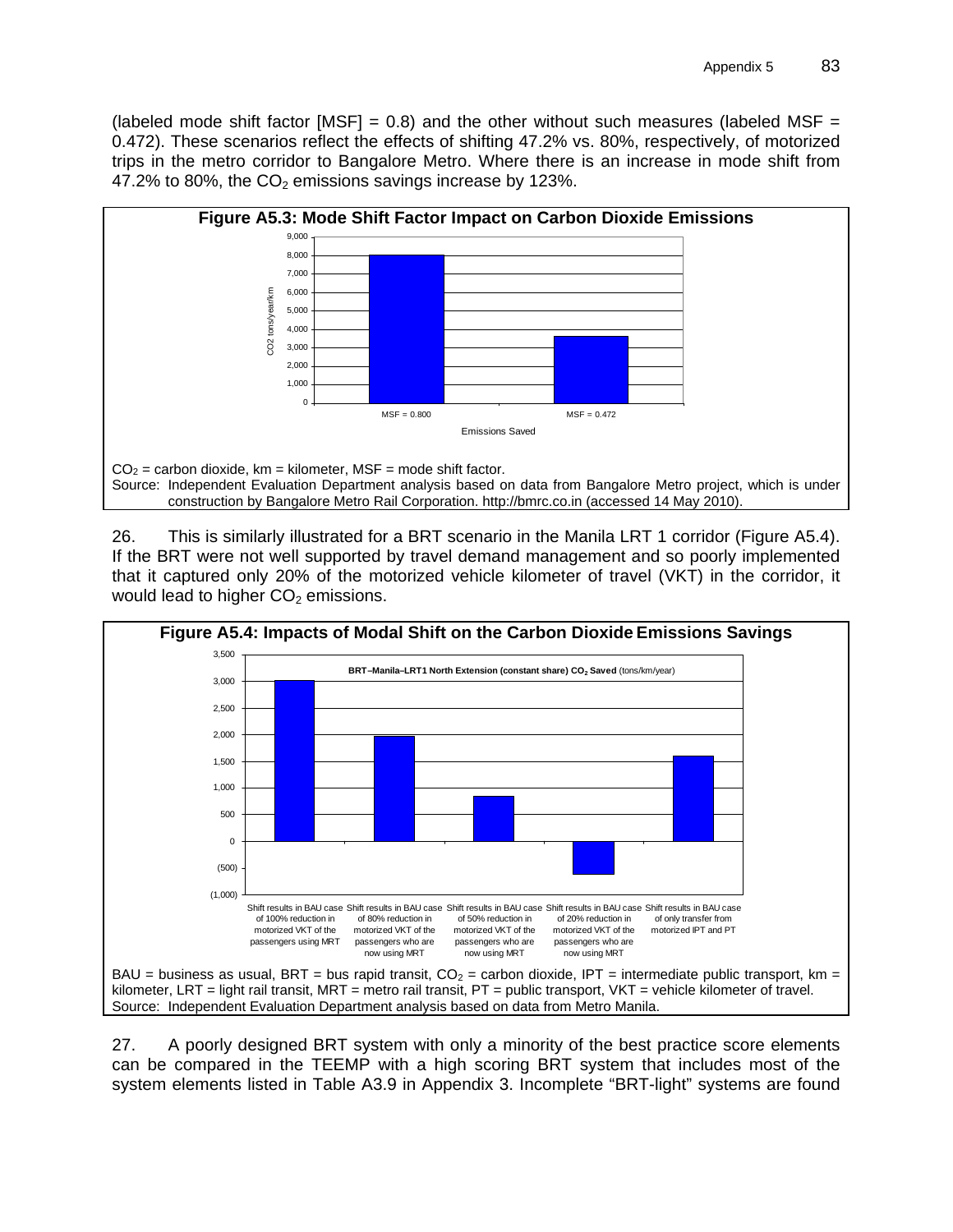to minimally reduce  $CO<sub>2</sub>$ , while complete systems have the potential to generate large emissions reductions in the two corridors examined (Figure A5.5).



28. Another case study was examined using the BRT TEEMP to evaluate the 23 km Guangzhou BRT system that opened in February 2010. The analysis compared the BRT scenario to a no-action scenario for three time horizons (2010, 2019, and 2029) and calculated a 20-year total.<sup>5</sup> The results are shown in Table A5.3. This analysis shows construction emissions of 1,101 tons of  $CO<sub>2</sub>$  per km of BRT system, consistent with emissions estimated for other systems. It shows that this project is likely to reduce  $61,222$  tons of  $CO<sub>2</sub>$  per km of BRT system over its 20-year lifetime.

| Tons of CO <sub>2</sub> change caused by    |           |           |            |               |
|---------------------------------------------|-----------|-----------|------------|---------------|
| <b>Guangzhou Phase I Bus Rapid Transit</b>  | 2010      | 2019      | 2029       | 20-Year Total |
| New bus rapid transit system emissions      | 2,822     | 3.078     | 3.530      | 62,867        |
| Emissions removed from former buses         | (15, 679) | (20, 200) | (25, 507)  | (409, 240)    |
| Emissions removed from modal shift          | (2,078)   | (3,399)   | (7, 168)   | (84, 300)     |
| Emissions removed by more efficient traffic | (15, 565) | (20,520)  | (29, 163)  | (434, 987)    |
| and bus operations                          |           |           |            |               |
| Construction emissions                      | 25,312    |           |            | 25,312        |
| Land use impact emission reduction          |           | (29,754)  | (55, 410)  | (567,760)     |
| <b>Total Direct Emissions</b>               | (5,188)   | (70, 795) | (113, 718) | (1,408,108)   |

#### **Table A5.3: Estimated Carbon Dioxide Emission Impact of Guangzhou Bus Rapid Transit Phase I System**

( ) = negative number,  $CO<sub>2</sub>$  = carbon dioxide.

Source: Data sourced from Guangzhou project by Institute of Transportation and Development Policy.

29. This TEEMP application made use of ridership estimates for the existing public transport services in the corridor to help derive an estimate of BRT system ridership based on which existing routes share a significant portion of their routes with the BRT facilities that were to be

 5 This 20-year analysis does not include maintenance of infrastructure emissions following construction.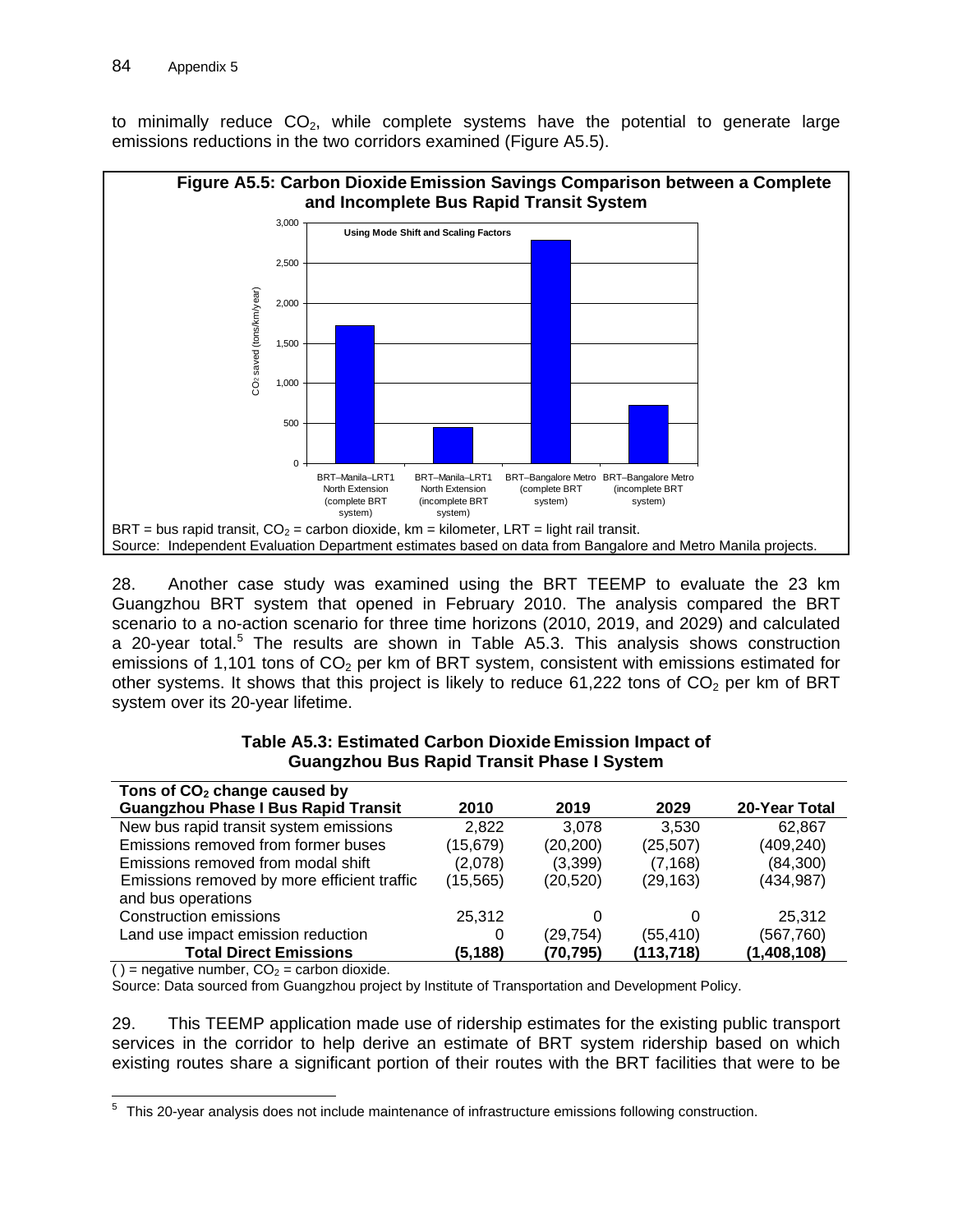developed. This BRT model offers a refined methodology for estimating BRT ridership demand. It demonstrates its capability to distinguish between emission reductions caused by mode shifting; improved operational speeds; replacement of inefficient, lower vehicle occupancy buses with higher efficiency, higher vehicle occupancy buses; and land use.

30. The degree to which new high capacity public transport services displace rather than augment existing motor vehicle use (whether public or private vehicles) makes a significant difference in the  $CO<sub>2</sub>$  reductions produced by that public transport investment. For maximum  $CO<sub>2</sub>$  benefits, it is desirable for new public transport services to shift travel from less efficient modes and vehicles to more efficient vehicles and modes of travel. This can be maximized when the new public transport investment also involves scrapping old, inefficient vehicles (rather than merely exporting them for reuse elsewhere) or reducing their continued use through measures such as road space reallocation or road pricing. Ridership and  $CO<sub>2</sub>$  reductions can be maximized by ensuring high public transport speeds and reliability, following good practice standards for system design and operations.

# **4. Static vs. Dynamic Baseline for Carbon Dioxide Emission Modeling**

31. The assertion that "energy savings from a modal shift is constant over time"<sup>6</sup> is based on the assumption that there is a constant mode share in a city or corridor over the time frame of analysis. However, the trend in most developing country cities in recent years is that mode shares for public transport, walking, and cycling are falling in the face of rapidly increasing motorization.<sup>7</sup>

32. This has led to the use of dynamic baselines to evaluate transportation GHG emissions. Rather than assuming a fixed backdrop for implementation over time in the business-as-usual do-nothing case, the analysis compares an action scenario vs. a business-as-usual case in which recent trends of modal change and traffic growth continue unabated.

33. To illustrate this approach, the TEEMP was used to evaluate a hypothetical BRT project in the Manila North Extension LRT 1 corridor compared with both a "constant share" baseline and a "motorization scenario." In the latter case, the assumed no-action baseline future level of motorization is faster and is assumed to cause the overall public transport mode share to fall to 35% by the end of the 20-year project life in the motorization scenario.<sup>8</sup> In the former "constant share" case, the overall public transport mode share is held at a particular percent over that project life. This change from a static to a dynamic baseline increases the estimated  $CO<sub>2</sub>$ emission reductions caused by the project by 13%–24% (Figure A5.6).

 6 O. Grandvoinet and C. Bernadac. 2009. *Carbon Footprint Methodologies for Development Projects and Case Studies. Agence Française de Développement.* 

Intergovernmental Panel on Climate Change. 20007. Working Group III: Mitigation of Climate Change. 5.3.1.5 Road Transport: Mode Shifts. *IPPC Fourth Assessment Report, Climate Change 2007*. Geneva. 8

<sup>&</sup>lt;sup>8</sup> This value can be considered conservative as many cities show a current public transport trip mode share of less than 40%.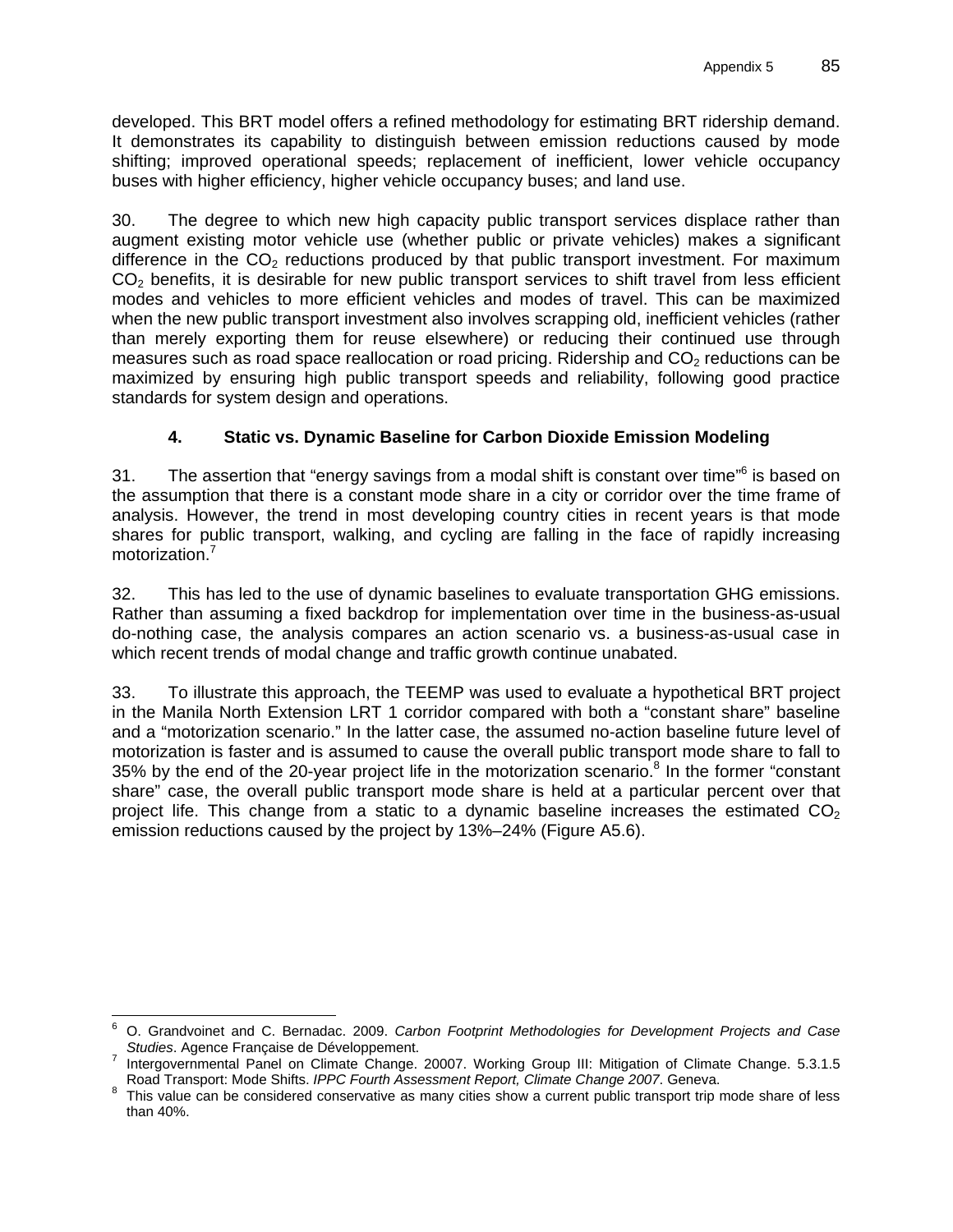

34. Given the very dynamic changes in motorization, traffic, and modal shares across most Asian cities, it is important to consider dynamic baseline scenarios in  $CO<sub>2</sub>$  impact analysis for projects. However, dynamic baselines derived from recent trends should not be taken rigidly, but need to be adopted as reference frameworks that can be modified by changes in policies, investments, planning frameworks, and pricing. Sensitivity analysis is warranted where there is significant uncertainty about projection of transportation and development trends. The ways that transport  $CO<sub>2</sub>$  project appraisals can inform the development of regional low-carbon growth plans should also be considered.

### **5. Smart Traffic Management and Induced Traffic Impacts of Major Urban Transport Investment Programs can have Significant Effects on Carbon Dioxide Emissions**

35. Major public transport investments often bring along traffic reductions on their own or through complementary smart traffic management or pricing measures that can boost speed of other traffic in the public transport corridor. These can include measures such as

- (i) designing BRT systems so that they remove significant existing traffic congestion from corridors and benefit existing traffic flows;
- (ii) designing BRT platforms so that buses and cross traffic at intersections do not impede each other;
- (iii) installing computerized and coordinated traffic signal systems;
- (iv) implementing real-time traffic operations management;
- (v) travel demand management including parking pricing, street space reallocation, company car management, auto use restrictions; and
- (vi) road user charging.

36. These traffic reductions may be offset by the impact of urban road capacity expansion, which induces new traffic. To illustrate the effects of such interacting changes using the TEEMP, several scenarios were evaluated for the Lanzhou Sustainable Urban Transport Project. This project comprises construction of 33.8 km of urban roads, including BRT facilities and nonmotorized transport lanes. A baseline survey for the project is currently being updated and the data available is limited. However, using the available data from a four-step traffic model and hypothetical scenarios, the impacts of a BRT system on the city in the context of these other changes was evaluated.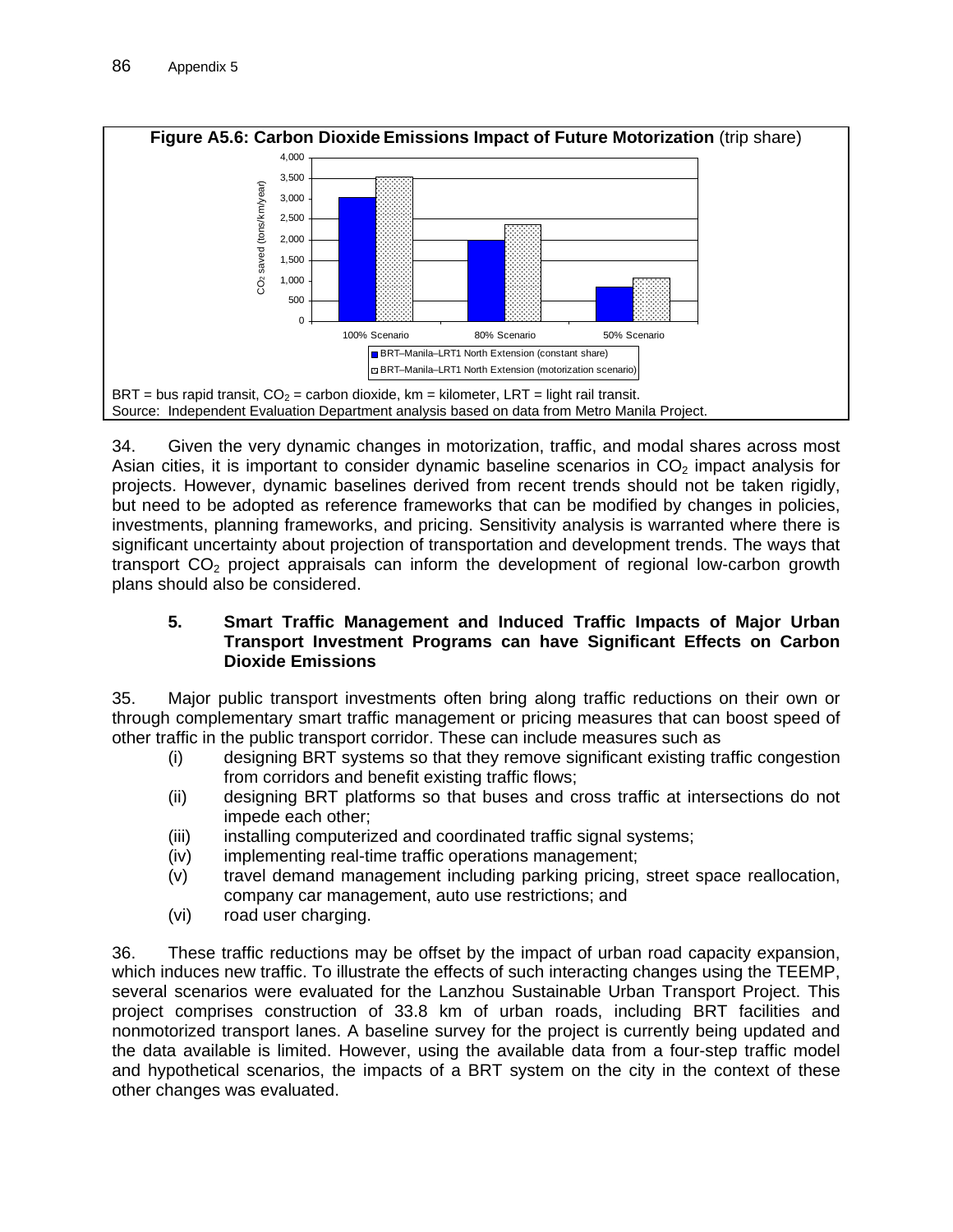37. The traffic model reflects a high intensity of trip reorganization in the city related to the improvements; these are reflected in the TEEMP through the data input for each scenario. Assuming average traffic speeds of 30 kph in 2008, 25 kph in 2015, and 20 kph in 2025,  $CO<sub>2</sub>$ emissions were quantified for five scenarios:

- (i) without the project: no build (business as usual);
- (ii) with the project case, assuming neither induced land use impacts from BRT nor any increase in traffic speeds;
- (iii) with the project case, assuming no induced land use impacts from BRT, but with an increase in the average speed by 5 kph;
- (iv) with the project case, with induced land use impacts from BRT and no increase in average traffic speeds; and
- (v) with the project case, with both induced land use impacts of BRT and a 5 kph increase in traffic speeds.

38. The results of this analysis for Langzhou are shown in Figure A5.7. This shows that if there is no improvement in traffic speed as a result of the package of measures, and if induced traffic impacts are not considered, there is a reduction in emissions. This reduction can be maximized if measures such as the ones noted above are taken as part of the project to improve average traffic speeds.



39. If induced traffic is considered and there is no improvement in speed, emissions would increase. However, the travel becomes more carbon efficient (Figure A5.8). With improvement in speed and incorporating induced development traffic in project evaluation shows huge reduction in emissions and improvement in efficiency.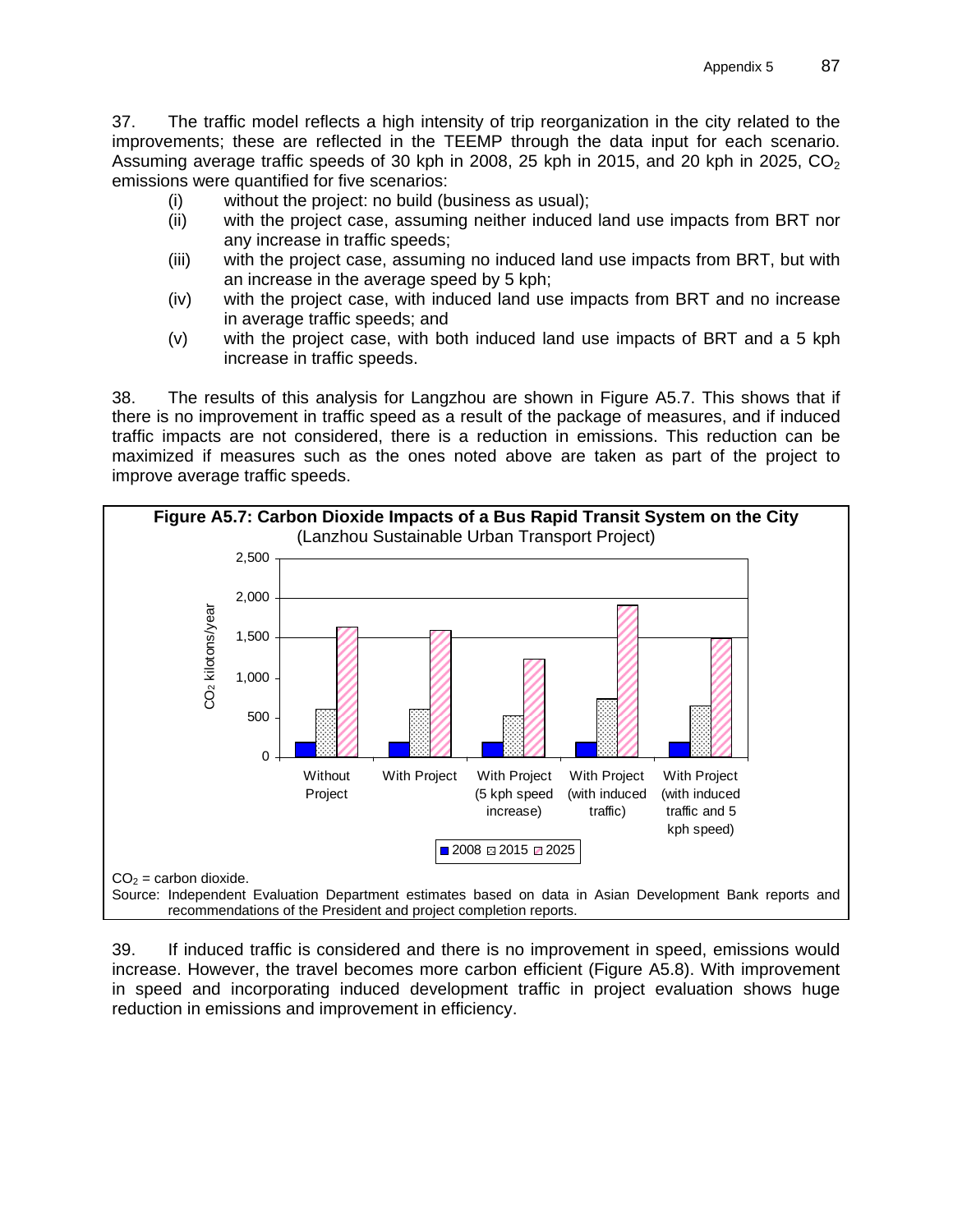

40. Integrated urban transport initiatives offer ADB many opportunities to reduce the carbon footprint of transport lending. By combining multiple measures that reinforce each other to expand and enhance the attractiveness of low carbon sustainable travel choices, it is possible to produce considerable reductions in transport-related  $CO<sub>2</sub>$  while enhancing mobility, economic development, and equity of access to opportunities for low and moderate income individuals. The key to success in such measures is to eliminate both visible and hidden subsidies for driving, expand high efficiency public transport services such as BRT, improve the quality of the walking and cycling environment, and encourage more efficient spatial planning and land development patterns.

### **E. Freight Rail is More Energy Efficient than Road-Based Freight Transport**

41. The core market for rail freight services is the haulage of heavy bulk commodities. There has been a general tendency for shippers to prefer the use of trucks and air freight for higher value container-based cargo since those modes have higher average speeds and greater reliability. Although rail- or water-based freight transport may be more efficient, they serve far fewer destinations than truck-based transport. For many types of shipments, intermodal freight services, involving some combination of modes, may be a necessary or more  $CO<sub>2</sub>$  efficient option.

42. When ADB or another entity finances the addition or improvement of rail services in a corridor or improved intermodal exchange facilities between truck and rail, it may spur a diversion of some freight traffic in that corridor from truck to rail, reducing  $CO<sub>2</sub>$  operational emissions. When ADB or another entity finances improvement of high-speed highways in a corridor, it may spur a diversion of some freight traffic in that corridor from rail to truck, increasing  $CO<sub>2</sub>$  operational emissions. Such investments can also influence decisions about locating the new manufacturing production facilities or distribution centers, which can, in turn, lock in for decades to come lower or higher  $CO<sub>2</sub>$  emission choices and opportunities.

43. The TEEMP was framed to allow users to do a quick comparison of highway vs. railway emissions for the same corridor. The analysis depends on selecting appropriate emission factors depending on railway fuel consumption. Based on literature review from global studies, high and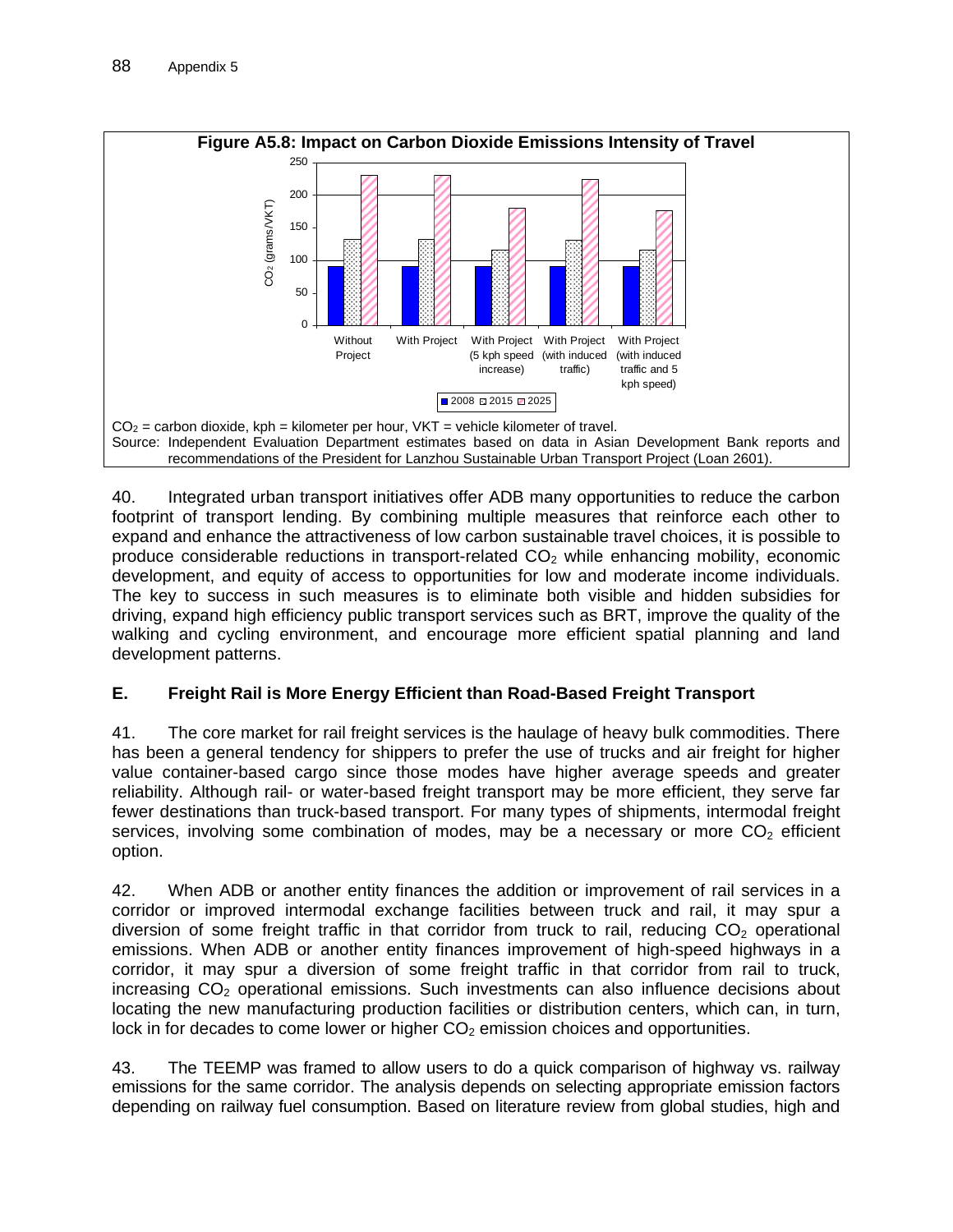low values of emission factors were adopted for railways depending on technology and efficiency. To make the analysis more comprehensive, energy intensity parameters for railways from an ADB project were established as suggested median values.<sup>9</sup> High scenario refers to emission factor equivalent to 130 g per passenger-km. Low scenario refers to emission factor equivalent to 45 g per passenger-km. These are based on research on emission factors of railways.

44. Analysis performed on the Hefei–Xi'an Railway Project indicates that the  $CO<sub>2</sub>$  emissions may range from 377 tons of  $CO<sub>2</sub>$  per km per year to 1,180 tons of  $CO<sub>2</sub>$  per km per year. To investigate the likely emissions from alternate highways, the same traffic data was used, with default average emission factors for passenger and freight based on a typical partial access controlled highway. The results (Figure A5.9), suggest that if future efficiency improvements in both highways and railways are disregarded,  $10$  the following conclusions may be drawn:

- $(i)$  For passenger transport,  $CO<sub>2</sub>$  emissions from highways exceed emissions from railways for the low emissions factor scenario and when energy intensity values from the PRC are adopted. However, when the high emissions factor scenario is considered for railways, highways are more efficient for passenger transport.
- (ii) Under three scenarios examined, shifting freight to road-based truck transport from rail would produce emissions at least 25% higher; in two of the scenarios, truck emissions would be 210%–283% higher.
- (iii) If 100% of the currently projected rail passenger and rail freight traffic in this corridor were shifted to road-based modes, the TEEMP estimates that the  $CO<sub>2</sub>$ operations emissions would rise by 193% or by 728 tons/km/year.



130 grams per passenger-km, Low EF= emission factor equivalent to 45 grams per passenger-km. Source: Independent Evaluation Department analysis based on empirical research.

45. Passenger and freight demand from two road corridors in India and Viet Nam were also examined. The analysis (Figure A5.10) shows that if the highway project were replaced by a railway, which carried 100% of the traffic that had been carried by the highway,  $CO<sub>2</sub>$  emissions would rise by 144% for the Indian highway (2,060 tons/km/year) and 138% for the Vietnamese highway (3,779 tons/km/year). Further analysis with more accurate loading inputs, and including

 9 The International Energy Agency Sustainable Mobility Project model uses 0.3 megajoules (MJ) per passenger-km and 0.24 MJ per ton-km freight for 2005. The ADB technical assistance Lanzhou–Chongqing Railway Project uses an energy intensity of rail of 0.3 MJ per km and for road passenger transport uses 0.39 MJ per km. Document

located at http://www.adb.org/Documents/Reports/ Consultant/35354-PRC/35354-PRC-TACR.pdf.<br><sup>10</sup> Research indicates that the model efficiency improvements can play an important role in both highways and railways. Modal efficiency improvements include fuel economy and occupancy/loading improvements.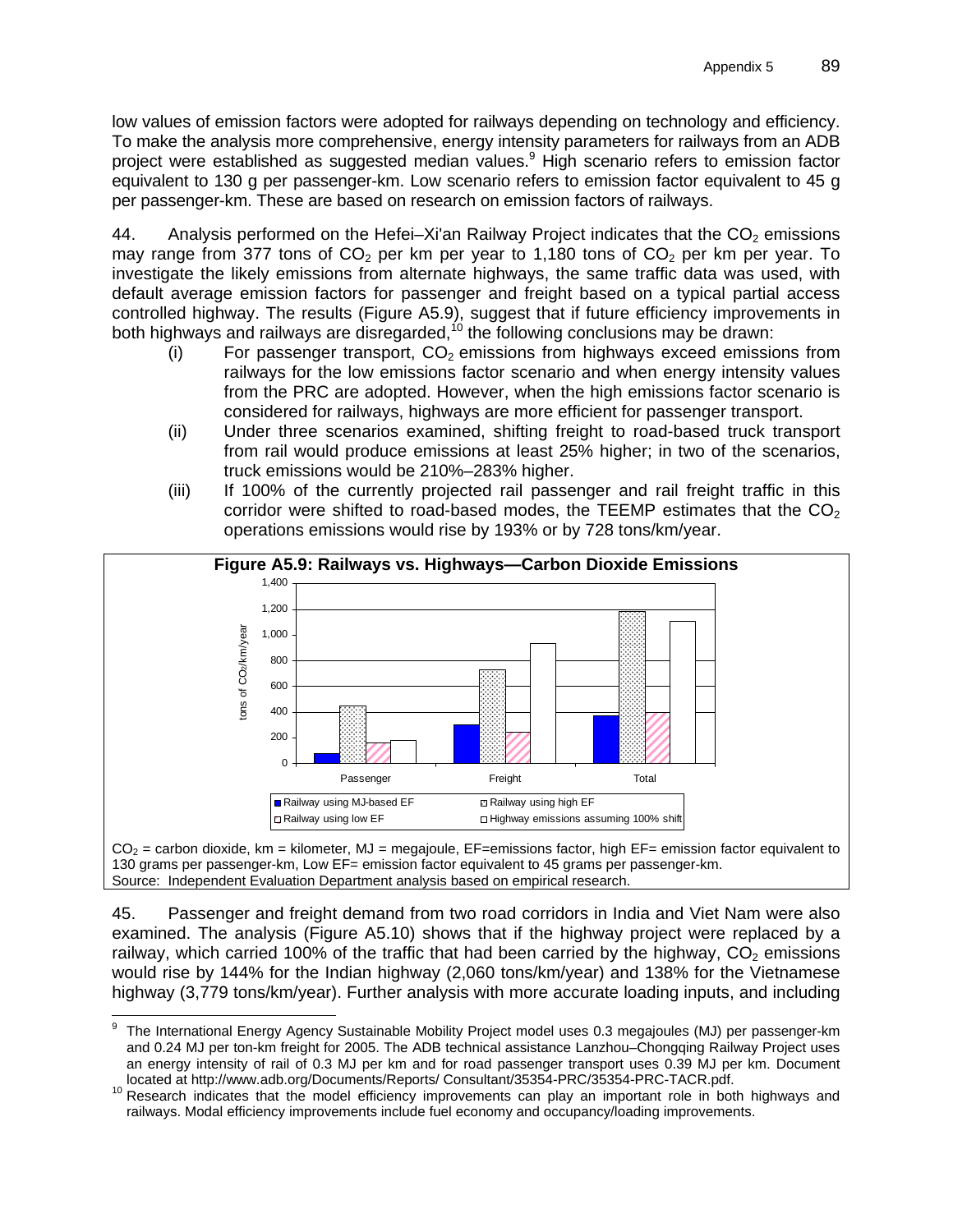construction aspects, could refine the methodology and offer better insights. It is implausible that a railway could replace 100% of the highway's travel function.



46. Proposals for new or expanded highways aimed at serving improved goods movement in a corridor need to be subject to alternative analysis that considers whether investment in new or improved railway, waterway, or intermodal freight systems might provide effective complementary or alternative capacity to address the same needs with a smaller carbon footprint. Figure A5.11 gives an example of such comparison. Proposals for new or expanded highways aimed at serving improved passenger movement in a corridor could be subject to alternative analysis that considers whether investment in new or improved public transport services, including better bus or rail services, might provide effective complementary or alternative capacity to address the same needs with a smaller carbon footprint.



Source: Independent Evaluation Department estimates based on data in Asian Development Bank reports and recommendations of the President and project completion reports.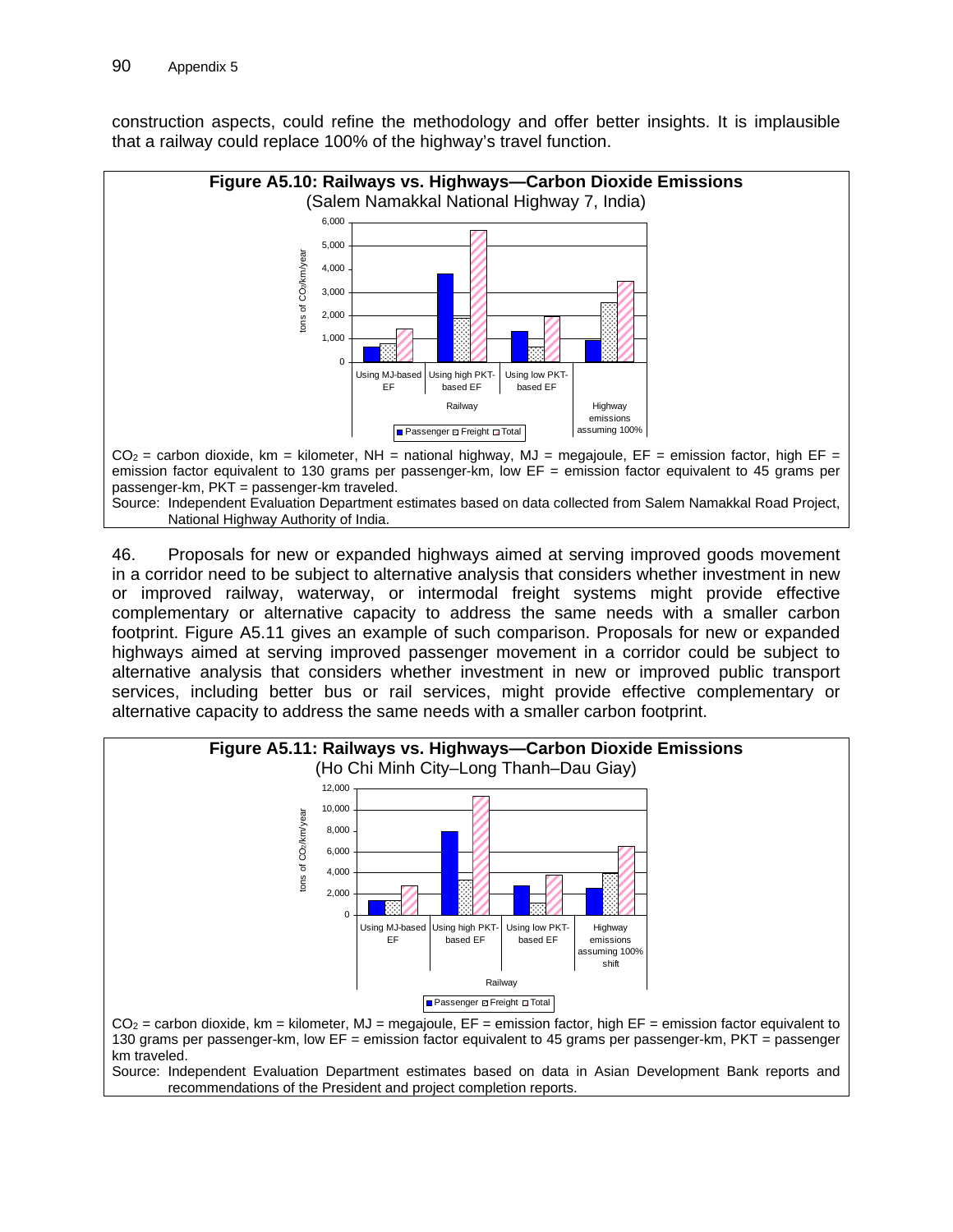### **IMPACT OF TECHNOLOGICAL IMPROVEMENTS ON TRANSPORT PROJECT CARBON FOOTPRINT**

1. Technological improvement offers a solution in reducing carbon emissions. To investigate the impact of technological improvements on project carbon emissions, some alternate hypothetical cases were quantified. The scenarios considered are described below.

### **A. Increase in Fuel Economy**

2. To quantify the impact of increasing fuel economy on project carbon emissions, the overall fleet fuel efficiency of vehicles was increased annually by 1% and 3%. Currently, only a handful of countries (People's Republic of China, India, Singapore, Thailand, etc.) are planning and executing fuel economy measures, and it takes several years to show the impact of new fuel economy standards as the rate of vehicle fleet turnover is typically about a decade or longer, except where the base of vehicle ownership is very small and motorization is rapid. With an annual increase in fuel economy of 1% and 3%, emissions were quantified on a national highway project located in India. Figure A6.1 indicates the impact on fuel consumption of vehicles.



3. The impact of technology on a project life cycle of 20 years is significant. The decrease amounts to 11% and 29% from without change in technology scenario (i.e., with and without improvement refers to with and without fuel economy improvement). But to achieve that kind of reductions, the fuel consumption of vehicles in kilometer (km) per liter needs to be made efficient by 21% and 78%, which needs proactive financing, policy, and fast implementation. This is a challenge for the policy makers.<sup>1</sup>

# **B. Eco-Driving**

4. Eco-driving involves changing the driving pattern to reduce fuel consumption and accidents. Many studies indicate that the impact can range from 5% to 20%.<sup>2</sup> Researchers have found that there are rebound effects of eco-driving, and the intensity of impacts reduces with

 $\frac{1}{1}$ The impact would be similar for with and without the project.

<sup>2</sup> International Energy Agency. 2005. *Saving Oil in a Hurry*. Paris; and various presentations made at the Ecodriven Conference on 12 November 2008. http://www.ecodrive.org/.../ecodrive/.../fuel\_efficient \_driving\_training.pdf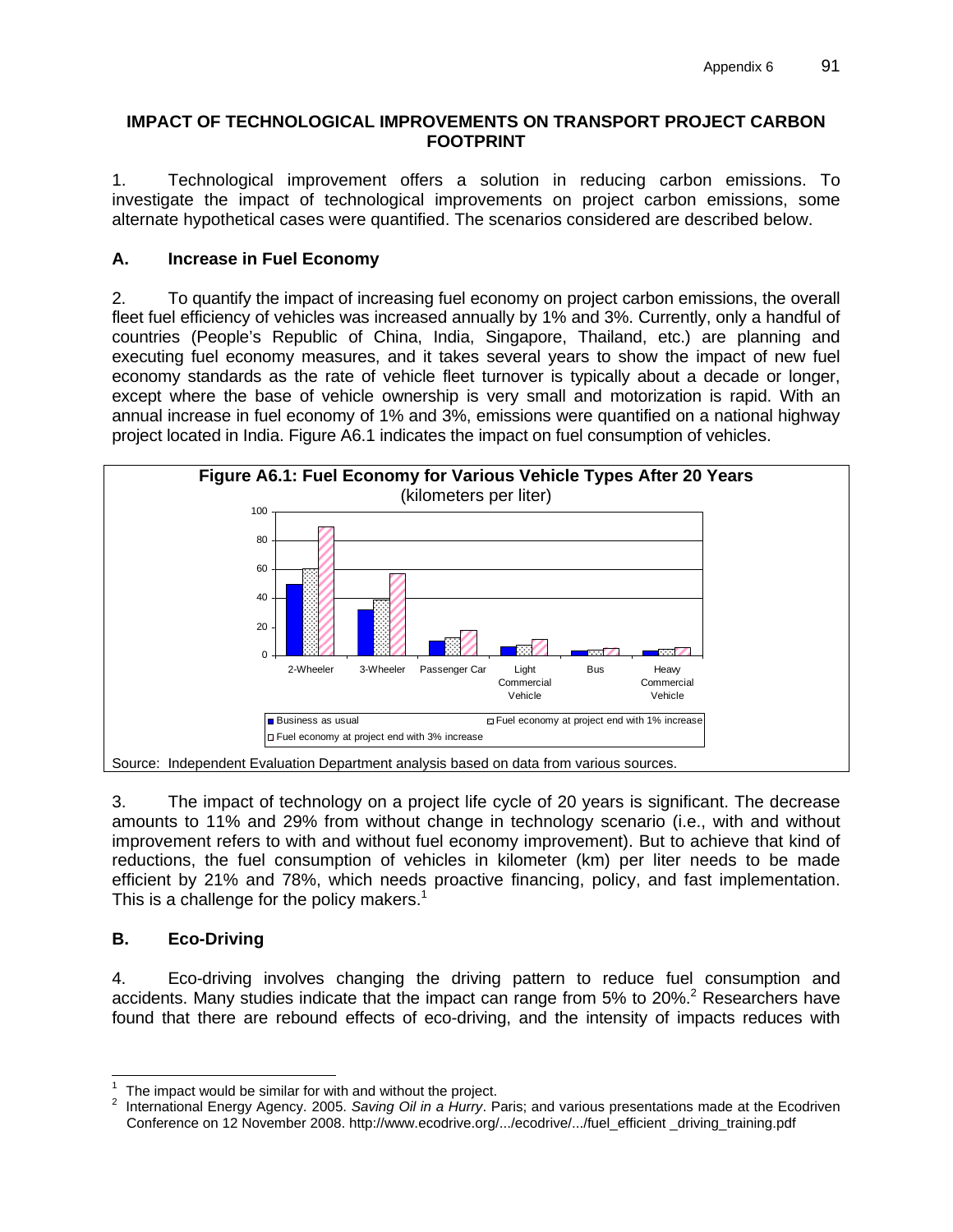some years.<sup>3</sup> To access the impact of eco-driving on project emissions, a uniform impact of 10% improvement in driver operating vehicle fuel efficiency after 5 years of project life was investigated. The quantification shows that there is a decrease of 9% in emissions (3,950 tons/km cumulatively over project life) when compared with the no eco-driving scenario. To achieve this magnitude of reductions, the driving needs to be made 11% more fuel-efficient (km per liter), indicating the need for sustained driving training in the catchment area of the project.

## **C. Proliferation of Electric Vehicles**

5. To assess the impact of alternate vehicles on project emissions, a scenario of a rapid increase in the number of electric vehicles was considered. The scenario consisted of an increase in the mode share of electric vehicles to 30% at the end of the project life. The impact was tested on a road funded by the Asian Development Bank in Kazakhstan and Kyrgyz Republic (Almaty–Bishkek Regional Road Rehabilitation Project). The electric cars share was increased after 8 years of project initiation, and a 30% share was achieved in the next 3 years.<sup>4</sup> The impact was estimated to be savings of a cumulative 15% (1,300 tons/km) reduction from the scenario without electric vehicles. To achieve such technological penetration in the next 20 years is very challenging, and would require the implementation of several intense measures. Further, the vehicles renewal in such a short period is difficult, requiring a mix of techno-regulatory-finance measures. Figure A6.2 shows the impact on three scenarios business as usual, with, and without induced traffic.



6. Therefore, implementation of technological solutions may reduce some emissions in the long term, but significant efforts need to be made in implementing such policies, with efforts in synchronizing with demand-focused actions.

<sup>-&</sup>lt;br>3 Many studies show a gradual degradation of impact as the sustained training is not carried out. In this analysis, such degradation rates have not been used and it has been assumed that sustained driver training in the catchment would sustain the momentum.

Such a high increase is rather difficult, and requires an aggressive regulatory-legal-financial-technological approach.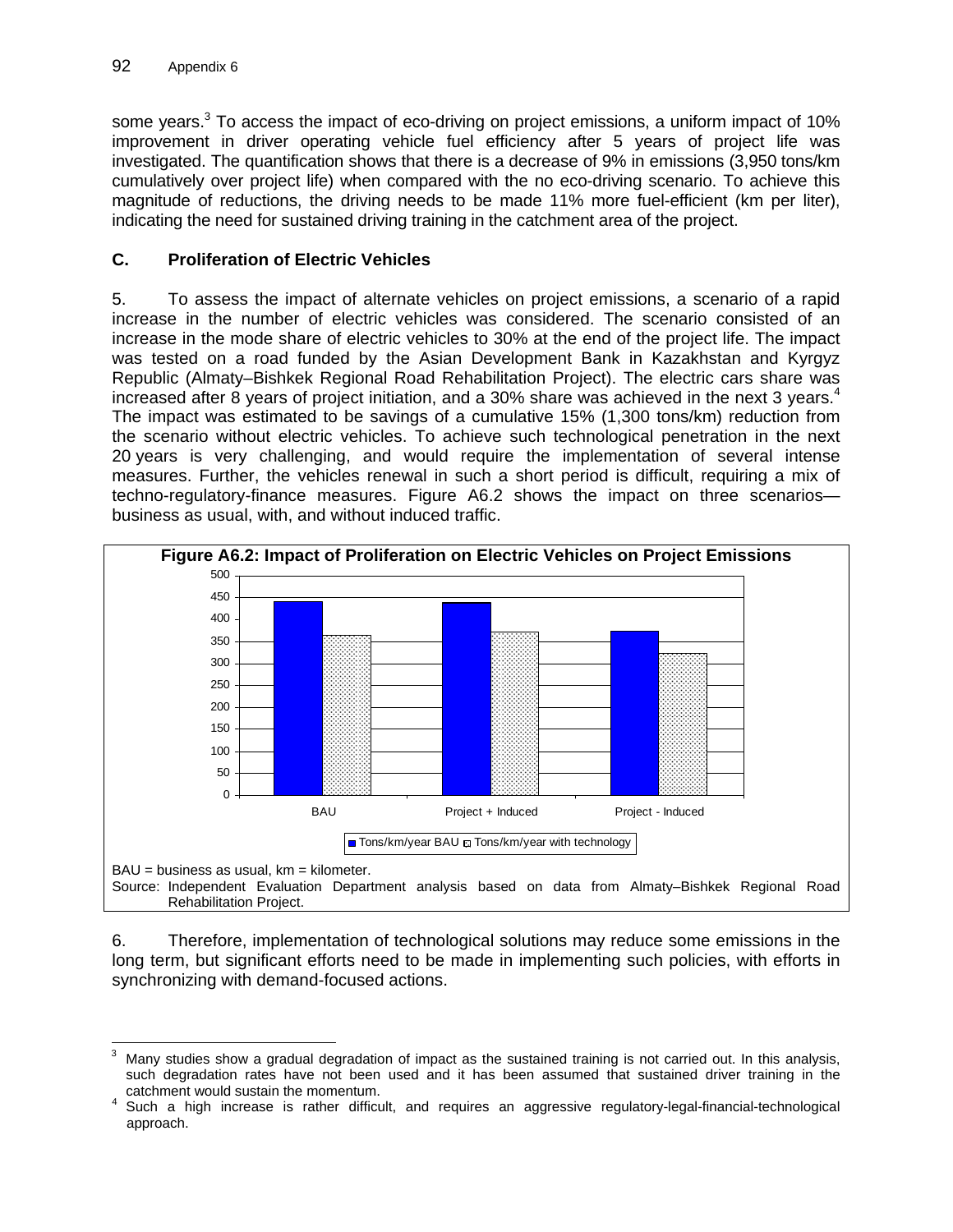### **AN INDUCED DEMAND PRIMER**

1. When considering the cost-effectiveness of low carbon transport strategies in relation to highway investments, it is important to consider the impacts of traffic that is generated by new or expanded road construction. Such traffic provides consumer benefits by increasing mobility, but the marginal value of these trips is often low.<sup>1</sup>

2. Economists estimate the benefits of additional travel at half the per-trip savings experienced by prior travelers. The area "B" shown in Figure A7.1 illustrates this relationship, the so-called "Rule of Half." When user costs in travel time or cost decrease, shown as a downward shift on the y-axis, this spurs more vehicle travel, shown as a rightward shift on the xaxis. Rectangle A shows the savings to existing trips, while Triangle B shows the generated travel benefits.

3. Economic analysis that does not fully account for generated and induced travel tends to overestimate the benefits of highway capacity expansion and to underestimate the benefits of sustainable low carbon alternatives to highway expansion, such as transport pricing reforms, public transport investment, traffic management, and nonmotorized travel improvements.<sup>2</sup> Many newer project evaluation models, such as the United States of America's Federal Highway Administration's Spreadsheet Model for Induced Travel Estimation sketch planning program, incorporate generated traffic effects.<sup>3</sup>



4. The Asian Development Bank needs to similarly account for such effects in all of its transport project appraisals, which it could do by adopting the transport emissions evaluation model for projects (TEEMP) developed by this evaluation knowledge brief as a standard tool for greenhouse gas appraisal and adapting this for economic analysis.

5. An example of such user benefits analysis by T. Litman, using an identical set of approaches to those employed in the TEEMP, is illustrative of what can be made part of standard practice for the Asian Development Bank's economic analysis, considering induced and generated traffic in road project appraisal (Box A7).

 $\overline{a}$ 

<sup>1</sup> K. Small. 1998. Project Evaluation. *Essays in Transportation Economics and Policy*. Brookings Institution. Washington, DC.<br><sup>2</sup> D. Bamilly, 2004, N

P. Romilly. 2004. Welfare Evaluation with A Road Capacity Constraint. *Transportation Research A*. 38(4). pp. 287–303. 3

United States of America's Federal Highway Administration. *Spreadsheet Model for Induced Travel Estimation*. http://www.fhwa.dot.gov/steam/smite.htm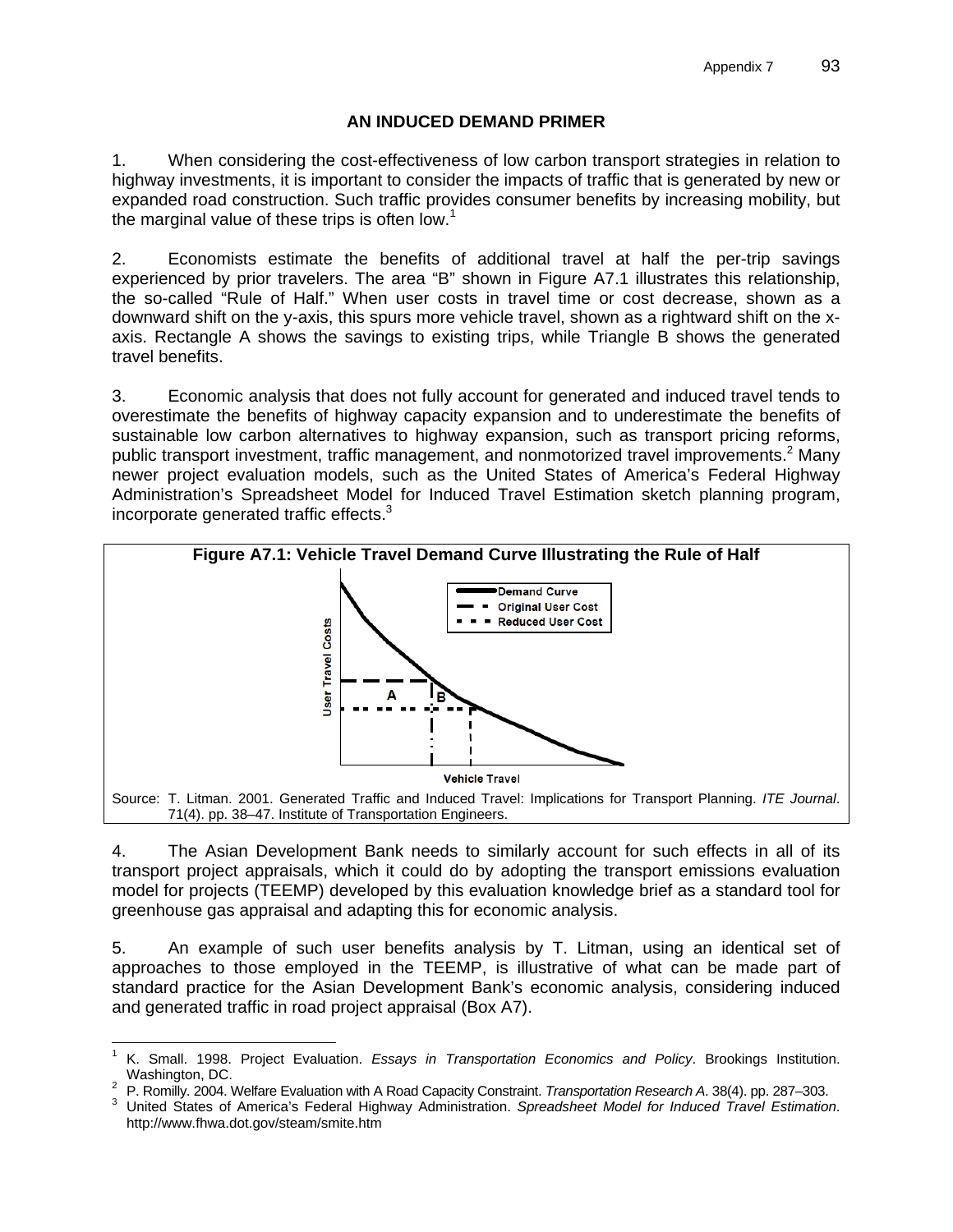#### **Box A7: Highway Expansion User Benefits Sensitivity Analysis – Case Study**

A four-lane, 10-kilometer highway connects a city with nearby suburbs. The highway is congested 1,000 hours per year in each direction. Travel demand is predicated to grow at 2% per year. A proposal is made to expand the highway to six lanes, with \$25 million in capital cost and \$1 million in added annual highway operating cost.

Source: T. Litman. 2009. *Generated Traffic and Induced Travel: Implications for Transport Planning*. Victoria Transport Policy Institute.

6. Based on the case provided in Box A7, the following section analyzes the impact of induced traffic. Figure A7.2 shows predicted traffic. Without the project, peak-hour traffic is limited to 4,000 vehicles per direction, the maximum capacity of the two-lane highway. If generated traffic is ignored, the model predicts that traffic will grow at 2% per year if the project is implemented. If generated traffic is considered, the model predicts faster growth, including the basic 2% growth plus additional growth caused by generated traffic until volumes level off at 6,000 vehicles per hour, the maximum capacity of three lanes.



7. The Litman model divides generated traffic into diverted trips (changes in trip time, route and mode) and induced travel (increased trips and trip length), using the assumption that the first year's generated traffic represents diverted trips and later generated traffic represents induced travel. This simplification appears reasonable since diverted trips tend to occur in the short term, while induced travel is associated with longer-term changes in consumer behavior and land use patterns. Roadway volume to capacity ratios are used to calculate peak-period traffic speeds, which are then used to calculate travel time and vehicle operating cost savings. Congestion reduction benefits are predicted to be significantly greater if generated traffic is ignored (Figure A7.3).

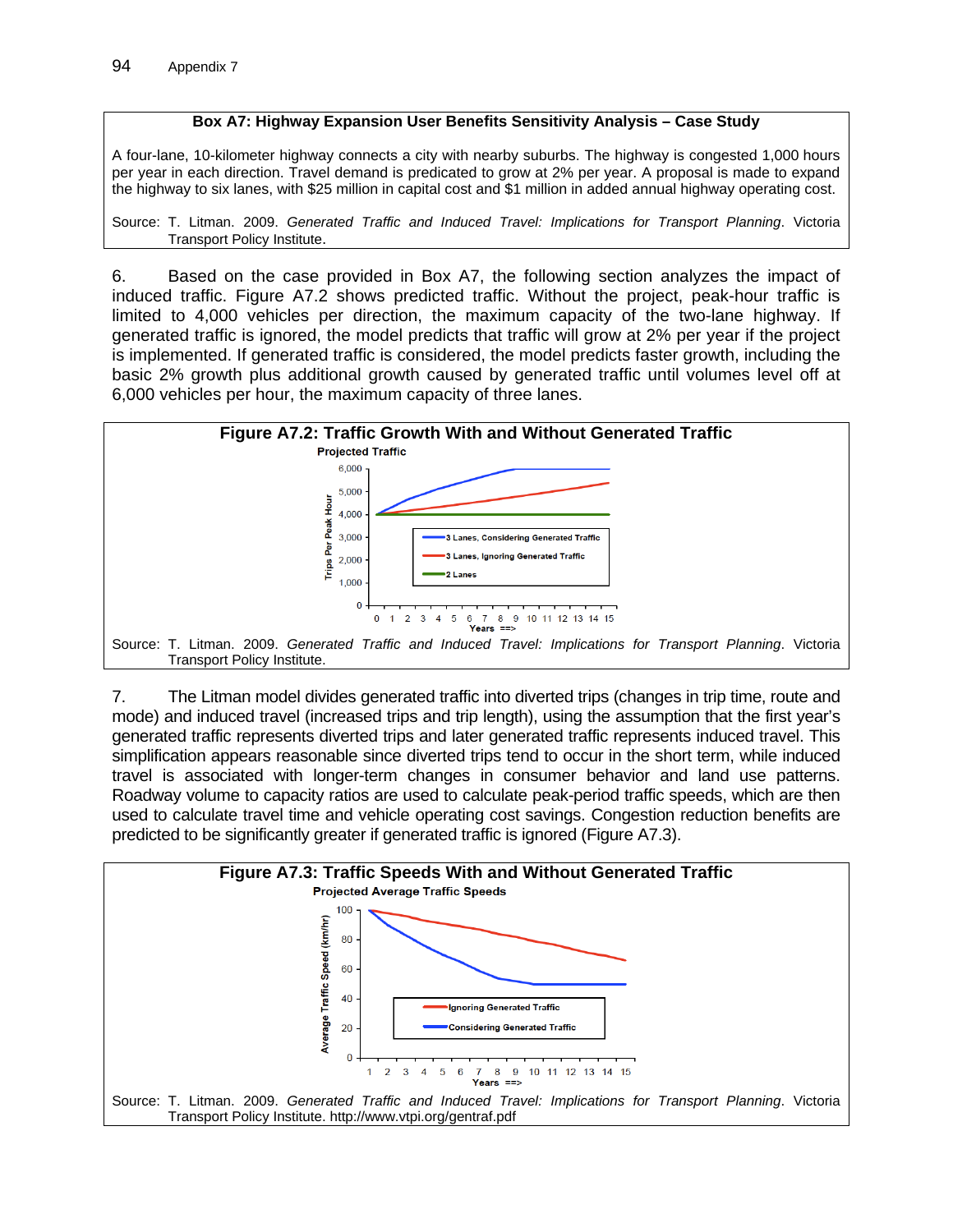8. Incremental external costs are assumed to average \$0.10 per vehicle-kilometer for diverted trips (shifts in time, route, and mode) and \$0.30 per vehicle-kilometer for induced travel (longer and increased trips). User benefits of generated traffic are calculated using the Rule of Half. Three cases were considered for sensitivity analysis: (i) most favorable uses assumptions most favorable to the project, (ii) medium uses values considered most likely, and (iii) least favorable uses values least favorable to the project. Table A7 summarizes the analysis.

| Data Input                                             | <b>Most Favorable</b> | <b>Medium</b> | Least Favorable |
|--------------------------------------------------------|-----------------------|---------------|-----------------|
| Generated traffic growth rate                          |                       | м             | H               |
| Discount rate                                          | 6%                    | 6%            | 6%              |
| Maximum peak vehicles per lane                         | 2,200                 | 2,000         | 1,800           |
| Before average traffic speed (kph)                     | 40                    | 50            | 60              |
| After average traffic speed (kph)                      | 110                   | 100           | 90              |
| Value of peak-period travel time per vehicle-hour (\$) | 12.00                 | 8.00          | 6.00            |
| Vehicle operating costs per km (\$)                    | 0.15                  | 0.12          | 0.10            |
| Annual lane hours at capacity each direction           | 1,200                 | 1,000         | 800             |
| Diverted trip external costs per km (\$)               | 0.00                  | 0.10          | 0.15            |
| Induced travel external costs per km (\$)              | 0.20                  | 0.30          | 0.50            |
| <b>Net Present Value (million)</b>                     |                       |               |                 |
| NPV without consideration of generated traffic (\$)    | 204.8                 | 45.2          | (9.8)           |
| NPV with consideration of generated traffic (\$)       | 124.5                 | (32.1)        | (95.7)          |
| Difference (\$)                                        | (80.3)                | (77.3)        | (85.8)          |
| <b>Benefit/Cost Ratio</b>                              |                       |               |                 |
| Without generated traffic                              | 6.90                  | 2.30          | 0.72            |
| With generated traffic                                 | 3.37                  | 0.59          | 0.11            |

**Table A7: Assumptions and Economic Analysis Findings for Three Cases** 

 $km = kilometer$ ,  $kph = kilometer$  per hour,  $NPV = net$  present value.

Source: Adapted from T. Litman. 2009. *Generated Traffic and Induced Travel: Implications for Transport Planning*. Victoria Transport Policy Institute.

9. The most favorable assumptions result in a positive benefit–cost ratio even considering generated traffic. The medium assumptions result in a positive benefit–cost ratio if generated traffic is ignored but a negative net present value (NPV) if generated traffic is considered. The least favorable assumptions result in a negative benefit–cost ratio even when generated traffic is ignored. In each case, considering generated traffic has significant impacts on the results. Figure A7.4 illustrates project benefits and costs based on "medium" assumptions, ignoring generated traffic. This results in a positive NPV of \$45.2 million, implying that the project is economically worthwhile.